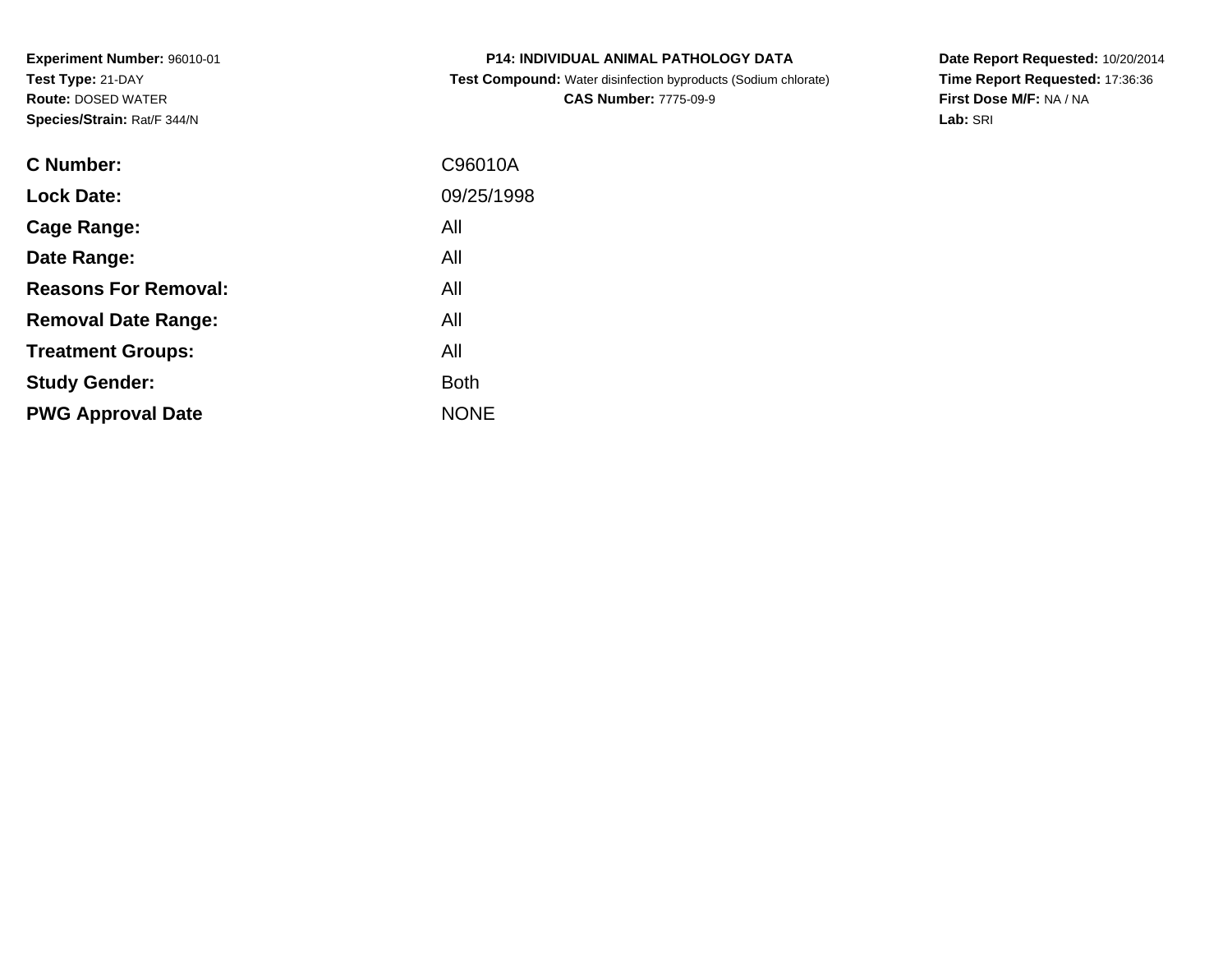| Experiment Number: 96010-01<br>Test Type: 21-DAY<br><b>Route: DOSED WATER</b><br>Species/Strain: Rat/F 344/N | <b>P14: INDIVIDUAL ANIMAL PATHOLOGY DATA</b><br><b>Test Compound:</b> Water disinfection byproducts (Sodium chlorate)<br><b>CAS Number: 7775-09-9</b> |                                   | Date Report Requested: 10/20/2014<br>Time Report Requested: 17:36:36<br>First Dose M/F: NA / NA<br>Lab: SRI |
|--------------------------------------------------------------------------------------------------------------|-------------------------------------------------------------------------------------------------------------------------------------------------------|-----------------------------------|-------------------------------------------------------------------------------------------------------------|
| <b>TRT#: 1</b><br><b>ANIMAL ID: 1</b>                                                                        |                                                                                                                                                       | <b>SEX: Male</b>                  | DAY ON TEST: 22                                                                                             |
| DOSE: 0 MG/L                                                                                                 |                                                                                                                                                       | <b>DISP: Terminal Sacrifice</b>   | <b>HISTO: 98-83590</b>                                                                                      |
|                                                                                                              |                                                                                                                                                       | ORGAN AND ACCOUNTABLE SITE STATUS |                                                                                                             |
| <b>NORMAL</b>                                                                                                |                                                                                                                                                       |                                   |                                                                                                             |
| * Adrenal Cortex<br>* Adrenal Medulla                                                                        |                                                                                                                                                       | * Blood Vessel                    | * Bone                                                                                                      |
| * Bone Marrow<br>* Brain                                                                                     |                                                                                                                                                       | * Epididymis                      | * Esophagus                                                                                                 |
| * Heart                                                                                                      | * Intestine Large, Cecum                                                                                                                              | * Intestine Large, Colon          | * Intestine Large, Rectum                                                                                   |
| * Intestine Small, Duodenum                                                                                  | * Intestine Small. Ileum                                                                                                                              | * Intestine Small, Jejunum        | * Kidney                                                                                                    |
| * Lung                                                                                                       | * Lymph Node, Mesenteric                                                                                                                              | * Mammary Gland                   | * Nose                                                                                                      |
| * Pancreas                                                                                                   | * Parathyroid Gland                                                                                                                                   | * Pituitary Gland                 | * Preputial Gland                                                                                           |
| * Salivary Glands<br>* Prostate                                                                              |                                                                                                                                                       | * Seminal Vesicle                 | * Skin                                                                                                      |
| * Spleen                                                                                                     | * Stomach, Forestomach                                                                                                                                | * Stomach, Glandular              | * Testes                                                                                                    |
| * Thyroid Gland<br>* Thymus                                                                                  |                                                                                                                                                       | * Trachea                         | * Urinary Bladder                                                                                           |
| <b>MISSING</b>                                                                                               |                                                                                                                                                       |                                   |                                                                                                             |
| * Lymph Node, Mandibular                                                                                     |                                                                                                                                                       |                                   |                                                                                                             |
| <b>OBSERVATIONS</b>                                                                                          |                                                                                                                                                       |                                   |                                                                                                             |
| * Liver                                                                                                      |                                                                                                                                                       | Hepatodiaphragmatic Nodule        | Mild                                                                                                        |
| [ Hepatodiaphragmatic Nodule TGLS = 1-21 ]                                                                   |                                                                                                                                                       |                                   |                                                                                                             |
| PRIMARY CAUSE OF DEATH<br>$\overline{\phantom{a}}$                                                           |                                                                                                                                                       |                                   |                                                                                                             |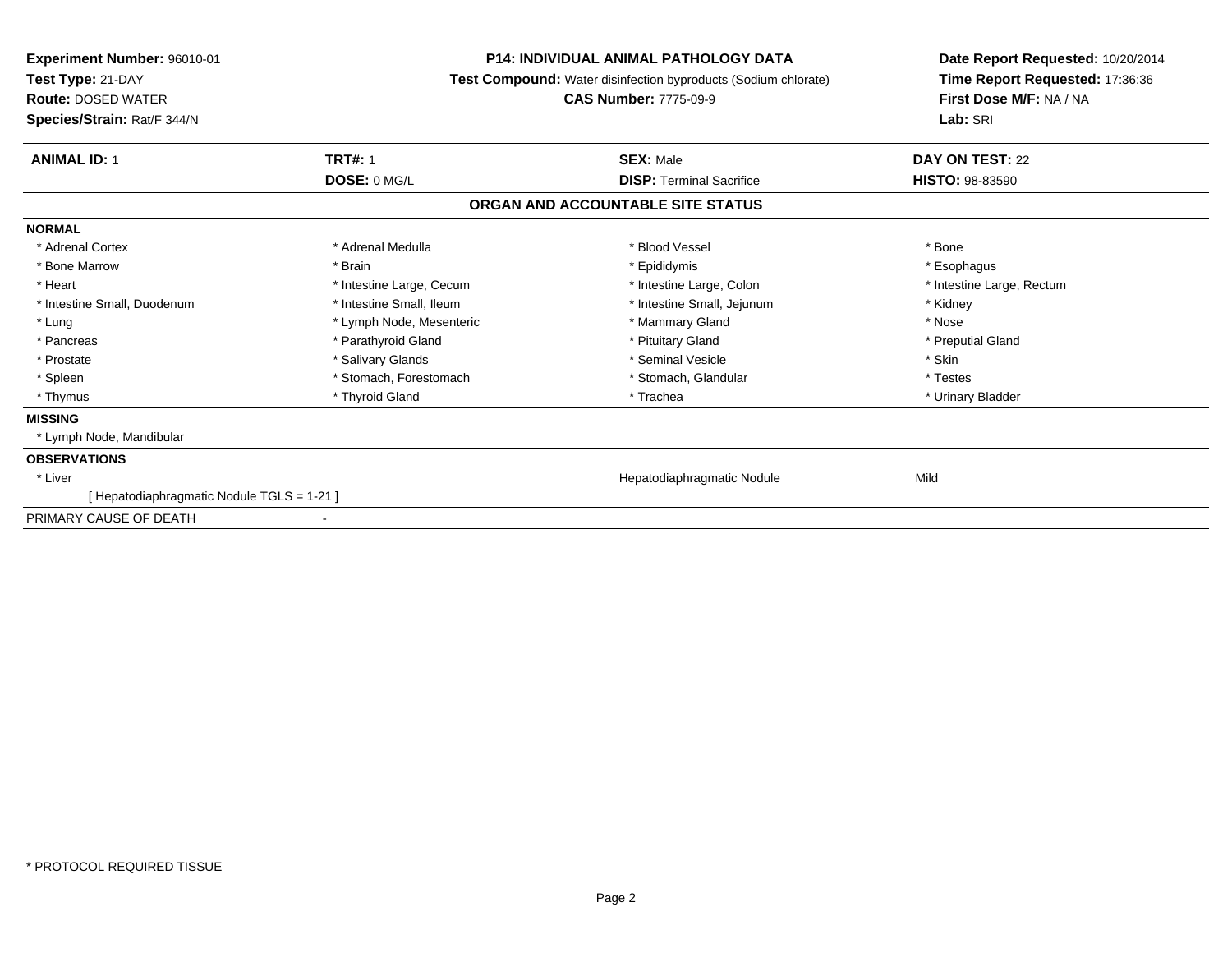| Experiment Number: 96010-01<br>Test Type: 21-DAY<br><b>Route: DOSED WATER</b><br>Species/Strain: Rat/F 344/N | <b>P14: INDIVIDUAL ANIMAL PATHOLOGY DATA</b><br>Test Compound: Water disinfection byproducts (Sodium chlorate)<br><b>CAS Number: 7775-09-9</b> |                                   | Date Report Requested: 10/20/2014<br>Time Report Requested: 17:36:36<br>First Dose M/F: NA / NA<br>Lab: SRI |
|--------------------------------------------------------------------------------------------------------------|------------------------------------------------------------------------------------------------------------------------------------------------|-----------------------------------|-------------------------------------------------------------------------------------------------------------|
| <b>ANIMAL ID: 2</b>                                                                                          | <b>TRT#: 1</b>                                                                                                                                 | <b>SEX: Male</b>                  | DAY ON TEST: 22                                                                                             |
|                                                                                                              | DOSE: 0 MG/L                                                                                                                                   | <b>DISP: Terminal Sacrifice</b>   | <b>HISTO: 98-83591</b>                                                                                      |
|                                                                                                              |                                                                                                                                                | ORGAN AND ACCOUNTABLE SITE STATUS |                                                                                                             |
| <b>NORMAL</b>                                                                                                |                                                                                                                                                |                                   |                                                                                                             |
| * Adrenal Cortex                                                                                             | * Adrenal Medulla                                                                                                                              | * Blood Vessel                    | * Bone                                                                                                      |
| * Bone Marrow                                                                                                | * Brain                                                                                                                                        | * Epididymis                      | * Esophagus                                                                                                 |
| * Heart                                                                                                      | * Intestine Large, Cecum                                                                                                                       | * Intestine Large, Colon          | * Intestine Large, Rectum                                                                                   |
| * Intestine Small, Duodenum                                                                                  | * Intestine Small, Ileum                                                                                                                       | * Intestine Small, Jejunum        | * Kidney                                                                                                    |
| * Liver                                                                                                      | * Lung                                                                                                                                         | * Lymph Node, Mesenteric          | * Mammary Gland                                                                                             |
| * Nose                                                                                                       | * Pancreas                                                                                                                                     | * Parathyroid Gland               | * Pituitary Gland                                                                                           |
| * Preputial Gland                                                                                            | * Seminal Vesicle                                                                                                                              | * Skin                            | * Spleen                                                                                                    |
| * Stomach, Forestomach                                                                                       | * Stomach, Glandular                                                                                                                           | * Testes                          | * Thymus                                                                                                    |
| * Thyroid Gland                                                                                              | * Trachea                                                                                                                                      | * Urinary Bladder                 |                                                                                                             |
| <b>MISSING</b>                                                                                               |                                                                                                                                                |                                   |                                                                                                             |
| * Lymph Node, Mandibular                                                                                     |                                                                                                                                                |                                   |                                                                                                             |
| <b>OBSERVATIONS</b>                                                                                          |                                                                                                                                                |                                   |                                                                                                             |
| * Prostate                                                                                                   |                                                                                                                                                | Inflammation                      | Chronic, Mild                                                                                               |
| * Salivary Glands                                                                                            | Parotid GI                                                                                                                                     | <b>Basophilic Focus</b>           | Minimal                                                                                                     |
| PRIMARY CAUSE OF DEATH                                                                                       | $\overline{\phantom{a}}$                                                                                                                       |                                   |                                                                                                             |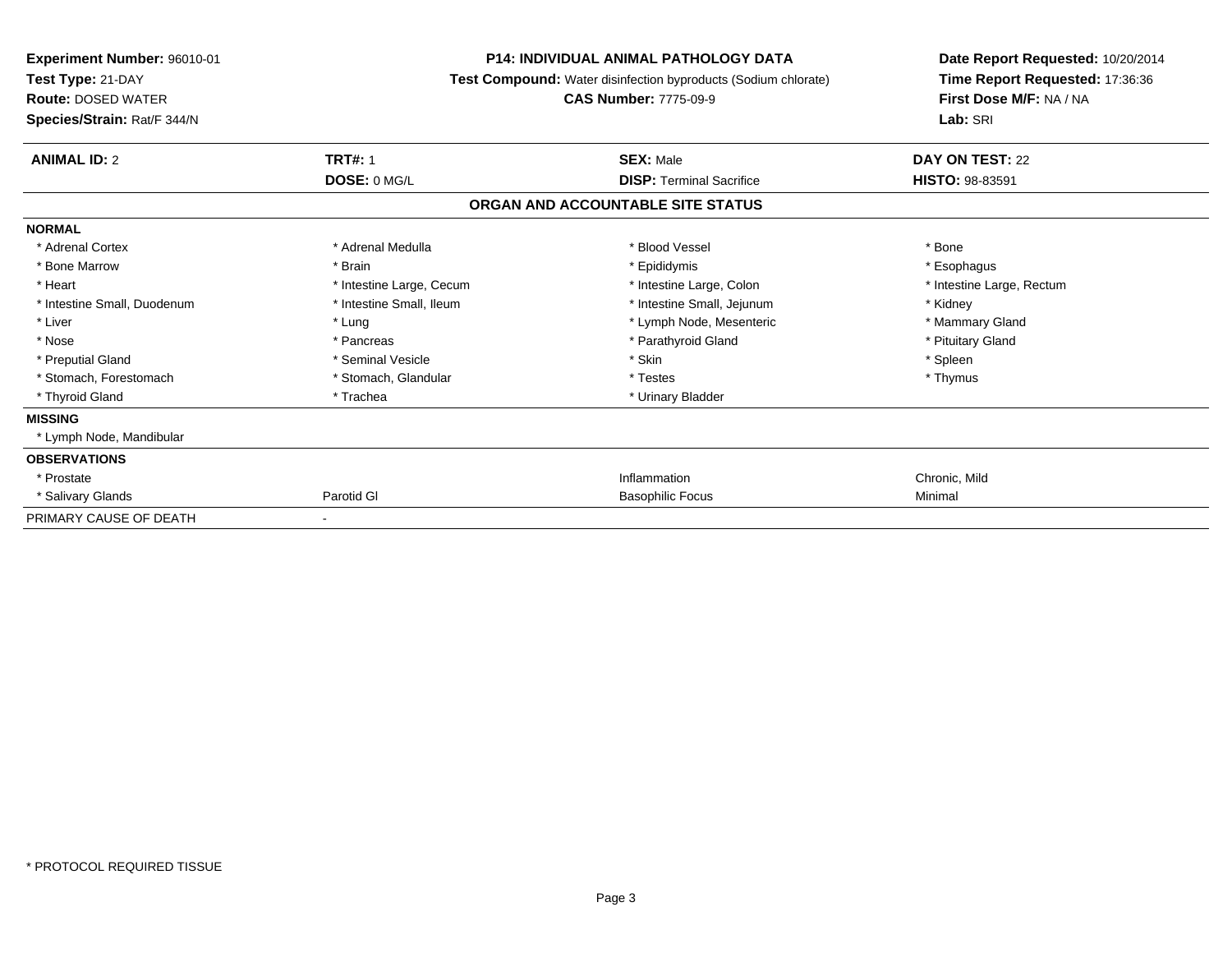| Experiment Number: 96010-01<br>Test Type: 21-DAY<br><b>Route: DOSED WATER</b><br>Species/Strain: Rat/F 344/N |                          | <b>P14: INDIVIDUAL ANIMAL PATHOLOGY DATA</b><br>Test Compound: Water disinfection byproducts (Sodium chlorate)<br><b>CAS Number: 7775-09-9</b> |                           |
|--------------------------------------------------------------------------------------------------------------|--------------------------|------------------------------------------------------------------------------------------------------------------------------------------------|---------------------------|
| <b>ANIMAL ID: 3</b>                                                                                          | <b>TRT#: 1</b>           | <b>SEX: Male</b>                                                                                                                               | DAY ON TEST: 22           |
|                                                                                                              | DOSE: 0 MG/L             | <b>DISP: Terminal Sacrifice</b>                                                                                                                | <b>HISTO: 98-83592</b>    |
|                                                                                                              |                          | ORGAN AND ACCOUNTABLE SITE STATUS                                                                                                              |                           |
| <b>NORMAL</b>                                                                                                |                          |                                                                                                                                                |                           |
| * Adrenal Cortex                                                                                             | * Adrenal Medulla        | * Blood Vessel                                                                                                                                 | * Bone                    |
| * Bone Marrow                                                                                                | * Brain                  | * Epididymis                                                                                                                                   | * Esophagus               |
| * Heart                                                                                                      | * Intestine Large, Cecum | * Intestine Large, Colon                                                                                                                       | * Intestine Large, Rectum |
| * Intestine Small, Duodenum                                                                                  | * Intestine Small, Ileum | * Intestine Small, Jejunum                                                                                                                     | * Kidney                  |
| * Liver                                                                                                      | * Lung                   | * Lymph Node, Mandibular                                                                                                                       | * Lymph Node, Mesenteric  |
| * Mammary Gland                                                                                              | * Nose                   | * Pancreas                                                                                                                                     | * Parathyroid Gland       |
| * Pituitary Gland                                                                                            | * Preputial Gland        | * Prostate                                                                                                                                     | * Seminal Vesicle         |
| * Skin                                                                                                       | * Spleen                 | * Stomach, Forestomach                                                                                                                         | * Stomach, Glandular      |
| * Testes                                                                                                     | * Thymus                 | * Thyroid Gland                                                                                                                                | * Trachea                 |
| * Urinary Bladder                                                                                            |                          |                                                                                                                                                |                           |
| <b>OBSERVATIONS</b>                                                                                          |                          |                                                                                                                                                |                           |
| * Salivary Glands                                                                                            | Parotid GI               | <b>Basophilic Focus</b>                                                                                                                        | Mild                      |
| PRIMARY CAUSE OF DEATH                                                                                       |                          |                                                                                                                                                |                           |
| Animal Note: Lung - terminal aspiration of blood in alveoli.                                                 |                          |                                                                                                                                                |                           |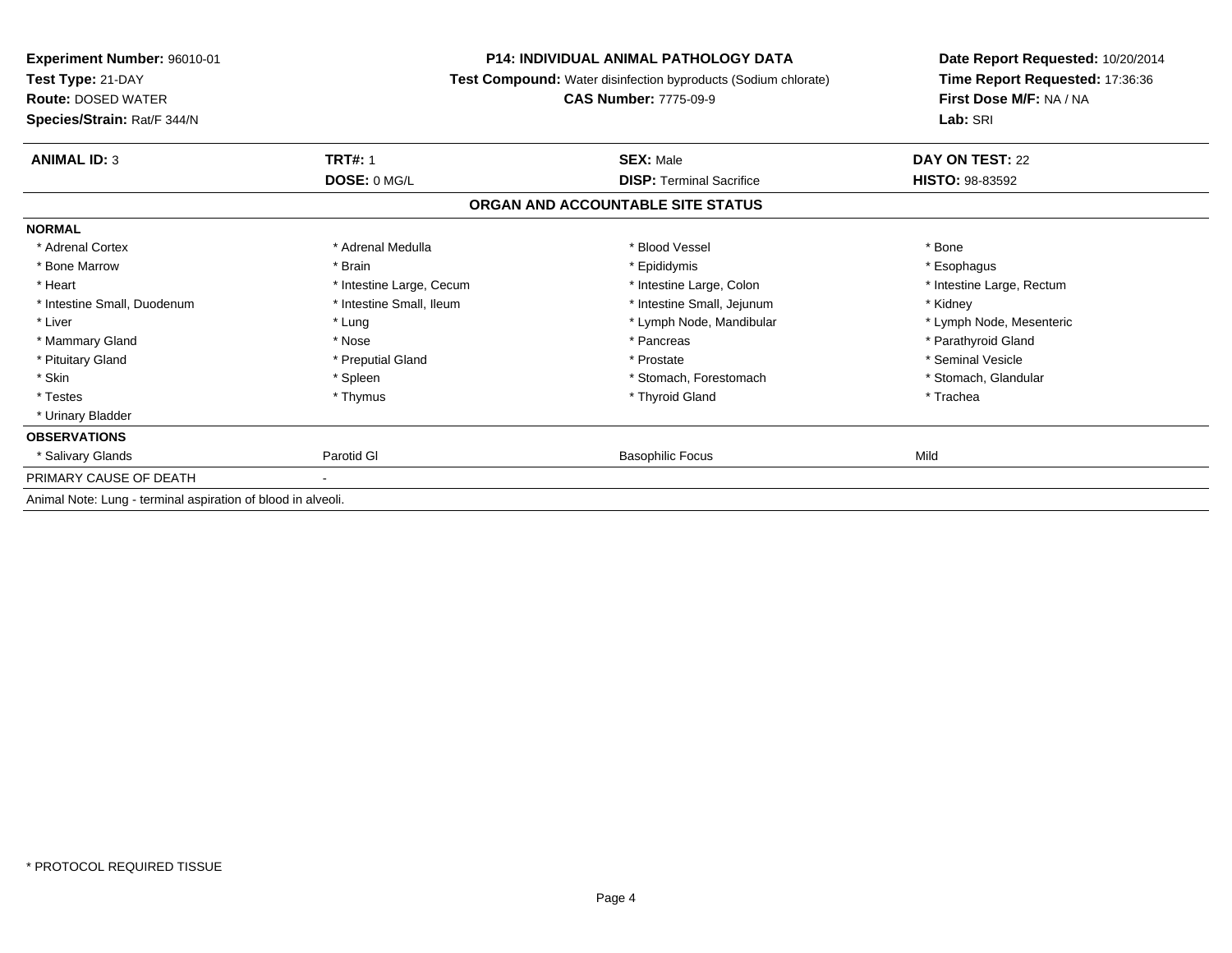| Experiment Number: 96010-01<br>Test Type: 21-DAY<br><b>Route: DOSED WATER</b><br>Species/Strain: Rat/F 344/N | <b>P14: INDIVIDUAL ANIMAL PATHOLOGY DATA</b><br><b>Test Compound:</b> Water disinfection byproducts (Sodium chlorate)<br><b>CAS Number: 7775-09-9</b> |                                   | Date Report Requested: 10/20/2014<br>Time Report Requested: 17:36:36<br>First Dose M/F: NA / NA<br>Lab: SRI |
|--------------------------------------------------------------------------------------------------------------|-------------------------------------------------------------------------------------------------------------------------------------------------------|-----------------------------------|-------------------------------------------------------------------------------------------------------------|
| <b>ANIMAL ID: 4</b>                                                                                          | <b>TRT#: 1</b>                                                                                                                                        | <b>SEX: Male</b>                  | DAY ON TEST: 22                                                                                             |
|                                                                                                              | DOSE: 0 MG/L                                                                                                                                          | <b>DISP:</b> Terminal Sacrifice   | <b>HISTO: 98-83593</b>                                                                                      |
|                                                                                                              |                                                                                                                                                       | ORGAN AND ACCOUNTABLE SITE STATUS |                                                                                                             |
| <b>NORMAL</b>                                                                                                |                                                                                                                                                       |                                   |                                                                                                             |
| * Adrenal Cortex                                                                                             | * Adrenal Medulla                                                                                                                                     | * Blood Vessel                    | * Bone                                                                                                      |
| * Bone Marrow                                                                                                | * Brain                                                                                                                                               | * Epididymis                      | * Esophagus                                                                                                 |
| * Heart                                                                                                      | * Intestine Large, Cecum                                                                                                                              | * Intestine Large, Colon          | * Intestine Large, Rectum                                                                                   |
| * Intestine Small, Duodenum                                                                                  | * Intestine Small, Ileum                                                                                                                              | * Intestine Small, Jejunum        | * Kidney                                                                                                    |
| * Liver                                                                                                      | * Lung                                                                                                                                                | Lymph Node                        | * Lymph Node, Mesenteric                                                                                    |
| * Mammary Gland                                                                                              | * Nose                                                                                                                                                | * Pancreas                        | * Parathyroid Gland                                                                                         |
| * Pituitary Gland                                                                                            | * Preputial Gland                                                                                                                                     | * Prostate                        | * Salivary Glands                                                                                           |
| * Seminal Vesicle                                                                                            | * Skin                                                                                                                                                | * Spleen                          | * Stomach, Forestomach                                                                                      |
| * Stomach, Glandular                                                                                         | * Testes                                                                                                                                              | * Thymus                          | * Thyroid Gland                                                                                             |
| * Trachea                                                                                                    | * Urinary Bladder                                                                                                                                     |                                   |                                                                                                             |
| <b>MISSING</b>                                                                                               |                                                                                                                                                       |                                   |                                                                                                             |
| * Lymph Node, Mandibular                                                                                     |                                                                                                                                                       |                                   |                                                                                                             |
| PRIMARY CAUSE OF DEATH                                                                                       |                                                                                                                                                       |                                   |                                                                                                             |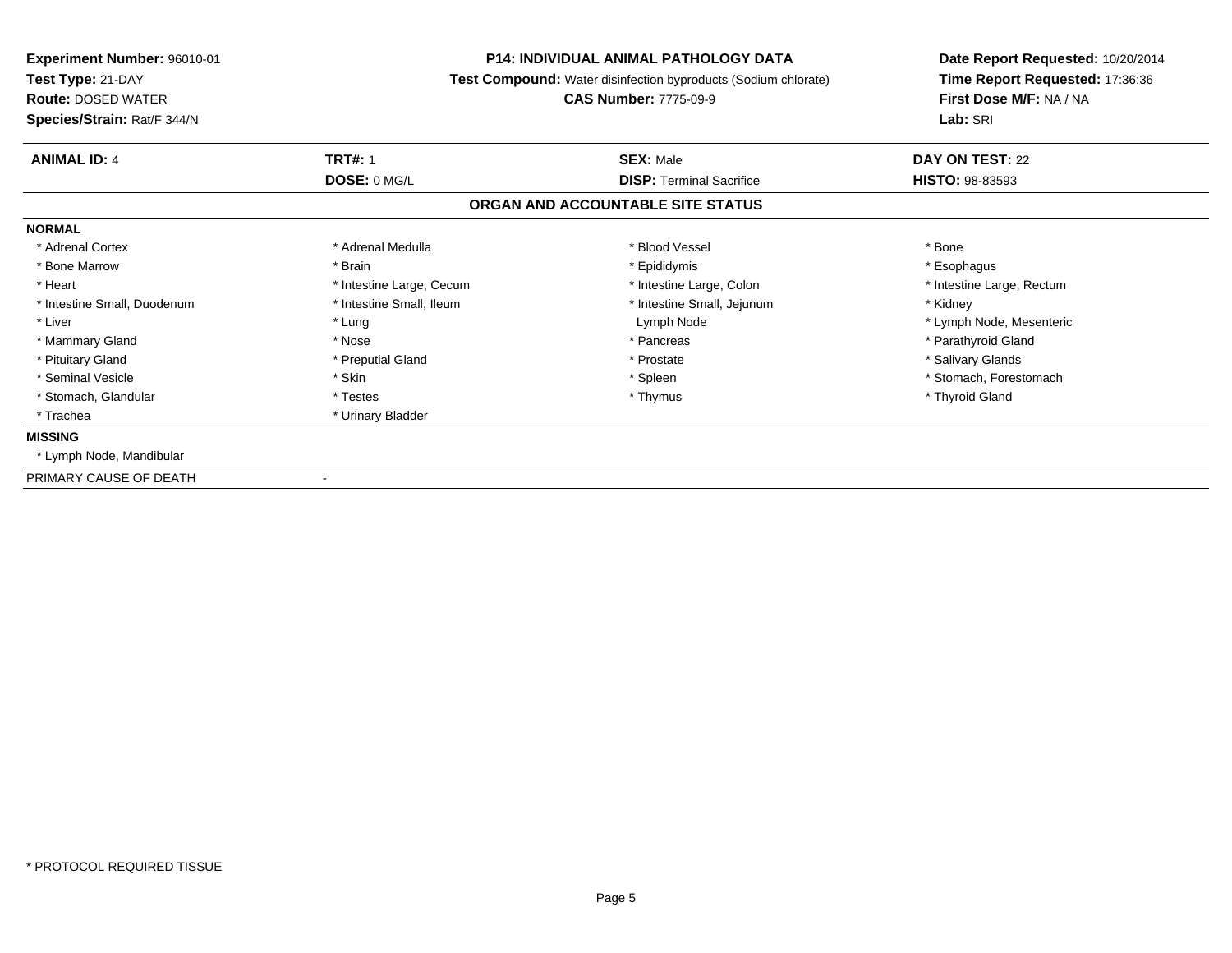| <b>Experiment Number: 96010-01</b><br>Test Type: 21-DAY<br><b>Route: DOSED WATER</b><br>Species/Strain: Rat/F 344/N | <b>P14: INDIVIDUAL ANIMAL PATHOLOGY DATA</b><br>Test Compound: Water disinfection byproducts (Sodium chlorate)<br><b>CAS Number: 7775-09-9</b> |                                                     | Date Report Requested: 10/20/2014<br>Time Report Requested: 17:36:36<br>First Dose M/F: NA / NA<br>Lab: SRI |  |
|---------------------------------------------------------------------------------------------------------------------|------------------------------------------------------------------------------------------------------------------------------------------------|-----------------------------------------------------|-------------------------------------------------------------------------------------------------------------|--|
| <b>ANIMAL ID: 5</b>                                                                                                 | <b>TRT#: 1</b><br>DOSE: 0 MG/L                                                                                                                 | <b>SEX: Male</b><br><b>DISP: Terminal Sacrifice</b> | DAY ON TEST: 22<br>HISTO: 98-83594                                                                          |  |
|                                                                                                                     |                                                                                                                                                | ORGAN AND ACCOUNTABLE SITE STATUS                   |                                                                                                             |  |
| <b>NORMAL</b>                                                                                                       |                                                                                                                                                |                                                     |                                                                                                             |  |
| * Adrenal Cortex                                                                                                    | * Adrenal Medulla                                                                                                                              | * Blood Vessel                                      | * Bone                                                                                                      |  |
| * Bone Marrow                                                                                                       | * Brain                                                                                                                                        | * Epididymis                                        | * Esophagus                                                                                                 |  |
| * Heart                                                                                                             | * Intestine Large, Cecum                                                                                                                       | * Intestine Large, Colon                            | * Intestine Large, Rectum                                                                                   |  |
| * Intestine Small, Duodenum                                                                                         | * Intestine Small. Ileum                                                                                                                       | * Intestine Small, Jejunum                          | * Kidney                                                                                                    |  |
| * Liver                                                                                                             | * Lung                                                                                                                                         | * Lymph Node, Mesenteric                            | * Mammary Gland                                                                                             |  |
| * Nose                                                                                                              | * Pancreas                                                                                                                                     | * Parathyroid Gland                                 | * Pituitary Gland                                                                                           |  |
| * Preputial Gland                                                                                                   | * Prostate                                                                                                                                     | * Salivary Glands                                   | * Seminal Vesicle                                                                                           |  |
| * Skin                                                                                                              | * Spleen                                                                                                                                       | * Stomach, Forestomach                              | * Stomach, Glandular                                                                                        |  |
| * Testes                                                                                                            | * Thymus                                                                                                                                       | * Thyroid Gland                                     | * Trachea                                                                                                   |  |
| * Urinary Bladder                                                                                                   |                                                                                                                                                |                                                     |                                                                                                             |  |
| <b>MISSING</b>                                                                                                      |                                                                                                                                                |                                                     |                                                                                                             |  |
| * Lymph Node, Mandibular                                                                                            |                                                                                                                                                |                                                     |                                                                                                             |  |
| PRIMARY CAUSE OF DEATH                                                                                              |                                                                                                                                                |                                                     |                                                                                                             |  |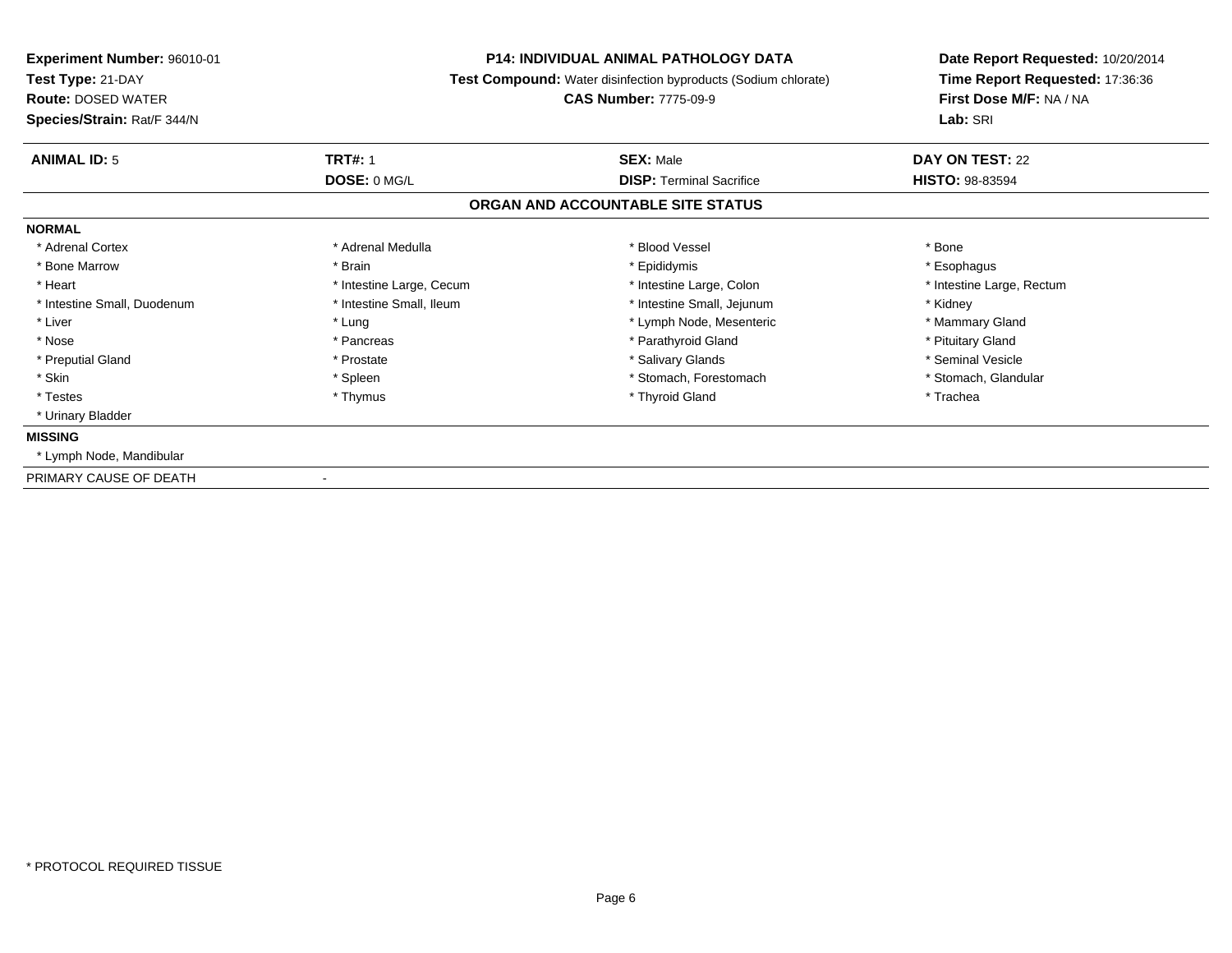| Experiment Number: 96010-01<br>Test Type: 21-DAY<br><b>Route: DOSED WATER</b><br>Species/Strain: Rat/F 344/N | <b>P14: INDIVIDUAL ANIMAL PATHOLOGY DATA</b><br>Test Compound: Water disinfection byproducts (Sodium chlorate)<br><b>CAS Number: 7775-09-9</b> |                                   | Date Report Requested: 10/20/2014<br>Time Report Requested: 17:36:36<br>First Dose M/F: NA / NA<br>Lab: SRI |  |
|--------------------------------------------------------------------------------------------------------------|------------------------------------------------------------------------------------------------------------------------------------------------|-----------------------------------|-------------------------------------------------------------------------------------------------------------|--|
| <b>ANIMAL ID: 6</b>                                                                                          | <b>TRT#: 1</b>                                                                                                                                 | <b>SEX: Male</b>                  | DAY ON TEST: 22                                                                                             |  |
|                                                                                                              | DOSE: 0 MG/L                                                                                                                                   | <b>DISP: Terminal Sacrifice</b>   | HISTO: 98-83595                                                                                             |  |
|                                                                                                              |                                                                                                                                                | ORGAN AND ACCOUNTABLE SITE STATUS |                                                                                                             |  |
| <b>NORMAL</b>                                                                                                |                                                                                                                                                |                                   |                                                                                                             |  |
| * Adrenal Cortex                                                                                             | * Adrenal Medulla                                                                                                                              | * Blood Vessel                    | * Bone                                                                                                      |  |
| * Bone Marrow                                                                                                | * Brain                                                                                                                                        | * Epididymis                      | * Esophagus                                                                                                 |  |
| * Heart                                                                                                      | * Intestine Large, Cecum                                                                                                                       | * Intestine Large, Colon          | * Intestine Large, Rectum                                                                                   |  |
| * Intestine Small, Duodenum                                                                                  | * Intestine Small, Ileum                                                                                                                       | * Intestine Small, Jejunum        | * Kidney                                                                                                    |  |
| * Lung                                                                                                       | * Lymph Node, Mesenteric                                                                                                                       | * Mammary Gland                   | * Nose                                                                                                      |  |
| * Pancreas                                                                                                   | * Pituitary Gland                                                                                                                              | * Preputial Gland                 | * Prostate                                                                                                  |  |
| * Seminal Vesicle                                                                                            | * Skin                                                                                                                                         | * Spleen                          | * Stomach, Forestomach                                                                                      |  |
| * Stomach, Glandular                                                                                         | * Testes                                                                                                                                       | * Thyroid Gland                   | * Trachea                                                                                                   |  |
| * Urinary Bladder                                                                                            |                                                                                                                                                |                                   |                                                                                                             |  |
| <b>MISSING</b>                                                                                               |                                                                                                                                                |                                   |                                                                                                             |  |
| * Lymph Node, Mandibular                                                                                     | * Parathyroid Gland                                                                                                                            |                                   |                                                                                                             |  |
| <b>OBSERVATIONS</b>                                                                                          |                                                                                                                                                |                                   |                                                                                                             |  |
| * Liver                                                                                                      |                                                                                                                                                | Hemorrhage                        | Focal, Minimal                                                                                              |  |
|                                                                                                              |                                                                                                                                                | Vacuolization Cytoplasmic         | Focal, Mild                                                                                                 |  |
| * Salivary Glands                                                                                            | Parotid GI                                                                                                                                     | <b>Basophilic Focus</b>           | Minimal                                                                                                     |  |
| * Thymus                                                                                                     |                                                                                                                                                | Hemorrhage                        | Focal, Minimal                                                                                              |  |
| PRIMARY CAUSE OF DEATH                                                                                       |                                                                                                                                                |                                   |                                                                                                             |  |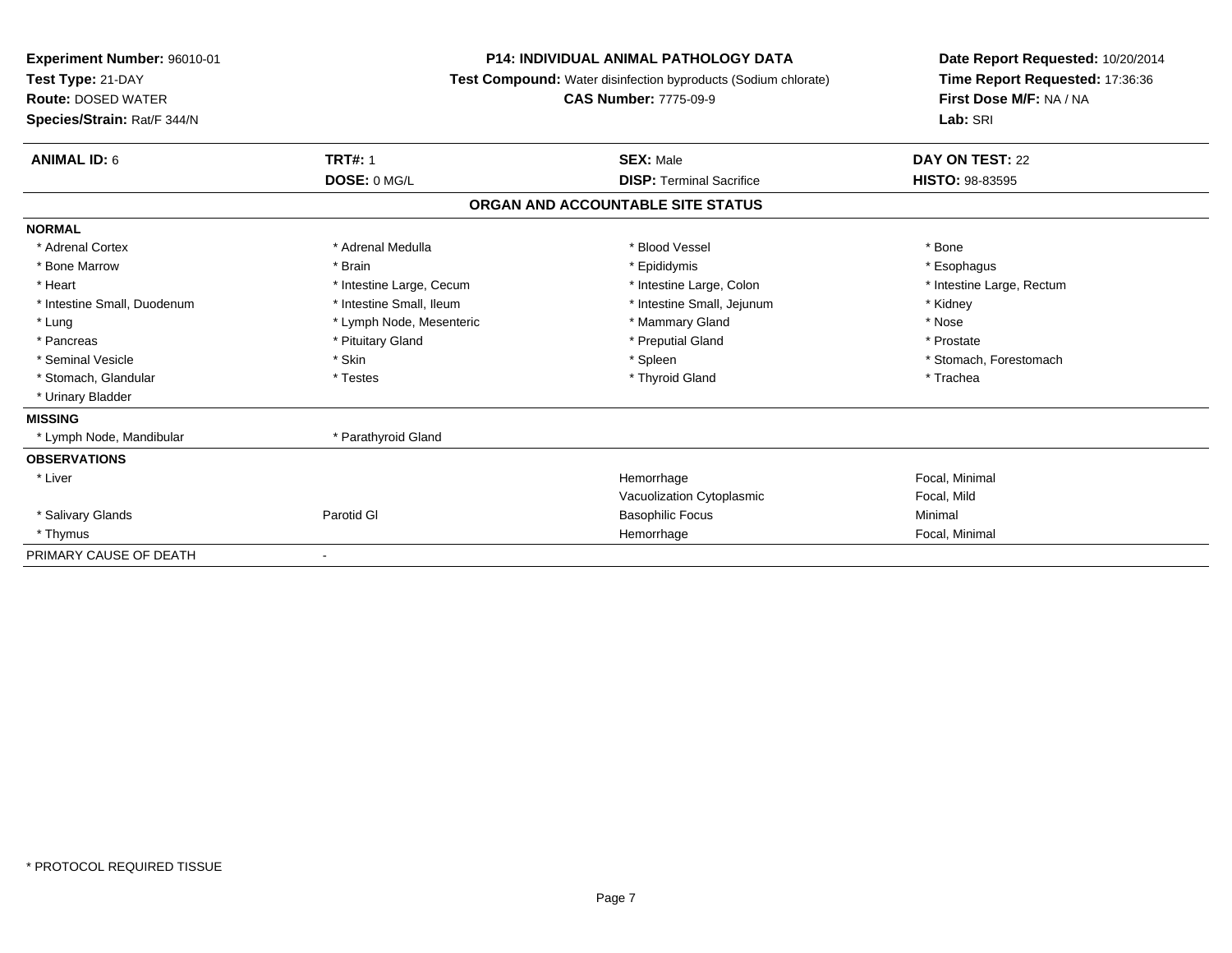| <b>Experiment Number: 96010-01</b><br>Test Type: 21-DAY<br><b>Route: DOSED WATER</b><br>Species/Strain: Rat/F 344/N |                          | <b>P14: INDIVIDUAL ANIMAL PATHOLOGY DATA</b><br>Test Compound: Water disinfection byproducts (Sodium chlorate)<br><b>CAS Number: 7775-09-9</b> |                           |
|---------------------------------------------------------------------------------------------------------------------|--------------------------|------------------------------------------------------------------------------------------------------------------------------------------------|---------------------------|
| <b>ANIMAL ID: 7</b>                                                                                                 | <b>TRT#: 1</b>           | <b>SEX: Male</b>                                                                                                                               | DAY ON TEST: 22           |
|                                                                                                                     | DOSE: 0 MG/L             | <b>DISP:</b> Terminal Sacrifice                                                                                                                | <b>HISTO: 98-83596</b>    |
|                                                                                                                     |                          | ORGAN AND ACCOUNTABLE SITE STATUS                                                                                                              |                           |
| <b>NORMAL</b>                                                                                                       |                          |                                                                                                                                                |                           |
| * Adrenal Cortex                                                                                                    | * Adrenal Medulla        | * Blood Vessel                                                                                                                                 | * Bone                    |
| * Bone Marrow                                                                                                       | * Brain                  | * Epididymis                                                                                                                                   | * Esophagus               |
| * Heart                                                                                                             | * Intestine Large, Cecum | * Intestine Large, Colon                                                                                                                       | * Intestine Large, Rectum |
| * Intestine Small, Duodenum                                                                                         | * Intestine Small, Ileum | * Intestine Small, Jejunum                                                                                                                     | * Kidney                  |
| * Liver                                                                                                             | * Lung                   | * Lymph Node, Mesenteric                                                                                                                       | * Mammary Gland           |
| * Nose                                                                                                              | * Pancreas               | * Parathyroid Gland                                                                                                                            | * Pituitary Gland         |
| * Preputial Gland                                                                                                   | * Prostate               | * Seminal Vesicle                                                                                                                              | * Skin                    |
| * Spleen                                                                                                            | * Stomach, Forestomach   | * Stomach, Glandular                                                                                                                           | * Testes                  |
| * Thymus                                                                                                            | * Thyroid Gland          | * Trachea                                                                                                                                      | * Urinary Bladder         |
| <b>MISSING</b>                                                                                                      |                          |                                                                                                                                                |                           |
| * Lymph Node, Mandibular                                                                                            |                          |                                                                                                                                                |                           |
| <b>OBSERVATIONS</b>                                                                                                 |                          |                                                                                                                                                |                           |
| * Salivary Glands                                                                                                   | Parotid GI               | <b>Basophilic Focus</b>                                                                                                                        | Minimal                   |
| PRIMARY CAUSE OF DEATH                                                                                              |                          |                                                                                                                                                |                           |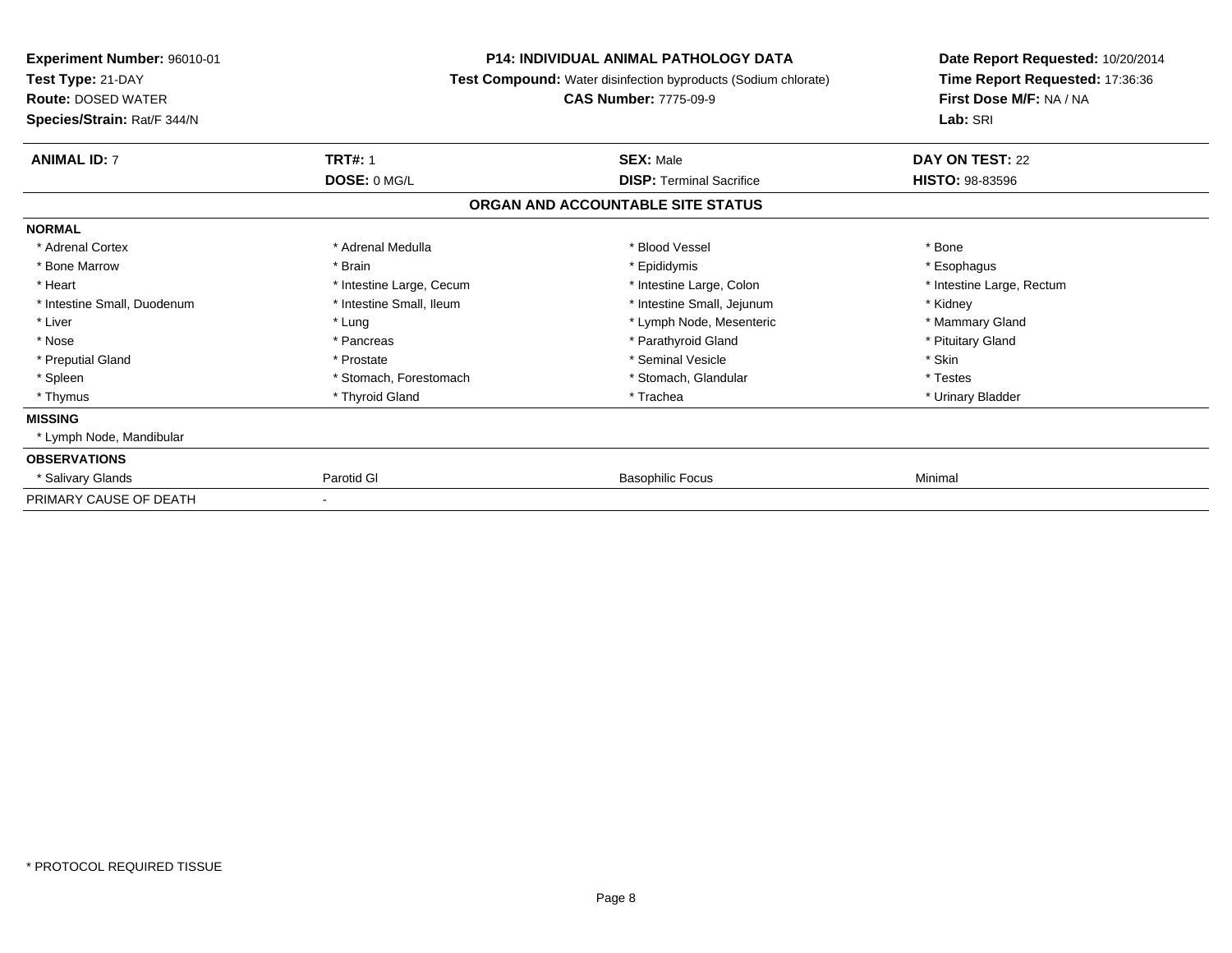| <b>Experiment Number: 96010-01</b><br>Test Type: 21-DAY<br><b>Route: DOSED WATER</b><br>Species/Strain: Rat/F 344/N | <b>P14: INDIVIDUAL ANIMAL PATHOLOGY DATA</b><br>Test Compound: Water disinfection byproducts (Sodium chlorate)<br><b>CAS Number: 7775-09-9</b> |                                   | Date Report Requested: 10/20/2014<br>Time Report Requested: 17:36:36<br>First Dose M/F: NA / NA<br>Lab: SRI |
|---------------------------------------------------------------------------------------------------------------------|------------------------------------------------------------------------------------------------------------------------------------------------|-----------------------------------|-------------------------------------------------------------------------------------------------------------|
| <b>ANIMAL ID: 8</b>                                                                                                 | <b>TRT#: 1</b>                                                                                                                                 | <b>SEX: Male</b>                  | DAY ON TEST: 22                                                                                             |
|                                                                                                                     | DOSE: 0 MG/L                                                                                                                                   | <b>DISP: Terminal Sacrifice</b>   | <b>HISTO: 98-83597</b>                                                                                      |
|                                                                                                                     |                                                                                                                                                | ORGAN AND ACCOUNTABLE SITE STATUS |                                                                                                             |
| <b>NORMAL</b>                                                                                                       |                                                                                                                                                |                                   |                                                                                                             |
| * Adrenal Cortex                                                                                                    | * Adrenal Medulla                                                                                                                              | * Blood Vessel                    | * Bone                                                                                                      |
| * Bone Marrow                                                                                                       | * Brain                                                                                                                                        | * Epididymis                      | * Esophagus                                                                                                 |
| * Heart                                                                                                             | * Intestine Large, Cecum                                                                                                                       | * Intestine Large, Colon          | * Intestine Large, Rectum                                                                                   |
| * Intestine Small, Duodenum                                                                                         | * Intestine Small, Ileum                                                                                                                       | * Intestine Small, Jejunum        | * Kidney                                                                                                    |
| * Liver                                                                                                             | * Lymph Node, Mesenteric                                                                                                                       | * Mammary Gland                   | * Nose                                                                                                      |
| * Pancreas                                                                                                          | * Parathyroid Gland                                                                                                                            | * Preputial Gland                 | * Prostate                                                                                                  |
| * Salivary Glands                                                                                                   | * Seminal Vesicle                                                                                                                              | * Skin                            | * Spleen                                                                                                    |
| * Stomach, Forestomach                                                                                              | * Stomach, Glandular                                                                                                                           | * Testes                          | * Thyroid Gland                                                                                             |
| * Trachea                                                                                                           | * Urinary Bladder                                                                                                                              |                                   |                                                                                                             |
| <b>MISSING</b>                                                                                                      |                                                                                                                                                |                                   |                                                                                                             |
| * Lymph Node, Mandibular                                                                                            | * Pituitary Gland                                                                                                                              |                                   |                                                                                                             |
| <b>OBSERVATIONS</b>                                                                                                 |                                                                                                                                                |                                   |                                                                                                             |
| * Lung                                                                                                              |                                                                                                                                                | Hemorrhage                        | Focal, Minimal                                                                                              |
| [Hemorrhage TGLS = 1-2]                                                                                             |                                                                                                                                                |                                   |                                                                                                             |
| * Thymus                                                                                                            |                                                                                                                                                | Hemorrhage                        | Focal, Minimal                                                                                              |
| PRIMARY CAUSE OF DEATH                                                                                              |                                                                                                                                                |                                   |                                                                                                             |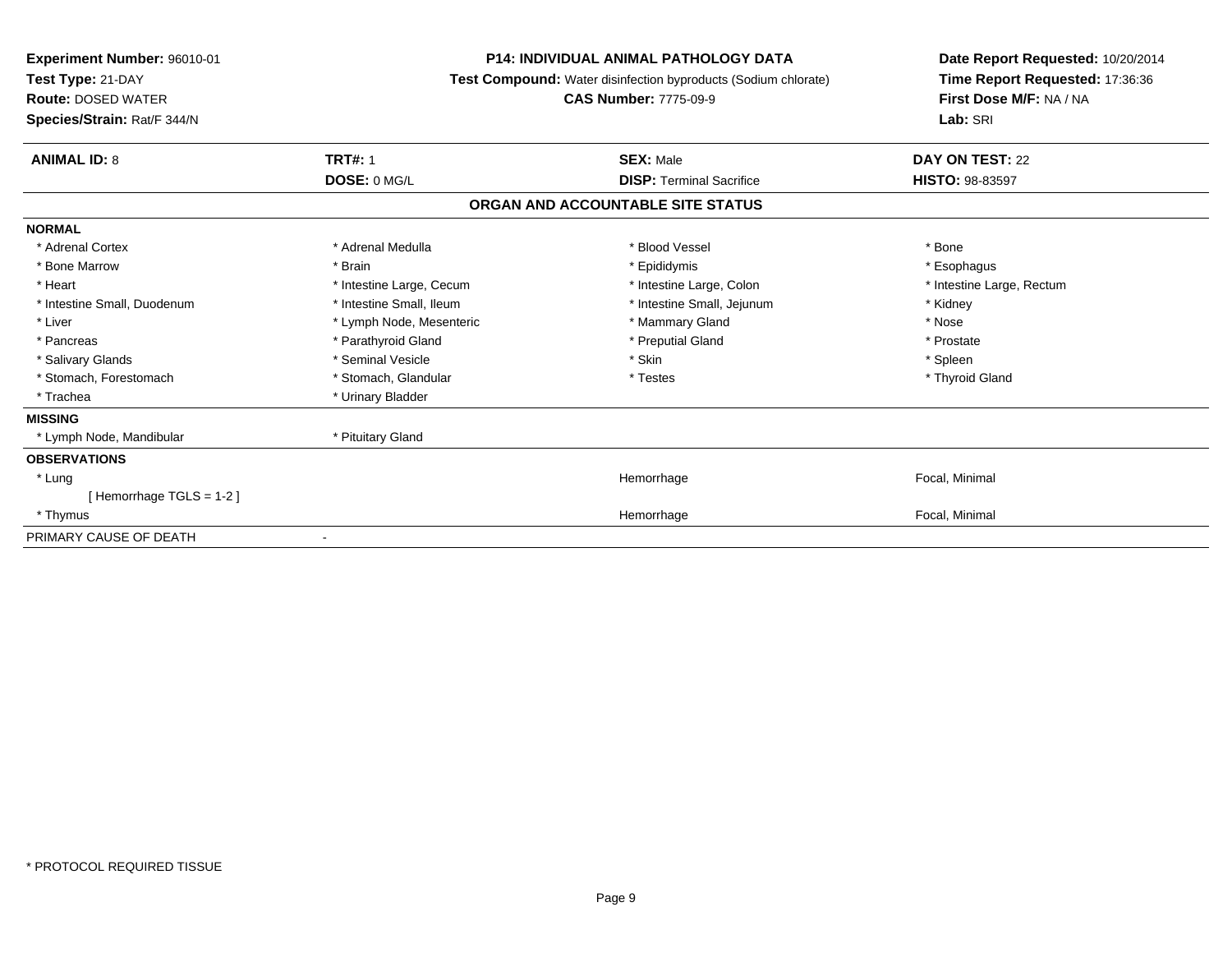| Experiment Number: 96010-01<br>Test Type: 21-DAY<br><b>Route: DOSED WATER</b><br>Species/Strain: Rat/F 344/N | <b>P14: INDIVIDUAL ANIMAL PATHOLOGY DATA</b><br>Test Compound: Water disinfection byproducts (Sodium chlorate)<br><b>CAS Number: 7775-09-9</b> |                                   | Date Report Requested: 10/20/2014<br>Time Report Requested: 17:36:36<br>First Dose M/F: NA / NA<br>Lab: SRI |  |
|--------------------------------------------------------------------------------------------------------------|------------------------------------------------------------------------------------------------------------------------------------------------|-----------------------------------|-------------------------------------------------------------------------------------------------------------|--|
| <b>ANIMAL ID: 9</b>                                                                                          | <b>TRT#: 1</b>                                                                                                                                 | <b>SEX: Male</b>                  | DAY ON TEST: 22                                                                                             |  |
|                                                                                                              | DOSE: 0 MG/L                                                                                                                                   | <b>DISP: Terminal Sacrifice</b>   | <b>HISTO: 98-83598</b>                                                                                      |  |
|                                                                                                              |                                                                                                                                                | ORGAN AND ACCOUNTABLE SITE STATUS |                                                                                                             |  |
| <b>NORMAL</b>                                                                                                |                                                                                                                                                |                                   |                                                                                                             |  |
| * Adrenal Cortex                                                                                             | * Adrenal Medulla                                                                                                                              | * Blood Vessel                    | * Bone                                                                                                      |  |
| * Bone Marrow                                                                                                | * Brain                                                                                                                                        | * Epididymis                      | * Esophagus                                                                                                 |  |
| * Heart                                                                                                      | * Intestine Large, Cecum                                                                                                                       | * Intestine Large, Colon          | * Intestine Large, Rectum                                                                                   |  |
| * Intestine Small, Duodenum                                                                                  | * Intestine Small. Ileum                                                                                                                       | * Intestine Small, Jejunum        | * Kidney                                                                                                    |  |
| * Liver                                                                                                      | * Lung                                                                                                                                         | Lymph Node                        | * Lymph Node, Mesenteric                                                                                    |  |
| * Mammary Gland                                                                                              | * Nose                                                                                                                                         | * Pancreas                        | * Parathyroid Gland                                                                                         |  |
| * Pituitary Gland                                                                                            | * Preputial Gland                                                                                                                              | * Prostate                        | * Seminal Vesicle                                                                                           |  |
| * Skin                                                                                                       | * Spleen                                                                                                                                       | * Stomach, Forestomach            | * Stomach, Glandular                                                                                        |  |
| * Testes                                                                                                     | * Thymus                                                                                                                                       | * Thyroid Gland                   | * Trachea                                                                                                   |  |
| * Urinary Bladder                                                                                            |                                                                                                                                                |                                   |                                                                                                             |  |
| <b>MISSING</b>                                                                                               |                                                                                                                                                |                                   |                                                                                                             |  |
| * Lymph Node, Mandibular                                                                                     |                                                                                                                                                |                                   |                                                                                                             |  |
| <b>OBSERVATIONS</b>                                                                                          |                                                                                                                                                |                                   |                                                                                                             |  |
| * Salivary Glands                                                                                            | Parotid GI                                                                                                                                     | <b>Basophilic Focus</b>           | Minimal                                                                                                     |  |
| PRIMARY CAUSE OF DEATH                                                                                       | $\qquad \qquad \blacksquare$                                                                                                                   |                                   |                                                                                                             |  |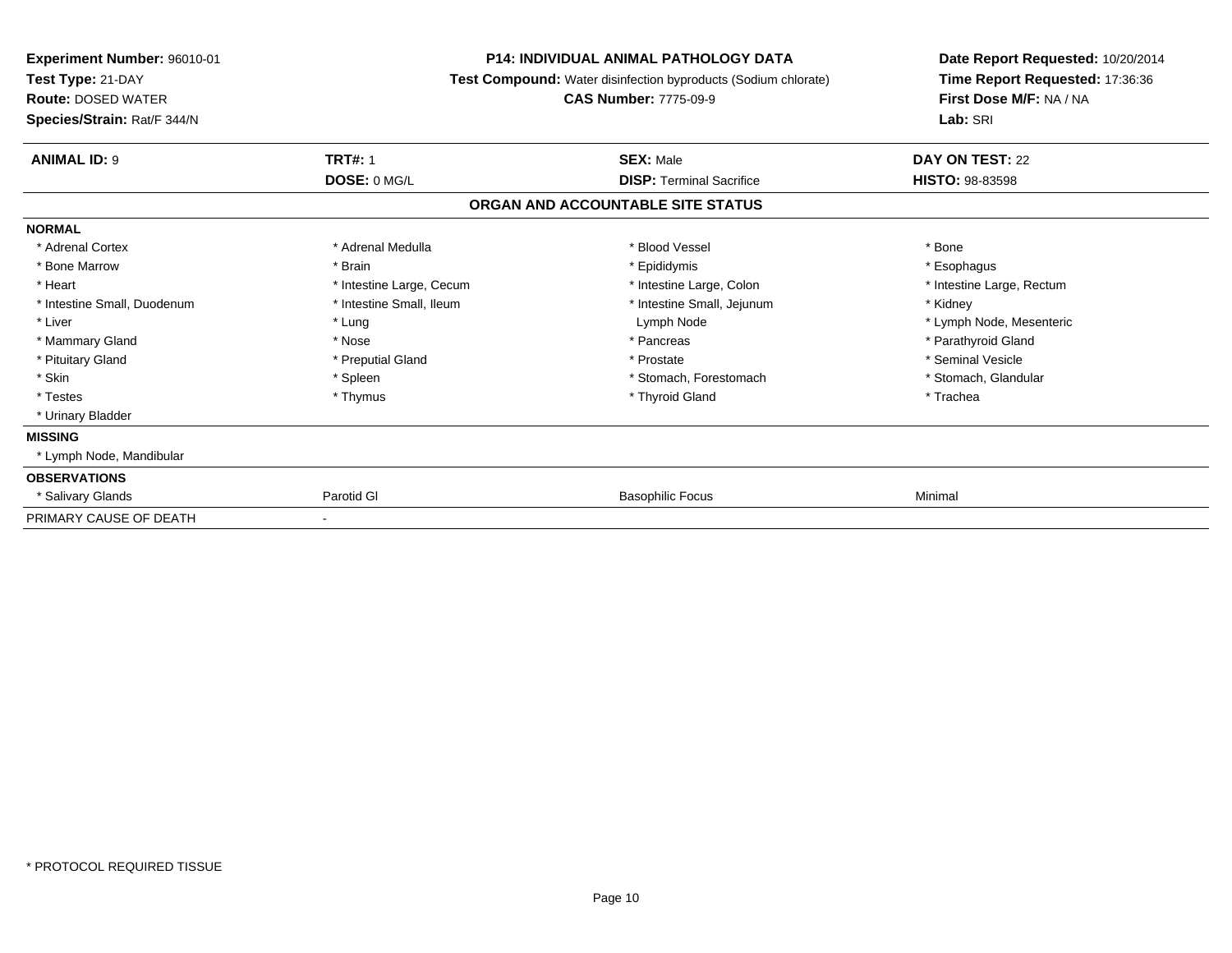| Experiment Number: 96010-01<br>Test Type: 21-DAY<br><b>Route: DOSED WATER</b><br>Species/Strain: Rat/F 344/N | <b>P14: INDIVIDUAL ANIMAL PATHOLOGY DATA</b><br><b>Test Compound:</b> Water disinfection byproducts (Sodium chlorate)<br><b>CAS Number: 7775-09-9</b> |                                   | Date Report Requested: 10/20/2014<br>Time Report Requested: 17:36:36<br>First Dose M/F: NA / NA<br>Lab: SRI |  |
|--------------------------------------------------------------------------------------------------------------|-------------------------------------------------------------------------------------------------------------------------------------------------------|-----------------------------------|-------------------------------------------------------------------------------------------------------------|--|
| <b>ANIMAL ID: 10</b>                                                                                         | <b>TRT#: 1</b>                                                                                                                                        | <b>SEX: Male</b>                  | DAY ON TEST: 22                                                                                             |  |
|                                                                                                              | DOSE: 0 MG/L                                                                                                                                          | <b>DISP: Terminal Sacrifice</b>   | <b>HISTO: 98-83599</b>                                                                                      |  |
|                                                                                                              |                                                                                                                                                       | ORGAN AND ACCOUNTABLE SITE STATUS |                                                                                                             |  |
| <b>NORMAL</b>                                                                                                |                                                                                                                                                       |                                   |                                                                                                             |  |
| * Adrenal Cortex                                                                                             | * Adrenal Medulla                                                                                                                                     | * Blood Vessel                    | * Bone                                                                                                      |  |
| * Bone Marrow                                                                                                | * Brain                                                                                                                                               | * Epididymis                      | * Esophagus                                                                                                 |  |
| * Heart                                                                                                      | * Intestine Large, Cecum                                                                                                                              | * Intestine Large, Colon          | * Intestine Large, Rectum                                                                                   |  |
| * Intestine Small, Duodenum                                                                                  | * Intestine Small, Ileum                                                                                                                              | * Intestine Small, Jejunum        | * Kidney                                                                                                    |  |
| * Liver                                                                                                      | * Lung                                                                                                                                                | * Lymph Node, Mesenteric          | * Mammary Gland                                                                                             |  |
| * Nose                                                                                                       | * Pancreas                                                                                                                                            | * Parathyroid Gland               | * Pituitary Gland                                                                                           |  |
| * Preputial Gland                                                                                            | * Prostate                                                                                                                                            | * Salivary Glands                 | * Seminal Vesicle                                                                                           |  |
| * Skin                                                                                                       | * Spleen                                                                                                                                              | * Stomach, Forestomach            | * Stomach, Glandular                                                                                        |  |
| * Testes                                                                                                     | * Thymus                                                                                                                                              | * Thyroid Gland                   | * Trachea                                                                                                   |  |
| * Urinary Bladder                                                                                            |                                                                                                                                                       |                                   |                                                                                                             |  |
| <b>MISSING</b>                                                                                               |                                                                                                                                                       |                                   |                                                                                                             |  |
| * Lymph Node, Mandibular                                                                                     |                                                                                                                                                       |                                   |                                                                                                             |  |
| PRIMARY CAUSE OF DEATH                                                                                       |                                                                                                                                                       |                                   |                                                                                                             |  |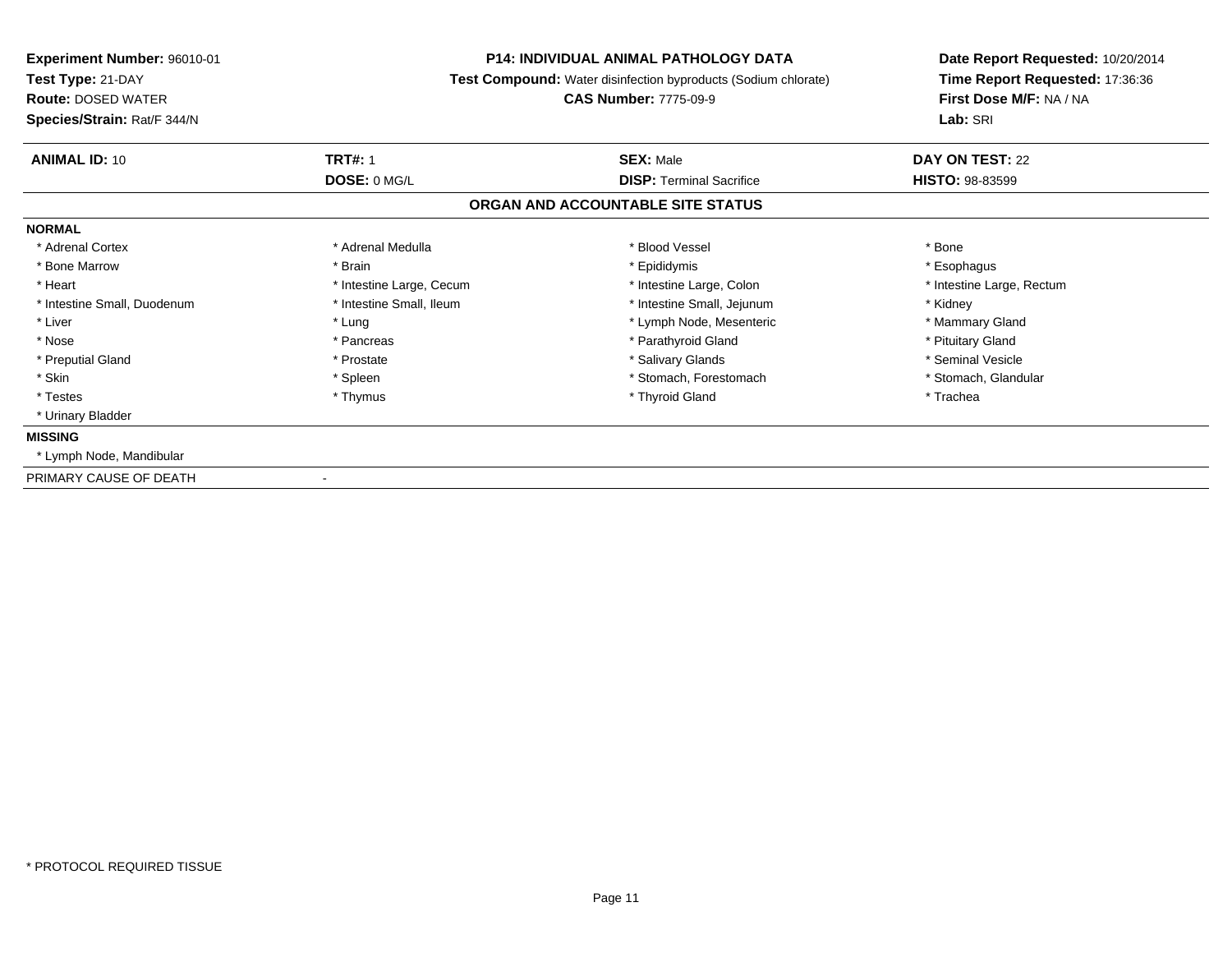| Experiment Number: 96010-01<br>Test Type: 21-DAY<br><b>Route: DOSED WATER</b><br>Species/Strain: Rat/F 344/N |               | <b>P14: INDIVIDUAL ANIMAL PATHOLOGY DATA</b><br><b>Test Compound:</b> Water disinfection byproducts (Sodium chlorate)<br><b>CAS Number: 7775-09-9</b> | Date Report Requested: 10/20/2014<br>Time Report Requested: 17:36:36<br>First Dose M/F: NA / NA<br>Lab: SRI |
|--------------------------------------------------------------------------------------------------------------|---------------|-------------------------------------------------------------------------------------------------------------------------------------------------------|-------------------------------------------------------------------------------------------------------------|
| <b>ANIMAL ID: 21</b>                                                                                         | TRT#: 5       | <b>SEX: Male</b>                                                                                                                                      | DAY ON TEST: 22                                                                                             |
|                                                                                                              | DOSE: 250 MGL | <b>DISP: Terminal Sacrifice</b>                                                                                                                       | <b>HISTO: 98-83610</b>                                                                                      |
|                                                                                                              |               | ORGAN AND ACCOUNTABLE SITE STATUS                                                                                                                     |                                                                                                             |
| <b>NORMAL</b>                                                                                                |               |                                                                                                                                                       |                                                                                                             |
| * Thyroid Gland                                                                                              |               |                                                                                                                                                       |                                                                                                             |
| <b>OBSERVATIONS</b>                                                                                          |               |                                                                                                                                                       |                                                                                                             |
| Liver                                                                                                        |               | Hepatodiaphragmatic Nodule                                                                                                                            | Mild                                                                                                        |
| [ Hepatodiaphragmatic Nodule TGLS = 1-21,2-22 ]                                                              |               |                                                                                                                                                       |                                                                                                             |
| PRIMARY CAUSE OF DEATH                                                                                       |               |                                                                                                                                                       |                                                                                                             |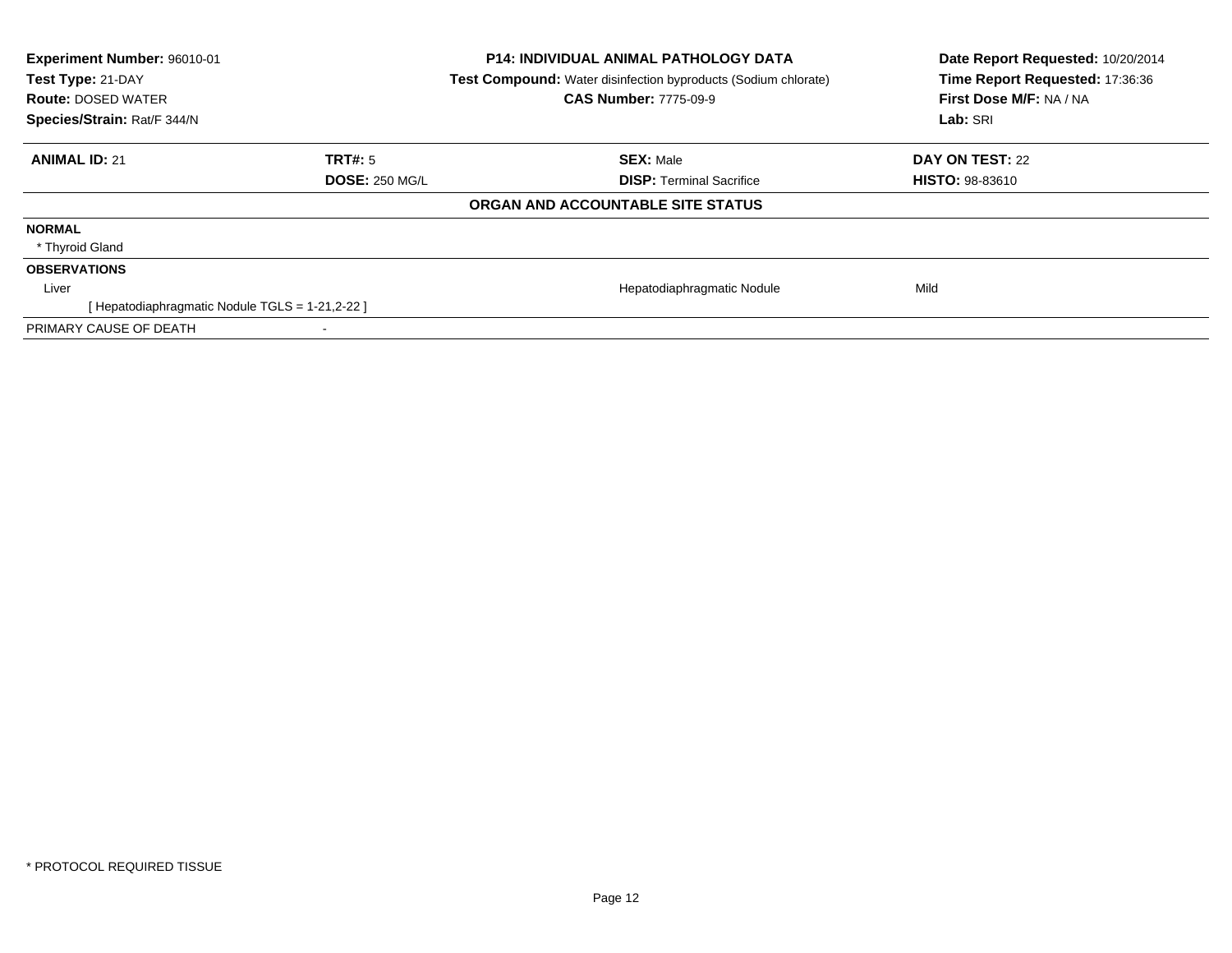| <b>Experiment Number: 96010-01</b><br>Test Type: 21-DAY<br><b>Route: DOSED WATER</b><br>Species/Strain: Rat/F 344/N | <b>P14: INDIVIDUAL ANIMAL PATHOLOGY DATA</b><br><b>Test Compound:</b> Water disinfection byproducts (Sodium chlorate)<br><b>CAS Number: 7775-09-9</b> | Date Report Requested: 10/20/2014<br>Time Report Requested: 17:36:36<br>First Dose M/F: NA / NA<br>Lab: SRI |
|---------------------------------------------------------------------------------------------------------------------|-------------------------------------------------------------------------------------------------------------------------------------------------------|-------------------------------------------------------------------------------------------------------------|
| <b>TRT#:</b> 5<br><b>ANIMAL ID: 22</b>                                                                              | <b>SEX: Male</b>                                                                                                                                      | <b>DAY ON TEST: 22</b>                                                                                      |
| <b>DOSE: 250 MG/L</b>                                                                                               | <b>DISP:</b> Terminal Sacrifice                                                                                                                       | <b>HISTO: 98-83611</b>                                                                                      |
|                                                                                                                     | ORGAN AND ACCOUNTABLE SITE STATUS                                                                                                                     |                                                                                                             |
| <b>NORMAL</b>                                                                                                       |                                                                                                                                                       |                                                                                                             |
| * Thyroid Gland                                                                                                     |                                                                                                                                                       |                                                                                                             |
| <b>OBSERVATIONS</b>                                                                                                 |                                                                                                                                                       |                                                                                                             |
| Medulla<br>Kidney                                                                                                   | Congestion                                                                                                                                            | Mild                                                                                                        |
| [Congestion TGLS = $1-5$ ]                                                                                          |                                                                                                                                                       |                                                                                                             |
| Liver                                                                                                               | Hepatodiaphragmatic Nodule                                                                                                                            | Mild                                                                                                        |
| [Hepatodiaphragmatic Nodule TGLS = 3-21]                                                                            |                                                                                                                                                       |                                                                                                             |
| Lung                                                                                                                | Hemorrhage                                                                                                                                            | Focal, Minimal                                                                                              |
| [Hemorrhage TGLS = 2-2]                                                                                             |                                                                                                                                                       |                                                                                                             |
| PRIMARY CAUSE OF DEATH                                                                                              |                                                                                                                                                       |                                                                                                             |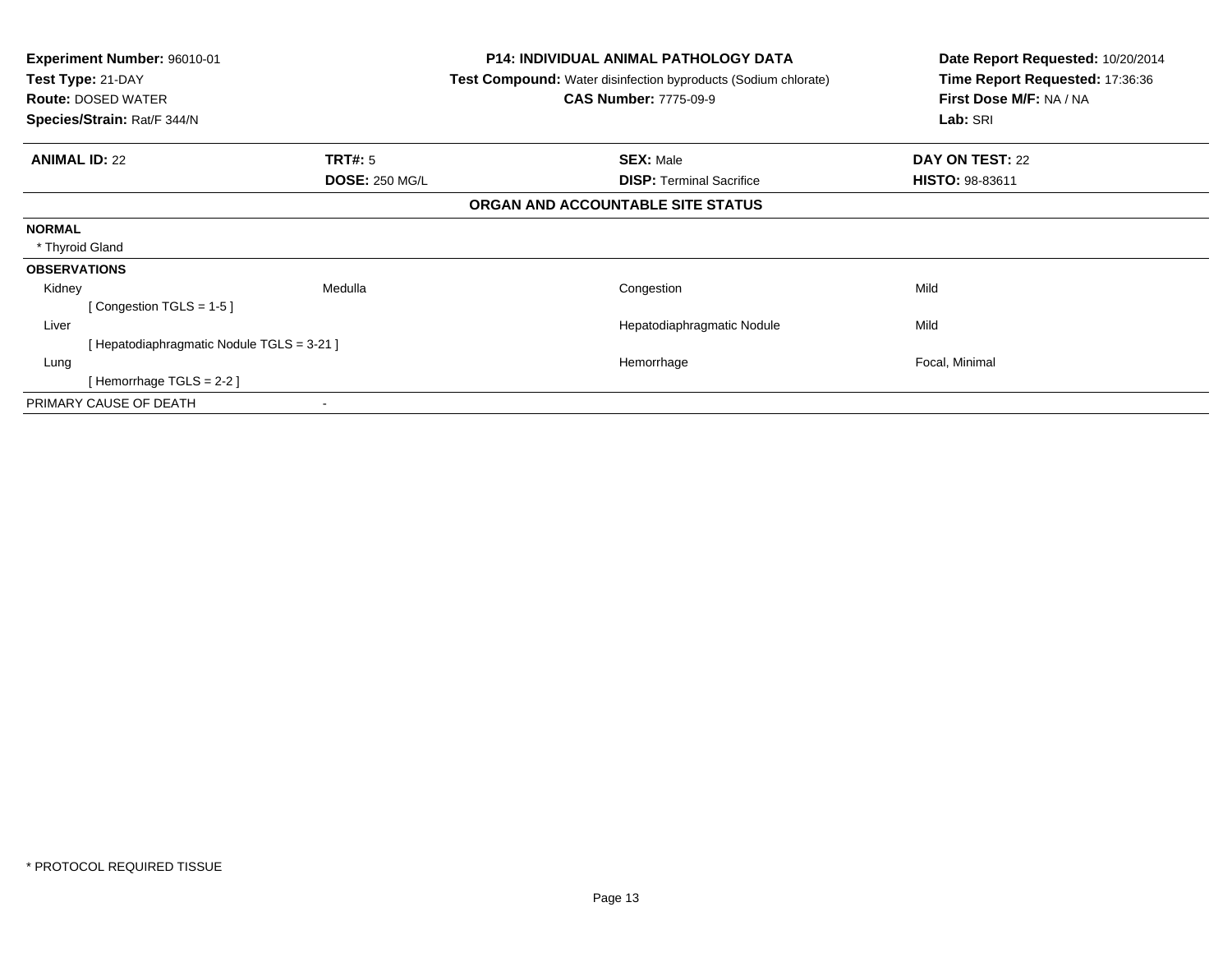| Experiment Number: 96010-01 |                       | <b>P14: INDIVIDUAL ANIMAL PATHOLOGY DATA</b>                          | Date Report Requested: 10/20/2014 |
|-----------------------------|-----------------------|-----------------------------------------------------------------------|-----------------------------------|
| Test Type: 21-DAY           |                       | <b>Test Compound:</b> Water disinfection byproducts (Sodium chlorate) | Time Report Requested: 17:36:36   |
| <b>Route: DOSED WATER</b>   |                       | <b>CAS Number: 7775-09-9</b>                                          | First Dose M/F: NA / NA           |
| Species/Strain: Rat/F 344/N |                       |                                                                       | Lab: SRI                          |
| <b>ANIMAL ID: 23</b>        | TRT#: 5               | <b>SEX: Male</b>                                                      | DAY ON TEST: 22                   |
|                             | <b>DOSE: 250 MG/L</b> | <b>DISP:</b> Terminal Sacrifice                                       | <b>HISTO: 98-83612</b>            |
|                             |                       | ORGAN AND ACCOUNTABLE SITE STATUS                                     |                                   |
| <b>NORMAL</b>               |                       |                                                                       |                                   |
| Lung                        | Lymph Node            | * Thyroid Gland                                                       |                                   |
| PRIMARY CAUSE OF DEATH      |                       |                                                                       |                                   |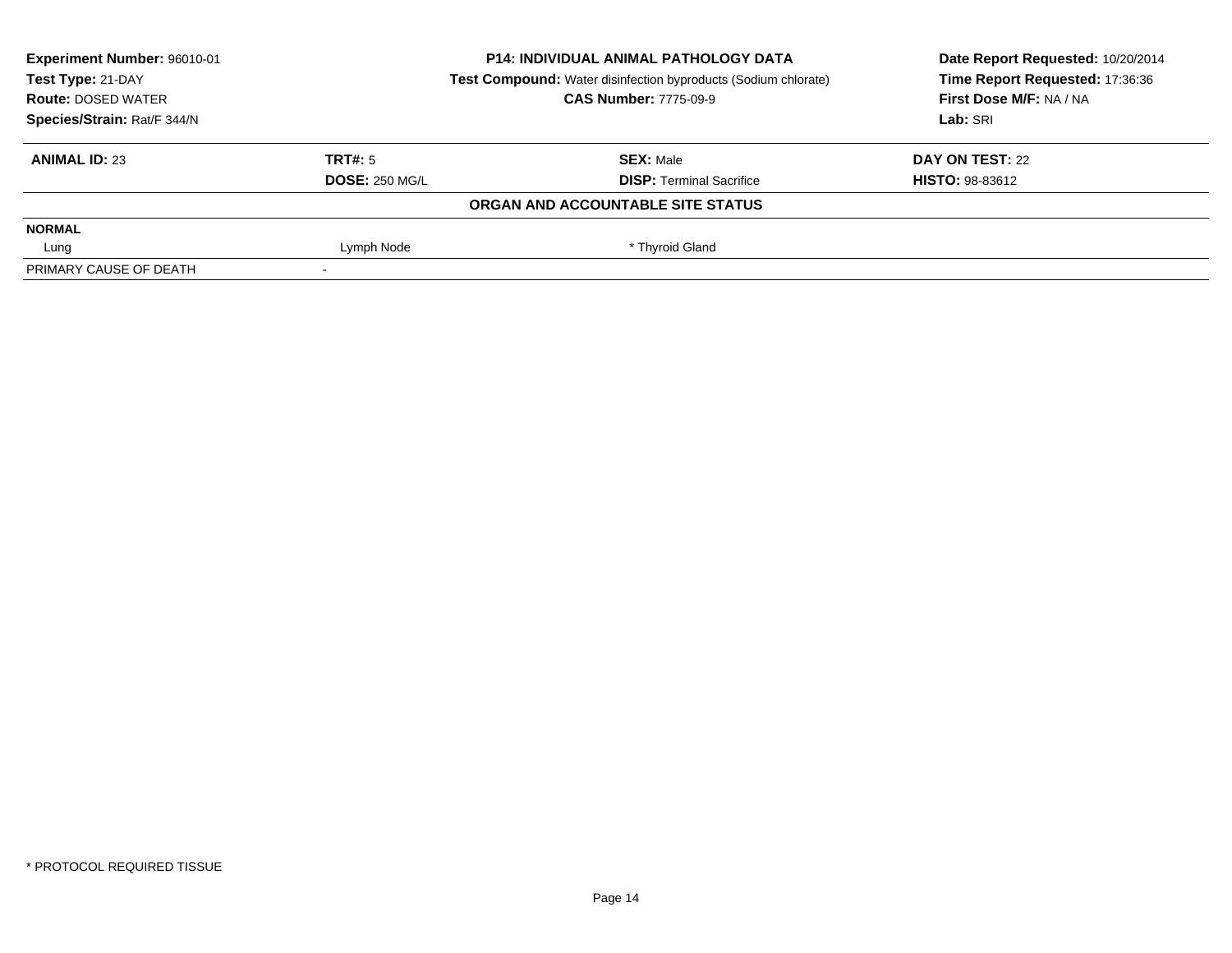| <b>Experiment Number: 96010-01</b> |                                                                                  | <b>P14: INDIVIDUAL ANIMAL PATHOLOGY DATA</b>                          | Date Report Requested: 10/20/2014 |
|------------------------------------|----------------------------------------------------------------------------------|-----------------------------------------------------------------------|-----------------------------------|
| Test Type: 21-DAY                  |                                                                                  | <b>Test Compound:</b> Water disinfection byproducts (Sodium chlorate) | Time Report Requested: 17:36:36   |
| <b>Route: DOSED WATER</b>          |                                                                                  | <b>CAS Number: 7775-09-9</b>                                          | First Dose M/F: NA / NA           |
| Species/Strain: Rat/F 344/N        |                                                                                  |                                                                       | Lab: SRI                          |
| <b>ANIMAL ID: 24</b>               | <b>TRT#:</b> 5                                                                   | <b>SEX: Male</b>                                                      | DAY ON TEST: 22                   |
|                                    | <b>DOSE: 250 MG/L</b>                                                            | <b>DISP:</b> Terminal Sacrifice                                       | <b>HISTO: 98-83613</b>            |
|                                    |                                                                                  | ORGAN AND ACCOUNTABLE SITE STATUS                                     |                                   |
| <b>NORMAL</b>                      |                                                                                  |                                                                       |                                   |
| <b>Adrenal Cortex</b>              | Lymph Node                                                                       | * Thyroid Gland                                                       |                                   |
| <b>OBSERVATIONS</b>                |                                                                                  |                                                                       |                                   |
| Pancreas                           |                                                                                  |                                                                       |                                   |
|                                    | Note: Tissue NOS was ectopic sleen attached to pancreas. Corresponds to TGL 2-7. |                                                                       |                                   |
| PRIMARY CAUSE OF DEATH             |                                                                                  |                                                                       |                                   |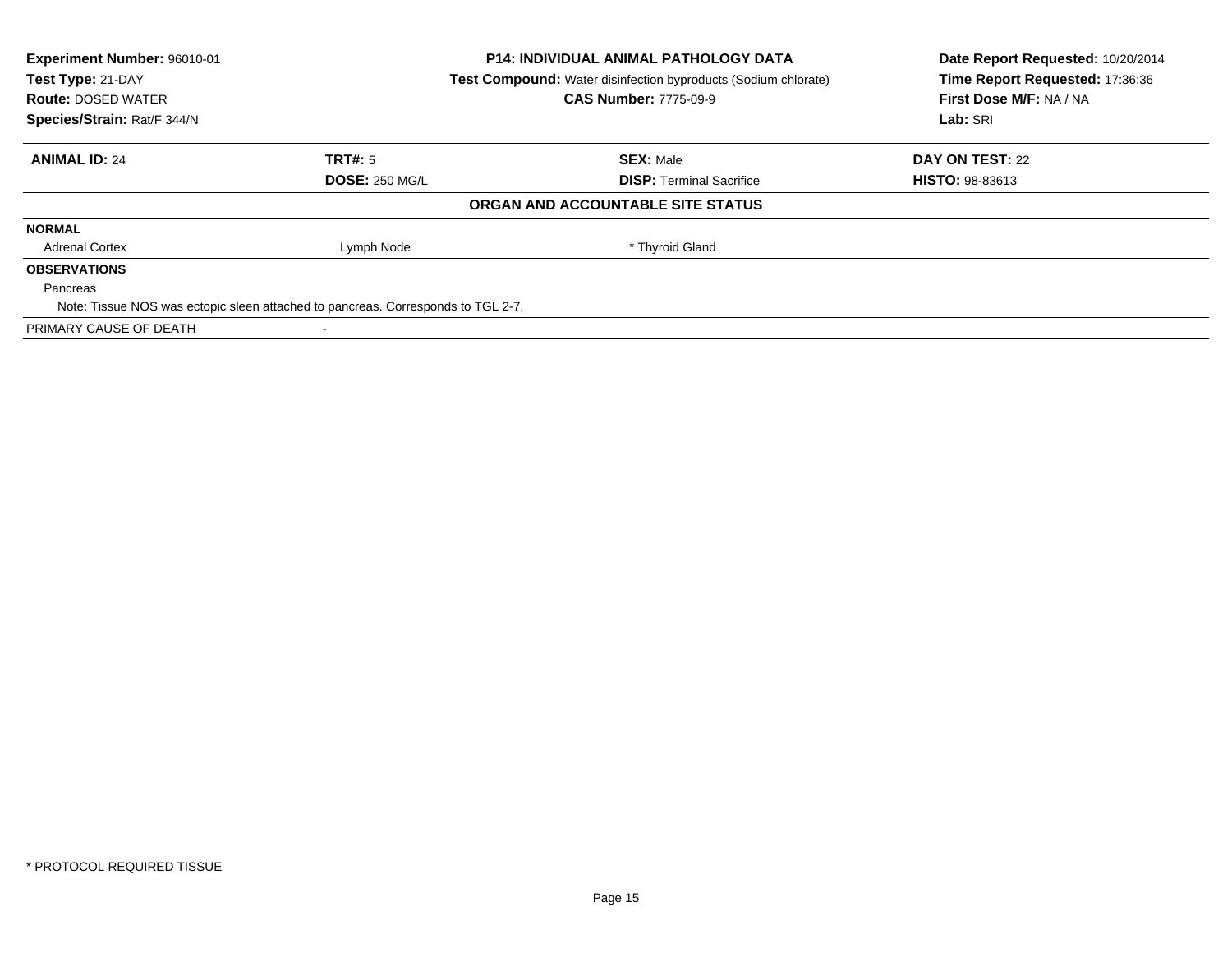| Experiment Number: 96010-01<br>Test Type: 21-DAY<br><b>Route: DOSED WATER</b><br>Species/Strain: Rat/F 344/N | <b>P14: INDIVIDUAL ANIMAL PATHOLOGY DATA</b><br><b>Test Compound:</b> Water disinfection byproducts (Sodium chlorate)<br><b>CAS Number: 7775-09-9</b> | Date Report Requested: 10/20/2014<br>Time Report Requested: 17:36:36<br>First Dose M/F: NA / NA<br>Lab: SRI |
|--------------------------------------------------------------------------------------------------------------|-------------------------------------------------------------------------------------------------------------------------------------------------------|-------------------------------------------------------------------------------------------------------------|
| <b>ANIMAL ID: 25</b><br>TRT#: 5                                                                              | <b>SEX: Male</b>                                                                                                                                      | DAY ON TEST: 22                                                                                             |
| <b>DOSE: 250 MG/L</b>                                                                                        | <b>DISP:</b> Terminal Sacrifice                                                                                                                       | <b>HISTO: 98-83614</b>                                                                                      |
|                                                                                                              | ORGAN AND ACCOUNTABLE SITE STATUS                                                                                                                     |                                                                                                             |
| <b>NORMAL</b>                                                                                                |                                                                                                                                                       |                                                                                                             |
| * Thyroid Gland                                                                                              |                                                                                                                                                       |                                                                                                             |
| <b>OBSERVATIONS</b>                                                                                          |                                                                                                                                                       |                                                                                                             |
| Deep Cervical<br>Lymph Node                                                                                  | Hyperplasia                                                                                                                                           | Lymphoid, Mild                                                                                              |
| [Hyperplasia TGLS = $1-21$ ]                                                                                 |                                                                                                                                                       |                                                                                                             |
| PRIMARY CAUSE OF DEATH                                                                                       |                                                                                                                                                       |                                                                                                             |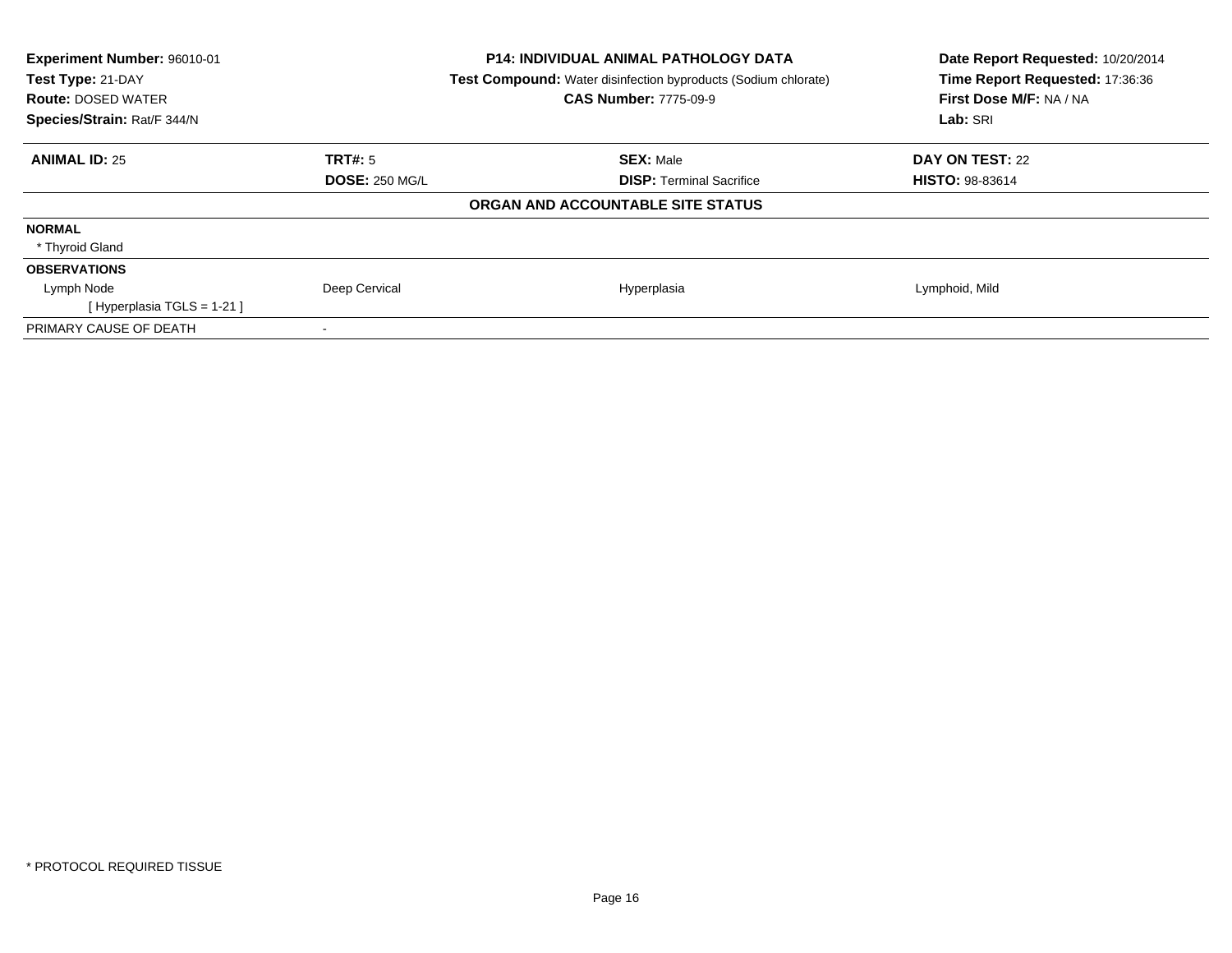| Experiment Number: 96010-01<br>Test Type: 21-DAY<br><b>Route: DOSED WATER</b><br>Species/Strain: Rat/F 344/N |                       | <b>P14: INDIVIDUAL ANIMAL PATHOLOGY DATA</b><br><b>Test Compound:</b> Water disinfection byproducts (Sodium chlorate)<br><b>CAS Number: 7775-09-9</b> | Date Report Requested: 10/20/2014<br>Time Report Requested: 17:36:36<br>First Dose M/F: NA / NA<br>Lab: SRI |
|--------------------------------------------------------------------------------------------------------------|-----------------------|-------------------------------------------------------------------------------------------------------------------------------------------------------|-------------------------------------------------------------------------------------------------------------|
|                                                                                                              |                       |                                                                                                                                                       |                                                                                                             |
| <b>ANIMAL ID: 26</b>                                                                                         | TRT#: 5               | <b>SEX: Male</b>                                                                                                                                      | <b>DAY ON TEST: 22</b>                                                                                      |
|                                                                                                              | <b>DOSE: 250 MG/L</b> | <b>DISP: Terminal Sacrifice</b>                                                                                                                       | <b>HISTO: 98-83615</b>                                                                                      |
|                                                                                                              |                       | ORGAN AND ACCOUNTABLE SITE STATUS                                                                                                                     |                                                                                                             |
| <b>NORMAL</b>                                                                                                |                       |                                                                                                                                                       |                                                                                                             |
| Lymph Node                                                                                                   | * Thyroid Gland       |                                                                                                                                                       |                                                                                                             |
| <b>OBSERVATIONS</b>                                                                                          |                       |                                                                                                                                                       |                                                                                                             |
| Lung                                                                                                         |                       | Hemorrhage                                                                                                                                            | Focal, Minimal                                                                                              |
|                                                                                                              |                       | Inflammation                                                                                                                                          | Chronic, Focal, Minimal                                                                                     |
| [Hemorrhage TGLS = 2-2]                                                                                      |                       |                                                                                                                                                       |                                                                                                             |
| [Inflammation TGLS = $2-2$ ]                                                                                 |                       |                                                                                                                                                       |                                                                                                             |
| PRIMARY CAUSE OF DEATH                                                                                       |                       |                                                                                                                                                       |                                                                                                             |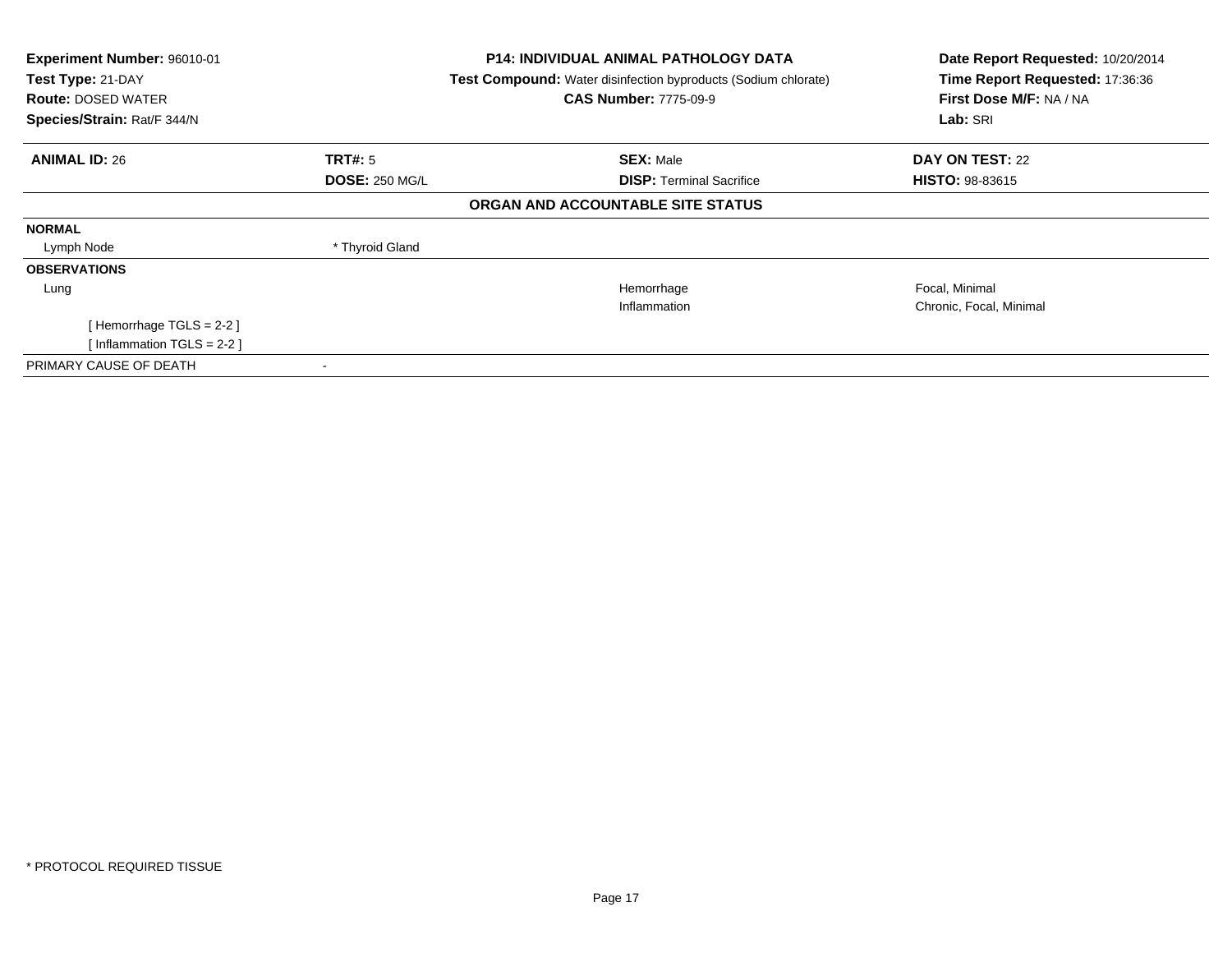| <b>Experiment Number: 96010-01</b><br>Test Type: 21-DAY<br><b>Route: DOSED WATER</b><br>Species/Strain: Rat/F 344/N |                       | <b>P14: INDIVIDUAL ANIMAL PATHOLOGY DATA</b><br><b>Test Compound:</b> Water disinfection byproducts (Sodium chlorate)<br><b>CAS Number: 7775-09-9</b> | Date Report Requested: 10/20/2014<br>Time Report Requested: 17:36:36<br>First Dose M/F: NA / NA<br>Lab: SRI |
|---------------------------------------------------------------------------------------------------------------------|-----------------------|-------------------------------------------------------------------------------------------------------------------------------------------------------|-------------------------------------------------------------------------------------------------------------|
| <b>ANIMAL ID: 27</b>                                                                                                | TRT#: 5               | <b>SEX: Male</b>                                                                                                                                      | DAY ON TEST: 22                                                                                             |
|                                                                                                                     | <b>DOSE: 250 MG/L</b> | <b>DISP: Terminal Sacrifice</b>                                                                                                                       | <b>HISTO: 98-83616</b>                                                                                      |
|                                                                                                                     |                       | ORGAN AND ACCOUNTABLE SITE STATUS                                                                                                                     |                                                                                                             |
| <b>NORMAL</b>                                                                                                       |                       |                                                                                                                                                       |                                                                                                             |
| * Thyroid Gland                                                                                                     |                       |                                                                                                                                                       |                                                                                                             |
| <b>OBSERVATIONS</b>                                                                                                 |                       |                                                                                                                                                       |                                                                                                             |
| Lung                                                                                                                |                       | Hemorrhage                                                                                                                                            | Focal, Minimal                                                                                              |
| [Hemorrhage TGLS = $1-2$ ]                                                                                          |                       |                                                                                                                                                       |                                                                                                             |
| PRIMARY CAUSE OF DEATH                                                                                              |                       |                                                                                                                                                       |                                                                                                             |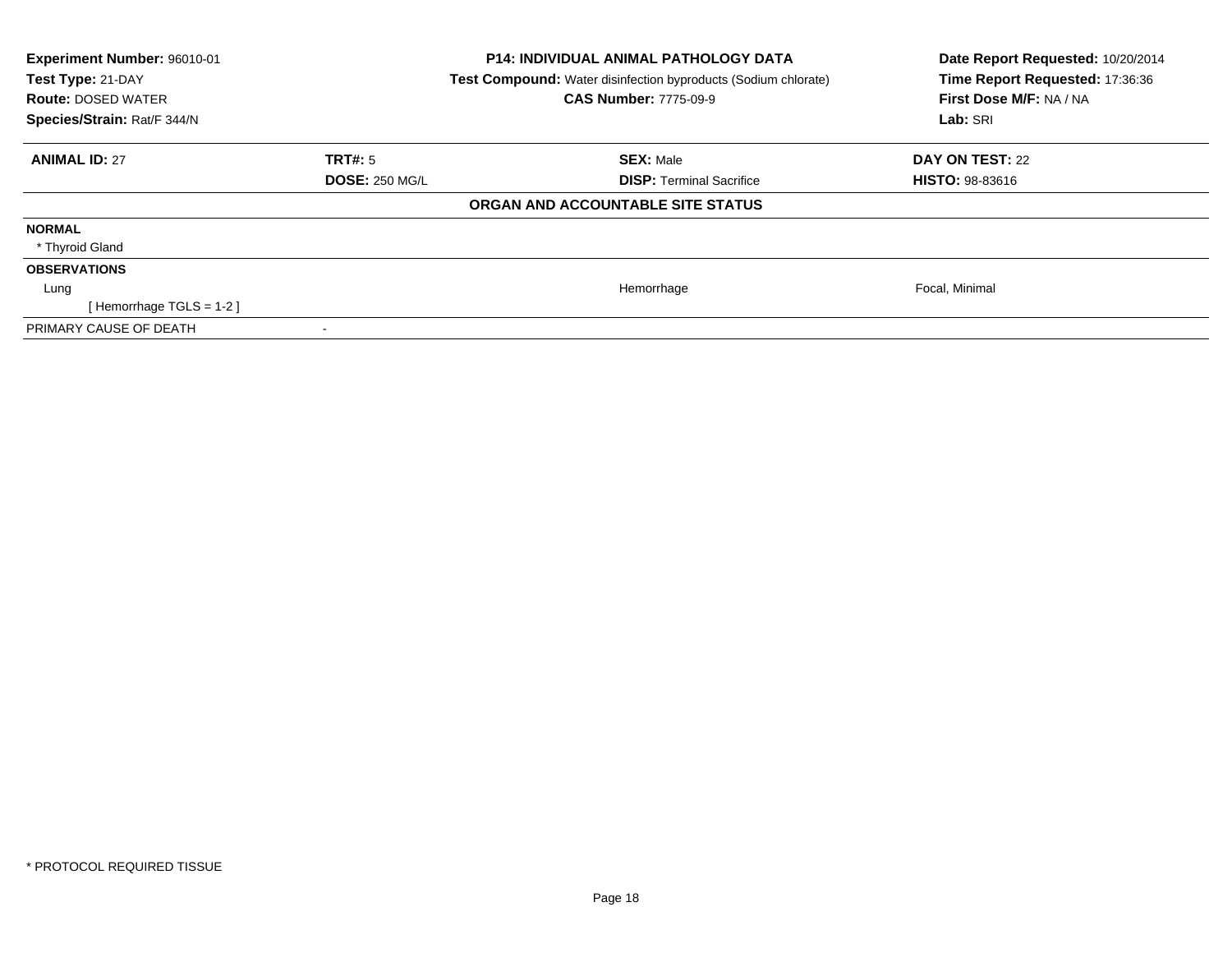| Experiment Number: 96010-01<br>Test Type: 21-DAY<br><b>Route: DOSED WATER</b><br>Species/Strain: Rat/F 344/N |                       | <b>P14: INDIVIDUAL ANIMAL PATHOLOGY DATA</b><br><b>Test Compound:</b> Water disinfection byproducts (Sodium chlorate)<br><b>CAS Number: 7775-09-9</b> | Date Report Requested: 10/20/2014<br>Time Report Requested: 17:36:36<br>First Dose M/F: NA / NA<br>Lab: SRI |
|--------------------------------------------------------------------------------------------------------------|-----------------------|-------------------------------------------------------------------------------------------------------------------------------------------------------|-------------------------------------------------------------------------------------------------------------|
| <b>ANIMAL ID: 28</b>                                                                                         | TRT#: 5               | <b>SEX: Male</b>                                                                                                                                      | DAY ON TEST: 22                                                                                             |
|                                                                                                              | <b>DOSE: 250 MG/L</b> | <b>DISP:</b> Terminal Sacrifice                                                                                                                       | <b>HISTO: 98-83617</b>                                                                                      |
|                                                                                                              |                       | ORGAN AND ACCOUNTABLE SITE STATUS                                                                                                                     |                                                                                                             |
| <b>NORMAL</b>                                                                                                |                       |                                                                                                                                                       |                                                                                                             |
| * Thyroid Gland                                                                                              |                       |                                                                                                                                                       |                                                                                                             |
| <b>OBSERVATIONS</b>                                                                                          |                       |                                                                                                                                                       |                                                                                                             |
| Lymph Node                                                                                                   | Deep Cervical         | Hyperplasia                                                                                                                                           | Lymphoid, Minimal                                                                                           |
| [Hyperplasia TGLS = $1-21$ ]                                                                                 |                       |                                                                                                                                                       |                                                                                                             |
| PRIMARY CAUSE OF DEATH                                                                                       |                       |                                                                                                                                                       |                                                                                                             |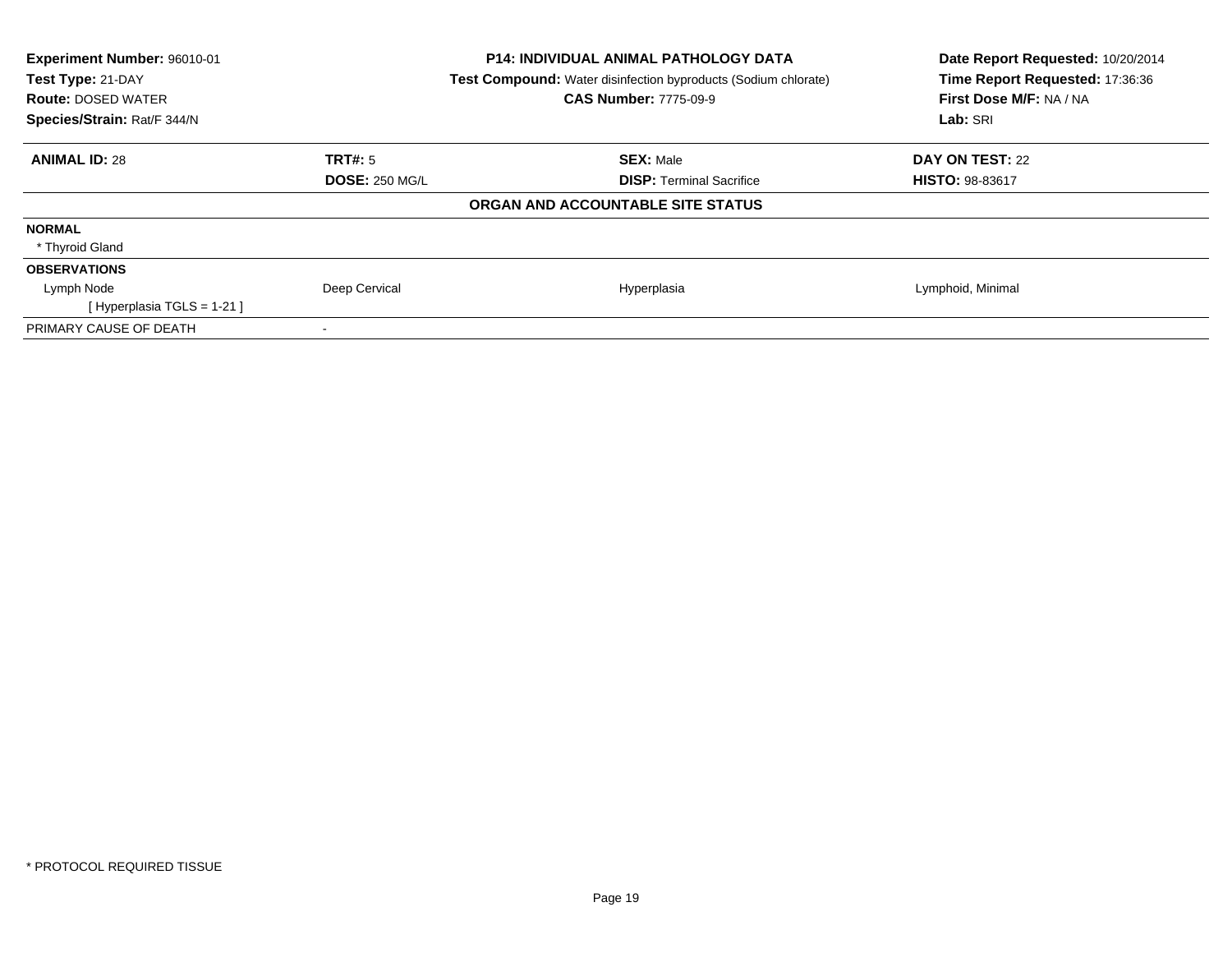| Experiment Number: 96010-01<br>Test Type: 21-DAY |                       | <b>P14: INDIVIDUAL ANIMAL PATHOLOGY DATA</b><br><b>Test Compound:</b> Water disinfection byproducts (Sodium chlorate) | Date Report Requested: 10/20/2014<br>Time Report Requested: 17:36:36 |
|--------------------------------------------------|-----------------------|-----------------------------------------------------------------------------------------------------------------------|----------------------------------------------------------------------|
| <b>Route: DOSED WATER</b>                        |                       | <b>CAS Number: 7775-09-9</b>                                                                                          | First Dose M/F: NA / NA                                              |
| Species/Strain: Rat/F 344/N                      |                       |                                                                                                                       | Lab: SRI                                                             |
| <b>ANIMAL ID: 29</b>                             | TRT#: 5               | <b>SEX: Male</b>                                                                                                      | DAY ON TEST: 22                                                      |
|                                                  | <b>DOSE: 250 MG/L</b> | <b>DISP:</b> Terminal Sacrifice                                                                                       | <b>HISTO: 98-83618</b>                                               |
|                                                  |                       | ORGAN AND ACCOUNTABLE SITE STATUS                                                                                     |                                                                      |
| <b>NORMAL</b>                                    |                       |                                                                                                                       |                                                                      |
| * Thyroid Gland                                  |                       |                                                                                                                       |                                                                      |
| PRIMARY CAUSE OF DEATH                           |                       |                                                                                                                       |                                                                      |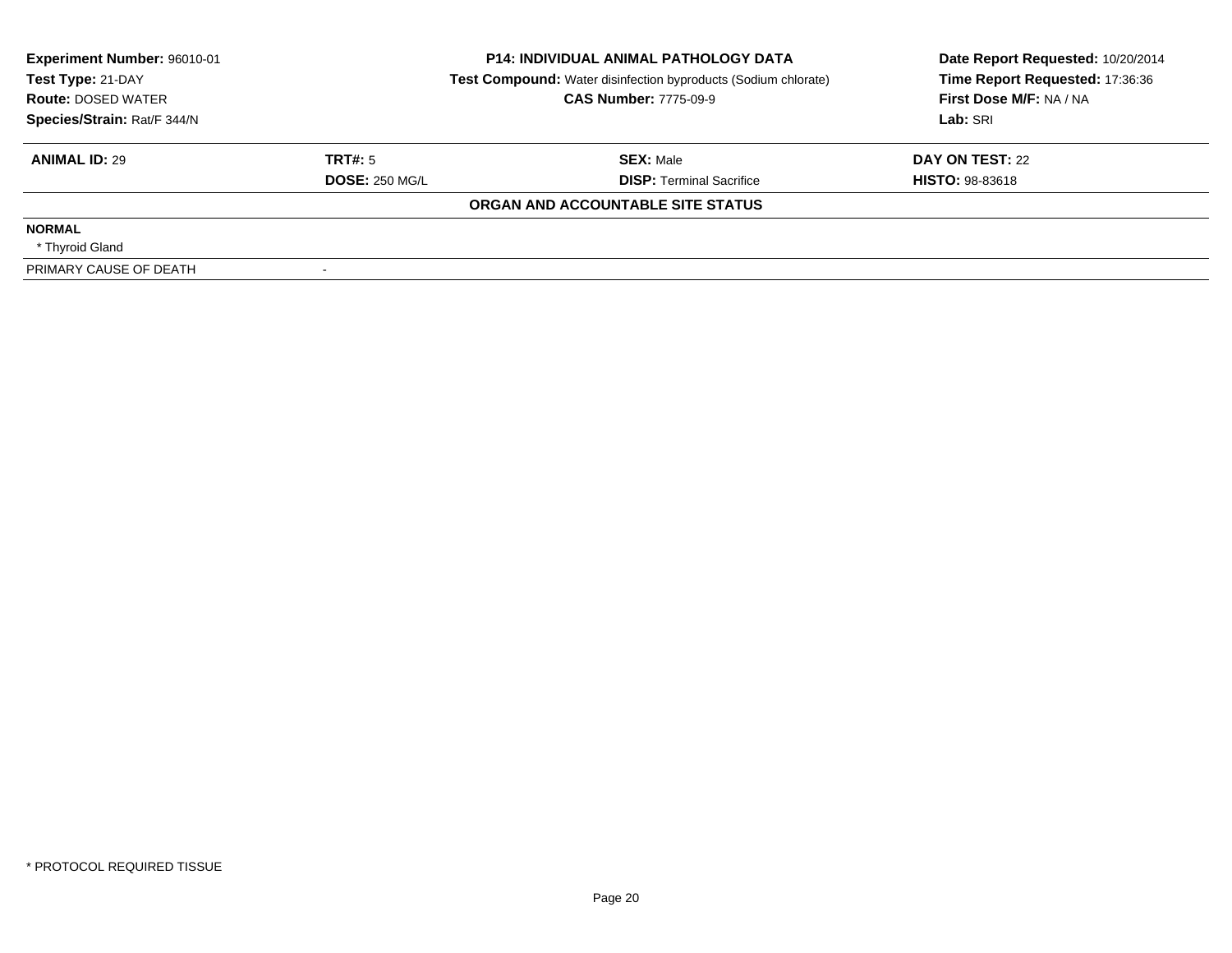| Experiment Number: 96010-01<br>Test Type: 21-DAY<br><b>Route: DOSED WATER</b><br>Species/Strain: Rat/F 344/N |                       | <b>P14: INDIVIDUAL ANIMAL PATHOLOGY DATA</b><br><b>Test Compound:</b> Water disinfection byproducts (Sodium chlorate)<br><b>CAS Number: 7775-09-9</b> | Date Report Requested: 10/20/2014<br>Time Report Requested: 17:36:36<br>First Dose M/F: NA / NA<br>Lab: SRI |
|--------------------------------------------------------------------------------------------------------------|-----------------------|-------------------------------------------------------------------------------------------------------------------------------------------------------|-------------------------------------------------------------------------------------------------------------|
| <b>ANIMAL ID: 30</b>                                                                                         | <b>TRT#: 5</b>        | <b>SEX: Male</b>                                                                                                                                      | DAY ON TEST: 22                                                                                             |
|                                                                                                              | <b>DOSE: 250 MG/L</b> | <b>DISP: Terminal Sacrifice</b>                                                                                                                       | <b>HISTO: 98-83619</b>                                                                                      |
|                                                                                                              |                       | ORGAN AND ACCOUNTABLE SITE STATUS                                                                                                                     |                                                                                                             |
| <b>NORMAL</b>                                                                                                |                       |                                                                                                                                                       |                                                                                                             |
| * Thyroid Gland                                                                                              |                       |                                                                                                                                                       |                                                                                                             |
| <b>MISSING</b>                                                                                               |                       |                                                                                                                                                       |                                                                                                             |
| Lymph Node                                                                                                   |                       |                                                                                                                                                       |                                                                                                             |
| <b>OBSERVATIONS</b>                                                                                          |                       |                                                                                                                                                       |                                                                                                             |
| Lymph Node                                                                                                   |                       |                                                                                                                                                       |                                                                                                             |
| Note: Tissue on slide 21 was thymus.                                                                         |                       |                                                                                                                                                       |                                                                                                             |
| PRIMARY CAUSE OF DEATH                                                                                       |                       |                                                                                                                                                       |                                                                                                             |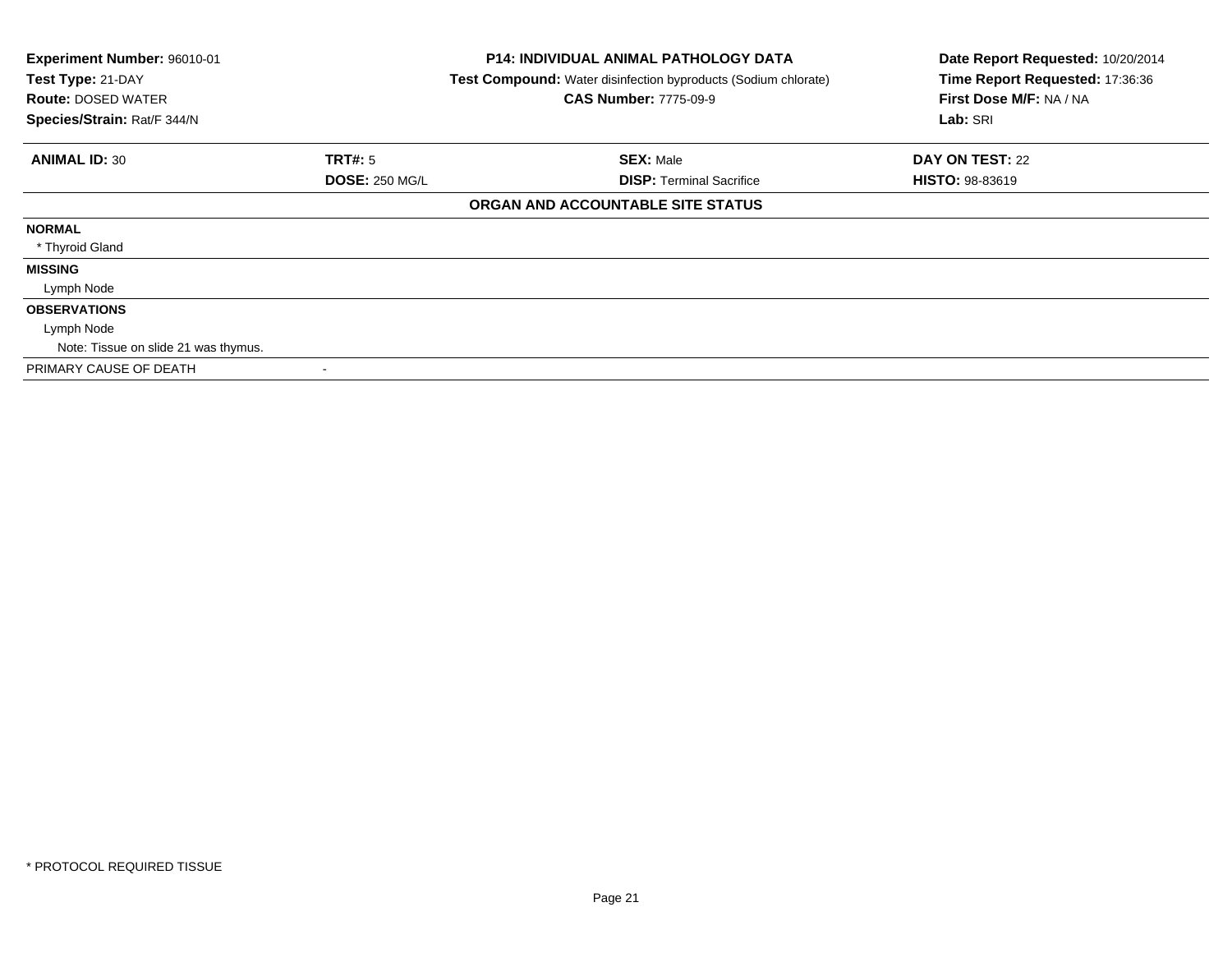| Experiment Number: 96010-01<br>Test Type: 21-DAY<br><b>Route: DOSED WATER</b><br>Species/Strain: Rat/F 344/N |                       | <b>P14: INDIVIDUAL ANIMAL PATHOLOGY DATA</b><br><b>Test Compound:</b> Water disinfection byproducts (Sodium chlorate)<br><b>CAS Number: 7775-09-9</b> | Date Report Requested: 10/20/2014<br>Time Report Requested: 17:36:36<br>First Dose M/F: NA / NA<br>Lab: SRI |
|--------------------------------------------------------------------------------------------------------------|-----------------------|-------------------------------------------------------------------------------------------------------------------------------------------------------|-------------------------------------------------------------------------------------------------------------|
| <b>ANIMAL ID: 31</b>                                                                                         | <b>TRT#: 7</b>        | <b>SEX: Male</b>                                                                                                                                      | DAY ON TEST: 22                                                                                             |
|                                                                                                              | <b>DOSE: 500 MG/L</b> | <b>DISP:</b> Terminal Sacrifice                                                                                                                       | <b>HISTO: 98-83620</b>                                                                                      |
| <b>OBSERVATIONS</b>                                                                                          |                       |                                                                                                                                                       |                                                                                                             |
| * Thyroid Gland                                                                                              | <b>Follicular Cel</b> | Hyperplasia                                                                                                                                           | Diffuse, Minimal                                                                                            |
| PRIMARY CAUSE OF DEATH                                                                                       |                       |                                                                                                                                                       |                                                                                                             |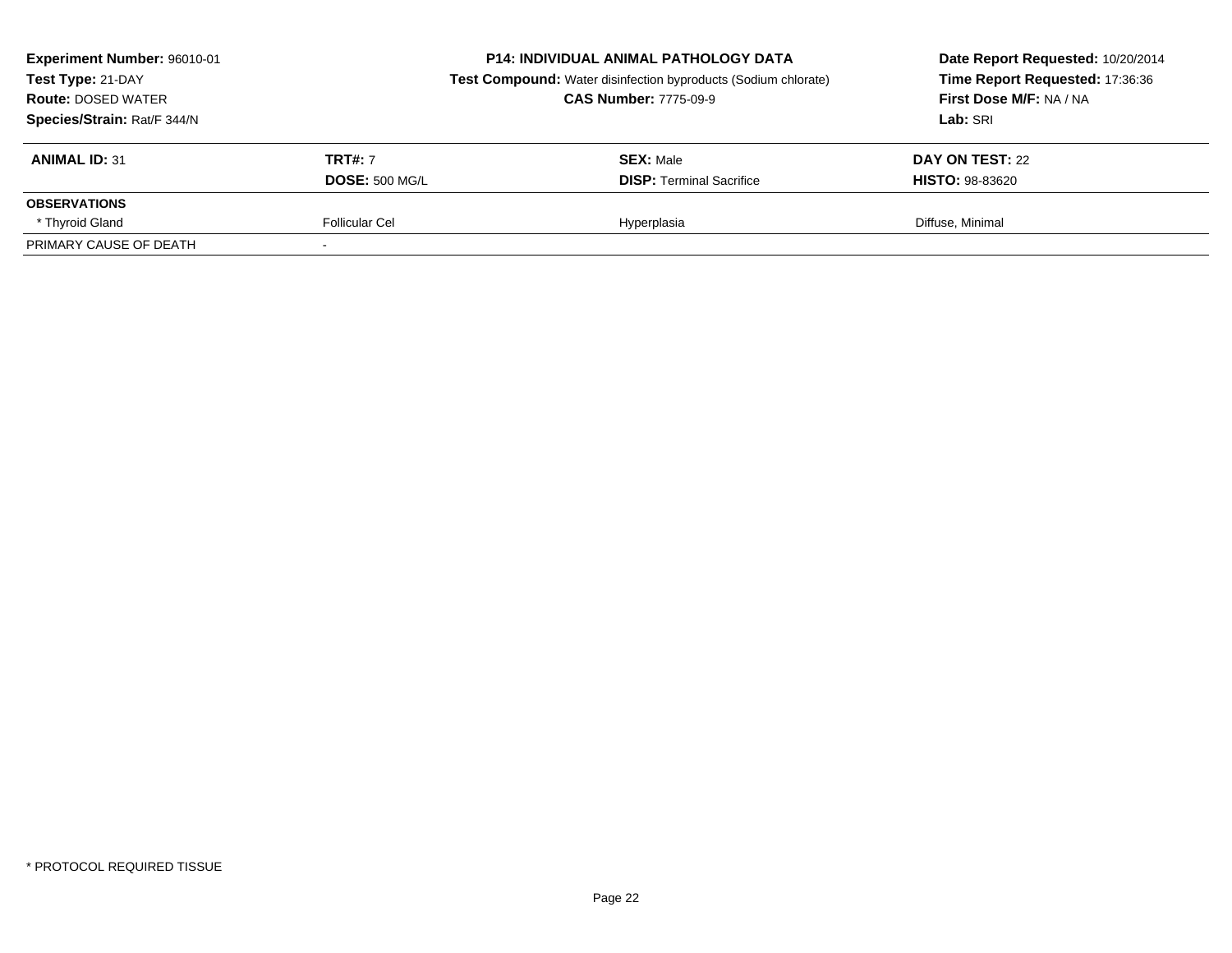| Experiment Number: 96010-01<br>Test Type: 21-DAY<br><b>Route: DOSED WATER</b> |                       | <b>P14: INDIVIDUAL ANIMAL PATHOLOGY DATA</b><br><b>Test Compound:</b> Water disinfection byproducts (Sodium chlorate)<br><b>CAS Number: 7775-09-9</b> | Date Report Requested: 10/20/2014<br>Time Report Requested: 17:36:36<br>First Dose M/F: NA / NA |  |
|-------------------------------------------------------------------------------|-----------------------|-------------------------------------------------------------------------------------------------------------------------------------------------------|-------------------------------------------------------------------------------------------------|--|
| Species/Strain: Rat/F 344/N                                                   |                       |                                                                                                                                                       | Lab: SRI                                                                                        |  |
| <b>ANIMAL ID: 32</b>                                                          | <b>TRT#: 7</b>        | <b>SEX: Male</b>                                                                                                                                      | DAY ON TEST: 22                                                                                 |  |
|                                                                               | <b>DOSE: 500 MG/L</b> | <b>DISP:</b> Terminal Sacrifice                                                                                                                       | <b>HISTO: 98-83621</b>                                                                          |  |
|                                                                               |                       | ORGAN AND ACCOUNTABLE SITE STATUS                                                                                                                     |                                                                                                 |  |
| <b>NORMAL</b>                                                                 |                       |                                                                                                                                                       |                                                                                                 |  |
| * Thyroid Gland                                                               |                       |                                                                                                                                                       |                                                                                                 |  |
| PRIMARY CAUSE OF DEATH                                                        |                       |                                                                                                                                                       |                                                                                                 |  |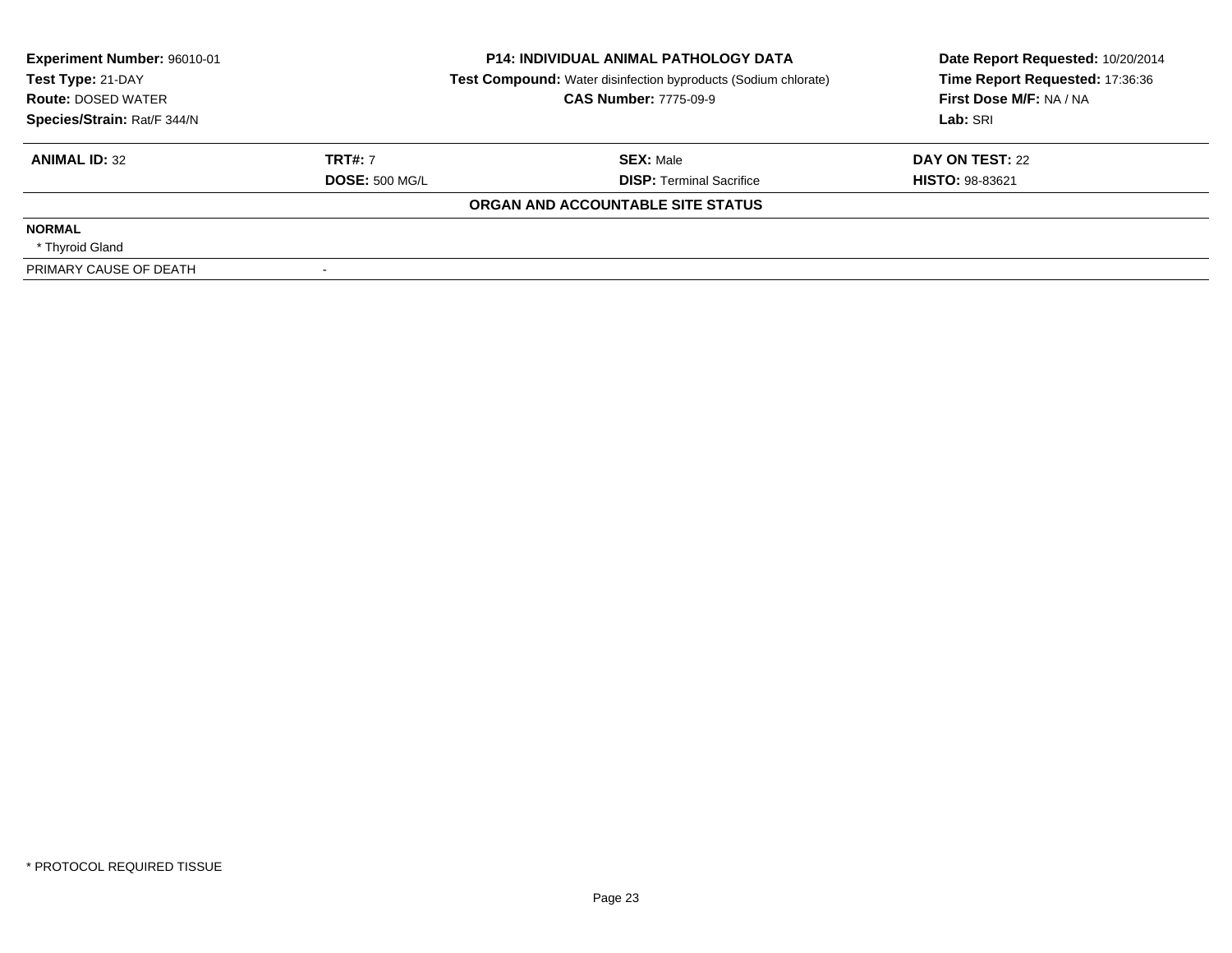| Experiment Number: 96010-01<br>Test Type: 21-DAY |                       | <b>P14: INDIVIDUAL ANIMAL PATHOLOGY DATA</b><br>Test Compound: Water disinfection byproducts (Sodium chlorate) | Date Report Requested: 10/20/2014<br>Time Report Requested: 17:36:36 |
|--------------------------------------------------|-----------------------|----------------------------------------------------------------------------------------------------------------|----------------------------------------------------------------------|
| <b>Route: DOSED WATER</b>                        |                       | <b>CAS Number: 7775-09-9</b>                                                                                   | First Dose M/F: NA / NA                                              |
| Species/Strain: Rat/F 344/N                      |                       |                                                                                                                | Lab: SRI                                                             |
| <b>ANIMAL ID: 33</b>                             | <b>TRT#: 7</b>        | <b>SEX: Male</b>                                                                                               | DAY ON TEST: 22                                                      |
|                                                  | <b>DOSE: 500 MG/L</b> | <b>DISP:</b> Terminal Sacrifice                                                                                | <b>HISTO: 98-83622</b>                                               |
|                                                  |                       | ORGAN AND ACCOUNTABLE SITE STATUS                                                                              |                                                                      |
| <b>NORMAL</b>                                    |                       |                                                                                                                |                                                                      |
| Lung                                             |                       |                                                                                                                |                                                                      |
| <b>OBSERVATIONS</b>                              |                       |                                                                                                                |                                                                      |
| * Thyroid Gland                                  | <b>Follicular Cel</b> | Hyperplasia                                                                                                    | Diffuse, Minimal                                                     |
| PRIMARY CAUSE OF DEATH                           |                       |                                                                                                                |                                                                      |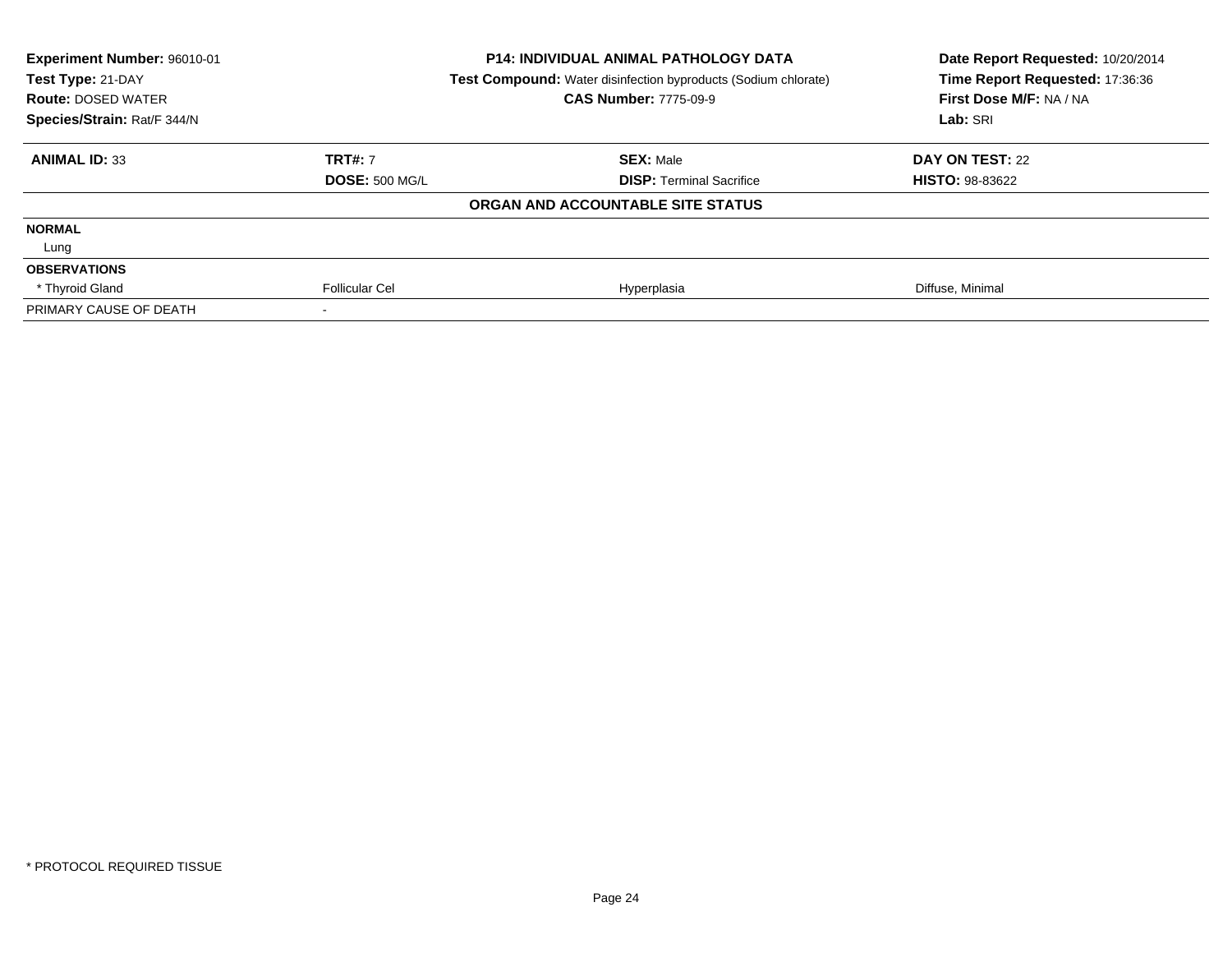| Experiment Number: 96010-01<br>Test Type: 21-DAY<br><b>Route: DOSED WATER</b><br>Species/Strain: Rat/F 344/N |                       | <b>P14: INDIVIDUAL ANIMAL PATHOLOGY DATA</b><br><b>Test Compound:</b> Water disinfection byproducts (Sodium chlorate)<br><b>CAS Number: 7775-09-9</b> | Date Report Requested: 10/20/2014<br>Time Report Requested: 17:36:36<br>First Dose M/F: NA / NA<br>Lab: SRI |
|--------------------------------------------------------------------------------------------------------------|-----------------------|-------------------------------------------------------------------------------------------------------------------------------------------------------|-------------------------------------------------------------------------------------------------------------|
| <b>ANIMAL ID: 34</b>                                                                                         | <b>TRT#: 7</b>        | <b>SEX: Male</b>                                                                                                                                      | <b>DAY ON TEST: 22</b>                                                                                      |
|                                                                                                              | <b>DOSE: 500 MG/L</b> | <b>DISP: Terminal Sacrifice</b>                                                                                                                       | <b>HISTO: 98-83623</b>                                                                                      |
|                                                                                                              |                       | ORGAN AND ACCOUNTABLE SITE STATUS                                                                                                                     |                                                                                                             |
| <b>NORMAL</b>                                                                                                |                       |                                                                                                                                                       |                                                                                                             |
| * Thyroid Gland                                                                                              |                       |                                                                                                                                                       |                                                                                                             |
| <b>OBSERVATIONS</b>                                                                                          |                       |                                                                                                                                                       |                                                                                                             |
| Lung                                                                                                         |                       | Hemorrhage                                                                                                                                            | Focal, Minimal                                                                                              |
| [Hemorrhage TGLS = 2-2]                                                                                      |                       |                                                                                                                                                       |                                                                                                             |
| Lymph Node                                                                                                   | Deep Cervical         | Hemorrhage                                                                                                                                            | Minimal                                                                                                     |
| [Hemorrhage TGLS = $1-21$ ]                                                                                  |                       |                                                                                                                                                       |                                                                                                             |
| PRIMARY CAUSE OF DEATH                                                                                       |                       |                                                                                                                                                       |                                                                                                             |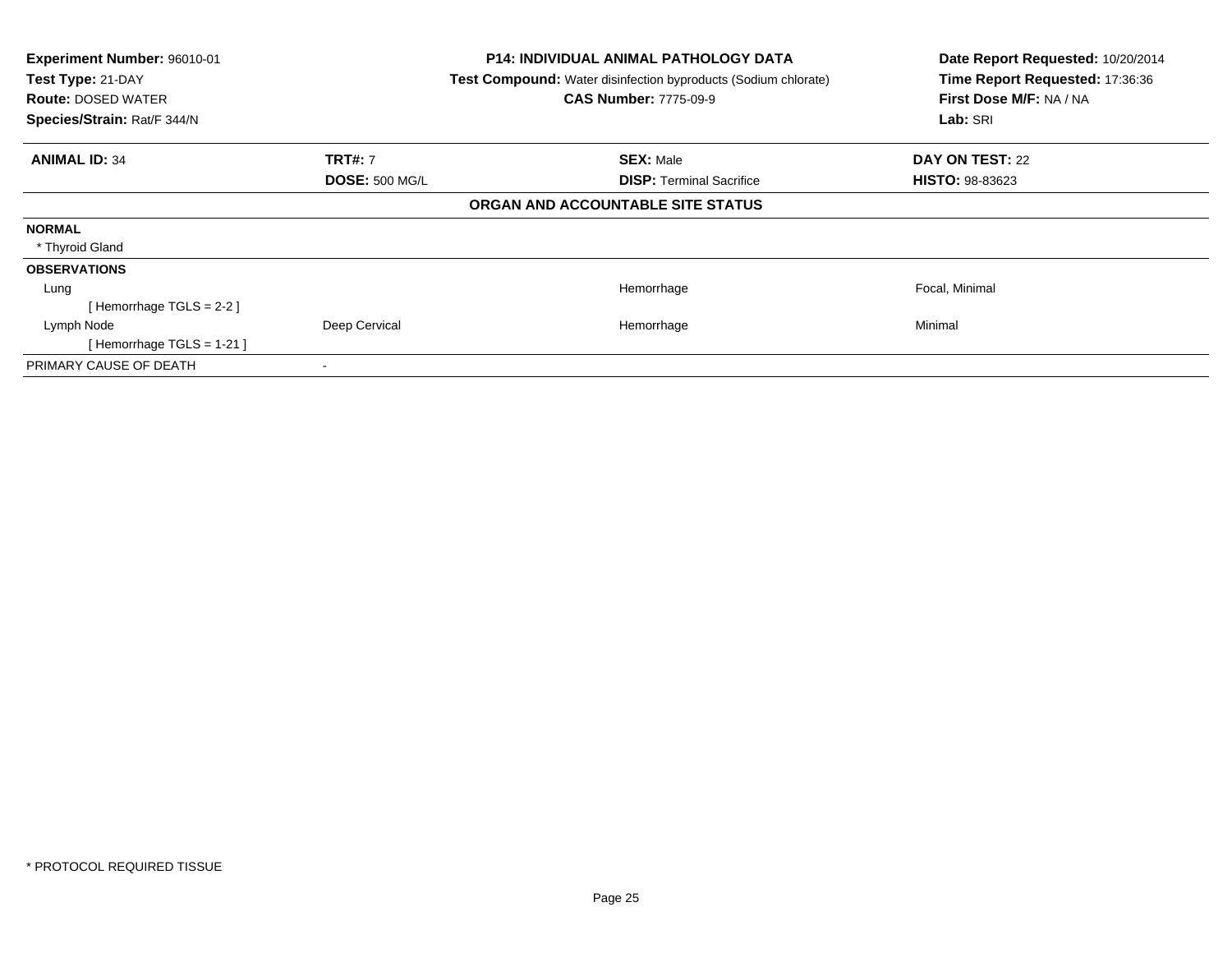| Experiment Number: 96010-01<br>Test Type: 21-DAY<br><b>Route: DOSED WATER</b><br>Species/Strain: Rat/F 344/N | <b>P14: INDIVIDUAL ANIMAL PATHOLOGY DATA</b><br><b>Test Compound:</b> Water disinfection byproducts (Sodium chlorate)<br><b>CAS Number: 7775-09-9</b> |                                 | Date Report Requested: 10/20/2014<br>Time Report Requested: 17:36:36<br>First Dose M/F: NA / NA<br>Lab: SRI |  |
|--------------------------------------------------------------------------------------------------------------|-------------------------------------------------------------------------------------------------------------------------------------------------------|---------------------------------|-------------------------------------------------------------------------------------------------------------|--|
| <b>ANIMAL ID: 35</b>                                                                                         | <b>TRT#: 7</b>                                                                                                                                        | <b>SEX: Male</b>                | DAY ON TEST: 22                                                                                             |  |
|                                                                                                              | <b>DOSE: 500 MG/L</b>                                                                                                                                 | <b>DISP: Terminal Sacrifice</b> | <b>HISTO: 98-83624</b>                                                                                      |  |
| <b>OBSERVATIONS</b>                                                                                          |                                                                                                                                                       |                                 |                                                                                                             |  |
| * Thyroid Gland                                                                                              | <b>Follicular Cel</b>                                                                                                                                 | Hyperplasia                     | Diffuse, Minimal                                                                                            |  |
| PRIMARY CAUSE OF DEATH                                                                                       |                                                                                                                                                       |                                 |                                                                                                             |  |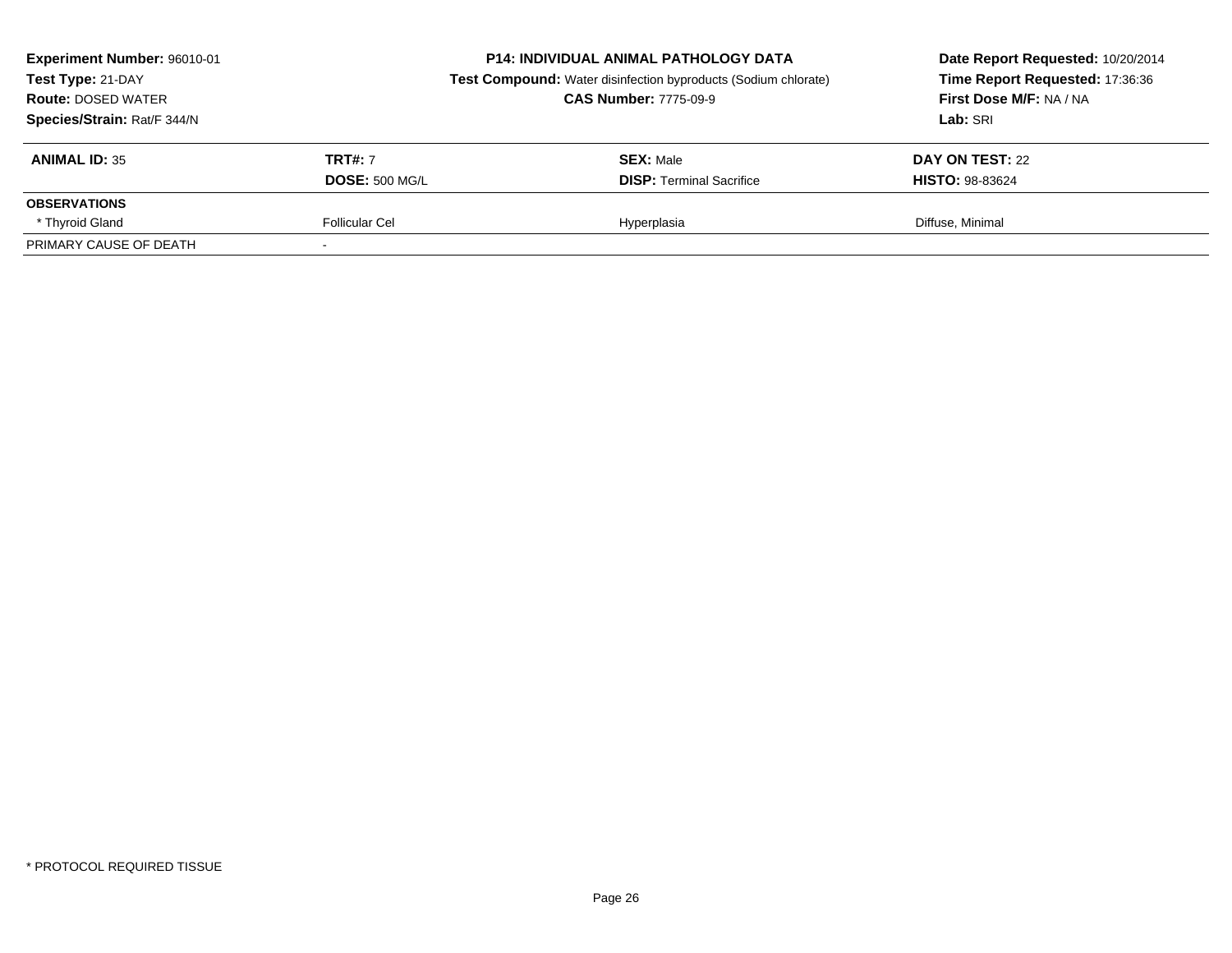| Experiment Number: 96010-01<br>Test Type: 21-DAY<br><b>Route: DOSED WATER</b><br>Species/Strain: Rat/F 344/N |                       | <b>P14: INDIVIDUAL ANIMAL PATHOLOGY DATA</b><br><b>Test Compound:</b> Water disinfection byproducts (Sodium chlorate)<br><b>CAS Number: 7775-09-9</b> | Date Report Requested: 10/20/2014<br>Time Report Requested: 17:36:36<br>First Dose M/F: NA / NA<br>Lab: SRI |
|--------------------------------------------------------------------------------------------------------------|-----------------------|-------------------------------------------------------------------------------------------------------------------------------------------------------|-------------------------------------------------------------------------------------------------------------|
| <b>ANIMAL ID: 36</b>                                                                                         | <b>TRT#: 7</b>        | <b>SEX: Male</b>                                                                                                                                      | DAY ON TEST: 22                                                                                             |
|                                                                                                              | <b>DOSE: 500 MG/L</b> | <b>DISP: Terminal Sacrifice</b>                                                                                                                       | <b>HISTO: 98-83625</b>                                                                                      |
|                                                                                                              |                       | ORGAN AND ACCOUNTABLE SITE STATUS                                                                                                                     |                                                                                                             |
| <b>NORMAL</b>                                                                                                |                       |                                                                                                                                                       |                                                                                                             |
| * Thyroid Gland                                                                                              |                       |                                                                                                                                                       |                                                                                                             |
| <b>OBSERVATIONS</b>                                                                                          |                       |                                                                                                                                                       |                                                                                                             |
| Lymph Node                                                                                                   | Deep Cervical         | Hemorrhage                                                                                                                                            | Minimal                                                                                                     |
|                                                                                                              | Pancreatic            | Hemorrhage                                                                                                                                            | Mild                                                                                                        |
| [Hemorrhage TGLS = $1-7$ ]                                                                                   |                       |                                                                                                                                                       |                                                                                                             |
| [Hemorrhage TGLS = $2-21$ ]                                                                                  |                       |                                                                                                                                                       |                                                                                                             |
| PRIMARY CAUSE OF DEATH                                                                                       |                       |                                                                                                                                                       |                                                                                                             |
| Animal Note: Thyroid and parathyroid on slide 21.                                                            |                       |                                                                                                                                                       |                                                                                                             |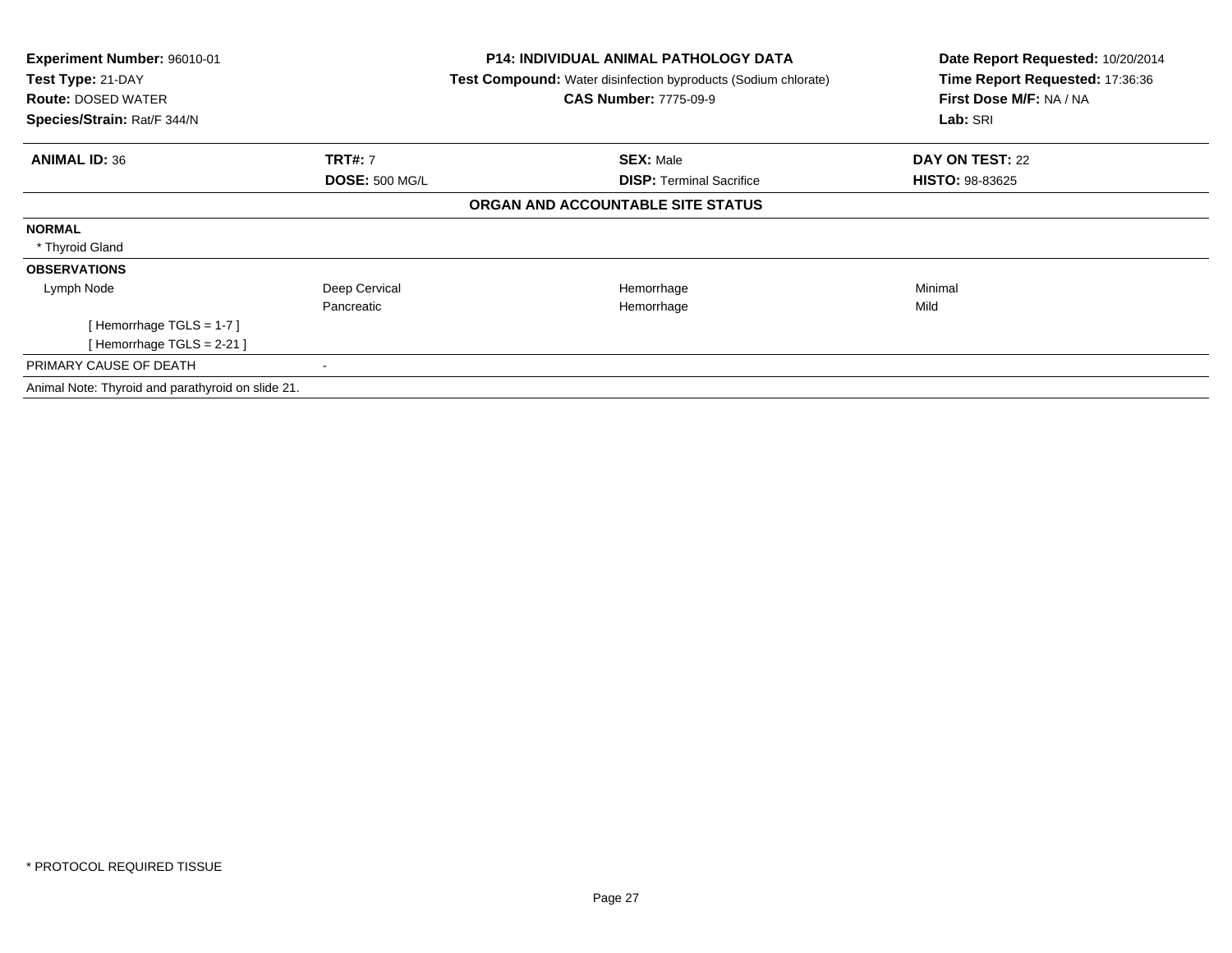| Experiment Number: 96010-01<br>Test Type: 21-DAY<br><b>Route: DOSED WATER</b><br>Species/Strain: Rat/F 344/N |                       | <b>P14: INDIVIDUAL ANIMAL PATHOLOGY DATA</b><br>Test Compound: Water disinfection byproducts (Sodium chlorate)<br><b>CAS Number: 7775-09-9</b> | Date Report Requested: 10/20/2014<br>Time Report Requested: 17:36:36<br>First Dose M/F: NA / NA<br>Lab: SRI |
|--------------------------------------------------------------------------------------------------------------|-----------------------|------------------------------------------------------------------------------------------------------------------------------------------------|-------------------------------------------------------------------------------------------------------------|
| <b>ANIMAL ID: 37</b>                                                                                         | <b>TRT#: 7</b>        | <b>SEX: Male</b>                                                                                                                               | <b>DAY ON TEST: 22</b>                                                                                      |
|                                                                                                              | <b>DOSE: 500 MG/L</b> | <b>DISP:</b> Terminal Sacrifice                                                                                                                | <b>HISTO: 98-83626</b>                                                                                      |
|                                                                                                              |                       | ORGAN AND ACCOUNTABLE SITE STATUS                                                                                                              |                                                                                                             |
| <b>NORMAL</b>                                                                                                |                       |                                                                                                                                                |                                                                                                             |
| * Thyroid Gland                                                                                              |                       |                                                                                                                                                |                                                                                                             |
| <b>OBSERVATIONS</b>                                                                                          |                       |                                                                                                                                                |                                                                                                             |
| Lung                                                                                                         |                       | Hemorrhage                                                                                                                                     | Focal, Minimal                                                                                              |
| [Hemorrhage TGLS = $1-2$ ]                                                                                   |                       |                                                                                                                                                |                                                                                                             |
| PRIMARY CAUSE OF DEATH                                                                                       |                       |                                                                                                                                                |                                                                                                             |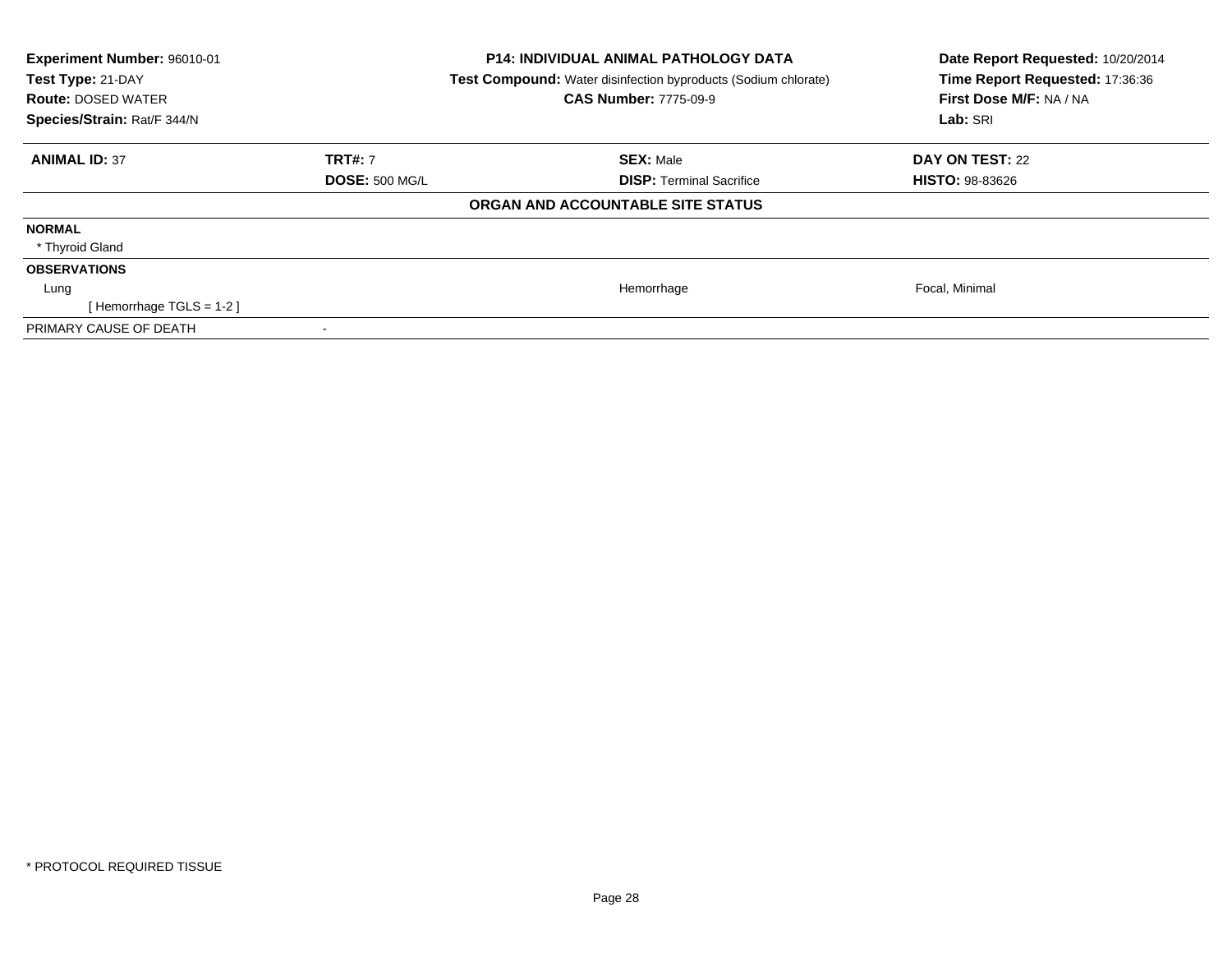| <b>Experiment Number: 96010-01</b><br>Test Type: 21-DAY<br><b>Route: DOSED WATER</b><br>Species/Strain: Rat/F 344/N |                       | <b>P14: INDIVIDUAL ANIMAL PATHOLOGY DATA</b><br>Test Compound: Water disinfection byproducts (Sodium chlorate)<br><b>CAS Number: 7775-09-9</b> | Date Report Requested: 10/20/2014<br>Time Report Requested: 17:36:36<br>First Dose M/F: NA / NA<br>Lab: SRI |
|---------------------------------------------------------------------------------------------------------------------|-----------------------|------------------------------------------------------------------------------------------------------------------------------------------------|-------------------------------------------------------------------------------------------------------------|
| <b>ANIMAL ID: 38</b>                                                                                                | <b>TRT#: 7</b>        | <b>SEX: Male</b>                                                                                                                               | <b>DAY ON TEST: 22</b>                                                                                      |
|                                                                                                                     | <b>DOSE: 500 MG/L</b> | <b>DISP:</b> Terminal Sacrifice                                                                                                                | <b>HISTO: 98-83627</b>                                                                                      |
| <b>OBSERVATIONS</b>                                                                                                 |                       |                                                                                                                                                |                                                                                                             |
| Lung                                                                                                                |                       | Hemorrhage                                                                                                                                     | Focal, Minimal                                                                                              |
| [Hemorrhage TGLS = 3-2]                                                                                             |                       |                                                                                                                                                |                                                                                                             |
| Lymph Node                                                                                                          | Pancreatic            | Hemorrhage                                                                                                                                     | Mild                                                                                                        |
|                                                                                                                     | Deep Cervical         | Hyperplasia                                                                                                                                    | Lymphoid, Minimal                                                                                           |
| [Hemorrhage TGLS = 1-7]                                                                                             |                       |                                                                                                                                                |                                                                                                             |
| [ Hyperplasia TGLS = 2-21 ]                                                                                         |                       |                                                                                                                                                |                                                                                                             |
| * Thyroid Gland                                                                                                     | <b>Follicular Cel</b> | Hyperplasia                                                                                                                                    | Diffuse, Minimal                                                                                            |
| PRIMARY CAUSE OF DEATH                                                                                              |                       |                                                                                                                                                |                                                                                                             |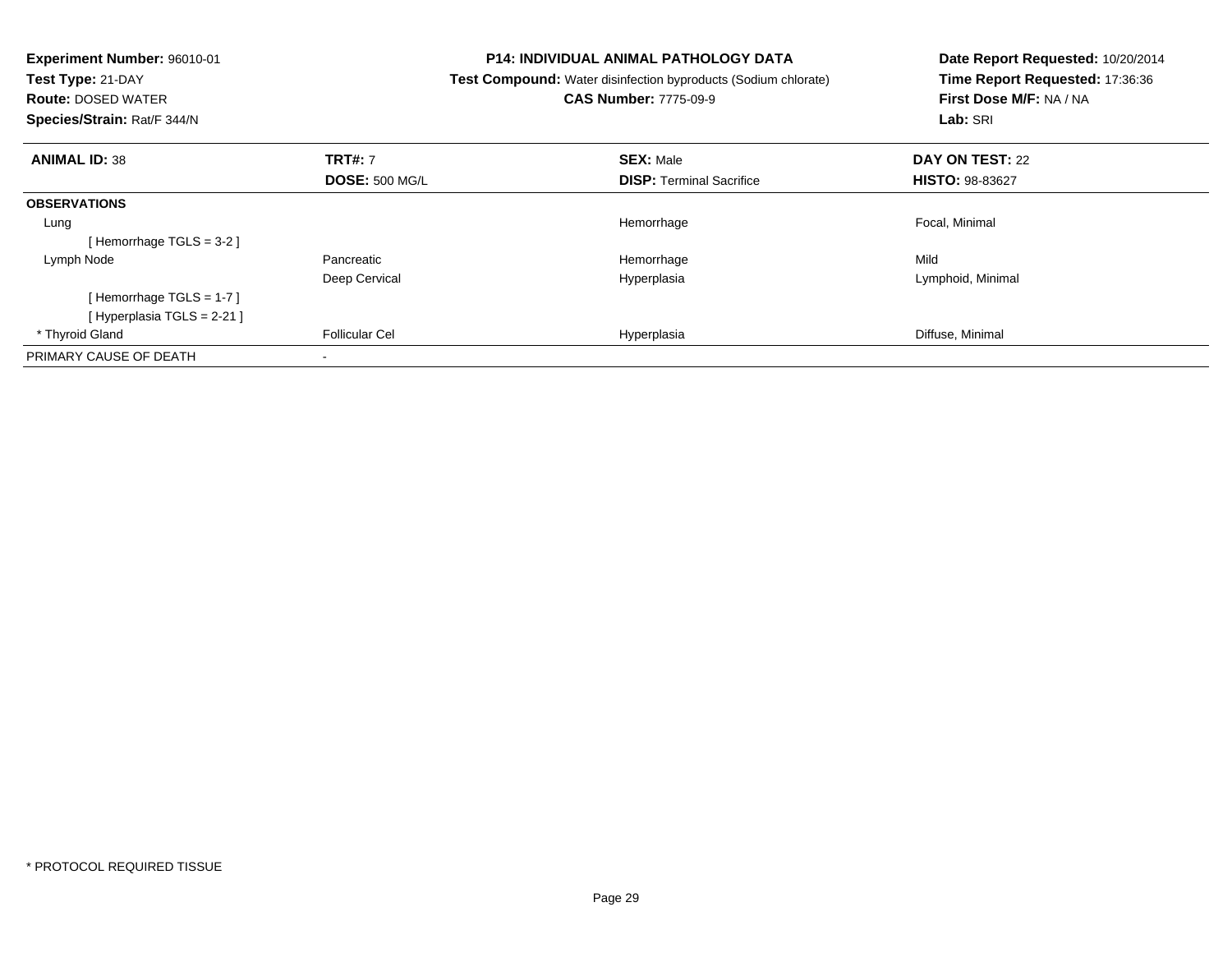| Experiment Number: 96010-01<br>Test Type: 21-DAY<br><b>Route: DOSED WATER</b><br>Species/Strain: Rat/F 344/N |                       | <b>P14: INDIVIDUAL ANIMAL PATHOLOGY DATA</b><br>Test Compound: Water disinfection byproducts (Sodium chlorate)<br><b>CAS Number: 7775-09-9</b> | Date Report Requested: 10/20/2014<br>Time Report Requested: 17:36:36<br>First Dose M/F: NA / NA<br>Lab: SRI |
|--------------------------------------------------------------------------------------------------------------|-----------------------|------------------------------------------------------------------------------------------------------------------------------------------------|-------------------------------------------------------------------------------------------------------------|
| <b>ANIMAL ID: 39</b>                                                                                         | <b>TRT#: 7</b>        | <b>SEX: Male</b>                                                                                                                               | DAY ON TEST: 22                                                                                             |
|                                                                                                              | <b>DOSE: 500 MG/L</b> | <b>DISP:</b> Terminal Sacrifice                                                                                                                | <b>HISTO: 98-83628</b>                                                                                      |
|                                                                                                              |                       | ORGAN AND ACCOUNTABLE SITE STATUS                                                                                                              |                                                                                                             |
| <b>NORMAL</b>                                                                                                |                       |                                                                                                                                                |                                                                                                             |
| * Thyroid Gland                                                                                              |                       |                                                                                                                                                |                                                                                                             |
| <b>OBSERVATIONS</b>                                                                                          |                       |                                                                                                                                                |                                                                                                             |
| Lung                                                                                                         |                       | Hemorrhage                                                                                                                                     | Focal, Minimal                                                                                              |
| Hemorrhage TGLS = 3-2 ]                                                                                      |                       |                                                                                                                                                |                                                                                                             |
| Lymph Node                                                                                                   | Deep Cervical         | Hyperplasia                                                                                                                                    | Lymphoid, Minimal                                                                                           |
| [Hyperplasia TGLS = 2-21 ]                                                                                   |                       |                                                                                                                                                |                                                                                                             |
| PRIMARY CAUSE OF DEATH                                                                                       |                       |                                                                                                                                                |                                                                                                             |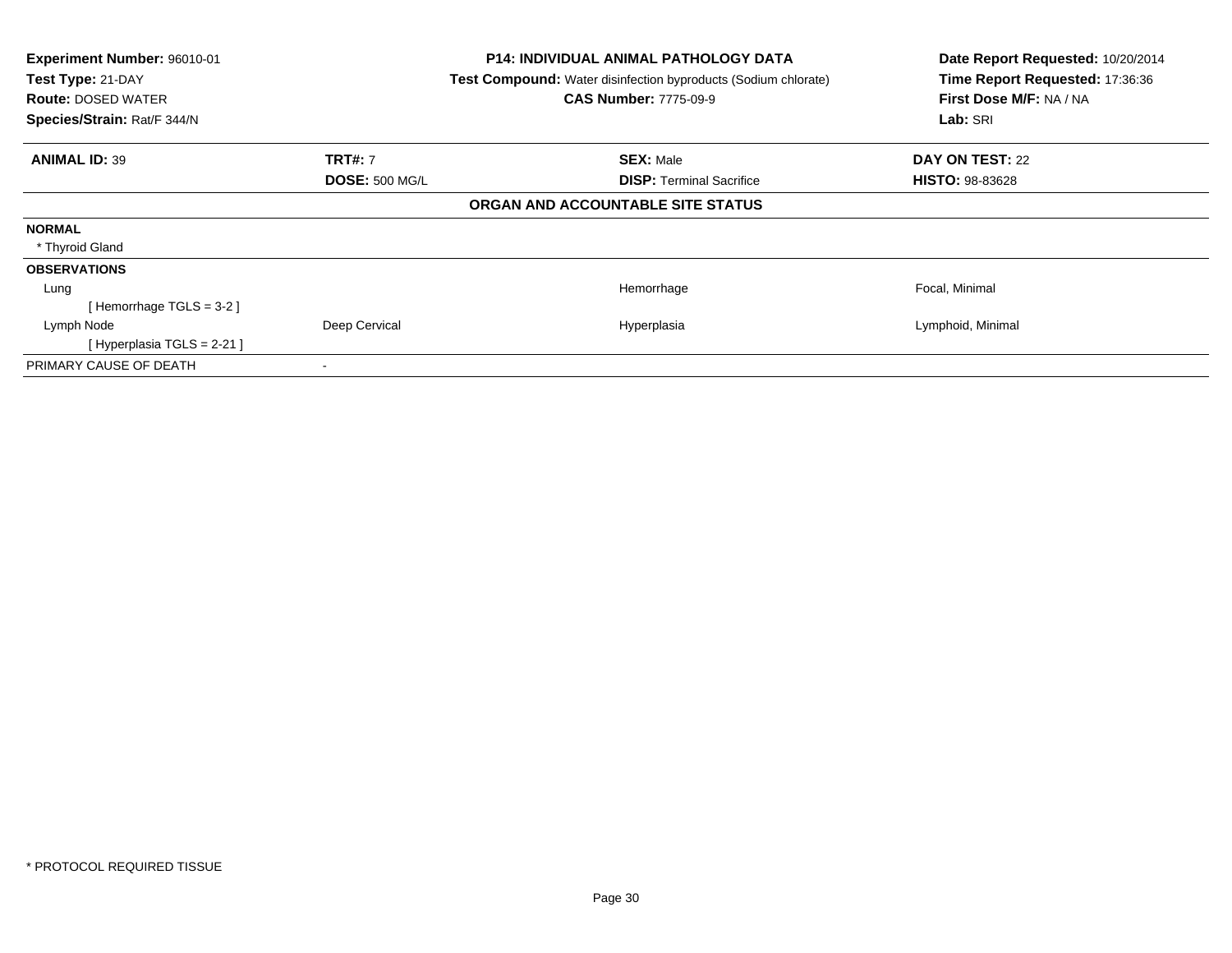| Experiment Number: 96010-01 |                       | <b>P14: INDIVIDUAL ANIMAL PATHOLOGY DATA</b>                          | Date Report Requested: 10/20/2014<br>Time Report Requested: 17:36:36 |  |
|-----------------------------|-----------------------|-----------------------------------------------------------------------|----------------------------------------------------------------------|--|
| Test Type: 21-DAY           |                       | <b>Test Compound:</b> Water disinfection byproducts (Sodium chlorate) |                                                                      |  |
| <b>Route: DOSED WATER</b>   |                       | <b>CAS Number: 7775-09-9</b>                                          | First Dose M/F: NA / NA                                              |  |
| Species/Strain: Rat/F 344/N |                       |                                                                       | Lab: SRI                                                             |  |
| <b>ANIMAL ID: 40</b>        | <b>TRT#: 7</b>        | <b>SEX: Male</b>                                                      | DAY ON TEST: 22                                                      |  |
|                             | <b>DOSE: 500 MG/L</b> | <b>DISP: Terminal Sacrifice</b>                                       | <b>HISTO: 98-83629</b>                                               |  |
|                             |                       | ORGAN AND ACCOUNTABLE SITE STATUS                                     |                                                                      |  |
| <b>NORMAL</b>               |                       |                                                                       |                                                                      |  |
| Lymph Node                  | * Thyroid Gland       |                                                                       |                                                                      |  |
| PRIMARY CAUSE OF DEATH      |                       |                                                                       |                                                                      |  |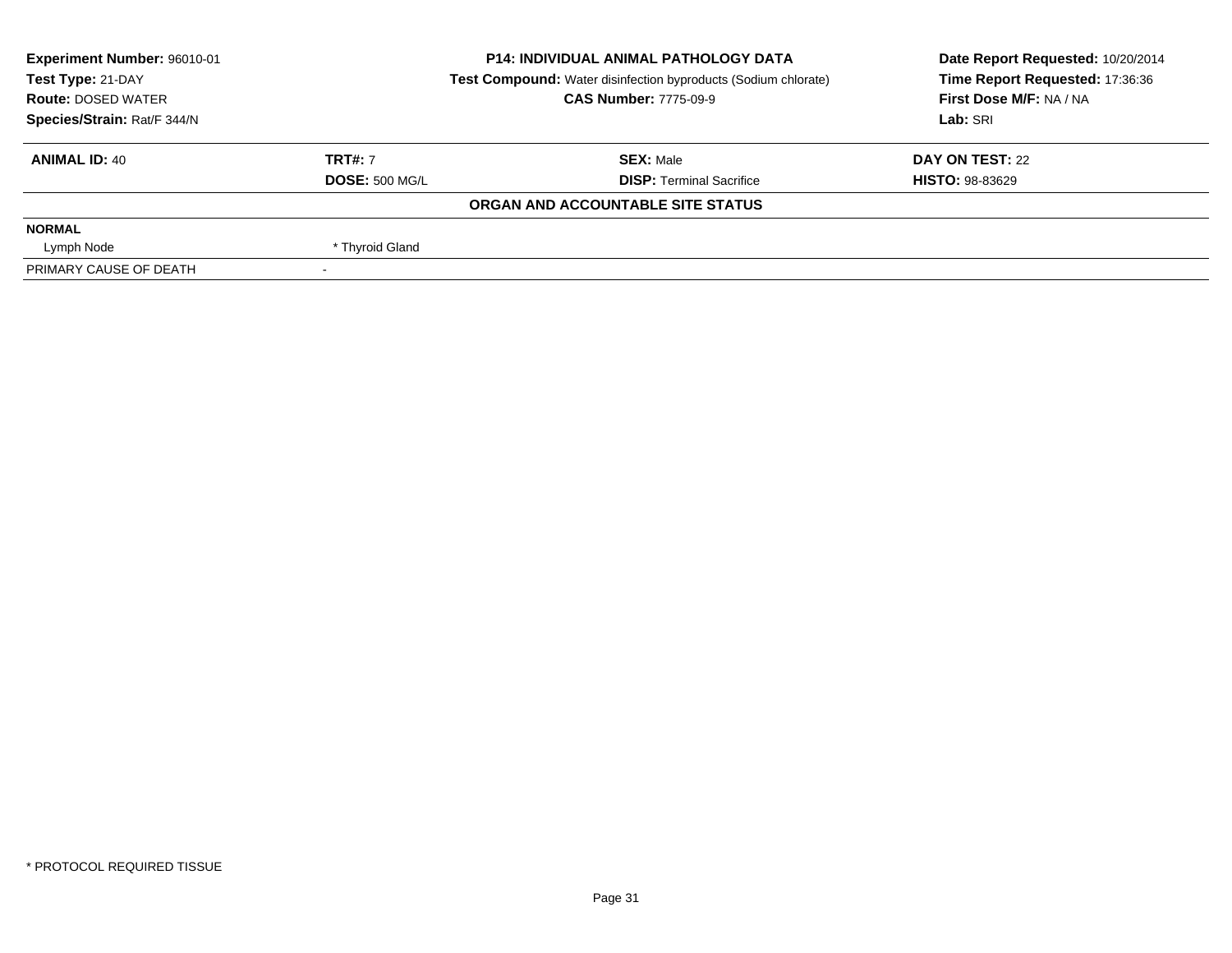| Experiment Number: 96010-01<br>Test Type: 21-DAY |                       | <b>P14: INDIVIDUAL ANIMAL PATHOLOGY DATA</b>                          | Date Report Requested: 10/20/2014<br>Time Report Requested: 17:36:36 |
|--------------------------------------------------|-----------------------|-----------------------------------------------------------------------|----------------------------------------------------------------------|
|                                                  |                       | <b>Test Compound:</b> Water disinfection byproducts (Sodium chlorate) |                                                                      |
| <b>Route: DOSED WATER</b>                        |                       | <b>CAS Number: 7775-09-9</b>                                          | First Dose M/F: NA / NA                                              |
| Species/Strain: Rat/F 344/N                      |                       |                                                                       | Lab: SRI                                                             |
| <b>ANIMAL ID: 41</b>                             | TRT#: 9               | <b>SEX: Male</b>                                                      | DAY ON TEST: 22                                                      |
|                                                  | <b>DOSE: 1000MG/L</b> | <b>DISP:</b> Terminal Sacrifice                                       | <b>HISTO: 98-83630</b>                                               |
|                                                  |                       | ORGAN AND ACCOUNTABLE SITE STATUS                                     |                                                                      |
| <b>NORMAL</b>                                    |                       |                                                                       |                                                                      |
| Lymph Node                                       |                       |                                                                       |                                                                      |
| <b>OBSERVATIONS</b>                              |                       |                                                                       |                                                                      |
| * Thyroid Gland                                  | <b>Follicular Cel</b> | Hyperplasia                                                           | Diffuse, Minimal                                                     |
| PRIMARY CAUSE OF DEATH                           |                       |                                                                       |                                                                      |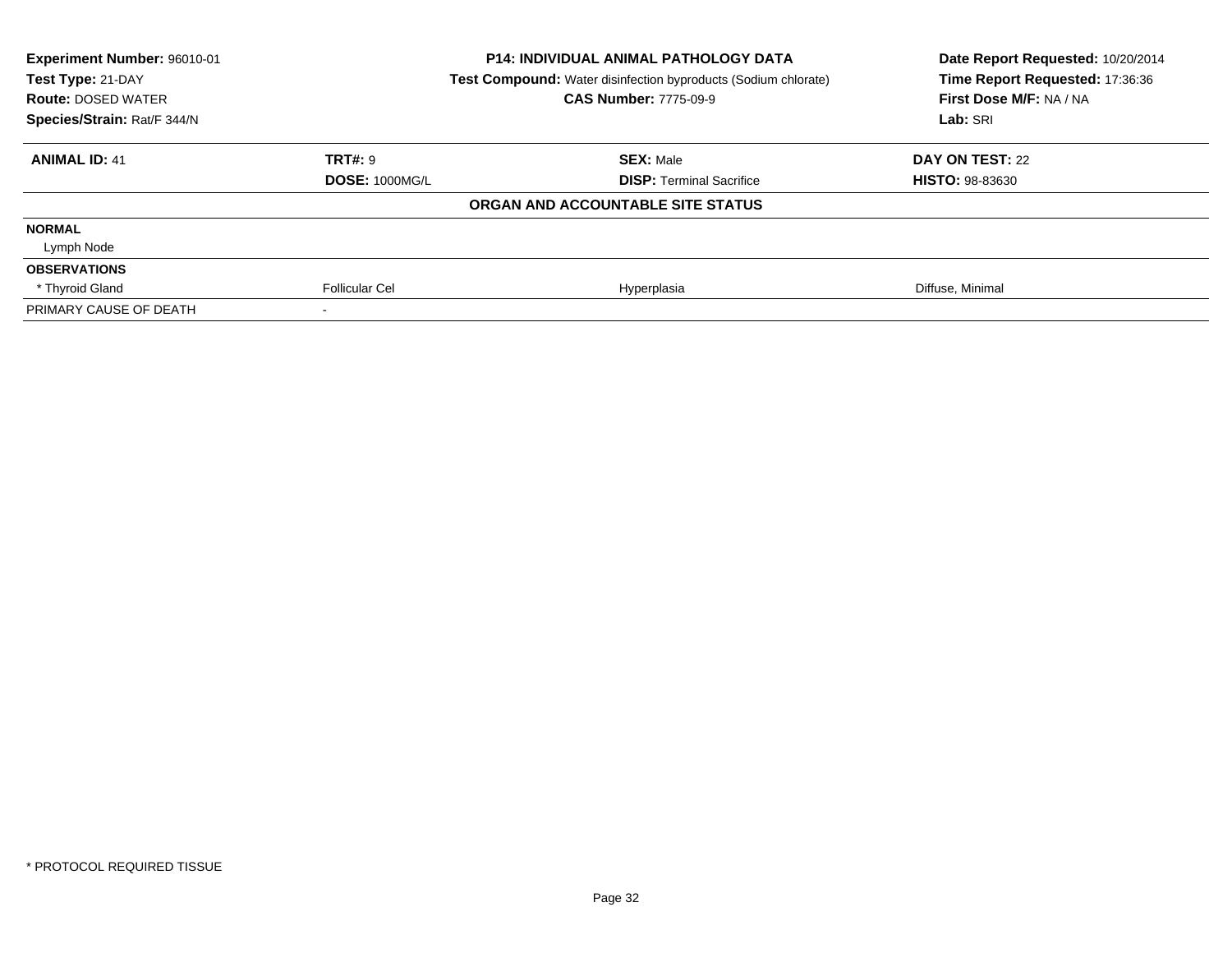| Experiment Number: 96010-01<br>Test Type: 21-DAY<br><b>Route: DOSED WATER</b> |                       | <b>P14: INDIVIDUAL ANIMAL PATHOLOGY DATA</b><br>Test Compound: Water disinfection byproducts (Sodium chlorate)<br><b>CAS Number: 7775-09-9</b> | Date Report Requested: 10/20/2014<br>Time Report Requested: 17:36:36<br>First Dose M/F: NA / NA |
|-------------------------------------------------------------------------------|-----------------------|------------------------------------------------------------------------------------------------------------------------------------------------|-------------------------------------------------------------------------------------------------|
| Species/Strain: Rat/F 344/N                                                   |                       |                                                                                                                                                | Lab: SRI                                                                                        |
| <b>ANIMAL ID: 42</b>                                                          | <b>TRT#: 9</b>        | <b>SEX: Male</b>                                                                                                                               | DAY ON TEST: 22                                                                                 |
|                                                                               | <b>DOSE: 1000MG/L</b> | <b>DISP:</b> Terminal Sacrifice                                                                                                                | <b>HISTO: 98-83631</b>                                                                          |
|                                                                               |                       | ORGAN AND ACCOUNTABLE SITE STATUS                                                                                                              |                                                                                                 |
| <b>NORMAL</b>                                                                 |                       |                                                                                                                                                |                                                                                                 |
| Lymph Node                                                                    |                       |                                                                                                                                                |                                                                                                 |
| <b>OBSERVATIONS</b>                                                           |                       |                                                                                                                                                |                                                                                                 |
| * Thyroid Gland                                                               | <b>Follicular Cel</b> | Hyperplasia                                                                                                                                    | Diffuse, Minimal                                                                                |
| PRIMARY CAUSE OF DEATH                                                        |                       |                                                                                                                                                |                                                                                                 |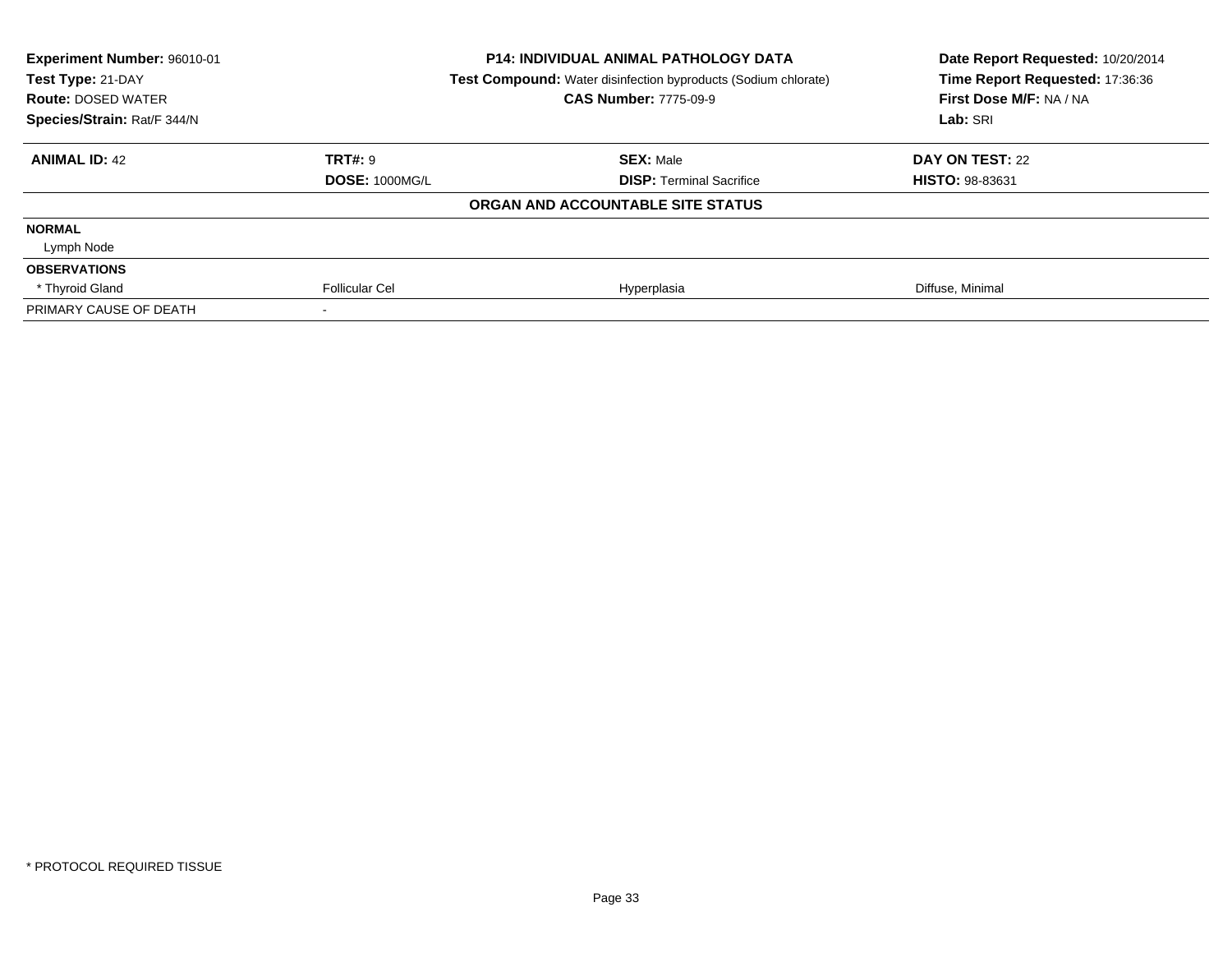| Experiment Number: 96010-01<br>Test Type: 21-DAY |                       | <b>P14: INDIVIDUAL ANIMAL PATHOLOGY DATA</b>                          | Date Report Requested: 10/20/2014<br>Time Report Requested: 17:36:36 |
|--------------------------------------------------|-----------------------|-----------------------------------------------------------------------|----------------------------------------------------------------------|
|                                                  |                       | <b>Test Compound:</b> Water disinfection byproducts (Sodium chlorate) |                                                                      |
| <b>Route: DOSED WATER</b>                        |                       | <b>CAS Number: 7775-09-9</b>                                          | First Dose M/F: NA / NA                                              |
| Species/Strain: Rat/F 344/N                      |                       |                                                                       | Lab: SRI                                                             |
| <b>ANIMAL ID: 43</b>                             | TRT#: 9               | <b>SEX: Male</b>                                                      | DAY ON TEST: 22                                                      |
|                                                  | <b>DOSE: 1000MG/L</b> | <b>DISP:</b> Terminal Sacrifice                                       | <b>HISTO: 98-83632</b>                                               |
|                                                  |                       | ORGAN AND ACCOUNTABLE SITE STATUS                                     |                                                                      |
| <b>NORMAL</b>                                    |                       |                                                                       |                                                                      |
| Lymph Node                                       |                       |                                                                       |                                                                      |
| <b>OBSERVATIONS</b>                              |                       |                                                                       |                                                                      |
| * Thyroid Gland                                  | <b>Follicular Cel</b> | Hyperplasia                                                           | Diffuse, Minimal                                                     |
| PRIMARY CAUSE OF DEATH                           |                       |                                                                       |                                                                      |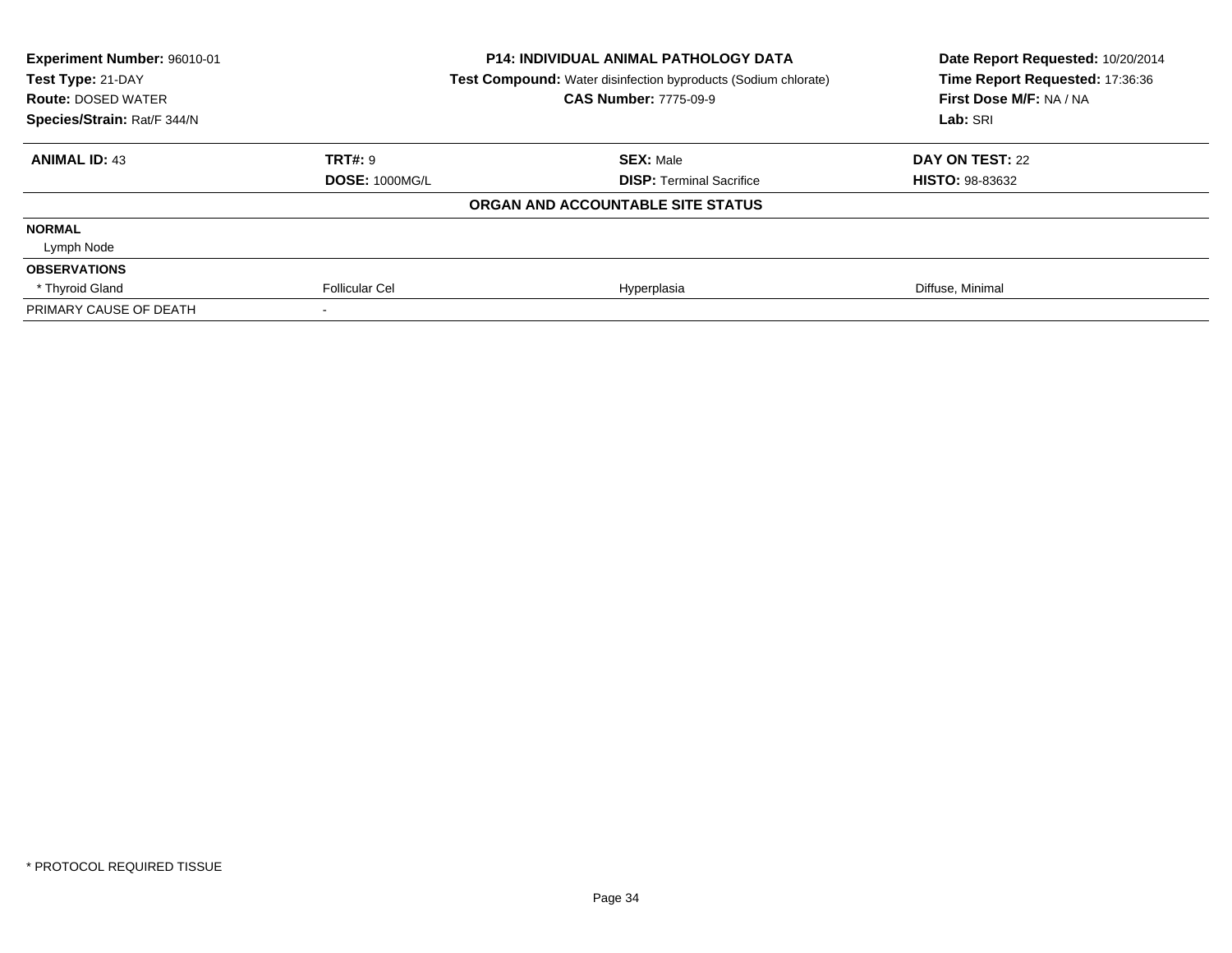| Experiment Number: 96010-01<br>Test Type: 21-DAY<br><b>Route: DOSED WATER</b><br>Species/Strain: Rat/F 344/N | <b>P14: INDIVIDUAL ANIMAL PATHOLOGY DATA</b><br><b>Test Compound:</b> Water disinfection byproducts (Sodium chlorate)<br><b>CAS Number: 7775-09-9</b> |                                 | Date Report Requested: 10/20/2014<br>Time Report Requested: 17:36:36<br>First Dose M/F: NA / NA<br>Lab: SRI |  |
|--------------------------------------------------------------------------------------------------------------|-------------------------------------------------------------------------------------------------------------------------------------------------------|---------------------------------|-------------------------------------------------------------------------------------------------------------|--|
| <b>ANIMAL ID: 44</b>                                                                                         | <b>TRT#:</b> 9                                                                                                                                        | <b>SEX: Male</b>                | DAY ON TEST: 22                                                                                             |  |
|                                                                                                              | <b>DOSE: 1000MG/L</b>                                                                                                                                 | <b>DISP: Terminal Sacrifice</b> | <b>HISTO: 98-83633</b>                                                                                      |  |
| <b>OBSERVATIONS</b>                                                                                          |                                                                                                                                                       |                                 |                                                                                                             |  |
| * Thyroid Gland                                                                                              | Follicular Cel                                                                                                                                        | Hyperplasia                     | Diffuse, Minimal                                                                                            |  |
| PRIMARY CAUSE OF DEATH                                                                                       |                                                                                                                                                       |                                 |                                                                                                             |  |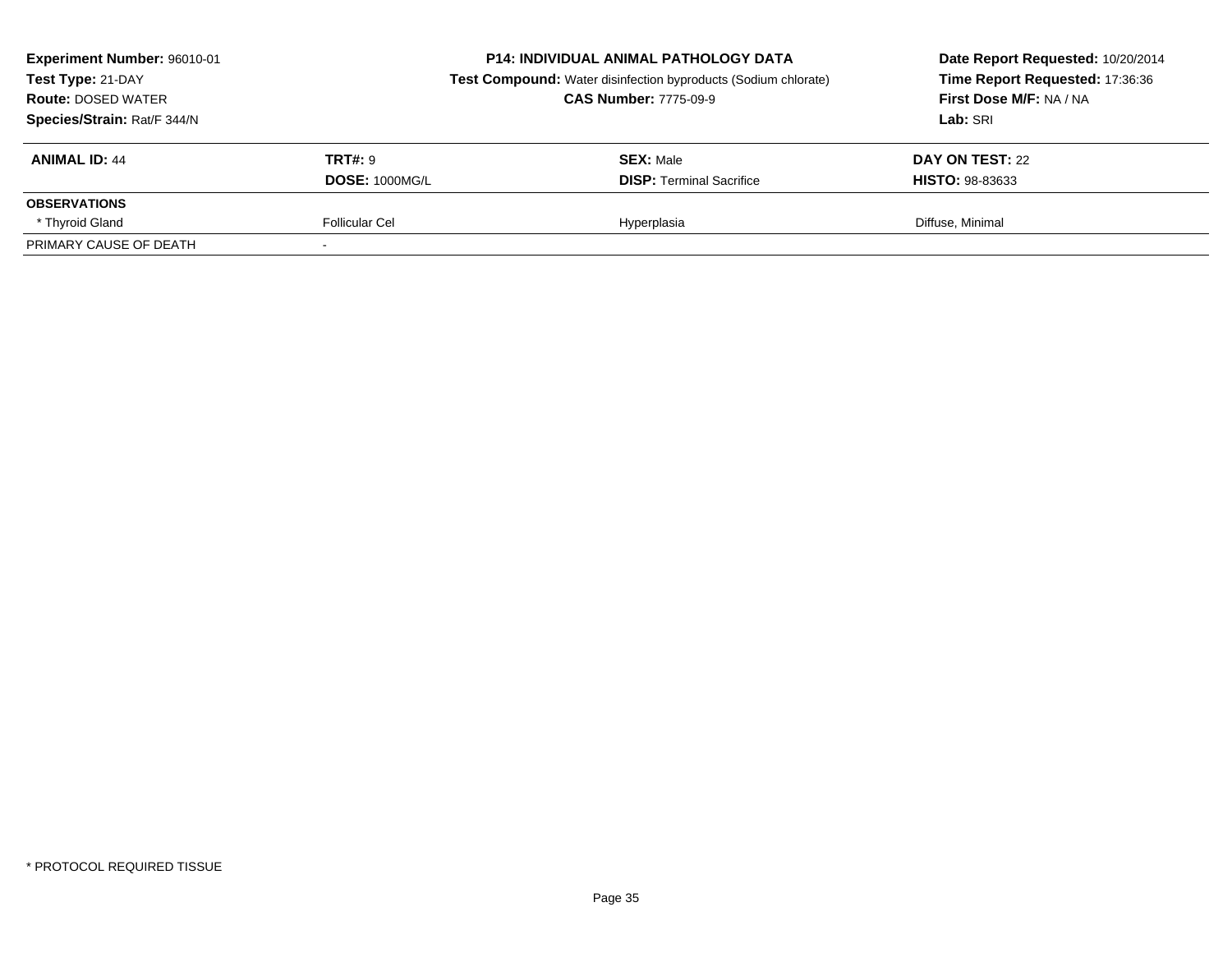| Experiment Number: 96010-01<br>Test Type: 21-DAY<br><b>Route: DOSED WATER</b><br>Species/Strain: Rat/F 344/N |                                         | <b>P14: INDIVIDUAL ANIMAL PATHOLOGY DATA</b><br><b>Test Compound:</b> Water disinfection byproducts (Sodium chlorate)<br><b>CAS Number: 7775-09-9</b> | Date Report Requested: 10/20/2014<br>Time Report Requested: 17:36:36<br>First Dose M/F: NA / NA<br>Lab: SRI |
|--------------------------------------------------------------------------------------------------------------|-----------------------------------------|-------------------------------------------------------------------------------------------------------------------------------------------------------|-------------------------------------------------------------------------------------------------------------|
| <b>ANIMAL ID: 45</b>                                                                                         | <b>TRT#: 9</b><br><b>DOSE: 1000MG/L</b> | <b>SEX: Male</b><br><b>DISP:</b> Terminal Sacrifice                                                                                                   | DAY ON TEST: 22<br><b>HISTO: 98-83634</b>                                                                   |
| <b>OBSERVATIONS</b>                                                                                          |                                         |                                                                                                                                                       |                                                                                                             |
| Lung<br>[Hemorrhage TGLS = $1-2$ ]                                                                           |                                         | Hemorrhage                                                                                                                                            | Focal, Minimal                                                                                              |
| * Thyroid Gland                                                                                              | Follicular Cel                          | Hyperplasia                                                                                                                                           | Diffuse, Minimal                                                                                            |
| PRIMARY CAUSE OF DEATH                                                                                       |                                         |                                                                                                                                                       |                                                                                                             |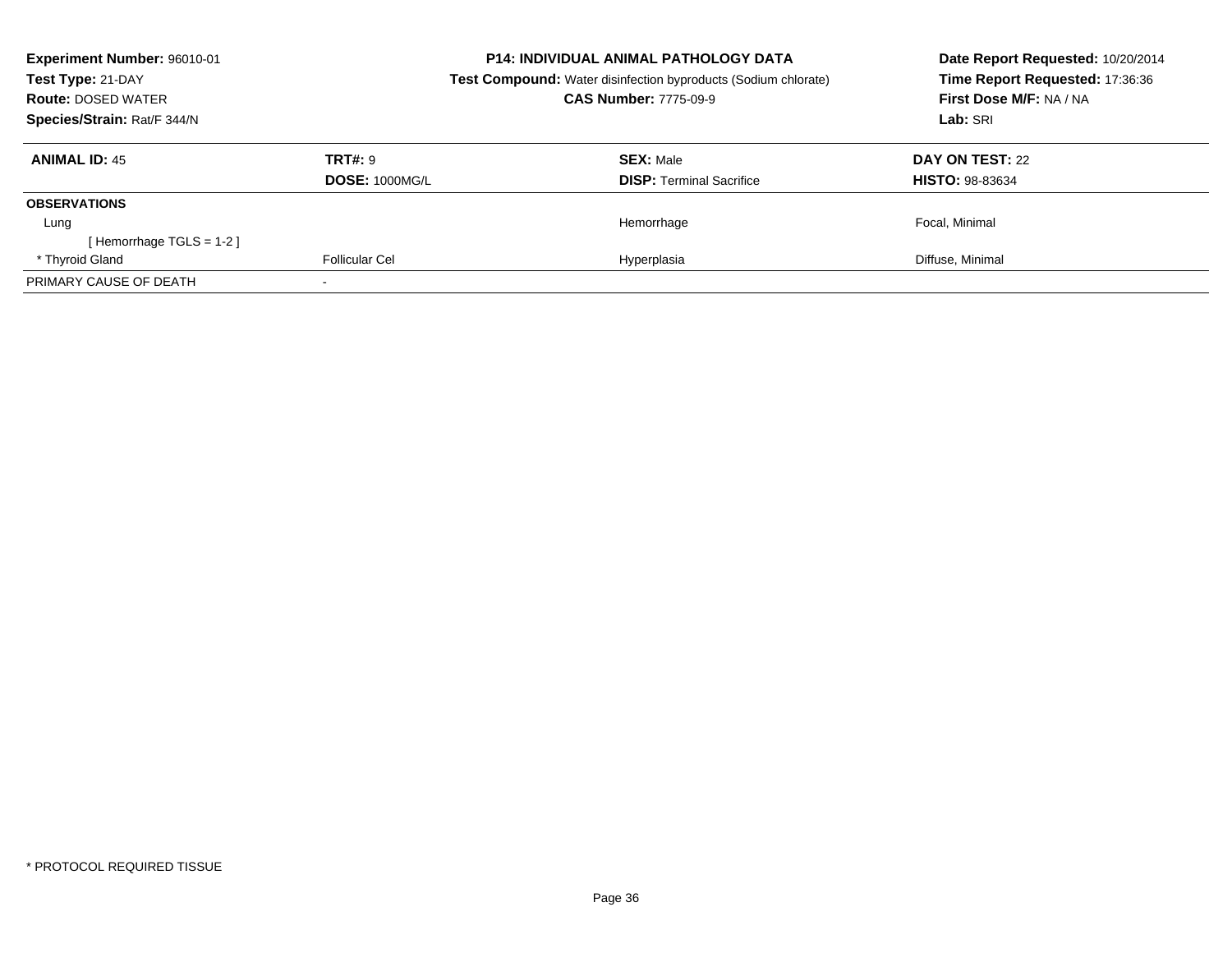| Experiment Number: 96010-01                    |                       | <b>P14: INDIVIDUAL ANIMAL PATHOLOGY DATA</b><br>Test Compound: Water disinfection byproducts (Sodium chlorate) | Date Report Requested: 10/20/2014<br>Time Report Requested: 17:36:36 |  |
|------------------------------------------------|-----------------------|----------------------------------------------------------------------------------------------------------------|----------------------------------------------------------------------|--|
| Test Type: 21-DAY<br><b>Route: DOSED WATER</b> |                       | <b>CAS Number: 7775-09-9</b>                                                                                   | First Dose M/F: NA / NA                                              |  |
| Species/Strain: Rat/F 344/N                    |                       |                                                                                                                | Lab: SRI                                                             |  |
| <b>ANIMAL ID: 46</b>                           | <b>TRT#: 9</b>        | <b>SEX: Male</b>                                                                                               | DAY ON TEST: 22                                                      |  |
|                                                | <b>DOSE: 1000MG/L</b> | <b>DISP:</b> Terminal Sacrifice                                                                                | <b>HISTO: 98-83635</b>                                               |  |
|                                                |                       | ORGAN AND ACCOUNTABLE SITE STATUS                                                                              |                                                                      |  |
| <b>NORMAL</b>                                  |                       |                                                                                                                |                                                                      |  |
| Lung                                           | Lymph Node            |                                                                                                                |                                                                      |  |
| <b>OBSERVATIONS</b>                            |                       |                                                                                                                |                                                                      |  |
| * Thyroid Gland                                | <b>Follicular Cel</b> | Hyperplasia                                                                                                    | Diffuse, Minimal                                                     |  |
| PRIMARY CAUSE OF DEATH                         |                       |                                                                                                                |                                                                      |  |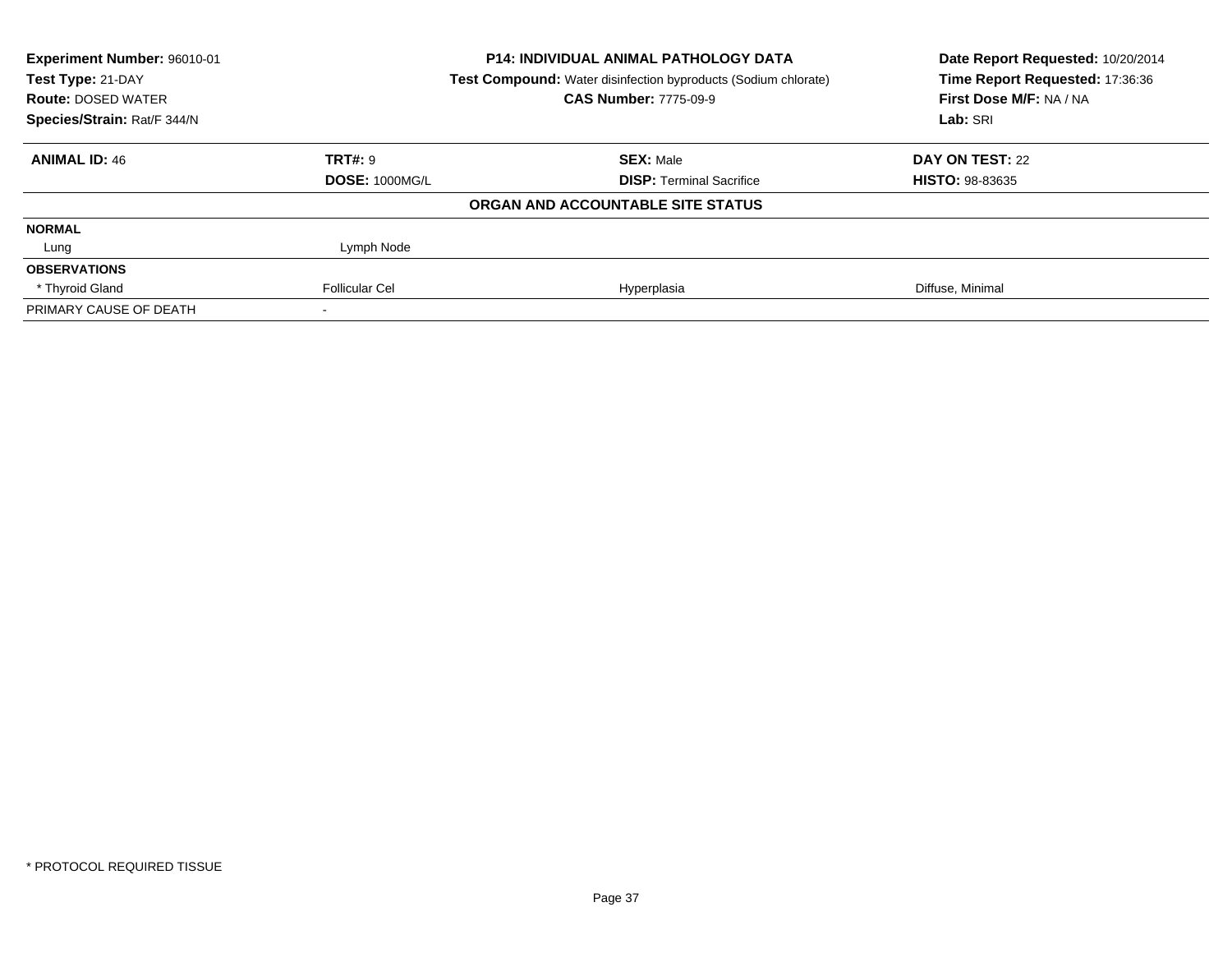| Experiment Number: 96010-01<br>Test Type: 21-DAY<br><b>Route: DOSED WATER</b><br>Species/Strain: Rat/F 344/N |                       | <b>P14: INDIVIDUAL ANIMAL PATHOLOGY DATA</b><br><b>Test Compound:</b> Water disinfection byproducts (Sodium chlorate)<br><b>CAS Number: 7775-09-9</b> | Date Report Requested: 10/20/2014<br>Time Report Requested: 17:36:36<br>First Dose M/F: NA / NA<br>Lab: SRI |
|--------------------------------------------------------------------------------------------------------------|-----------------------|-------------------------------------------------------------------------------------------------------------------------------------------------------|-------------------------------------------------------------------------------------------------------------|
| <b>ANIMAL ID: 47</b>                                                                                         | TRT#: 9               | <b>SEX: Male</b>                                                                                                                                      | DAY ON TEST: 22                                                                                             |
|                                                                                                              | <b>DOSE: 1000MG/L</b> | <b>DISP:</b> Terminal Sacrifice                                                                                                                       | <b>HISTO: 98-83636</b>                                                                                      |
| <b>OBSERVATIONS</b>                                                                                          |                       |                                                                                                                                                       |                                                                                                             |
| Lung                                                                                                         |                       | Hemorrhage                                                                                                                                            | Focal, Minimal                                                                                              |
| [Hemorrhage TGLS = $2-2$ ]                                                                                   |                       |                                                                                                                                                       |                                                                                                             |
| Lymph Node                                                                                                   | Deep Cervical         | Ectasia                                                                                                                                               | Mild                                                                                                        |
| [ Ectasia TGLS = $1-21$ ]                                                                                    |                       |                                                                                                                                                       |                                                                                                             |
| * Thyroid Gland                                                                                              | <b>Follicular Cel</b> | Hyperplasia                                                                                                                                           | Diffuse, Minimal                                                                                            |
| PRIMARY CAUSE OF DEATH                                                                                       |                       |                                                                                                                                                       |                                                                                                             |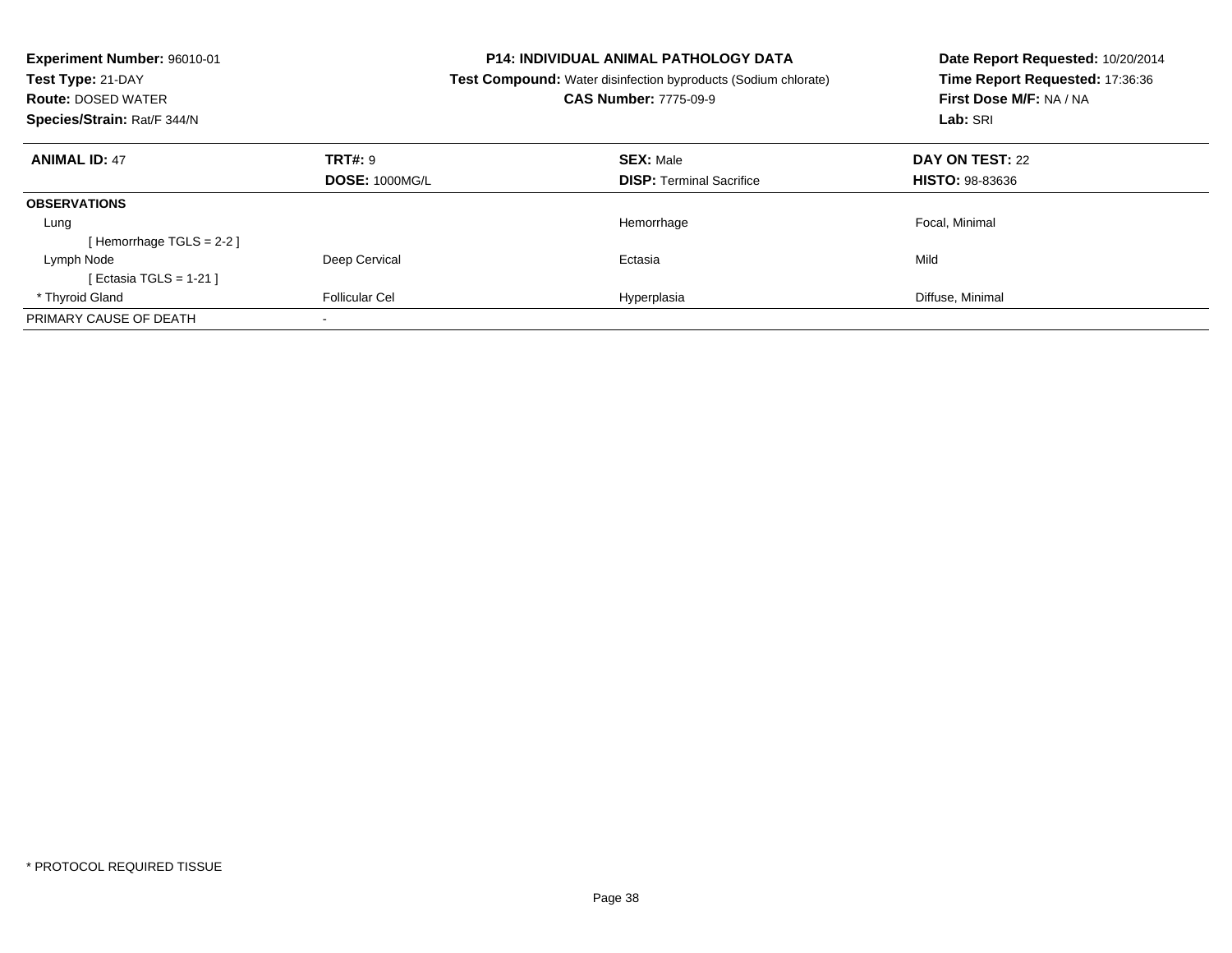| Experiment Number: 96010-01<br>Test Type: 21-DAY<br><b>Route: DOSED WATER</b><br>Species/Strain: Rat/F 344/N |                       | <b>P14: INDIVIDUAL ANIMAL PATHOLOGY DATA</b><br><b>Test Compound:</b> Water disinfection byproducts (Sodium chlorate)<br><b>CAS Number: 7775-09-9</b> | Date Report Requested: 10/20/2014<br>Time Report Requested: 17:36:36<br>First Dose M/F: NA / NA<br>Lab: SRI |  |
|--------------------------------------------------------------------------------------------------------------|-----------------------|-------------------------------------------------------------------------------------------------------------------------------------------------------|-------------------------------------------------------------------------------------------------------------|--|
| <b>ANIMAL ID: 48</b>                                                                                         | <b>TRT#:</b> 9        | <b>SEX: Male</b>                                                                                                                                      | DAY ON TEST: 22                                                                                             |  |
|                                                                                                              | <b>DOSE: 1000MG/L</b> | <b>DISP: Terminal Sacrifice</b>                                                                                                                       | <b>HISTO: 98-83637</b>                                                                                      |  |
| <b>OBSERVATIONS</b>                                                                                          |                       |                                                                                                                                                       |                                                                                                             |  |
| * Thyroid Gland                                                                                              | Follicular Cel        | Hyperplasia                                                                                                                                           | Diffuse, Minimal                                                                                            |  |
| PRIMARY CAUSE OF DEATH                                                                                       |                       |                                                                                                                                                       |                                                                                                             |  |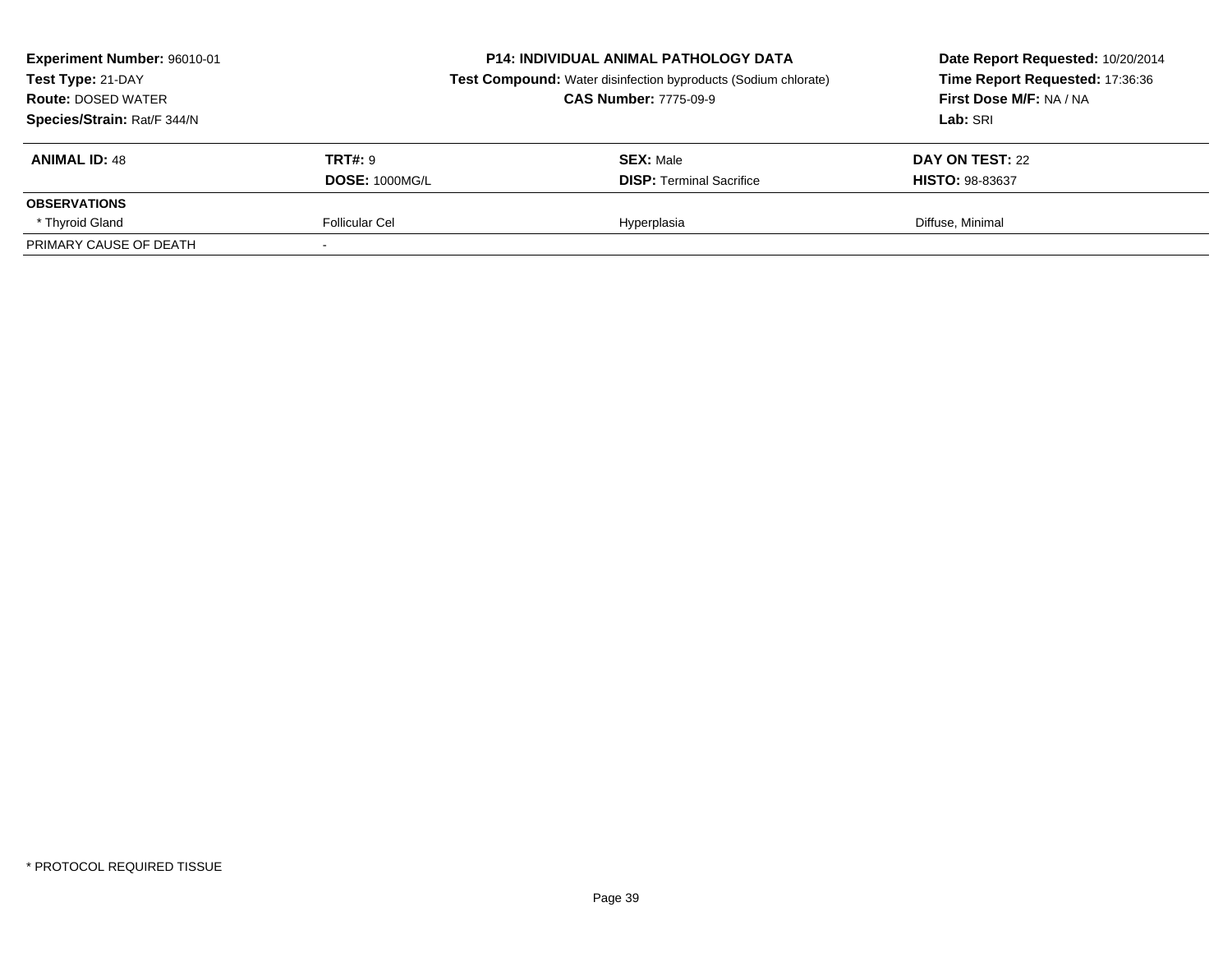| Experiment Number: 96010-01<br>Test Type: 21-DAY<br><b>Route: DOSED WATER</b><br>Species/Strain: Rat/F 344/N |                       | <b>P14: INDIVIDUAL ANIMAL PATHOLOGY DATA</b><br><b>Test Compound:</b> Water disinfection byproducts (Sodium chlorate)<br><b>CAS Number: 7775-09-9</b> | Date Report Requested: 10/20/2014<br>Time Report Requested: 17:36:36<br>First Dose M/F: NA / NA<br>Lab: SRI |
|--------------------------------------------------------------------------------------------------------------|-----------------------|-------------------------------------------------------------------------------------------------------------------------------------------------------|-------------------------------------------------------------------------------------------------------------|
| <b>ANIMAL ID: 49</b>                                                                                         | TRT#: 9               | <b>SEX: Male</b>                                                                                                                                      | DAY ON TEST: 22                                                                                             |
|                                                                                                              | <b>DOSE: 1000MG/L</b> | <b>DISP:</b> Terminal Sacrifice                                                                                                                       | <b>HISTO: 98-83638</b>                                                                                      |
| <b>OBSERVATIONS</b>                                                                                          |                       |                                                                                                                                                       |                                                                                                             |
| Lung                                                                                                         |                       | Hemorrhage                                                                                                                                            | Focal, Minimal                                                                                              |
| [Hemorrhage TGLS = 3-2]                                                                                      |                       |                                                                                                                                                       |                                                                                                             |
| Lymph Node                                                                                                   | Pancreatic            | Hemorrhage                                                                                                                                            | Minimal                                                                                                     |
| [Hemorrhage TGLS = $1-7$ ]                                                                                   |                       |                                                                                                                                                       |                                                                                                             |
| * Thyroid Gland                                                                                              | <b>Follicular Cel</b> | Hyperplasia                                                                                                                                           | Diffuse, Minimal                                                                                            |
| PRIMARY CAUSE OF DEATH                                                                                       |                       |                                                                                                                                                       |                                                                                                             |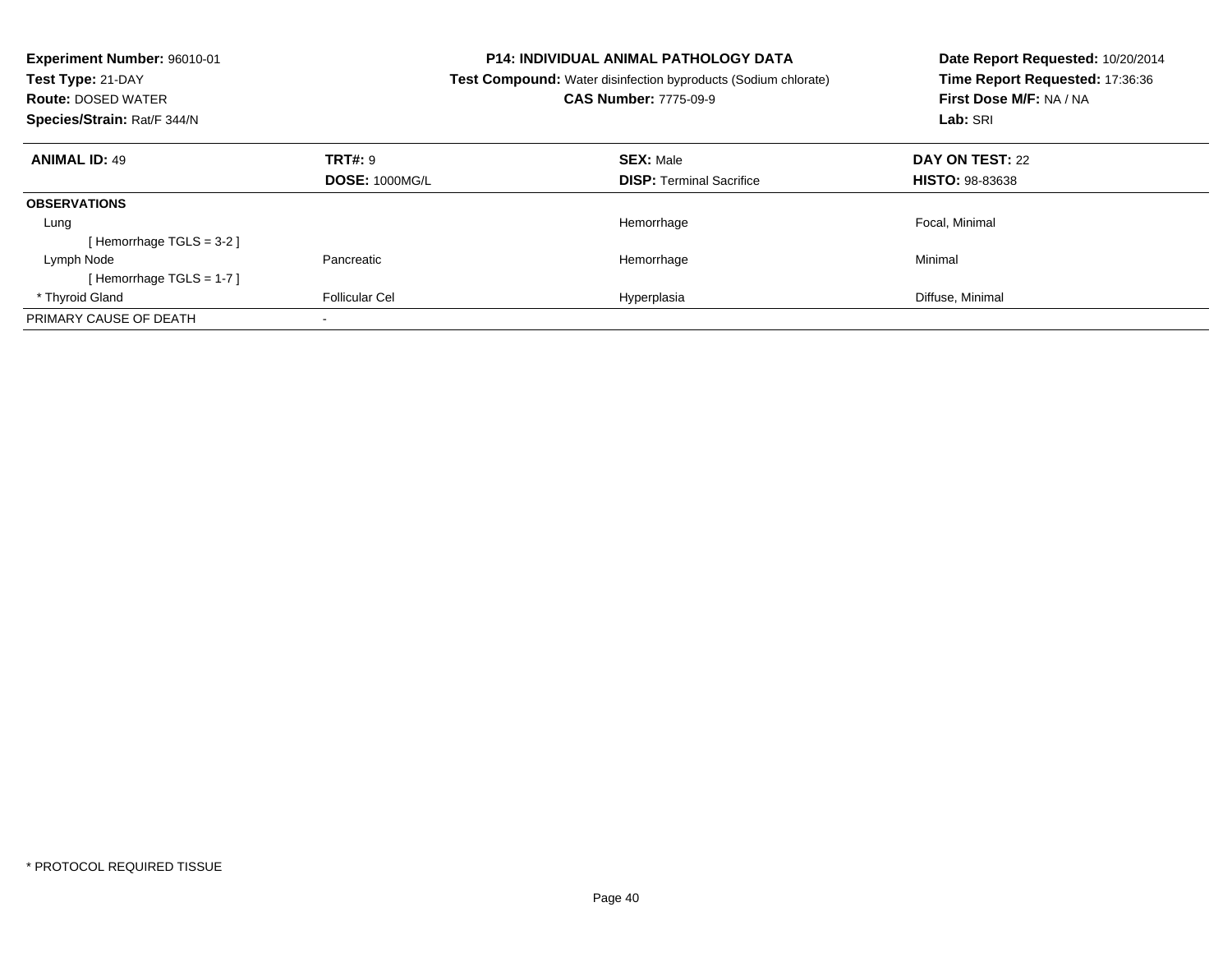| Experiment Number: 96010-01<br>Test Type: 21-DAY<br><b>Route: DOSED WATER</b> |                       | P14: INDIVIDUAL ANIMAL PATHOLOGY DATA<br>Test Compound: Water disinfection byproducts (Sodium chlorate)<br><b>CAS Number: 7775-09-9</b> | Date Report Requested: 10/20/2014<br>Time Report Requested: 17:36:36<br>First Dose M/F: NA / NA |  |
|-------------------------------------------------------------------------------|-----------------------|-----------------------------------------------------------------------------------------------------------------------------------------|-------------------------------------------------------------------------------------------------|--|
| Species/Strain: Rat/F 344/N                                                   |                       |                                                                                                                                         | Lab: SRI                                                                                        |  |
| <b>ANIMAL ID: 50</b>                                                          | TRT#: 9               | <b>SEX: Male</b>                                                                                                                        | DAY ON TEST: 22                                                                                 |  |
|                                                                               | <b>DOSE: 1000MG/L</b> | <b>DISP:</b> Terminal Sacrifice                                                                                                         | <b>HISTO: 98-83639</b>                                                                          |  |
|                                                                               |                       | ORGAN AND ACCOUNTABLE SITE STATUS                                                                                                       |                                                                                                 |  |
| <b>NORMAL</b>                                                                 |                       |                                                                                                                                         |                                                                                                 |  |
| Lymph Node                                                                    |                       |                                                                                                                                         |                                                                                                 |  |
| <b>OBSERVATIONS</b>                                                           |                       |                                                                                                                                         |                                                                                                 |  |
| * Thyroid Gland                                                               | <b>Follicular Cel</b> | Hyperplasia                                                                                                                             | Diffuse, Minimal                                                                                |  |
| PRIMARY CAUSE OF DEATH                                                        |                       |                                                                                                                                         |                                                                                                 |  |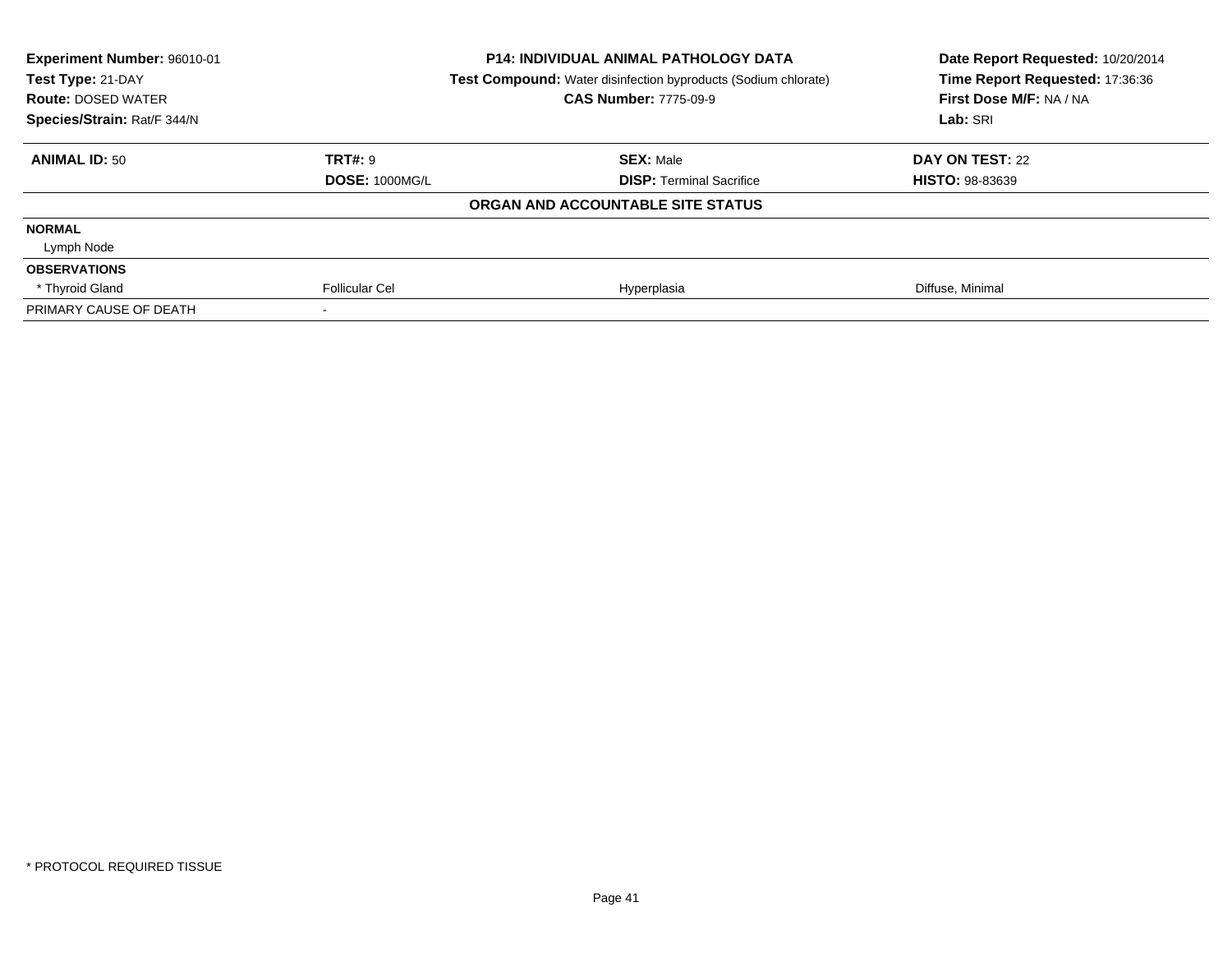| Experiment Number: 96010-01<br>Test Type: 21-DAY            |                            | <b>P14: INDIVIDUAL ANIMAL PATHOLOGY DATA</b><br>Test Compound: Water disinfection byproducts (Sodium chlorate) | Date Report Requested: 10/20/2014<br>Time Report Requested: 17:36:36 |  |
|-------------------------------------------------------------|----------------------------|----------------------------------------------------------------------------------------------------------------|----------------------------------------------------------------------|--|
| <b>Route: DOSED WATER</b>                                   |                            | <b>CAS Number: 7775-09-9</b>                                                                                   | First Dose M/F: NA / NA                                              |  |
| Species/Strain: Rat/F 344/N                                 |                            |                                                                                                                | Lab: SRI                                                             |  |
| <b>ANIMAL ID: 51</b>                                        | <b>TRT#: 11</b>            | <b>SEX: Male</b>                                                                                               | DAY ON TEST: 22                                                      |  |
|                                                             | <b>DOSE: 2000MG/L</b>      | <b>DISP: Terminal Sacrifice</b>                                                                                | <b>HISTO: 98-83640</b>                                               |  |
|                                                             |                            | ORGAN AND ACCOUNTABLE SITE STATUS                                                                              |                                                                      |  |
| <b>NORMAL</b>                                               |                            |                                                                                                                |                                                                      |  |
| * Adrenal Cortex                                            | * Adrenal Medulla          | * Blood Vessel                                                                                                 | * Bone                                                               |  |
| * Bone Marrow                                               | * Brain                    | * Epididymis                                                                                                   | * Esophagus                                                          |  |
| * Intestine Large, Cecum                                    | * Intestine Large, Colon   | * Intestine Large, Rectum                                                                                      | * Intestine Small, Duodenum                                          |  |
| * Intestine Small, Ileum                                    | * Intestine Small, Jejunum | Islets, Pancreatic                                                                                             | * Kidney                                                             |  |
| * Liver                                                     | * Lymph Node, Mesenteric   | * Mammary Gland                                                                                                | * Nose                                                               |  |
| * Pancreas                                                  | * Parathyroid Gland        | * Pituitary Gland                                                                                              | * Preputial Gland                                                    |  |
| * Prostate                                                  | * Seminal Vesicle          | * Skin                                                                                                         | * Spleen                                                             |  |
| * Stomach, Forestomach                                      | * Stomach, Glandular       | * Testes                                                                                                       | * Thymus                                                             |  |
| * Trachea                                                   | * Urinary Bladder          |                                                                                                                |                                                                      |  |
| <b>MISSING</b>                                              |                            |                                                                                                                |                                                                      |  |
| * Lymph Node, Mandibular                                    |                            |                                                                                                                |                                                                      |  |
| <b>OBSERVATIONS</b>                                         |                            |                                                                                                                |                                                                      |  |
| * Heart                                                     |                            | Cardiomyopathy                                                                                                 | Focal, Minimal                                                       |  |
| * Lung                                                      |                            | Hemorrhage                                                                                                     | Focal, Minimal                                                       |  |
|                                                             | Interstitium               | Inflammation                                                                                                   | Chronic, Focal, Minimal                                              |  |
| [Hemorrhage TGLS = $2-2$ ]<br>[ Inflammation $TGLS = 2-2$ ] |                            |                                                                                                                |                                                                      |  |
| * Salivary Glands                                           | Parotid GI                 | <b>Basophilic Focus</b>                                                                                        | Minimal                                                              |  |
| * Thyroid Gland                                             | <b>Follicular Cel</b>      | Hyperplasia                                                                                                    | Diffuse, Mild                                                        |  |
| Note: Atropy was characterized by depletion of secretion.   |                            |                                                                                                                |                                                                      |  |
| PRIMARY CAUSE OF DEATH                                      |                            |                                                                                                                |                                                                      |  |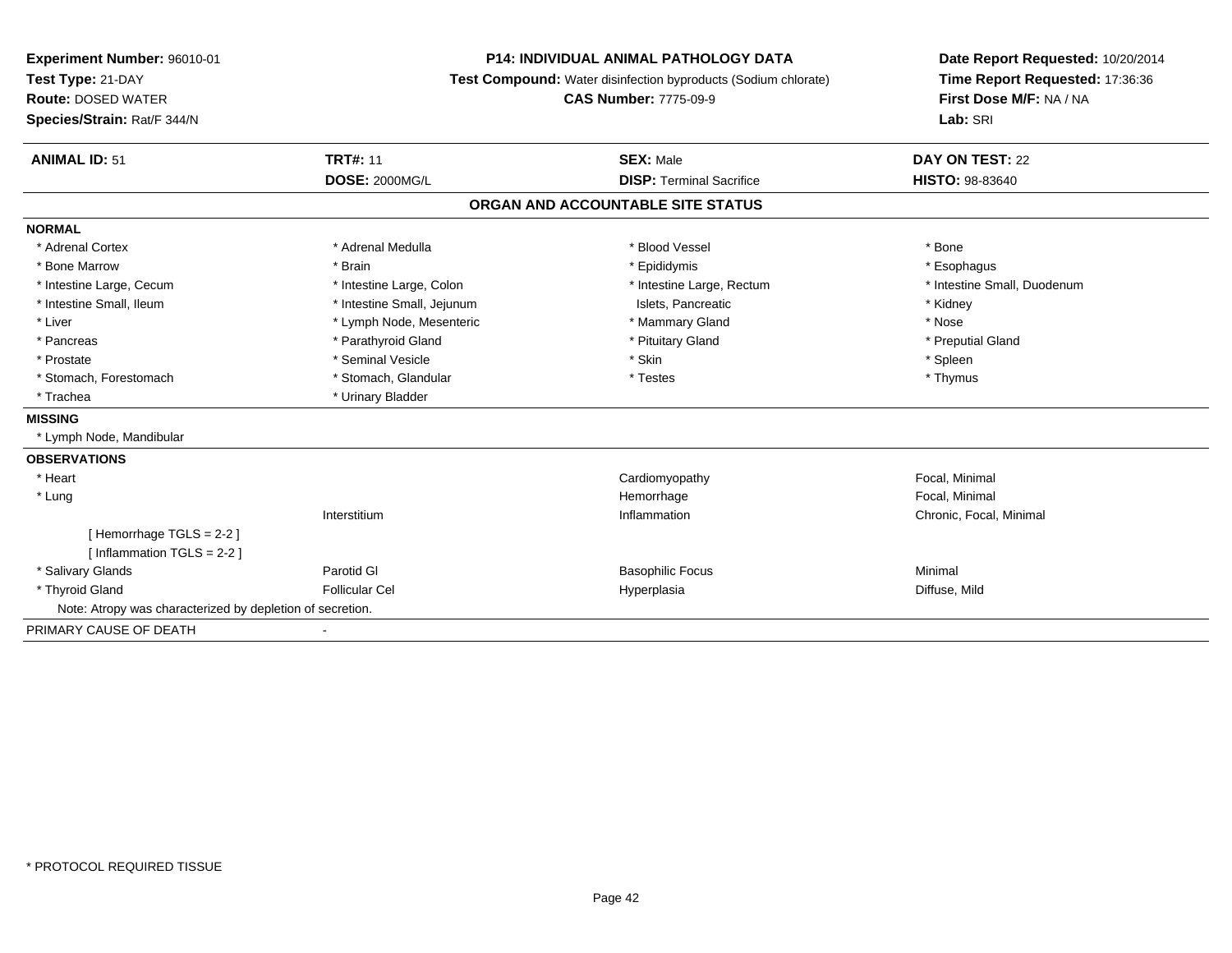| <b>Experiment Number: 96010-01</b><br>Test Type: 21-DAY<br><b>Route: DOSED WATER</b><br>Species/Strain: Rat/F 344/N | <b>P14: INDIVIDUAL ANIMAL PATHOLOGY DATA</b><br>Test Compound: Water disinfection byproducts (Sodium chlorate)<br><b>CAS Number: 7775-09-9</b> |                                   | Date Report Requested: 10/20/2014<br>Time Report Requested: 17:36:36<br>First Dose M/F: NA / NA<br>Lab: SRI |
|---------------------------------------------------------------------------------------------------------------------|------------------------------------------------------------------------------------------------------------------------------------------------|-----------------------------------|-------------------------------------------------------------------------------------------------------------|
| <b>ANIMAL ID: 52</b>                                                                                                | <b>TRT#: 11</b>                                                                                                                                | <b>SEX: Male</b>                  | DAY ON TEST: 22                                                                                             |
|                                                                                                                     | <b>DOSE: 2000MG/L</b>                                                                                                                          | <b>DISP: Terminal Sacrifice</b>   | <b>HISTO: 98-83641</b>                                                                                      |
|                                                                                                                     |                                                                                                                                                | ORGAN AND ACCOUNTABLE SITE STATUS |                                                                                                             |
| <b>NORMAL</b>                                                                                                       |                                                                                                                                                |                                   |                                                                                                             |
| * Adrenal Cortex                                                                                                    | * Adrenal Medulla                                                                                                                              | * Blood Vessel                    | * Bone                                                                                                      |
| * Bone Marrow                                                                                                       | * Brain                                                                                                                                        | * Epididymis                      | * Esophagus                                                                                                 |
| * Heart                                                                                                             | * Intestine Large, Cecum                                                                                                                       | * Intestine Large, Colon          | * Intestine Large, Rectum                                                                                   |
| * Intestine Small, Duodenum                                                                                         | * Intestine Small, Ileum                                                                                                                       | * Intestine Small, Jejunum        | * Kidney                                                                                                    |
| * Liver                                                                                                             | * Lymph Node, Mesenteric                                                                                                                       | * Mammary Gland                   | * Nose                                                                                                      |
| * Pancreas                                                                                                          | * Parathyroid Gland                                                                                                                            | * Pituitary Gland                 | * Preputial Gland                                                                                           |
| * Prostate                                                                                                          | * Salivary Glands                                                                                                                              | * Seminal Vesicle                 | * Skin                                                                                                      |
| * Spleen                                                                                                            | * Stomach, Forestomach                                                                                                                         | * Stomach, Glandular              | * Testes                                                                                                    |
| * Thymus                                                                                                            | * Trachea                                                                                                                                      | * Urinary Bladder                 |                                                                                                             |
| <b>MISSING</b>                                                                                                      |                                                                                                                                                |                                   |                                                                                                             |
| * Lymph Node, Mandibular                                                                                            |                                                                                                                                                |                                   |                                                                                                             |
| <b>OBSERVATIONS</b>                                                                                                 |                                                                                                                                                |                                   |                                                                                                             |
| * Lung                                                                                                              |                                                                                                                                                | Hemorrhage                        | Focal, Minimal                                                                                              |
| [Hemorrhage TGLS = $2-2$ ]                                                                                          |                                                                                                                                                |                                   |                                                                                                             |
| Lymph Node                                                                                                          | Deep Cervical                                                                                                                                  | Hyperplasia                       | Lymphoid, Minimal                                                                                           |
| [ Hyperplasia TGLS = 1-21 ]                                                                                         |                                                                                                                                                |                                   |                                                                                                             |
| * Thyroid Gland                                                                                                     | <b>Follicular Cel</b>                                                                                                                          | Hyperplasia                       | Diffuse, Minimal                                                                                            |
| PRIMARY CAUSE OF DEATH                                                                                              | ٠                                                                                                                                              |                                   |                                                                                                             |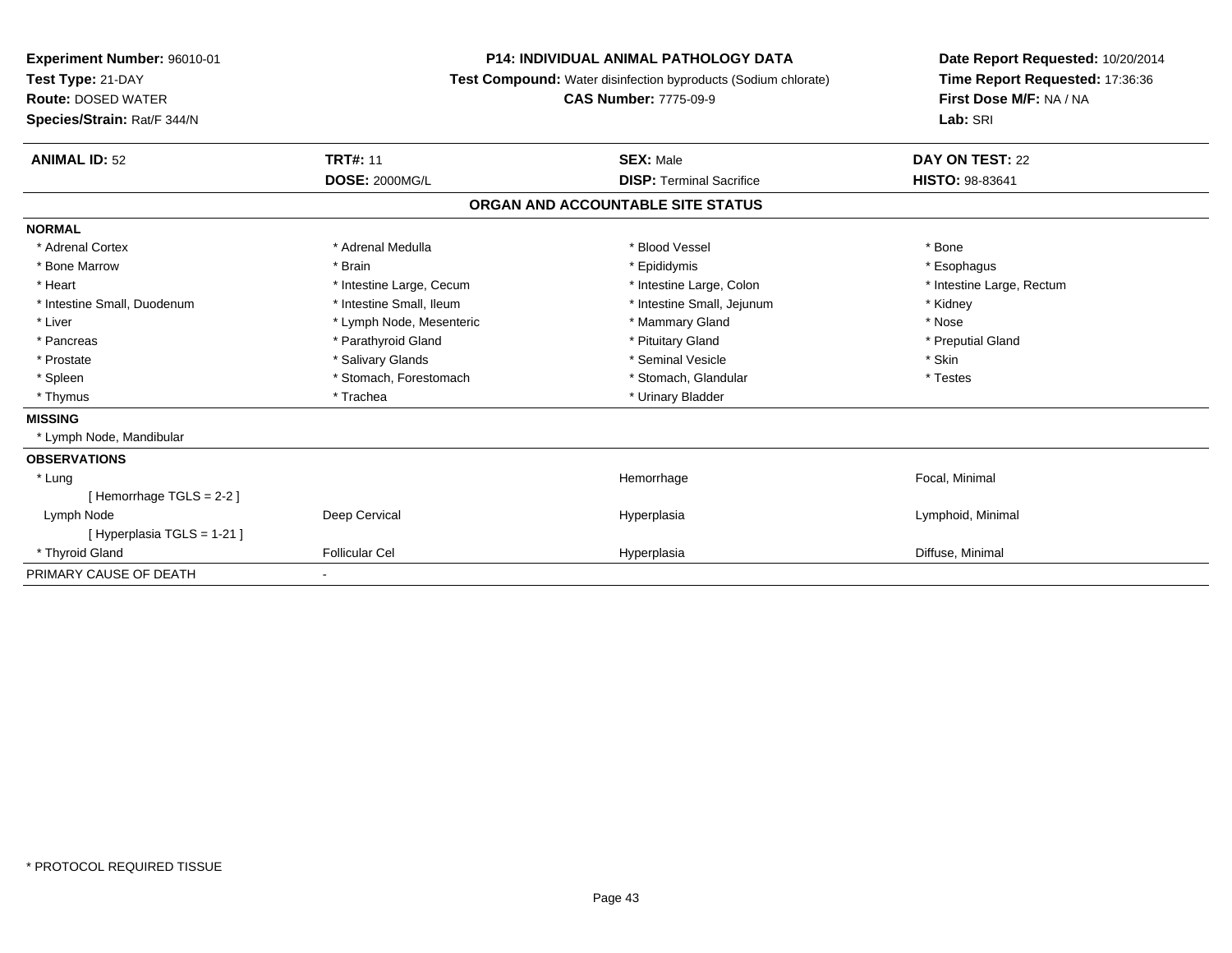| Experiment Number: 96010-01<br>Test Type: 21-DAY<br><b>Route: DOSED WATER</b><br>Species/Strain: Rat/F 344/N | <b>P14: INDIVIDUAL ANIMAL PATHOLOGY DATA</b><br>Test Compound: Water disinfection byproducts (Sodium chlorate)<br><b>CAS Number: 7775-09-9</b> |                                   | Date Report Requested: 10/20/2014<br>Time Report Requested: 17:36:36<br>First Dose M/F: NA / NA<br>Lab: SRI |
|--------------------------------------------------------------------------------------------------------------|------------------------------------------------------------------------------------------------------------------------------------------------|-----------------------------------|-------------------------------------------------------------------------------------------------------------|
| <b>ANIMAL ID: 53</b>                                                                                         | <b>TRT#: 11</b>                                                                                                                                | <b>SEX: Male</b>                  | DAY ON TEST: 22                                                                                             |
|                                                                                                              | <b>DOSE: 2000MG/L</b>                                                                                                                          | <b>DISP: Terminal Sacrifice</b>   | HISTO: 98-83642                                                                                             |
|                                                                                                              |                                                                                                                                                | ORGAN AND ACCOUNTABLE SITE STATUS |                                                                                                             |
| <b>NORMAL</b>                                                                                                |                                                                                                                                                |                                   |                                                                                                             |
| * Adrenal Cortex                                                                                             | * Adrenal Medulla                                                                                                                              | * Blood Vessel                    | * Bone                                                                                                      |
| * Bone Marrow                                                                                                | * Brain                                                                                                                                        | * Epididymis                      | * Heart                                                                                                     |
| * Intestine Large, Cecum                                                                                     | * Intestine Large, Colon                                                                                                                       | * Intestine Large, Rectum         | * Intestine Small, Duodenum                                                                                 |
| * Intestine Small, Ileum                                                                                     | * Intestine Small, Jejunum                                                                                                                     | * Kidney                          | * Liver                                                                                                     |
| * Lymph Node, Mesenteric                                                                                     | * Mammary Gland                                                                                                                                | * Nose                            | * Pancreas                                                                                                  |
| * Parathyroid Gland                                                                                          | * Pituitary Gland                                                                                                                              | * Preputial Gland                 | * Prostate                                                                                                  |
| * Salivary Glands                                                                                            | * Seminal Vesicle                                                                                                                              | * Skin                            | * Spleen                                                                                                    |
| * Stomach, Forestomach                                                                                       | * Stomach, Glandular                                                                                                                           | * Testes                          | * Thymus                                                                                                    |
| * Trachea                                                                                                    | * Urinary Bladder                                                                                                                              |                                   |                                                                                                             |
| <b>MISSING</b>                                                                                               |                                                                                                                                                |                                   |                                                                                                             |
| * Esophagus                                                                                                  | * Lymph Node, Mandibular                                                                                                                       |                                   |                                                                                                             |
| <b>OBSERVATIONS</b>                                                                                          |                                                                                                                                                |                                   |                                                                                                             |
| * Lung                                                                                                       |                                                                                                                                                | Hemorrhage                        | Focal, Minimal                                                                                              |
| Lymph Node                                                                                                   | Deep Cervical                                                                                                                                  | Hemorrhage                        | Mild                                                                                                        |
| [Hemorrhage TGLS = $1-21$ ]                                                                                  |                                                                                                                                                |                                   |                                                                                                             |
| * Thyroid Gland                                                                                              | <b>Follicular Cel</b>                                                                                                                          | Hyperplasia                       | Diffuse, Mild                                                                                               |
| PRIMARY CAUSE OF DEATH                                                                                       |                                                                                                                                                |                                   |                                                                                                             |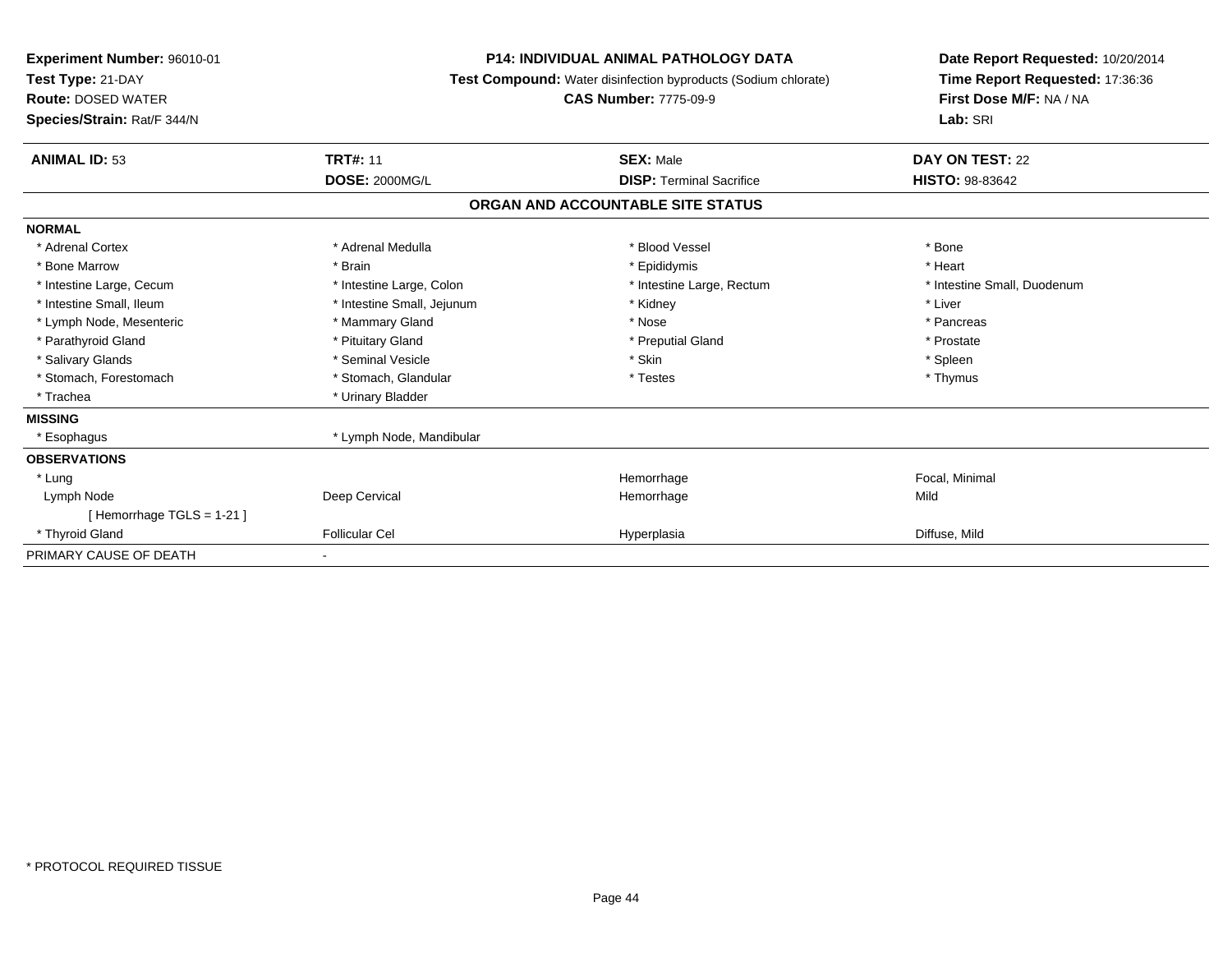| Experiment Number: 96010-01<br>Test Type: 21-DAY<br><b>Route: DOSED WATER</b> | <b>P14: INDIVIDUAL ANIMAL PATHOLOGY DATA</b><br><b>Test Compound:</b> Water disinfection byproducts (Sodium chlorate)<br><b>CAS Number: 7775-09-9</b> |                                   | Date Report Requested: 10/20/2014<br>Time Report Requested: 17:36:36<br>First Dose M/F: NA / NA |
|-------------------------------------------------------------------------------|-------------------------------------------------------------------------------------------------------------------------------------------------------|-----------------------------------|-------------------------------------------------------------------------------------------------|
| Species/Strain: Rat/F 344/N                                                   |                                                                                                                                                       |                                   | Lab: SRI                                                                                        |
| <b>ANIMAL ID: 54</b>                                                          | <b>TRT#: 11</b>                                                                                                                                       | <b>SEX: Male</b>                  | DAY ON TEST: 22                                                                                 |
|                                                                               | <b>DOSE: 2000MG/L</b>                                                                                                                                 | <b>DISP: Terminal Sacrifice</b>   | <b>HISTO: 98-83643</b>                                                                          |
|                                                                               |                                                                                                                                                       | ORGAN AND ACCOUNTABLE SITE STATUS |                                                                                                 |
| <b>NORMAL</b>                                                                 |                                                                                                                                                       |                                   |                                                                                                 |
| * Adrenal Cortex                                                              | * Adrenal Medulla                                                                                                                                     | * Blood Vessel                    | * Bone                                                                                          |
| * Bone Marrow                                                                 | * Brain                                                                                                                                               | * Epididymis                      | * Esophagus                                                                                     |
| * Heart                                                                       | * Intestine Large, Cecum                                                                                                                              | * Intestine Large, Colon          | * Intestine Large, Rectum                                                                       |
| * Intestine Small, Duodenum                                                   | * Intestine Small, Ileum                                                                                                                              | * Intestine Small, Jejunum        | * Kidney                                                                                        |
| * Liver                                                                       | * Lymph Node, Mesenteric                                                                                                                              | * Mammary Gland                   | * Nose                                                                                          |
| * Pancreas                                                                    | * Parathyroid Gland                                                                                                                                   | * Pituitary Gland                 | * Preputial Gland                                                                               |
| * Prostate                                                                    | * Seminal Vesicle                                                                                                                                     | * Skin                            | * Spleen                                                                                        |
| * Stomach, Forestomach                                                        | * Stomach, Glandular                                                                                                                                  | * Testes                          | * Thymus                                                                                        |
| * Trachea                                                                     | * Urinary Bladder                                                                                                                                     |                                   |                                                                                                 |
| <b>MISSING</b>                                                                |                                                                                                                                                       |                                   |                                                                                                 |
| * Lymph Node, Mandibular                                                      |                                                                                                                                                       |                                   |                                                                                                 |
| <b>OBSERVATIONS</b>                                                           |                                                                                                                                                       |                                   |                                                                                                 |
| * Lung                                                                        |                                                                                                                                                       | Hemorrhage                        | Focal, Minimal                                                                                  |
|                                                                               | Interstitium                                                                                                                                          | Inflammation                      | Chronic, Focal, Minimal                                                                         |
| [Hemorrhage TGLS = 2-2]                                                       |                                                                                                                                                       |                                   |                                                                                                 |
| [Inflammation TGLS = $2-2$ ]                                                  |                                                                                                                                                       |                                   |                                                                                                 |
| * Salivary Glands                                                             | Parotid GI                                                                                                                                            | <b>Basophilic Focus</b>           | Minimal                                                                                         |
| * Thyroid Gland                                                               | <b>Follicular Cel</b>                                                                                                                                 | Hyperplasia                       | Diffuse, Minimal                                                                                |
| PRIMARY CAUSE OF DEATH                                                        |                                                                                                                                                       |                                   |                                                                                                 |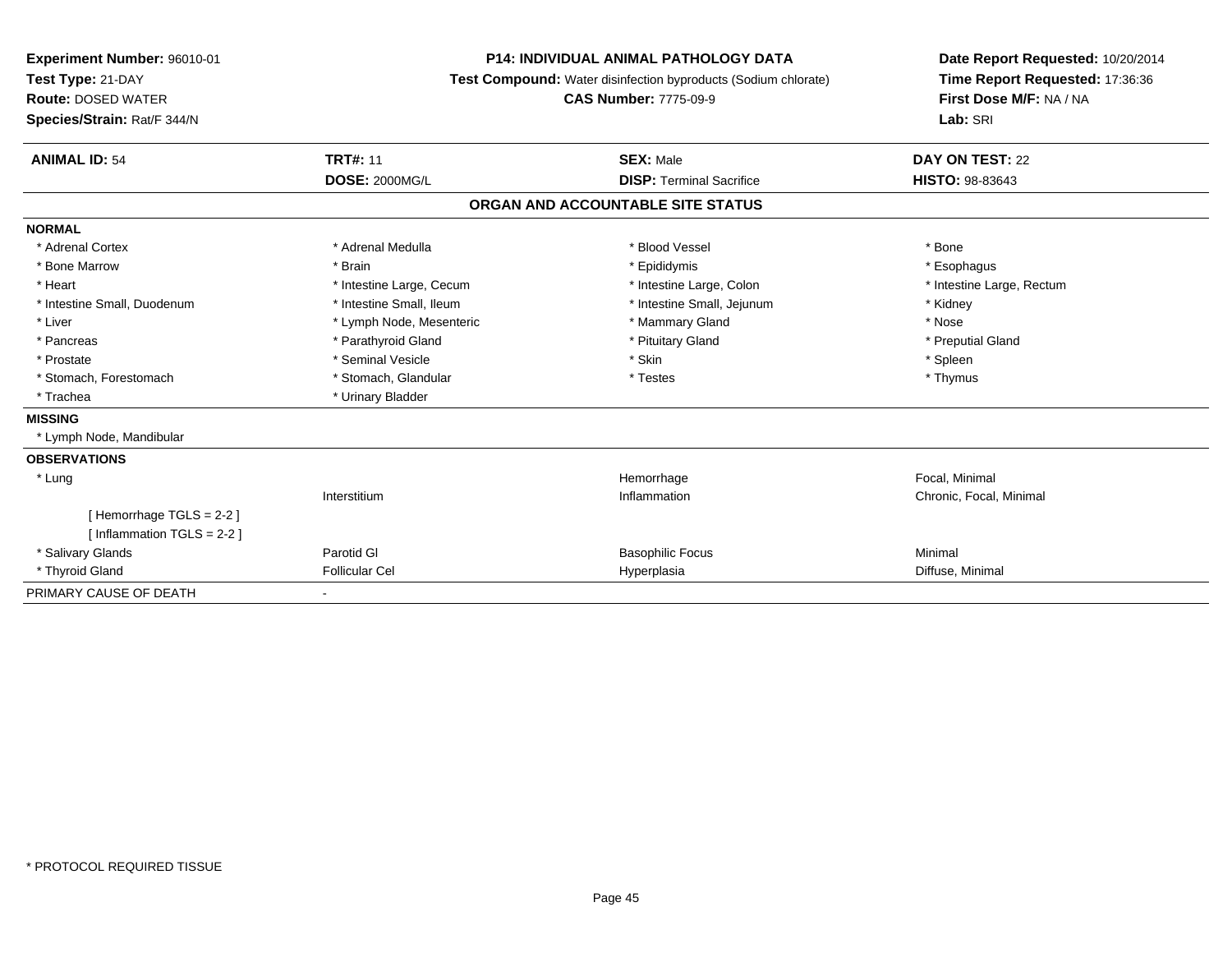| Experiment Number: 96010-01<br>Test Type: 21-DAY<br><b>Route: DOSED WATER</b><br>Species/Strain: Rat/F 344/N |                          | <b>P14: INDIVIDUAL ANIMAL PATHOLOGY DATA</b><br>Test Compound: Water disinfection byproducts (Sodium chlorate)<br><b>CAS Number: 7775-09-9</b> | Date Report Requested: 10/20/2014<br>Time Report Requested: 17:36:36<br>First Dose M/F: NA / NA<br>Lab: SRI |
|--------------------------------------------------------------------------------------------------------------|--------------------------|------------------------------------------------------------------------------------------------------------------------------------------------|-------------------------------------------------------------------------------------------------------------|
| <b>ANIMAL ID: 55</b>                                                                                         | <b>TRT#: 11</b>          | <b>SEX: Male</b>                                                                                                                               | DAY ON TEST: 22                                                                                             |
|                                                                                                              | <b>DOSE: 2000MG/L</b>    | <b>DISP: Terminal Sacrifice</b>                                                                                                                | HISTO: 98-83644                                                                                             |
|                                                                                                              |                          | ORGAN AND ACCOUNTABLE SITE STATUS                                                                                                              |                                                                                                             |
| <b>NORMAL</b>                                                                                                |                          |                                                                                                                                                |                                                                                                             |
| * Adrenal Cortex                                                                                             | * Adrenal Medulla        | * Blood Vessel                                                                                                                                 | * Bone                                                                                                      |
| * Bone Marrow                                                                                                | * Brain                  | * Epididymis                                                                                                                                   | * Esophagus                                                                                                 |
| * Heart                                                                                                      | * Intestine Large, Cecum | * Intestine Large, Colon                                                                                                                       | * Intestine Large, Rectum                                                                                   |
| * Intestine Small, Duodenum                                                                                  | * Intestine Small, Ileum | * Intestine Small, Jejunum                                                                                                                     | * Kidney                                                                                                    |
| * Liver                                                                                                      | * Lymph Node, Mesenteric | * Nose                                                                                                                                         | * Pancreas                                                                                                  |
| * Parathyroid Gland                                                                                          | * Pituitary Gland        | * Preputial Gland                                                                                                                              | * Prostate                                                                                                  |
| * Seminal Vesicle                                                                                            | * Skin                   | * Spleen                                                                                                                                       | * Stomach. Forestomach                                                                                      |
| * Stomach, Glandular                                                                                         | * Testes                 | * Thymus                                                                                                                                       | * Trachea                                                                                                   |
| * Urinary Bladder                                                                                            |                          |                                                                                                                                                |                                                                                                             |
| <b>MISSING</b>                                                                                               |                          |                                                                                                                                                |                                                                                                             |
| * Lymph Node, Mandibular                                                                                     | * Mammary Gland          |                                                                                                                                                |                                                                                                             |
| <b>OBSERVATIONS</b>                                                                                          |                          |                                                                                                                                                |                                                                                                             |
| * Lung                                                                                                       |                          | Hemorrhage                                                                                                                                     | Focal, Minimal                                                                                              |
|                                                                                                              | Interstitium             | Inflammation                                                                                                                                   | Chronic, Focal, Minimal                                                                                     |
| [Inflammation TGLS = $1-2$ ]                                                                                 |                          |                                                                                                                                                |                                                                                                             |
| Lymph Node                                                                                                   | Deep Cervical            | Hyperplasia                                                                                                                                    | Lymphoid, Mild                                                                                              |
| [Hyperplasia TGLS = 2-21]                                                                                    |                          |                                                                                                                                                |                                                                                                             |
| * Salivary Glands                                                                                            | Parotid GI               | <b>Basophilic Focus</b>                                                                                                                        | Minimal                                                                                                     |
| * Thyroid Gland                                                                                              | <b>Follicular Cel</b>    | Hyperplasia                                                                                                                                    | Diffuse, Minimal                                                                                            |
| PRIMARY CAUSE OF DEATH                                                                                       |                          |                                                                                                                                                |                                                                                                             |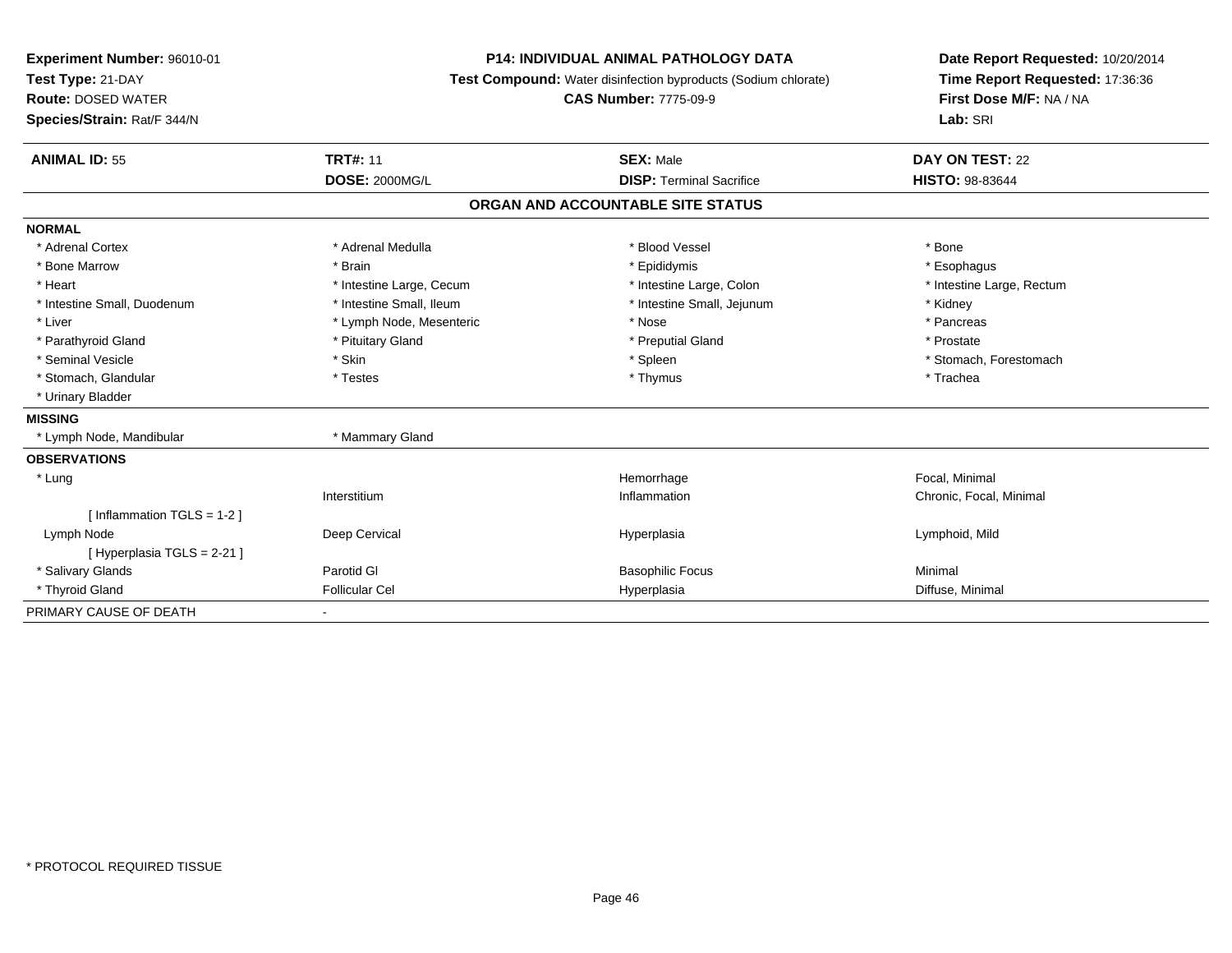| Experiment Number: 96010-01<br>Test Type: 21-DAY         | <b>P14: INDIVIDUAL ANIMAL PATHOLOGY DATA</b><br><b>Test Compound:</b> Water disinfection byproducts (Sodium chlorate) | Date Report Requested: 10/20/2014<br>Time Report Requested: 17:36:36 |                                     |
|----------------------------------------------------------|-----------------------------------------------------------------------------------------------------------------------|----------------------------------------------------------------------|-------------------------------------|
| <b>Route: DOSED WATER</b><br>Species/Strain: Rat/F 344/N |                                                                                                                       | <b>CAS Number: 7775-09-9</b>                                         | First Dose M/F: NA / NA<br>Lab: SRI |
|                                                          |                                                                                                                       |                                                                      |                                     |
| <b>ANIMAL ID: 56</b>                                     | <b>TRT#: 11</b>                                                                                                       | <b>SEX: Male</b>                                                     | DAY ON TEST: 22                     |
|                                                          | <b>DOSE: 2000MG/L</b>                                                                                                 | <b>DISP: Terminal Sacrifice</b>                                      | <b>HISTO: 98-83645</b>              |
|                                                          |                                                                                                                       | ORGAN AND ACCOUNTABLE SITE STATUS                                    |                                     |
| <b>NORMAL</b>                                            |                                                                                                                       |                                                                      |                                     |
| * Adrenal Cortex                                         | * Adrenal Medulla                                                                                                     | * Blood Vessel                                                       | * Bone                              |
| * Bone Marrow                                            | * Brain                                                                                                               | * Epididymis                                                         | * Esophagus                         |
| * Heart                                                  | * Intestine Large, Cecum                                                                                              | * Intestine Large, Colon                                             | * Intestine Large, Rectum           |
| * Intestine Small, Duodenum                              | * Intestine Small, Ileum                                                                                              | * Intestine Small, Jejunum                                           | * Kidney                            |
| * Liver                                                  | * Lymph Node, Mesenteric                                                                                              | * Mammary Gland                                                      | * Nose                              |
| * Pancreas                                               | * Parathyroid Gland                                                                                                   | * Pituitary Gland                                                    | * Preputial Gland                   |
| * Prostate                                               | * Seminal Vesicle                                                                                                     | * Skin                                                               | * Spleen                            |
| * Stomach, Forestomach                                   | * Stomach, Glandular                                                                                                  | * Testes                                                             | * Thymus                            |
| * Trachea                                                | * Urinary Bladder                                                                                                     |                                                                      |                                     |
| <b>MISSING</b>                                           |                                                                                                                       |                                                                      |                                     |
| * Lymph Node, Mandibular                                 |                                                                                                                       |                                                                      |                                     |
| <b>OBSERVATIONS</b>                                      |                                                                                                                       |                                                                      |                                     |
| * Lung                                                   |                                                                                                                       | Hemorrhage                                                           | Focal, Minimal                      |
| [Hemorrhage TGLS = $1-2$ ]                               |                                                                                                                       |                                                                      |                                     |
| Lymph Node                                               | Deep Cervical                                                                                                         | Hemorrhage                                                           | Minimal                             |
| [Hemorrhage TGLS = $2-21$ ]                              |                                                                                                                       |                                                                      |                                     |
| * Salivary Glands                                        | Parotid GI                                                                                                            | <b>Basophilic Focus</b>                                              | Minimal                             |
| * Thyroid Gland                                          | <b>Follicular Cel</b>                                                                                                 | Hyperplasia                                                          | Diffuse, Mild                       |
| PRIMARY CAUSE OF DEATH                                   |                                                                                                                       |                                                                      |                                     |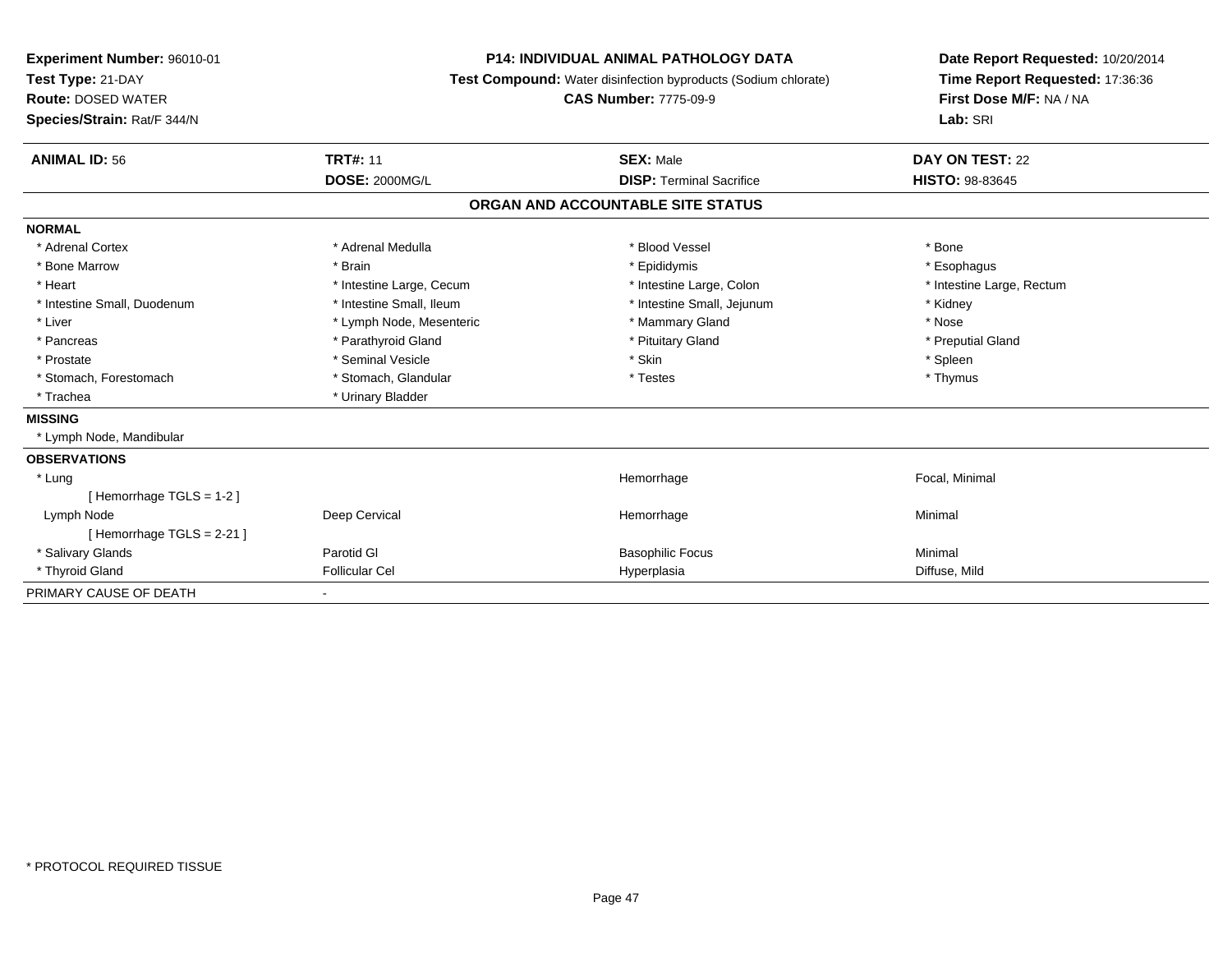| Experiment Number: 96010-01<br>Test Type: 21-DAY<br><b>Route: DOSED WATER</b><br>Species/Strain: Rat/F 344/N | <b>P14: INDIVIDUAL ANIMAL PATHOLOGY DATA</b><br><b>Test Compound:</b> Water disinfection byproducts (Sodium chlorate)<br><b>CAS Number: 7775-09-9</b> |                                                     | Date Report Requested: 10/20/2014<br>Time Report Requested: 17:36:37<br>First Dose M/F: NA / NA<br>Lab: SRI |
|--------------------------------------------------------------------------------------------------------------|-------------------------------------------------------------------------------------------------------------------------------------------------------|-----------------------------------------------------|-------------------------------------------------------------------------------------------------------------|
| <b>ANIMAL ID: 57</b>                                                                                         | <b>TRT#: 11</b>                                                                                                                                       | <b>SEX: Male</b><br><b>DISP: Terminal Sacrifice</b> | DAY ON TEST: 22<br><b>HISTO: 98-83646</b>                                                                   |
|                                                                                                              | <b>DOSE: 2000MG/L</b>                                                                                                                                 | ORGAN AND ACCOUNTABLE SITE STATUS                   |                                                                                                             |
| <b>NORMAL</b>                                                                                                |                                                                                                                                                       |                                                     |                                                                                                             |
| * Adrenal Cortex                                                                                             | * Adrenal Medulla                                                                                                                                     | * Blood Vessel                                      | * Bone                                                                                                      |
| * Bone Marrow                                                                                                | * Brain                                                                                                                                               | * Epididymis                                        | * Esophagus                                                                                                 |
| * Heart                                                                                                      | * Intestine Large, Cecum                                                                                                                              | * Intestine Large, Colon                            | * Intestine Large, Rectum                                                                                   |
| * Intestine Small, Duodenum                                                                                  | * Intestine Small, Ileum                                                                                                                              | * Intestine Small, Jejunum                          | * Kidney                                                                                                    |
| * Liver                                                                                                      | * Lung                                                                                                                                                | * Lymph Node, Mesenteric                            | * Mammary Gland                                                                                             |
| * Nose                                                                                                       | * Pancreas                                                                                                                                            | * Parathyroid Gland                                 | * Pituitary Gland                                                                                           |
| * Preputial Gland                                                                                            | * Prostate                                                                                                                                            | * Salivary Glands                                   | * Seminal Vesicle                                                                                           |
| * Skin                                                                                                       | * Spleen                                                                                                                                              | * Stomach, Forestomach                              | * Stomach, Glandular                                                                                        |
| * Testes                                                                                                     | * Thymus                                                                                                                                              | * Trachea                                           | * Urinary Bladder                                                                                           |
| <b>MISSING</b>                                                                                               |                                                                                                                                                       |                                                     |                                                                                                             |
| * Lymph Node, Mandibular                                                                                     |                                                                                                                                                       |                                                     |                                                                                                             |
| <b>OBSERVATIONS</b>                                                                                          |                                                                                                                                                       |                                                     |                                                                                                             |
| * Thyroid Gland                                                                                              | <b>Follicular Cel</b>                                                                                                                                 | Hyperplasia                                         | Diffuse, Mild                                                                                               |
| PRIMARY CAUSE OF DEATH                                                                                       |                                                                                                                                                       |                                                     |                                                                                                             |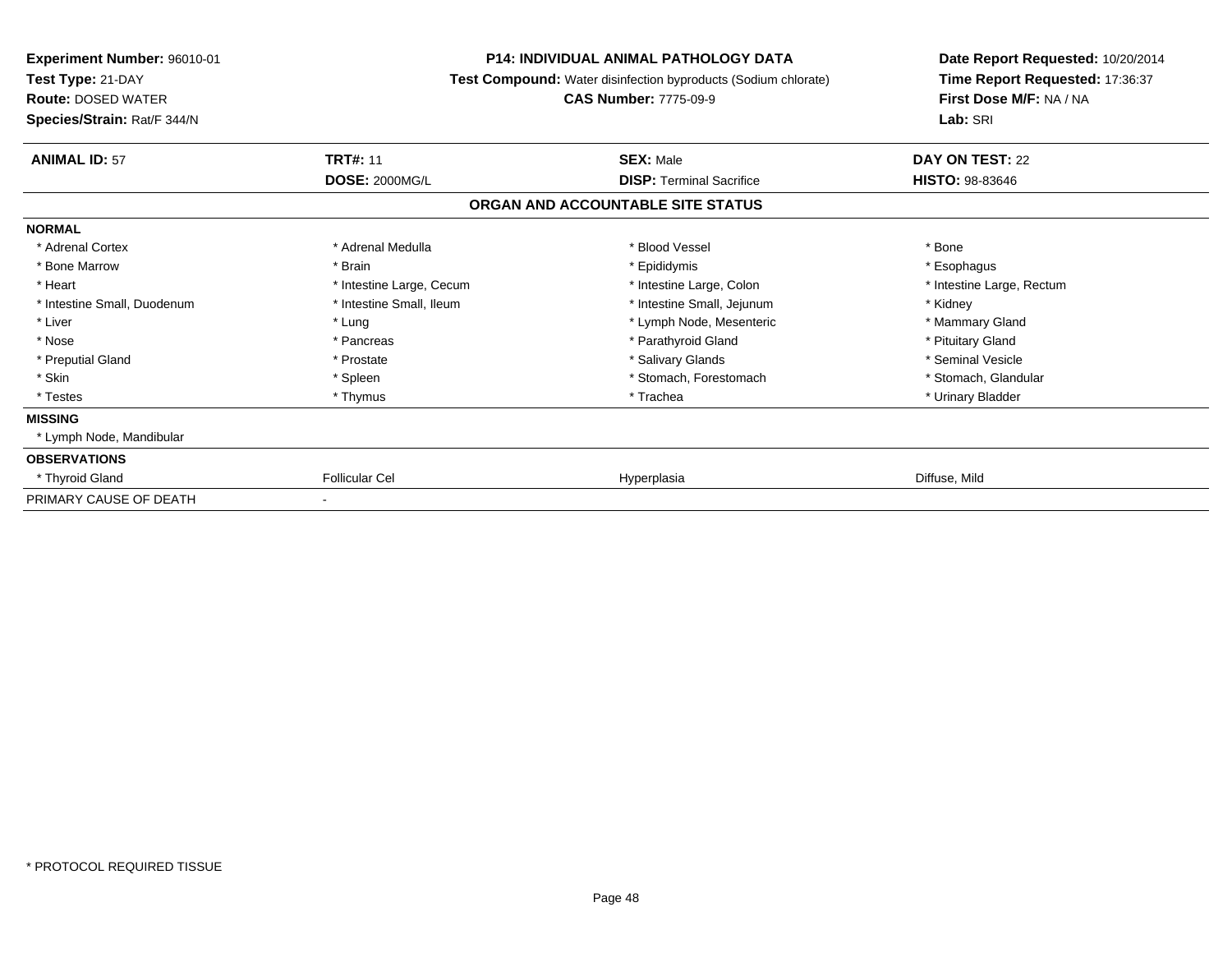| Experiment Number: 96010-01<br>Test Type: 21-DAY<br><b>Route: DOSED WATER</b><br>Species/Strain: Rat/F 344/N |                          | <b>P14: INDIVIDUAL ANIMAL PATHOLOGY DATA</b><br>Test Compound: Water disinfection byproducts (Sodium chlorate)<br><b>CAS Number: 7775-09-9</b> | Date Report Requested: 10/20/2014<br>Time Report Requested: 17:36:37<br>First Dose M/F: NA / NA<br>Lab: SRI |
|--------------------------------------------------------------------------------------------------------------|--------------------------|------------------------------------------------------------------------------------------------------------------------------------------------|-------------------------------------------------------------------------------------------------------------|
| <b>ANIMAL ID: 58</b>                                                                                         | <b>TRT#: 11</b>          | <b>SEX: Male</b>                                                                                                                               | <b>DAY ON TEST: 22</b>                                                                                      |
|                                                                                                              | <b>DOSE: 2000MG/L</b>    | <b>DISP:</b> Terminal Sacrifice                                                                                                                | <b>HISTO: 98-83647</b>                                                                                      |
|                                                                                                              |                          | ORGAN AND ACCOUNTABLE SITE STATUS                                                                                                              |                                                                                                             |
| <b>NORMAL</b>                                                                                                |                          |                                                                                                                                                |                                                                                                             |
| * Adrenal Cortex                                                                                             | * Adrenal Medulla        | * Blood Vessel                                                                                                                                 | * Bone                                                                                                      |
| * Bone Marrow                                                                                                | * Brain                  | * Epididymis                                                                                                                                   | * Esophagus                                                                                                 |
| * Heart                                                                                                      | * Intestine Large, Cecum | * Intestine Large, Colon                                                                                                                       | * Intestine Large, Rectum                                                                                   |
| * Intestine Small, Duodenum                                                                                  | * Intestine Small, Ileum | * Intestine Small, Jejunum                                                                                                                     | * Kidney                                                                                                    |
| * Liver                                                                                                      | * Lymph Node, Mesenteric | * Mammary Gland                                                                                                                                | * Nose                                                                                                      |
| * Pancreas                                                                                                   | * Parathyroid Gland      | * Pituitary Gland                                                                                                                              | * Preputial Gland                                                                                           |
| * Prostate                                                                                                   | * Salivary Glands        | * Seminal Vesicle                                                                                                                              | * Skin                                                                                                      |
| * Spleen                                                                                                     | * Stomach, Forestomach   | * Stomach, Glandular                                                                                                                           | * Testes                                                                                                    |
| * Thymus                                                                                                     | * Trachea                | * Urinary Bladder                                                                                                                              |                                                                                                             |
| <b>MISSING</b>                                                                                               |                          |                                                                                                                                                |                                                                                                             |
| * Lymph Node, Mandibular                                                                                     |                          |                                                                                                                                                |                                                                                                             |
| <b>OBSERVATIONS</b>                                                                                          |                          |                                                                                                                                                |                                                                                                             |
| * Lung                                                                                                       | Alveolus                 | <b>Infiltration Cellular</b>                                                                                                                   | Histiocyte, Focal, Minimal                                                                                  |
| [ Infiltration Cellular TGLS = 1-2 ]                                                                         |                          |                                                                                                                                                |                                                                                                             |
| * Thyroid Gland                                                                                              | <b>Follicular Cel</b>    | Hyperplasia                                                                                                                                    | Diffuse, Mild                                                                                               |
| PRIMARY CAUSE OF DEATH                                                                                       |                          |                                                                                                                                                |                                                                                                             |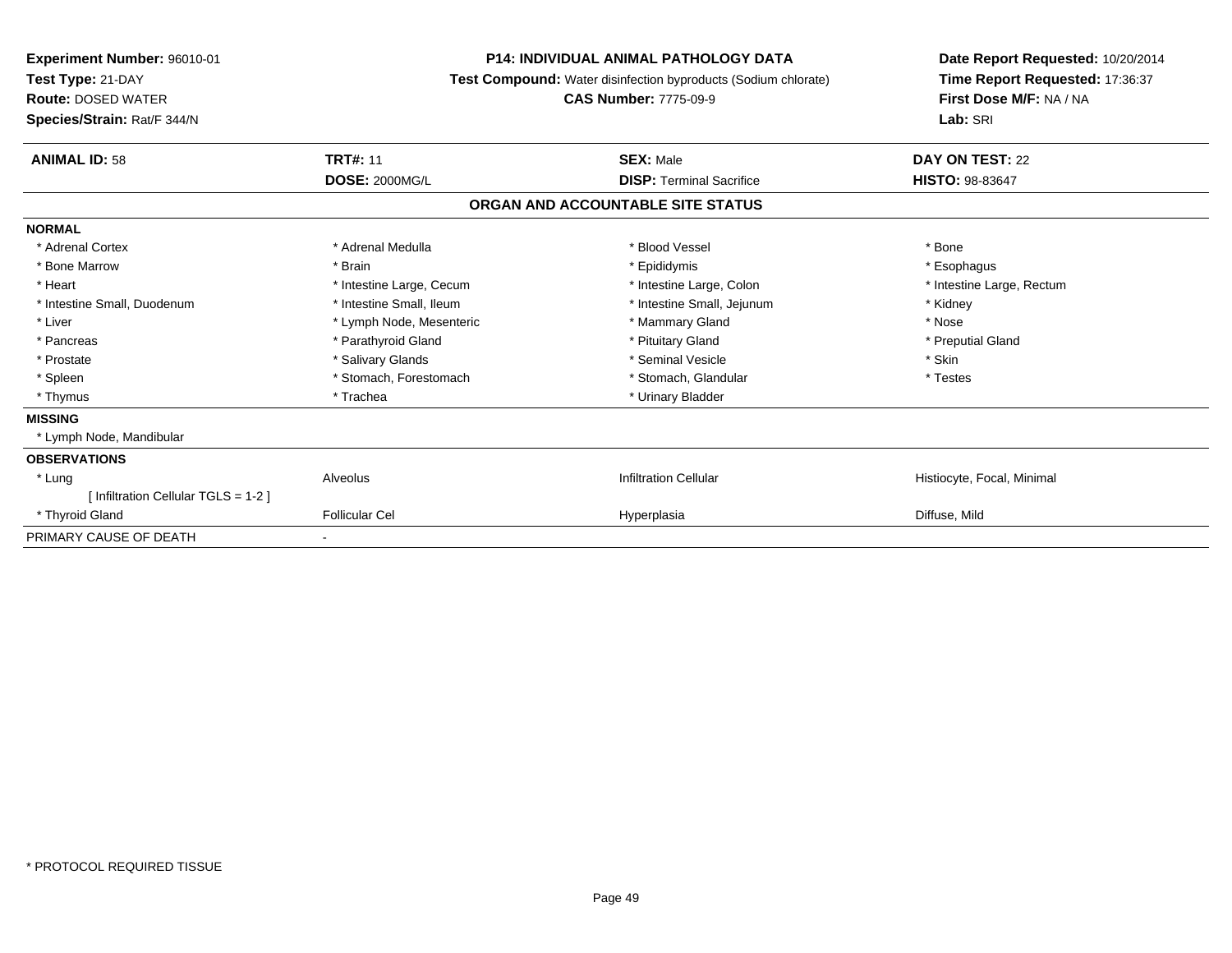| Experiment Number: 96010-01<br>Test Type: 21-DAY<br><b>Route: DOSED WATER</b><br>Species/Strain: Rat/F 344/N |                          | <b>P14: INDIVIDUAL ANIMAL PATHOLOGY DATA</b><br>Test Compound: Water disinfection byproducts (Sodium chlorate)<br><b>CAS Number: 7775-09-9</b> | Date Report Requested: 10/20/2014<br>Time Report Requested: 17:36:37<br>First Dose M/F: NA / NA<br>Lab: SRI |  |
|--------------------------------------------------------------------------------------------------------------|--------------------------|------------------------------------------------------------------------------------------------------------------------------------------------|-------------------------------------------------------------------------------------------------------------|--|
| <b>ANIMAL ID: 59</b>                                                                                         | <b>TRT#: 11</b>          | <b>SEX: Male</b>                                                                                                                               | DAY ON TEST: 22                                                                                             |  |
|                                                                                                              | <b>DOSE: 2000MG/L</b>    | <b>DISP: Terminal Sacrifice</b>                                                                                                                | <b>HISTO: 98-83648</b>                                                                                      |  |
|                                                                                                              |                          | ORGAN AND ACCOUNTABLE SITE STATUS                                                                                                              |                                                                                                             |  |
| <b>NORMAL</b>                                                                                                |                          |                                                                                                                                                |                                                                                                             |  |
| * Adrenal Cortex                                                                                             | * Adrenal Medulla        | * Blood Vessel                                                                                                                                 | * Bone                                                                                                      |  |
| * Bone Marrow                                                                                                | * Brain                  | * Epididymis                                                                                                                                   | * Esophagus                                                                                                 |  |
| * Heart                                                                                                      | * Intestine Large, Cecum | * Intestine Large, Colon                                                                                                                       | * Intestine Large, Rectum                                                                                   |  |
| * Intestine Small, Duodenum                                                                                  | * Intestine Small, Ileum | * Intestine Small, Jejunum                                                                                                                     | * Kidney                                                                                                    |  |
| * Liver                                                                                                      | * Lung                   | * Lymph Node, Mesenteric                                                                                                                       | * Mammary Gland                                                                                             |  |
| * Nose                                                                                                       | * Pancreas               | * Parathyroid Gland                                                                                                                            | * Pituitary Gland                                                                                           |  |
| * Preputial Gland                                                                                            | * Prostate               | * Salivary Glands                                                                                                                              | * Seminal Vesicle                                                                                           |  |
| * Skin                                                                                                       | * Spleen                 | * Stomach, Forestomach                                                                                                                         | * Stomach, Glandular                                                                                        |  |
| * Testes                                                                                                     | * Thymus                 | * Trachea                                                                                                                                      | * Urinary Bladder                                                                                           |  |
| <b>MISSING</b>                                                                                               |                          |                                                                                                                                                |                                                                                                             |  |
| * Lymph Node, Mandibular                                                                                     |                          |                                                                                                                                                |                                                                                                             |  |
| <b>OBSERVATIONS</b>                                                                                          |                          |                                                                                                                                                |                                                                                                             |  |
| Lymph Node                                                                                                   | Deep Cervical            | Hemorrhage                                                                                                                                     | Minimal                                                                                                     |  |
|                                                                                                              | Deep Cervical            | Hyperplasia                                                                                                                                    | Lymphoid, Mild                                                                                              |  |
| [Hemorrhage TGLS = $1-21$ ]                                                                                  |                          |                                                                                                                                                |                                                                                                             |  |
| [ Hyperplasia TGLS = 1-21 ]                                                                                  |                          |                                                                                                                                                |                                                                                                             |  |
| * Thyroid Gland                                                                                              | <b>Follicular Cel</b>    | Hyperplasia                                                                                                                                    | Diffuse, Mild                                                                                               |  |
| PRIMARY CAUSE OF DEATH                                                                                       |                          |                                                                                                                                                |                                                                                                             |  |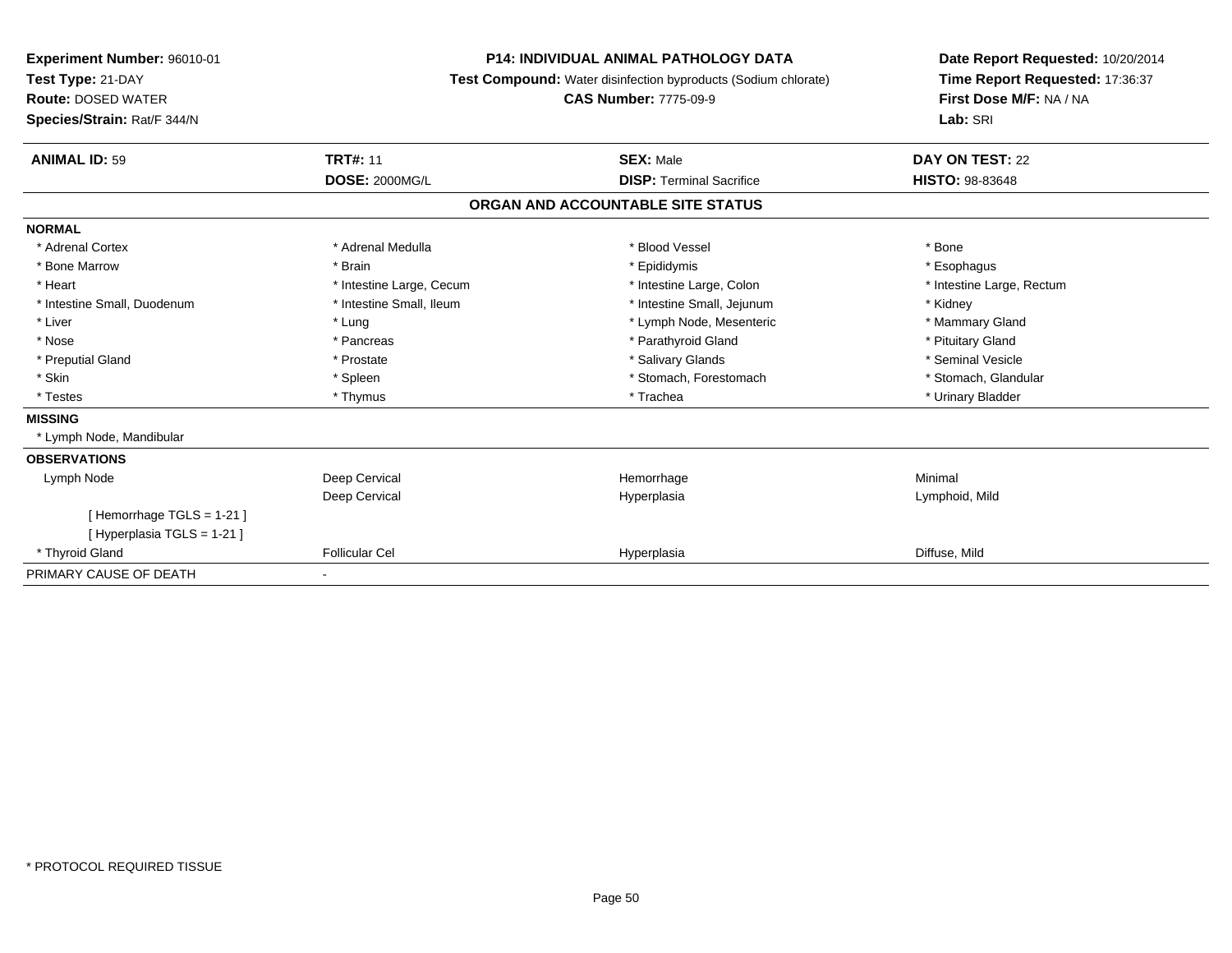| Experiment Number: 96010-01<br>Test Type: 21-DAY<br><b>Route: DOSED WATER</b><br>Species/Strain: Rat/F 344/N | <b>P14: INDIVIDUAL ANIMAL PATHOLOGY DATA</b><br>Test Compound: Water disinfection byproducts (Sodium chlorate)<br><b>CAS Number: 7775-09-9</b> |                                   | Date Report Requested: 10/20/2014<br>Time Report Requested: 17:36:37<br>First Dose M/F: NA / NA<br>Lab: SRI |  |
|--------------------------------------------------------------------------------------------------------------|------------------------------------------------------------------------------------------------------------------------------------------------|-----------------------------------|-------------------------------------------------------------------------------------------------------------|--|
| <b>ANIMAL ID: 60</b>                                                                                         | <b>TRT#: 11</b>                                                                                                                                | <b>SEX: Male</b>                  | DAY ON TEST: 22                                                                                             |  |
|                                                                                                              | <b>DOSE: 2000MG/L</b>                                                                                                                          | <b>DISP: Terminal Sacrifice</b>   | <b>HISTO: 98-83649</b>                                                                                      |  |
|                                                                                                              |                                                                                                                                                | ORGAN AND ACCOUNTABLE SITE STATUS |                                                                                                             |  |
| <b>NORMAL</b>                                                                                                |                                                                                                                                                |                                   |                                                                                                             |  |
| * Adrenal Cortex                                                                                             | * Adrenal Medulla                                                                                                                              | * Blood Vessel                    | * Bone                                                                                                      |  |
| * Bone Marrow                                                                                                | * Brain                                                                                                                                        | * Epididymis                      | * Esophagus                                                                                                 |  |
| * Heart                                                                                                      | * Intestine Large, Cecum                                                                                                                       | * Intestine Large, Colon          | * Intestine Large, Rectum                                                                                   |  |
| * Intestine Small, Duodenum                                                                                  | * Intestine Small, Ileum                                                                                                                       | * Intestine Small, Jejunum        | * Kidney                                                                                                    |  |
| * Liver                                                                                                      | * Lymph Node, Mesenteric                                                                                                                       | * Mammary Gland                   | * Nose                                                                                                      |  |
| * Pancreas                                                                                                   | * Parathyroid Gland                                                                                                                            | * Pituitary Gland                 | * Preputial Gland                                                                                           |  |
| * Prostate                                                                                                   | * Salivary Glands                                                                                                                              | * Seminal Vesicle                 | * Skin                                                                                                      |  |
| * Spleen                                                                                                     | * Stomach, Forestomach                                                                                                                         | * Stomach, Glandular              | * Testes                                                                                                    |  |
| * Thymus                                                                                                     | * Trachea                                                                                                                                      | * Urinary Bladder                 |                                                                                                             |  |
| <b>MISSING</b>                                                                                               |                                                                                                                                                |                                   |                                                                                                             |  |
| * Lymph Node, Mandibular                                                                                     |                                                                                                                                                |                                   |                                                                                                             |  |
| <b>OBSERVATIONS</b>                                                                                          |                                                                                                                                                |                                   |                                                                                                             |  |
| * Lung                                                                                                       | Interstitium                                                                                                                                   | Inflammation                      | Chronic, Focal, Minimal                                                                                     |  |
| [Inflammation TGLS = $2-2$ ]                                                                                 |                                                                                                                                                |                                   |                                                                                                             |  |
| Lymph Node                                                                                                   | Deep Cervical                                                                                                                                  | Hemorrhage                        | Minimal                                                                                                     |  |
| [Hemorrhage TGLS = 1-21]                                                                                     |                                                                                                                                                |                                   |                                                                                                             |  |
| * Thyroid Gland                                                                                              | <b>Follicular Cel</b>                                                                                                                          | Hyperplasia                       | Diffuse, Mild                                                                                               |  |
| PRIMARY CAUSE OF DEATH                                                                                       |                                                                                                                                                |                                   |                                                                                                             |  |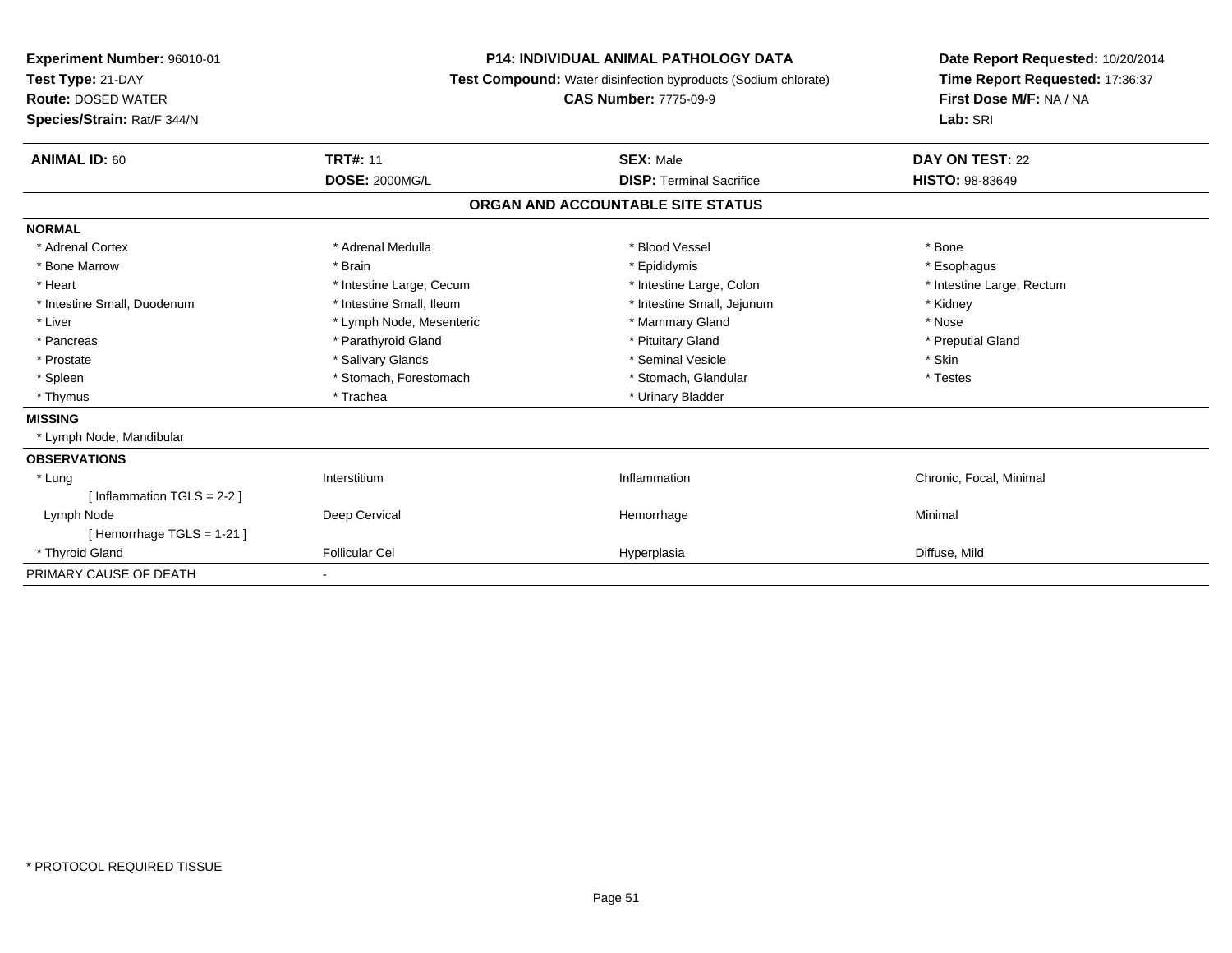| <b>Experiment Number: 96010-01</b>                                                | <b>P14: INDIVIDUAL ANIMAL PATHOLOGY DATA</b><br>Test Compound: Water disinfection byproducts (Sodium chlorate) |                                   | Date Report Requested: 10/20/2014 |
|-----------------------------------------------------------------------------------|----------------------------------------------------------------------------------------------------------------|-----------------------------------|-----------------------------------|
| Test Type: 21-DAY                                                                 |                                                                                                                |                                   | Time Report Requested: 17:36:37   |
| <b>Route: DOSED WATER</b>                                                         |                                                                                                                | <b>CAS Number: 7775-09-9</b>      | First Dose M/F: NA / NA           |
| Species/Strain: Rat/F 344/N                                                       |                                                                                                                |                                   | Lab: SRI                          |
| <b>ANIMAL ID: 61</b>                                                              | <b>TRT#: 2</b>                                                                                                 | <b>SEX: Female</b>                | DAY ON TEST: 22                   |
|                                                                                   | DOSE: 0 MG/L                                                                                                   | <b>DISP: Terminal Sacrifice</b>   | <b>HISTO: 98-83650</b>            |
|                                                                                   |                                                                                                                | ORGAN AND ACCOUNTABLE SITE STATUS |                                   |
| <b>NORMAL</b>                                                                     |                                                                                                                |                                   |                                   |
| * Adrenal Cortex                                                                  | * Adrenal Medulla                                                                                              | * Blood Vessel                    | * Bone                            |
| * Bone Marrow                                                                     | * Brain                                                                                                        | * Clitoral Gland                  | * Esophagus                       |
| * Heart                                                                           | * Intestine Large, Cecum                                                                                       | * Intestine Large, Colon          | * Intestine Large, Rectum         |
| * Intestine Small, Duodenum                                                       | * Intestine Small, Ileum                                                                                       | * Intestine Small, Jejunum        | * Kidney                          |
| * Lung                                                                            | * Lymph Node, Mesenteric                                                                                       | * Mammary Gland                   | * Nose                            |
| * Ovary                                                                           | * Pancreas                                                                                                     | * Parathyroid Gland               | * Pituitary Gland                 |
| * Salivary Glands                                                                 | * Skin                                                                                                         | * Spleen                          | * Stomach, Forestomach            |
| * Stomach, Glandular                                                              | * Thymus                                                                                                       | * Thyroid Gland                   | * Trachea                         |
| * Urinary Bladder                                                                 | * Uterus                                                                                                       |                                   |                                   |
| <b>MISSING</b>                                                                    |                                                                                                                |                                   |                                   |
| * Lymph Node, Mandibular                                                          |                                                                                                                |                                   |                                   |
| <b>OBSERVATIONS</b>                                                               |                                                                                                                |                                   |                                   |
| * Liver                                                                           |                                                                                                                | Hemorrhage                        | Focal, Mild                       |
|                                                                                   |                                                                                                                | Hepatodiaphragmatic Nodule        | Mild                              |
| Note: Tissue described as mesentery was ectopic hepatic tissue filled with blood. |                                                                                                                |                                   |                                   |
| [Hemorrhage TGLS = 2-22]                                                          |                                                                                                                |                                   |                                   |
| [ Hepatodiaphragmatic Nodule TGLS = 1-21 ]                                        |                                                                                                                |                                   |                                   |
| Lymph Node                                                                        | Deep Cervical                                                                                                  | Hyperplasia                       | Lymphoid, Minimal                 |
|                                                                                   | Pancreatic                                                                                                     | Hyperplasia                       | Lymphoid, Mild                    |
| [Hyperplasia TGLS = 4-7]                                                          |                                                                                                                |                                   |                                   |
| [Hyperplasia TGLS = 3-23]                                                         |                                                                                                                |                                   |                                   |
| PRIMARY CAUSE OF DEATH                                                            | $\blacksquare$                                                                                                 |                                   |                                   |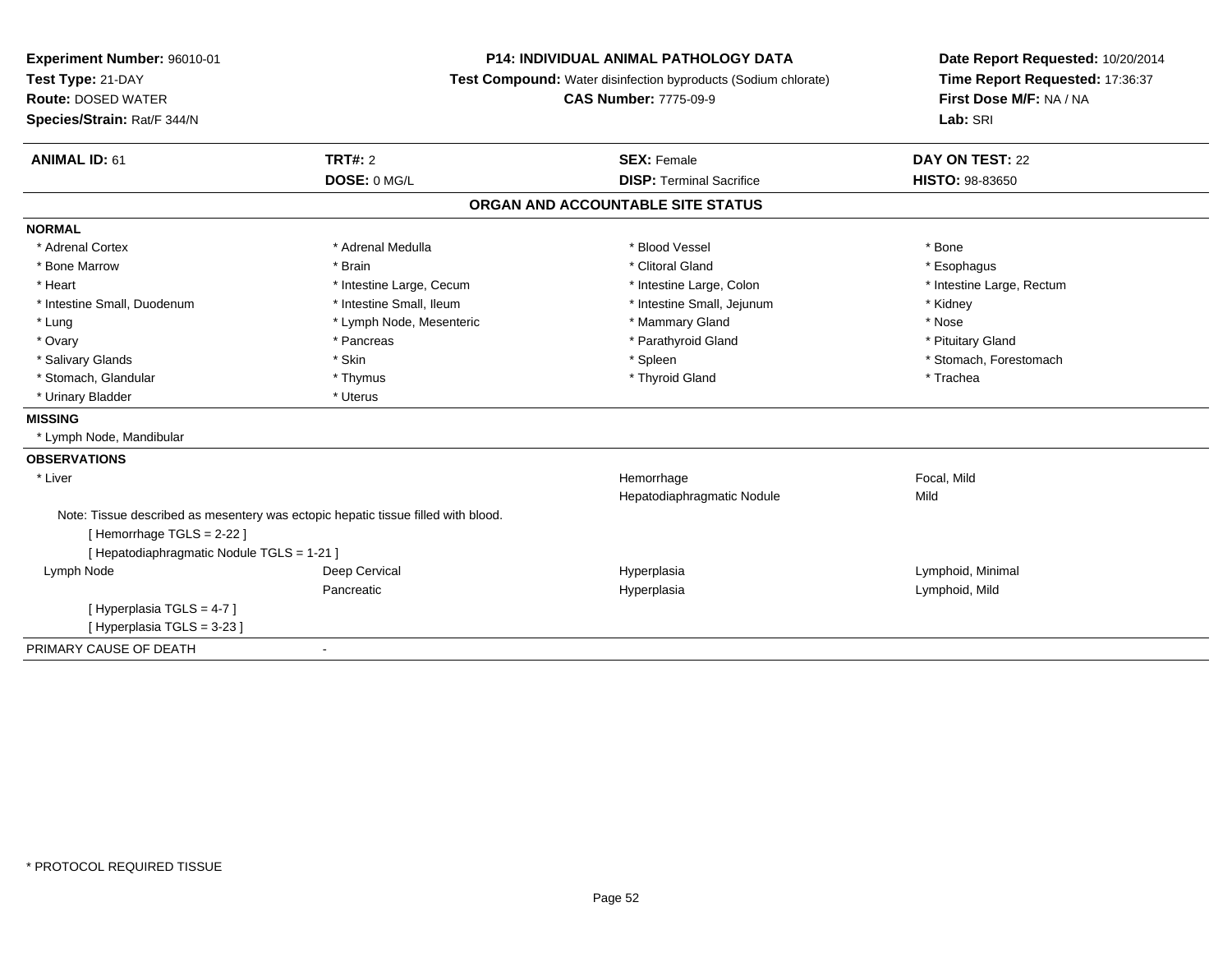| <b>Experiment Number: 96010-01</b> | <b>P14: INDIVIDUAL ANIMAL PATHOLOGY DATA</b> |                                                                       | Date Report Requested: 10/20/2014 |
|------------------------------------|----------------------------------------------|-----------------------------------------------------------------------|-----------------------------------|
| Test Type: 21-DAY                  |                                              | <b>Test Compound:</b> Water disinfection byproducts (Sodium chlorate) |                                   |
| <b>Route: DOSED WATER</b>          |                                              | <b>CAS Number: 7775-09-9</b>                                          | First Dose M/F: NA / NA           |
| Species/Strain: Rat/F 344/N        |                                              |                                                                       | Lab: SRI                          |
| <b>ANIMAL ID: 62</b>               | TRT#: 2                                      | <b>SEX: Female</b>                                                    | DAY ON TEST: 22                   |
|                                    | DOSE: 0 MG/L                                 | <b>DISP: Terminal Sacrifice</b>                                       | HISTO: 98-83651                   |
|                                    |                                              | ORGAN AND ACCOUNTABLE SITE STATUS                                     |                                   |
| <b>NORMAL</b>                      |                                              |                                                                       |                                   |
| * Adrenal Cortex                   | * Adrenal Medulla                            | * Blood Vessel                                                        | * Bone                            |
| * Bone Marrow                      | * Brain                                      | * Clitoral Gland                                                      | * Esophagus                       |
| * Heart                            | * Intestine Large, Cecum                     | * Intestine Large, Colon                                              | * Intestine Large, Rectum         |
| * Intestine Small, Duodenum        | * Intestine Small, Ileum                     | * Intestine Small, Jejunum                                            | * Kidney                          |
| * Liver                            | * Lung                                       | Lymph Node                                                            | * Lymph Node, Mandibular          |
| * Lymph Node, Mesenteric           | * Mammary Gland                              | * Nose                                                                | * Ovary                           |
| * Pancreas                         | * Parathyroid Gland                          | * Pituitary Gland                                                     | * Salivary Glands                 |
| * Skin                             | * Spleen                                     | * Stomach, Forestomach                                                | * Stomach, Glandular              |
| * Thymus                           | * Thyroid Gland                              | * Trachea                                                             | * Urinary Bladder                 |
| * Uterus                           |                                              |                                                                       |                                   |
| PRIMARY CAUSE OF DEATH             |                                              |                                                                       |                                   |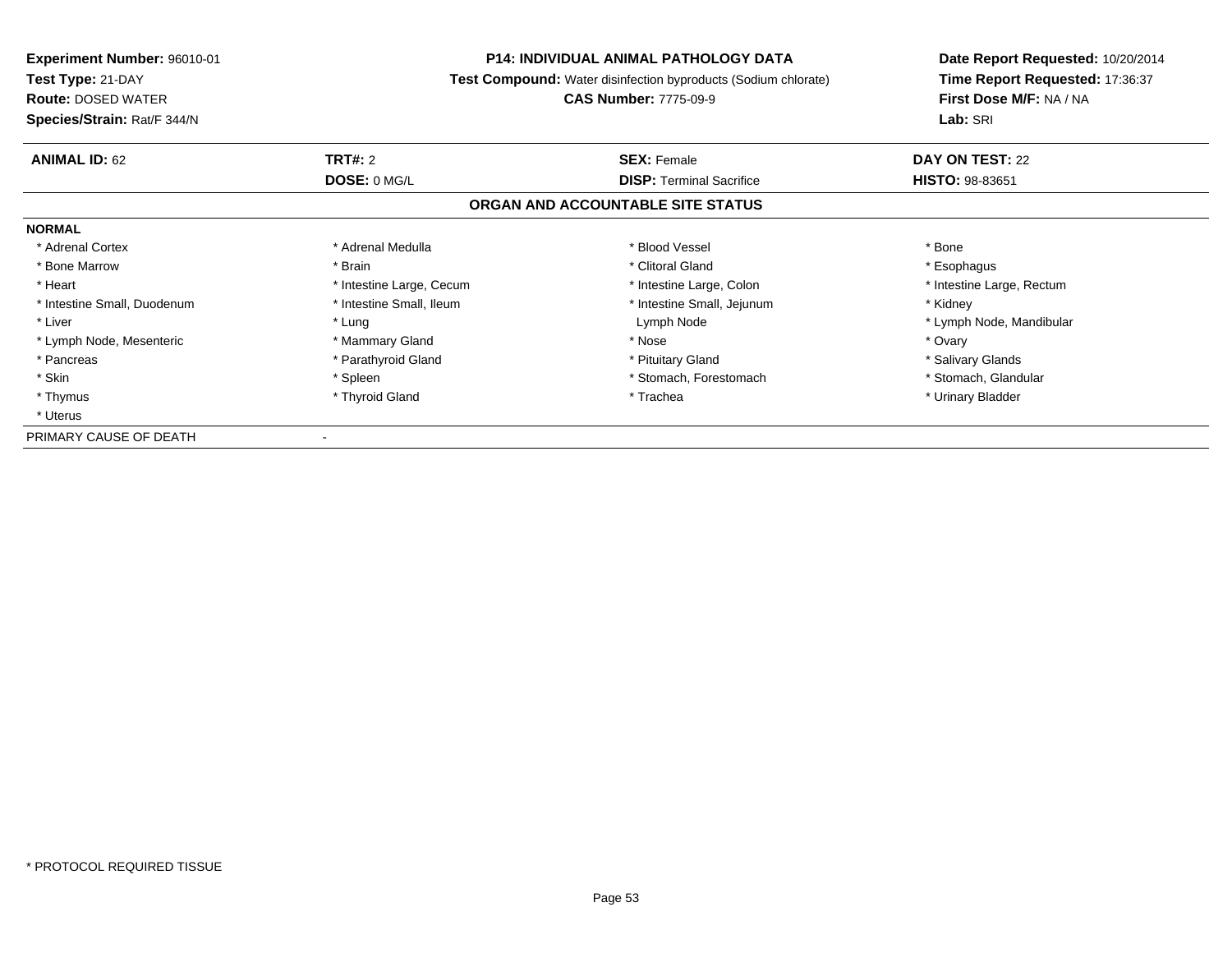| <b>Experiment Number: 96010-01</b><br>Test Type: 21-DAY<br><b>Route: DOSED WATER</b><br>Species/Strain: Rat/F 344/N |                          | <b>P14: INDIVIDUAL ANIMAL PATHOLOGY DATA</b><br>Test Compound: Water disinfection byproducts (Sodium chlorate)<br><b>CAS Number: 7775-09-9</b> | Date Report Requested: 10/20/2014<br>Time Report Requested: 17:36:37<br>First Dose M/F: NA / NA<br>Lab: SRI |
|---------------------------------------------------------------------------------------------------------------------|--------------------------|------------------------------------------------------------------------------------------------------------------------------------------------|-------------------------------------------------------------------------------------------------------------|
| <b>ANIMAL ID: 63</b>                                                                                                | <b>TRT#: 2</b>           | <b>SEX: Female</b>                                                                                                                             | DAY ON TEST: 22                                                                                             |
|                                                                                                                     | DOSE: 0 MG/L             | <b>DISP:</b> Terminal Sacrifice                                                                                                                | <b>HISTO: 98-83652</b>                                                                                      |
|                                                                                                                     |                          | ORGAN AND ACCOUNTABLE SITE STATUS                                                                                                              |                                                                                                             |
| <b>NORMAL</b>                                                                                                       |                          |                                                                                                                                                |                                                                                                             |
| * Adrenal Cortex                                                                                                    | * Adrenal Medulla        | * Blood Vessel                                                                                                                                 | * Bone                                                                                                      |
| * Bone Marrow                                                                                                       | * Brain                  | * Clitoral Gland                                                                                                                               | * Esophagus                                                                                                 |
| * Heart                                                                                                             | * Intestine Large, Cecum | * Intestine Large, Colon                                                                                                                       | * Intestine Large, Rectum                                                                                   |
| * Intestine Small, Duodenum                                                                                         | * Intestine Small, Ileum | * Intestine Small, Jejunum                                                                                                                     | * Kidney                                                                                                    |
| * Liver                                                                                                             | * Lung                   | Lymph Node                                                                                                                                     | * Lymph Node, Mesenteric                                                                                    |
| * Nose                                                                                                              | * Ovary                  | * Pancreas                                                                                                                                     | * Parathyroid Gland                                                                                         |
| * Pituitary Gland                                                                                                   | * Salivary Glands        | * Skin                                                                                                                                         | * Spleen                                                                                                    |
| * Stomach, Forestomach                                                                                              | * Stomach, Glandular     | * Thymus                                                                                                                                       | * Thyroid Gland                                                                                             |
| * Trachea                                                                                                           | * Urinary Bladder        | * Uterus                                                                                                                                       |                                                                                                             |
| <b>MISSING</b>                                                                                                      |                          |                                                                                                                                                |                                                                                                             |
| * Lymph Node, Mandibular                                                                                            | * Mammary Gland          |                                                                                                                                                |                                                                                                             |
| PRIMARY CAUSE OF DEATH                                                                                              |                          |                                                                                                                                                |                                                                                                             |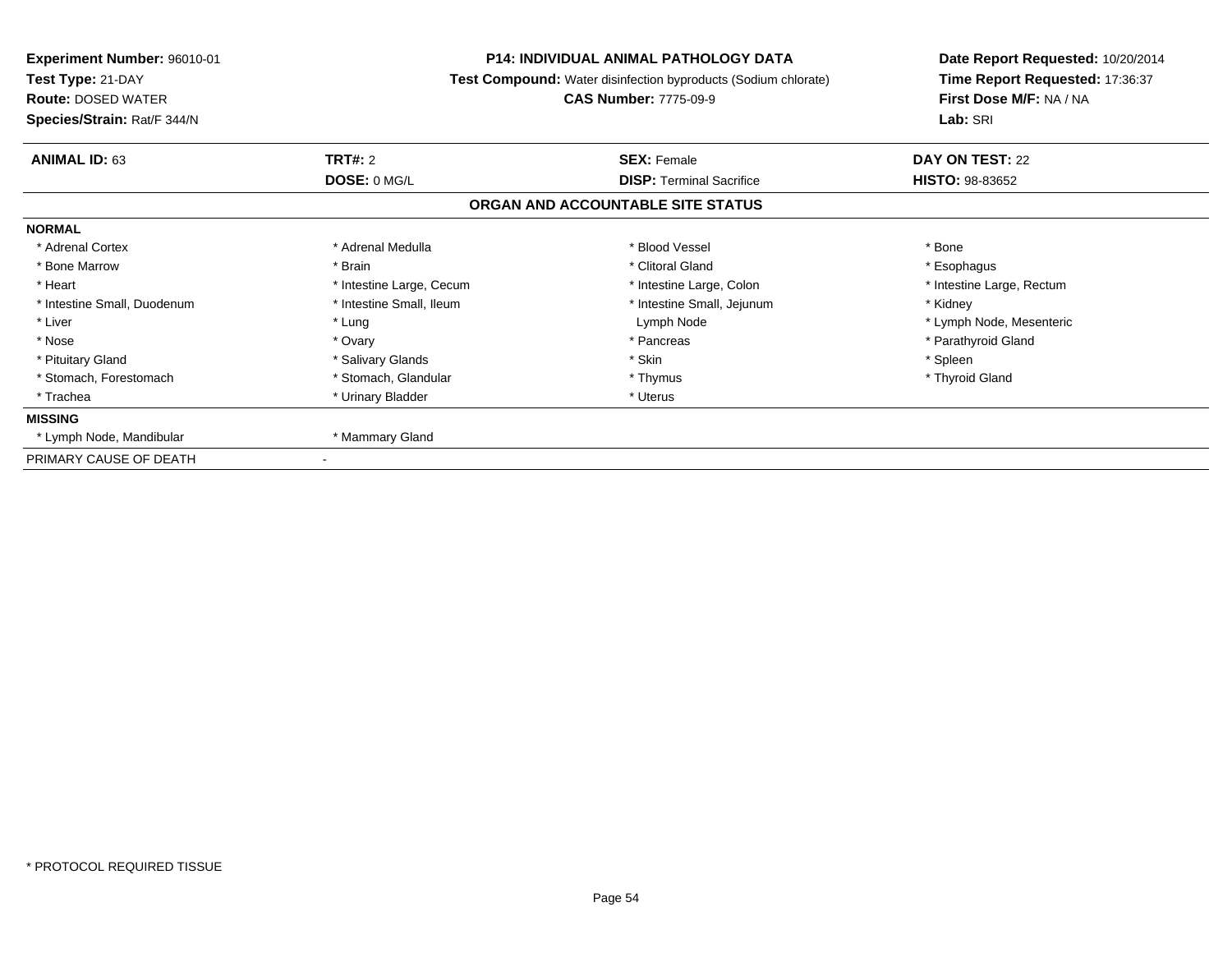| Experiment Number: 96010-01<br>Test Type: 21-DAY<br><b>Route: DOSED WATER</b><br>Species/Strain: Rat/F 344/N | <b>P14: INDIVIDUAL ANIMAL PATHOLOGY DATA</b><br><b>Test Compound:</b> Water disinfection byproducts (Sodium chlorate)<br><b>CAS Number: 7775-09-9</b> |                                   | Date Report Requested: 10/20/2014<br>Time Report Requested: 17:36:37<br>First Dose M/F: NA / NA<br>Lab: SRI |
|--------------------------------------------------------------------------------------------------------------|-------------------------------------------------------------------------------------------------------------------------------------------------------|-----------------------------------|-------------------------------------------------------------------------------------------------------------|
| <b>ANIMAL ID: 64</b>                                                                                         | <b>TRT#: 2</b>                                                                                                                                        | <b>SEX: Female</b>                | DAY ON TEST: 22                                                                                             |
|                                                                                                              | DOSE: 0 MG/L                                                                                                                                          | <b>DISP: Terminal Sacrifice</b>   | <b>HISTO: 98-83653</b>                                                                                      |
|                                                                                                              |                                                                                                                                                       | ORGAN AND ACCOUNTABLE SITE STATUS |                                                                                                             |
| <b>NORMAL</b>                                                                                                |                                                                                                                                                       |                                   |                                                                                                             |
| * Adrenal Cortex                                                                                             | * Adrenal Medulla                                                                                                                                     | * Blood Vessel                    | * Bone                                                                                                      |
| * Bone Marrow                                                                                                | * Brain                                                                                                                                               | * Clitoral Gland                  | * Esophagus                                                                                                 |
| * Heart                                                                                                      | * Intestine Large, Cecum                                                                                                                              | * Intestine Large, Colon          | * Intestine Large, Rectum                                                                                   |
| * Intestine Small, Duodenum                                                                                  | * Intestine Small, Ileum                                                                                                                              | * Intestine Small, Jejunum        | * Kidney                                                                                                    |
| * Liver                                                                                                      | * Lung                                                                                                                                                | * Lymph Node, Mesenteric          | * Mammary Gland                                                                                             |
| * Nose                                                                                                       | * Ovary                                                                                                                                               | * Pancreas                        | * Parathyroid Gland                                                                                         |
| * Pituitary Gland                                                                                            | * Salivary Glands                                                                                                                                     | * Skin                            | * Spleen                                                                                                    |
| * Stomach, Forestomach                                                                                       | * Stomach, Glandular                                                                                                                                  | * Thymus                          | * Thyroid Gland                                                                                             |
| * Trachea                                                                                                    | * Urinary Bladder                                                                                                                                     | * Uterus                          |                                                                                                             |
| <b>MISSING</b>                                                                                               |                                                                                                                                                       |                                   |                                                                                                             |
| * Lymph Node, Mandibular                                                                                     |                                                                                                                                                       |                                   |                                                                                                             |
| <b>OBSERVATIONS</b>                                                                                          |                                                                                                                                                       |                                   |                                                                                                             |
| Lymph Node                                                                                                   | Deep Cervical                                                                                                                                         | Hyperplasia                       | Lymphoid, Mild                                                                                              |
| [ Hyperplasia TGLS = 1-21 ]                                                                                  |                                                                                                                                                       |                                   |                                                                                                             |
| PRIMARY CAUSE OF DEATH                                                                                       | $\overline{\phantom{a}}$                                                                                                                              |                                   |                                                                                                             |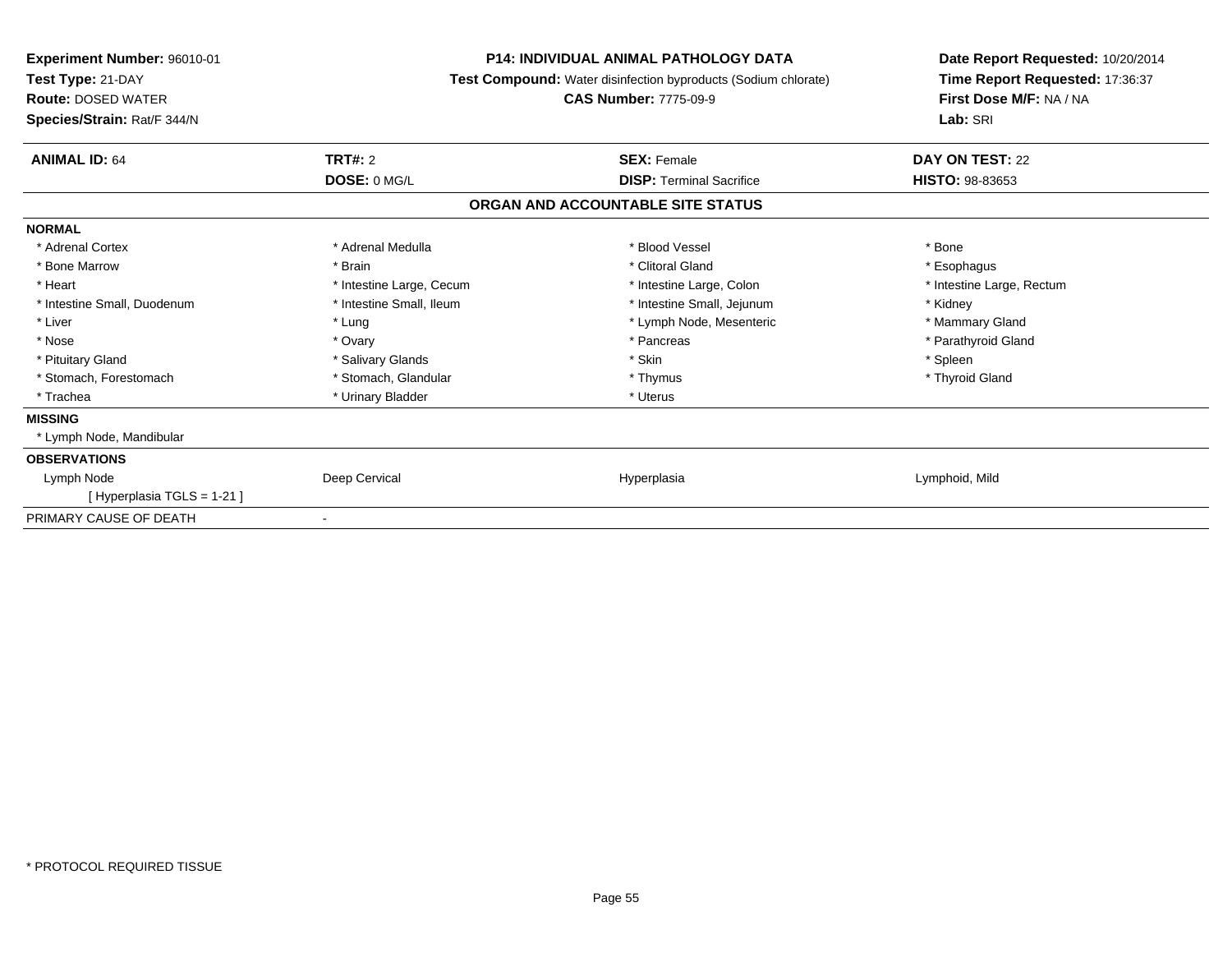| Experiment Number: 96010-01<br>Test Type: 21-DAY<br><b>Route: DOSED WATER</b><br>Species/Strain: Rat/F 344/N | <b>P14: INDIVIDUAL ANIMAL PATHOLOGY DATA</b><br>Test Compound: Water disinfection byproducts (Sodium chlorate)<br><b>CAS Number: 7775-09-9</b> |                                   | Date Report Requested: 10/20/2014<br>Time Report Requested: 17:36:37<br>First Dose M/F: NA / NA<br>Lab: SRI |
|--------------------------------------------------------------------------------------------------------------|------------------------------------------------------------------------------------------------------------------------------------------------|-----------------------------------|-------------------------------------------------------------------------------------------------------------|
| <b>ANIMAL ID: 65</b>                                                                                         | TRT#: 2                                                                                                                                        | <b>SEX: Female</b>                | DAY ON TEST: 22                                                                                             |
|                                                                                                              | DOSE: 0 MG/L                                                                                                                                   | <b>DISP: Terminal Sacrifice</b>   | <b>HISTO: 98-83654</b>                                                                                      |
|                                                                                                              |                                                                                                                                                | ORGAN AND ACCOUNTABLE SITE STATUS |                                                                                                             |
| <b>NORMAL</b>                                                                                                |                                                                                                                                                |                                   |                                                                                                             |
| * Adrenal Cortex                                                                                             | * Adrenal Medulla                                                                                                                              | * Blood Vessel                    | * Bone                                                                                                      |
| * Bone Marrow                                                                                                | * Brain                                                                                                                                        | * Clitoral Gland                  | * Esophagus                                                                                                 |
| * Heart                                                                                                      | * Intestine Large, Cecum                                                                                                                       | * Intestine Large, Colon          | * Intestine Large, Rectum                                                                                   |
| * Intestine Small, Duodenum                                                                                  | * Intestine Small, Ileum                                                                                                                       | * Intestine Small, Jejunum        | * Kidney                                                                                                    |
| * Liver                                                                                                      | * Lung                                                                                                                                         | * Lymph Node, Mesenteric          | * Mammary Gland                                                                                             |
| * Nose                                                                                                       | * Ovary                                                                                                                                        | * Pancreas                        | * Pituitary Gland                                                                                           |
| * Skin                                                                                                       | * Spleen                                                                                                                                       | * Stomach, Forestomach            | * Stomach, Glandular                                                                                        |
| * Thymus                                                                                                     | * Thyroid Gland                                                                                                                                | * Trachea                         | * Urinary Bladder                                                                                           |
| * Uterus                                                                                                     |                                                                                                                                                |                                   |                                                                                                             |
| <b>MISSING</b>                                                                                               |                                                                                                                                                |                                   |                                                                                                             |
| * Lymph Node, Mandibular                                                                                     | * Parathyroid Gland                                                                                                                            |                                   |                                                                                                             |
| <b>OBSERVATIONS</b>                                                                                          |                                                                                                                                                |                                   |                                                                                                             |
| Lymph Node                                                                                                   | Deep Cervical                                                                                                                                  | Hyperplasia                       | Lymphoid, Minimal                                                                                           |
| [Hyperplasia TGLS = $1-21$ ]                                                                                 |                                                                                                                                                |                                   |                                                                                                             |
| * Salivary Glands                                                                                            | Parotid GI                                                                                                                                     | <b>Basophilic Focus</b>           | Minimal                                                                                                     |
| PRIMARY CAUSE OF DEATH                                                                                       |                                                                                                                                                |                                   |                                                                                                             |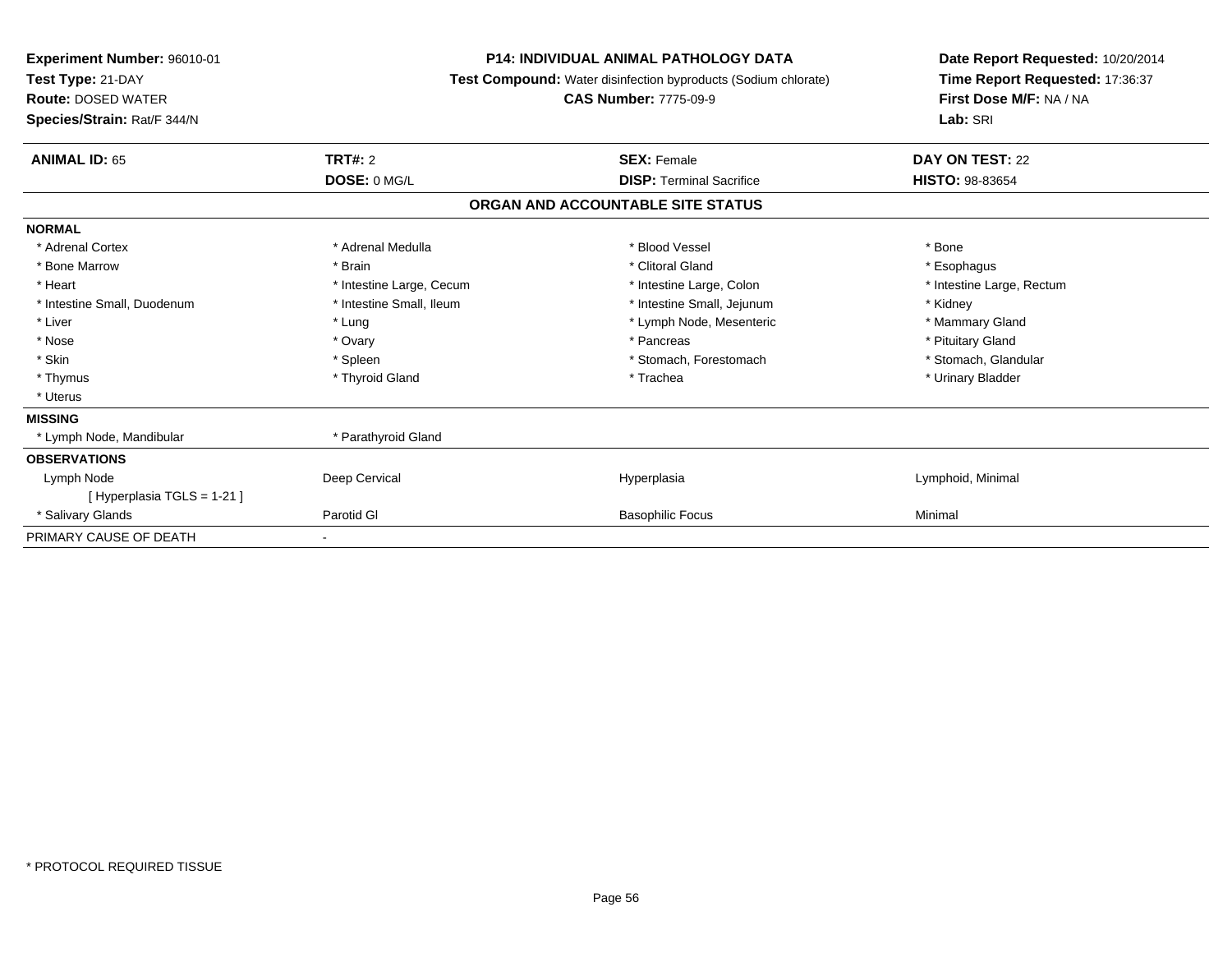| Experiment Number: 96010-01<br>Test Type: 21-DAY<br><b>Route: DOSED WATER</b><br>Species/Strain: Rat/F 344/N | <b>P14: INDIVIDUAL ANIMAL PATHOLOGY DATA</b><br>Test Compound: Water disinfection byproducts (Sodium chlorate)<br><b>CAS Number: 7775-09-9</b> |                                   | Date Report Requested: 10/20/2014<br>Time Report Requested: 17:36:37<br>First Dose M/F: NA / NA<br>Lab: SRI |
|--------------------------------------------------------------------------------------------------------------|------------------------------------------------------------------------------------------------------------------------------------------------|-----------------------------------|-------------------------------------------------------------------------------------------------------------|
| <b>ANIMAL ID: 66</b>                                                                                         | <b>TRT#: 2</b>                                                                                                                                 | <b>SEX: Female</b>                | DAY ON TEST: 22                                                                                             |
|                                                                                                              | DOSE: 0 MG/L                                                                                                                                   | <b>DISP: Terminal Sacrifice</b>   | <b>HISTO: 98-83655</b>                                                                                      |
|                                                                                                              |                                                                                                                                                | ORGAN AND ACCOUNTABLE SITE STATUS |                                                                                                             |
| <b>NORMAL</b>                                                                                                |                                                                                                                                                |                                   |                                                                                                             |
| * Adrenal Cortex                                                                                             | * Adrenal Medulla                                                                                                                              | * Blood Vessel                    | * Bone                                                                                                      |
| * Bone Marrow                                                                                                | * Brain                                                                                                                                        | * Clitoral Gland                  | * Esophagus                                                                                                 |
| * Heart                                                                                                      | * Intestine Large, Cecum                                                                                                                       | * Intestine Large, Colon          | * Intestine Large, Rectum                                                                                   |
| * Intestine Small, Duodenum                                                                                  | * Intestine Small. Ileum                                                                                                                       | * Intestine Small, Jejunum        | * Kidney                                                                                                    |
| * Liver                                                                                                      | * Lung                                                                                                                                         | * Lymph Node, Mesenteric          | * Mammary Gland                                                                                             |
| * Nose                                                                                                       | * Ovary                                                                                                                                        | * Pancreas                        | * Pituitary Gland                                                                                           |
| * Salivary Glands                                                                                            | * Skin                                                                                                                                         | * Spleen                          | * Stomach, Forestomach                                                                                      |
| * Stomach, Glandular                                                                                         | * Thymus                                                                                                                                       | * Thyroid Gland                   | * Trachea                                                                                                   |
| * Urinary Bladder                                                                                            | * Uterus                                                                                                                                       |                                   |                                                                                                             |
| <b>MISSING</b>                                                                                               |                                                                                                                                                |                                   |                                                                                                             |
| * Lymph Node, Mandibular                                                                                     | * Parathyroid Gland                                                                                                                            |                                   |                                                                                                             |
| <b>OBSERVATIONS</b>                                                                                          |                                                                                                                                                |                                   |                                                                                                             |
| Lymph Node                                                                                                   | Deep Cervical                                                                                                                                  | Hyperplasia                       | Lymphoid, Minimal                                                                                           |
| [Hyperplasia TGLS = 1-21]                                                                                    |                                                                                                                                                |                                   |                                                                                                             |
| PRIMARY CAUSE OF DEATH                                                                                       | $\overline{\phantom{a}}$                                                                                                                       |                                   |                                                                                                             |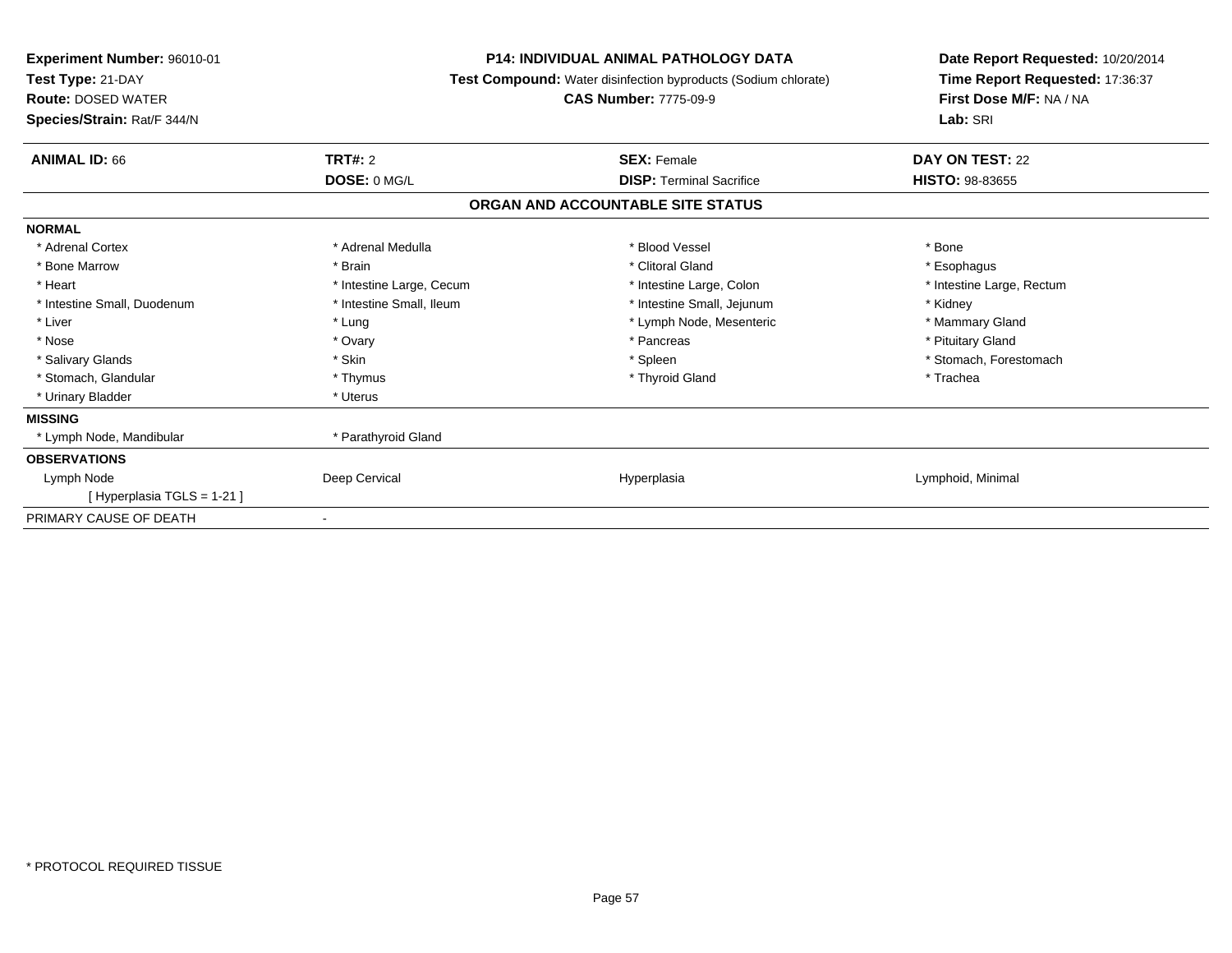| <b>Experiment Number: 96010-01</b><br>Test Type: 21-DAY<br><b>Route: DOSED WATER</b><br>Species/Strain: Rat/F 344/N | <b>P14: INDIVIDUAL ANIMAL PATHOLOGY DATA</b><br><b>Test Compound:</b> Water disinfection byproducts (Sodium chlorate)<br><b>CAS Number: 7775-09-9</b> |                                   | Date Report Requested: 10/20/2014<br>Time Report Requested: 17:36:37<br>First Dose M/F: NA / NA<br>Lab: SRI |
|---------------------------------------------------------------------------------------------------------------------|-------------------------------------------------------------------------------------------------------------------------------------------------------|-----------------------------------|-------------------------------------------------------------------------------------------------------------|
| <b>ANIMAL ID: 67</b>                                                                                                | <b>TRT#: 2</b>                                                                                                                                        | <b>SEX: Female</b>                | DAY ON TEST: 22                                                                                             |
|                                                                                                                     | DOSE: 0 MG/L                                                                                                                                          | <b>DISP: Terminal Sacrifice</b>   | <b>HISTO: 98-83656</b>                                                                                      |
|                                                                                                                     |                                                                                                                                                       | ORGAN AND ACCOUNTABLE SITE STATUS |                                                                                                             |
| <b>NORMAL</b>                                                                                                       |                                                                                                                                                       |                                   |                                                                                                             |
| * Adrenal Cortex                                                                                                    | * Adrenal Medulla                                                                                                                                     | * Blood Vessel                    | * Bone                                                                                                      |
| * Bone Marrow                                                                                                       | * Brain                                                                                                                                               | * Clitoral Gland                  | * Esophagus                                                                                                 |
| * Heart                                                                                                             | * Intestine Large, Cecum                                                                                                                              | * Intestine Large, Colon          | * Intestine Large, Rectum                                                                                   |
| * Intestine Small, Duodenum                                                                                         | * Intestine Small, Ileum                                                                                                                              | * Intestine Small, Jejunum        | * Kidney                                                                                                    |
| * Liver                                                                                                             | * Lung                                                                                                                                                | * Lymph Node, Mesenteric          | * Mammary Gland                                                                                             |
| * Nose                                                                                                              | * Ovary                                                                                                                                               | * Pancreas                        | * Parathyroid Gland                                                                                         |
| * Pituitary Gland                                                                                                   | * Salivary Glands                                                                                                                                     | * Skin                            | * Spleen                                                                                                    |
| * Stomach, Forestomach                                                                                              | * Stomach, Glandular                                                                                                                                  | * Thymus                          | * Thyroid Gland                                                                                             |
| * Trachea                                                                                                           | * Urinary Bladder                                                                                                                                     | * Uterus                          |                                                                                                             |
| <b>MISSING</b>                                                                                                      |                                                                                                                                                       |                                   |                                                                                                             |
| * Lymph Node, Mandibular                                                                                            |                                                                                                                                                       |                                   |                                                                                                             |
| PRIMARY CAUSE OF DEATH                                                                                              |                                                                                                                                                       |                                   |                                                                                                             |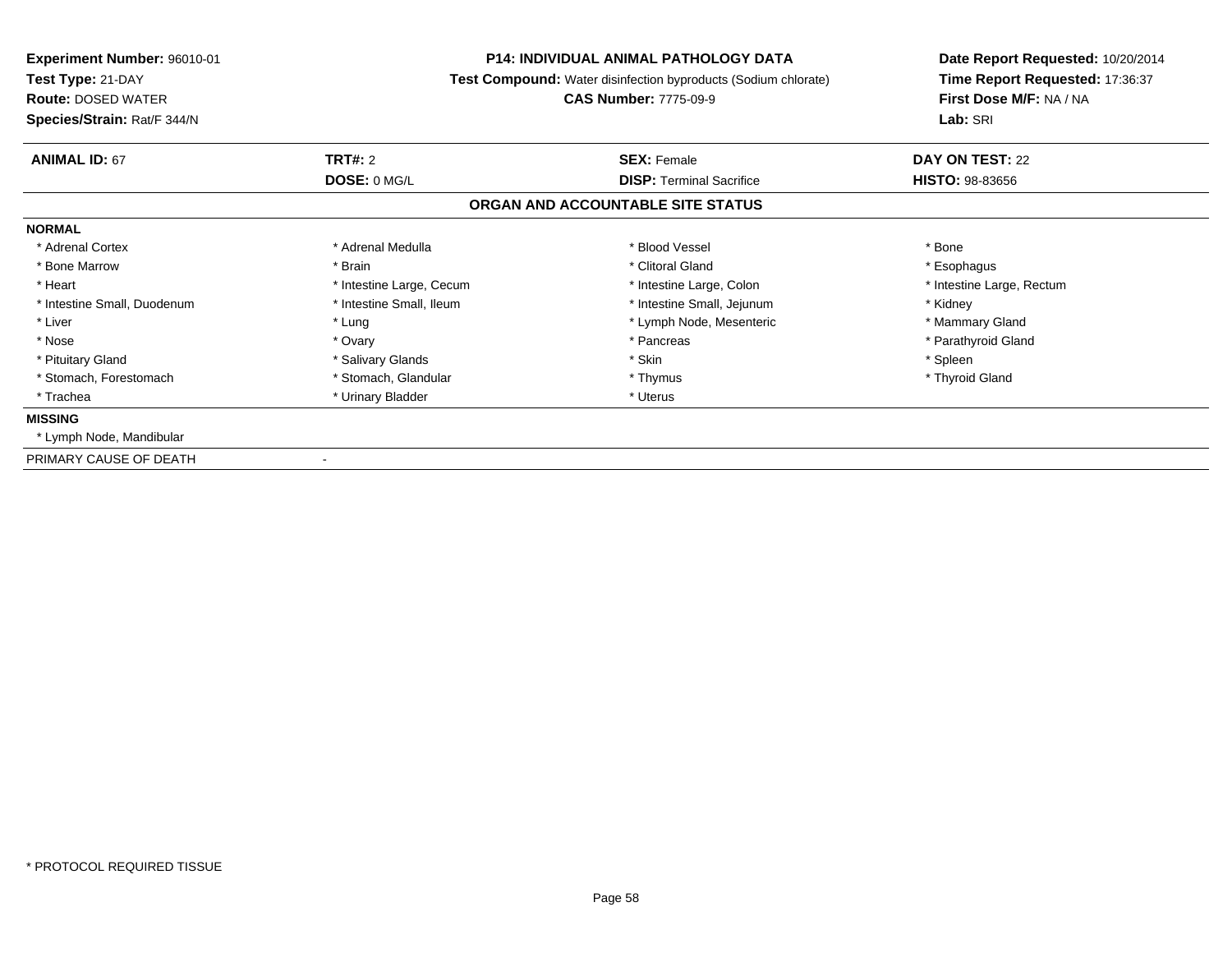| Experiment Number: 96010-01<br>Test Type: 21-DAY<br><b>Route: DOSED WATER</b><br>Species/Strain: Rat/F 344/N | <b>P14: INDIVIDUAL ANIMAL PATHOLOGY DATA</b><br>Test Compound: Water disinfection byproducts (Sodium chlorate)<br><b>CAS Number: 7775-09-9</b> |                                   | Date Report Requested: 10/20/2014<br>Time Report Requested: 17:36:37<br>First Dose M/F: NA / NA<br>Lab: SRI |
|--------------------------------------------------------------------------------------------------------------|------------------------------------------------------------------------------------------------------------------------------------------------|-----------------------------------|-------------------------------------------------------------------------------------------------------------|
| <b>ANIMAL ID: 68</b>                                                                                         | <b>TRT#: 2</b>                                                                                                                                 | <b>SEX: Female</b>                | DAY ON TEST: 22                                                                                             |
|                                                                                                              | DOSE: 0 MG/L                                                                                                                                   | <b>DISP: Terminal Sacrifice</b>   | <b>HISTO: 98-83657</b>                                                                                      |
|                                                                                                              |                                                                                                                                                | ORGAN AND ACCOUNTABLE SITE STATUS |                                                                                                             |
| <b>NORMAL</b>                                                                                                |                                                                                                                                                |                                   |                                                                                                             |
| * Adrenal Cortex                                                                                             | * Adrenal Medulla                                                                                                                              | * Blood Vessel                    | * Bone                                                                                                      |
| * Bone Marrow                                                                                                | * Brain                                                                                                                                        | * Clitoral Gland                  | * Esophagus                                                                                                 |
| * Heart                                                                                                      | * Intestine Large, Cecum                                                                                                                       | * Intestine Large, Colon          | * Intestine Large, Rectum                                                                                   |
| * Intestine Small, Duodenum                                                                                  | * Intestine Small, Ileum                                                                                                                       | * Intestine Small, Jejunum        | * Kidney                                                                                                    |
| * Liver                                                                                                      | * Lung                                                                                                                                         | * Lymph Node, Mesenteric          | * Mammary Gland                                                                                             |
| * Nose                                                                                                       | * Ovary                                                                                                                                        | * Pancreas                        | * Parathyroid Gland                                                                                         |
| * Pituitary Gland                                                                                            | * Salivary Glands                                                                                                                              | * Skin                            | * Spleen                                                                                                    |
| * Stomach, Forestomach                                                                                       | * Stomach, Glandular                                                                                                                           | * Thymus                          | * Thyroid Gland                                                                                             |
| * Trachea                                                                                                    | * Urinary Bladder                                                                                                                              | * Uterus                          |                                                                                                             |
| <b>MISSING</b>                                                                                               |                                                                                                                                                |                                   |                                                                                                             |
| * Lymph Node, Mandibular                                                                                     |                                                                                                                                                |                                   |                                                                                                             |
| PRIMARY CAUSE OF DEATH                                                                                       |                                                                                                                                                |                                   |                                                                                                             |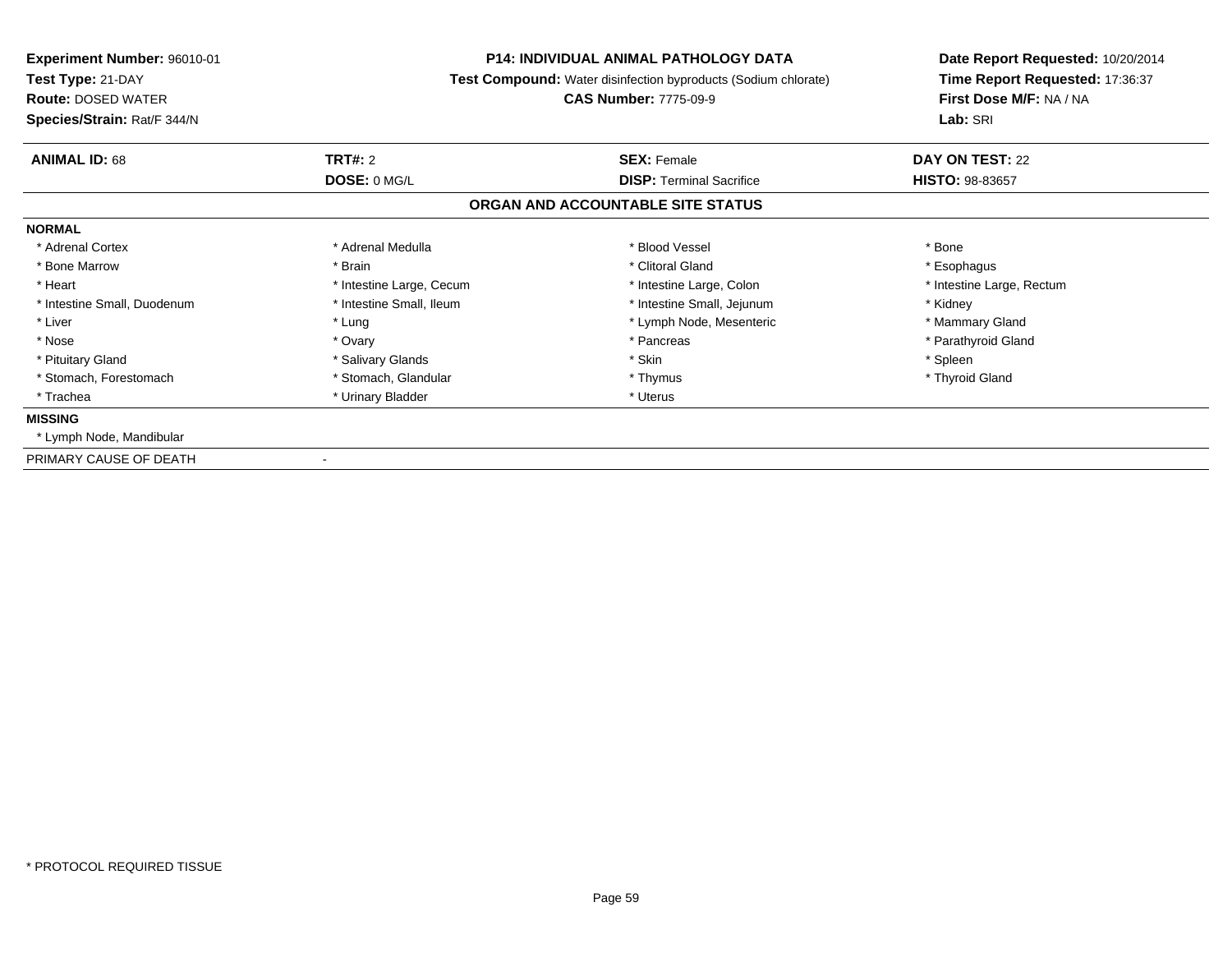| Experiment Number: 96010-01<br>Test Type: 21-DAY<br><b>Route: DOSED WATER</b><br>Species/Strain: Rat/F 344/N | <b>P14: INDIVIDUAL ANIMAL PATHOLOGY DATA</b><br>Test Compound: Water disinfection byproducts (Sodium chlorate)<br><b>CAS Number: 7775-09-9</b> |                                   | Date Report Requested: 10/20/2014<br>Time Report Requested: 17:36:37<br>First Dose M/F: NA / NA<br>Lab: SRI |
|--------------------------------------------------------------------------------------------------------------|------------------------------------------------------------------------------------------------------------------------------------------------|-----------------------------------|-------------------------------------------------------------------------------------------------------------|
| <b>ANIMAL ID: 69</b>                                                                                         | TRT#: 2                                                                                                                                        | <b>SEX: Female</b>                | DAY ON TEST: 22                                                                                             |
|                                                                                                              | DOSE: 0 MG/L                                                                                                                                   | <b>DISP: Terminal Sacrifice</b>   | <b>HISTO: 98-83658</b>                                                                                      |
|                                                                                                              |                                                                                                                                                | ORGAN AND ACCOUNTABLE SITE STATUS |                                                                                                             |
| <b>NORMAL</b>                                                                                                |                                                                                                                                                |                                   |                                                                                                             |
| * Adrenal Cortex                                                                                             | * Adrenal Medulla                                                                                                                              | * Blood Vessel                    | * Bone                                                                                                      |
| * Bone Marrow                                                                                                | * Brain                                                                                                                                        | * Clitoral Gland                  | * Esophagus                                                                                                 |
| * Heart                                                                                                      | * Intestine Large, Cecum                                                                                                                       | * Intestine Large, Colon          | * Intestine Large, Rectum                                                                                   |
| * Intestine Small, Duodenum                                                                                  | * Intestine Small, Ileum                                                                                                                       | * Intestine Small, Jejunum        | * Kidney                                                                                                    |
| * Liver                                                                                                      | * Lung                                                                                                                                         | Lymph Node                        | * Lymph Node, Mesenteric                                                                                    |
| * Mammary Gland                                                                                              | * Nose                                                                                                                                         | * Ovary                           | * Pancreas                                                                                                  |
| * Parathyroid Gland                                                                                          | * Pituitary Gland                                                                                                                              | * Salivary Glands                 | * Skin                                                                                                      |
| * Spleen                                                                                                     | * Stomach, Forestomach                                                                                                                         | * Stomach, Glandular              | * Thymus                                                                                                    |
| * Thyroid Gland                                                                                              | * Trachea                                                                                                                                      | * Urinary Bladder                 |                                                                                                             |
| <b>MISSING</b>                                                                                               |                                                                                                                                                |                                   |                                                                                                             |
| * Lymph Node, Mandibular                                                                                     |                                                                                                                                                |                                   |                                                                                                             |
| <b>OBSERVATIONS</b>                                                                                          |                                                                                                                                                |                                   |                                                                                                             |
| * Uterus                                                                                                     |                                                                                                                                                | Hydrometra                        | Mild                                                                                                        |
| PRIMARY CAUSE OF DEATH                                                                                       |                                                                                                                                                |                                   |                                                                                                             |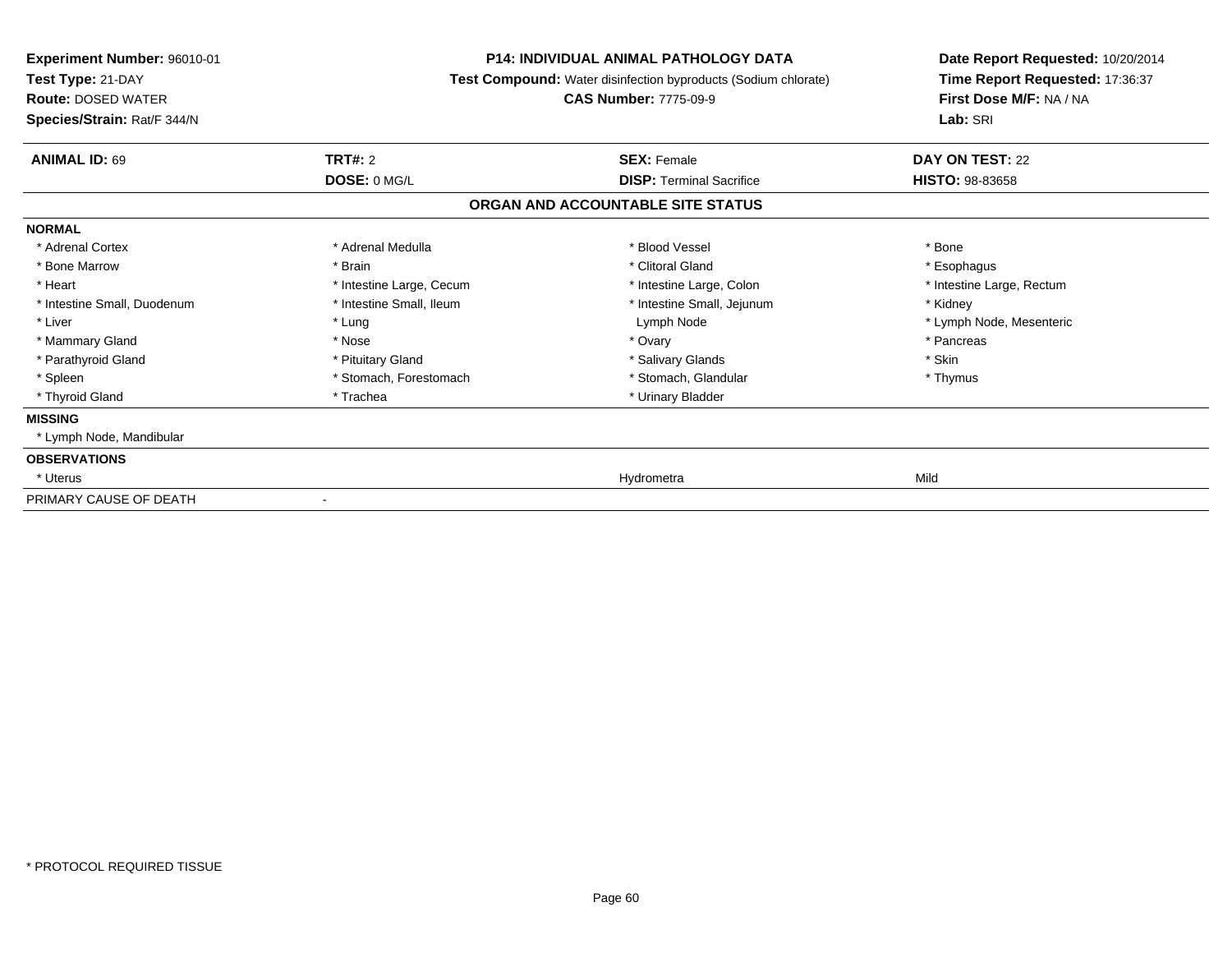| <b>Experiment Number: 96010-01</b><br>Test Type: 21-DAY<br><b>Route: DOSED WATER</b><br>Species/Strain: Rat/F 344/N |                          | <b>P14: INDIVIDUAL ANIMAL PATHOLOGY DATA</b><br><b>Test Compound:</b> Water disinfection byproducts (Sodium chlorate)<br><b>CAS Number: 7775-09-9</b> | Date Report Requested: 10/20/2014<br>Time Report Requested: 17:36:37<br>First Dose M/F: NA / NA<br>Lab: SRI |
|---------------------------------------------------------------------------------------------------------------------|--------------------------|-------------------------------------------------------------------------------------------------------------------------------------------------------|-------------------------------------------------------------------------------------------------------------|
| <b>ANIMAL ID: 70</b>                                                                                                | <b>TRT#: 2</b>           | <b>SEX: Female</b>                                                                                                                                    | DAY ON TEST: 22                                                                                             |
|                                                                                                                     | DOSE: 0 MG/L             | <b>DISP: Terminal Sacrifice</b>                                                                                                                       | <b>HISTO: 98-83659</b>                                                                                      |
|                                                                                                                     |                          | ORGAN AND ACCOUNTABLE SITE STATUS                                                                                                                     |                                                                                                             |
| <b>NORMAL</b>                                                                                                       |                          |                                                                                                                                                       |                                                                                                             |
| * Adrenal Cortex                                                                                                    | * Adrenal Medulla        | * Blood Vessel                                                                                                                                        | * Bone                                                                                                      |
| * Bone Marrow                                                                                                       | * Brain                  | * Clitoral Gland                                                                                                                                      | * Esophagus                                                                                                 |
| * Heart                                                                                                             | * Intestine Large, Cecum | * Intestine Large, Colon                                                                                                                              | * Intestine Large, Rectum                                                                                   |
| * Intestine Small, Duodenum                                                                                         | * Intestine Small, Ileum | * Intestine Small, Jejunum                                                                                                                            | * Kidney                                                                                                    |
| * Liver                                                                                                             | * Lung                   | * Lymph Node, Mesenteric                                                                                                                              | * Mammary Gland                                                                                             |
| * Nose                                                                                                              | * Ovary                  | * Pancreas                                                                                                                                            | * Parathyroid Gland                                                                                         |
| * Pituitary Gland                                                                                                   | * Salivary Glands        | * Skin                                                                                                                                                | * Spleen                                                                                                    |
| * Stomach, Forestomach                                                                                              | * Stomach, Glandular     | * Thymus                                                                                                                                              | * Thyroid Gland                                                                                             |
| * Trachea                                                                                                           | * Urinary Bladder        | * Uterus                                                                                                                                              |                                                                                                             |
| <b>MISSING</b>                                                                                                      |                          |                                                                                                                                                       |                                                                                                             |
| * Lymph Node, Mandibular                                                                                            |                          |                                                                                                                                                       |                                                                                                             |
| PRIMARY CAUSE OF DEATH                                                                                              |                          |                                                                                                                                                       |                                                                                                             |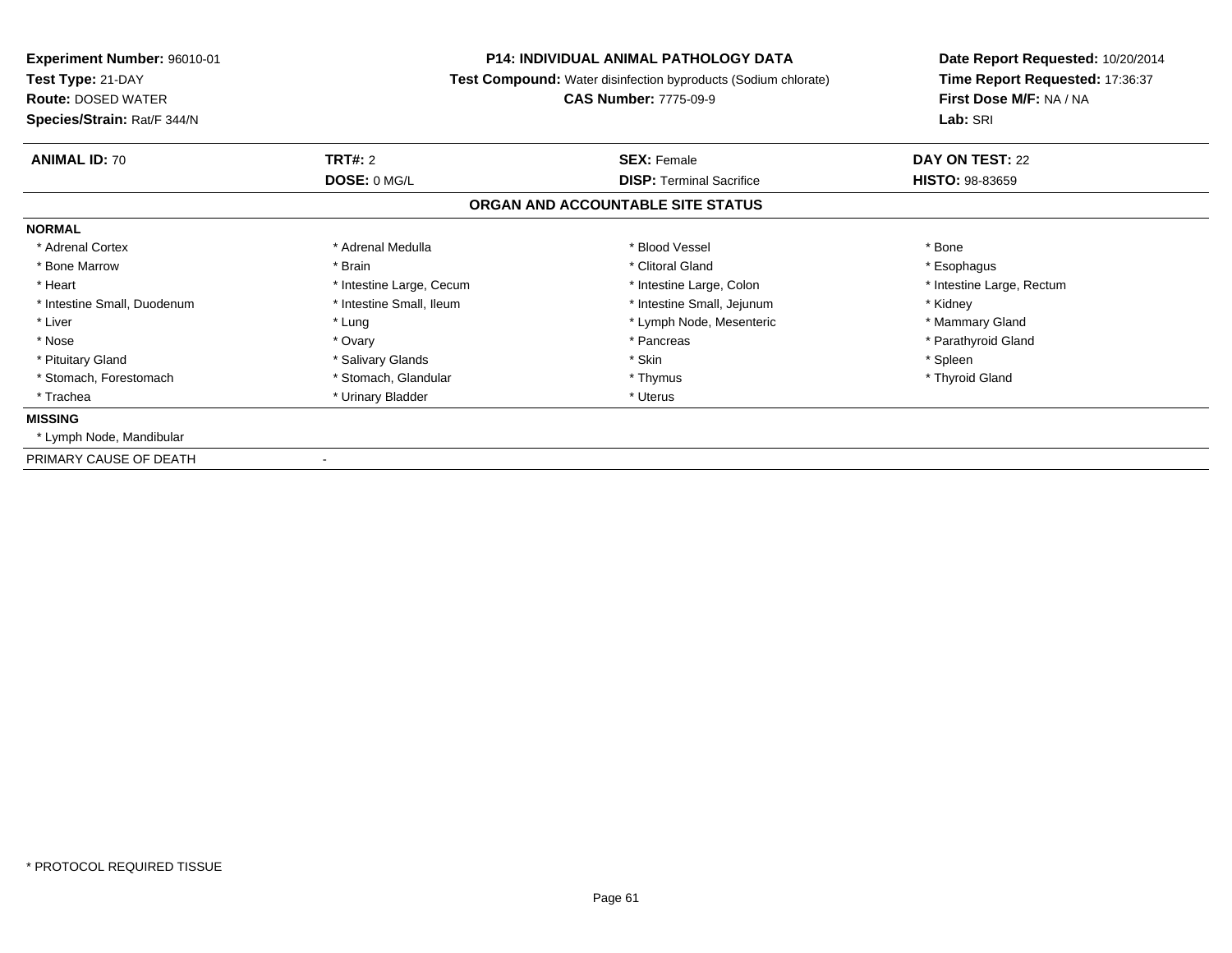| Experiment Number: 96010-01<br>Test Type: 21-DAY |                       | <b>P14: INDIVIDUAL ANIMAL PATHOLOGY DATA</b><br><b>Test Compound:</b> Water disinfection byproducts (Sodium chlorate) | Date Report Requested: 10/20/2014<br>Time Report Requested: 17:36:37 |
|--------------------------------------------------|-----------------------|-----------------------------------------------------------------------------------------------------------------------|----------------------------------------------------------------------|
| <b>Route: DOSED WATER</b>                        |                       | <b>CAS Number: 7775-09-9</b>                                                                                          | First Dose M/F: NA / NA                                              |
| Species/Strain: Rat/F 344/N                      |                       |                                                                                                                       | Lab: SRI                                                             |
| <b>ANIMAL ID: 71</b>                             | <b>TRT#: 4</b>        | <b>SEX: Female</b>                                                                                                    | DAY ON TEST: 22                                                      |
|                                                  | <b>DOSE: 125 MG/L</b> | <b>DISP:</b> Terminal Sacrifice                                                                                       | <b>HISTO: 98-83660</b>                                               |
|                                                  |                       | ORGAN AND ACCOUNTABLE SITE STATUS                                                                                     |                                                                      |
| <b>NORMAL</b>                                    |                       |                                                                                                                       |                                                                      |
| * Thyroid Gland                                  |                       |                                                                                                                       |                                                                      |
| PRIMARY CAUSE OF DEATH                           |                       |                                                                                                                       |                                                                      |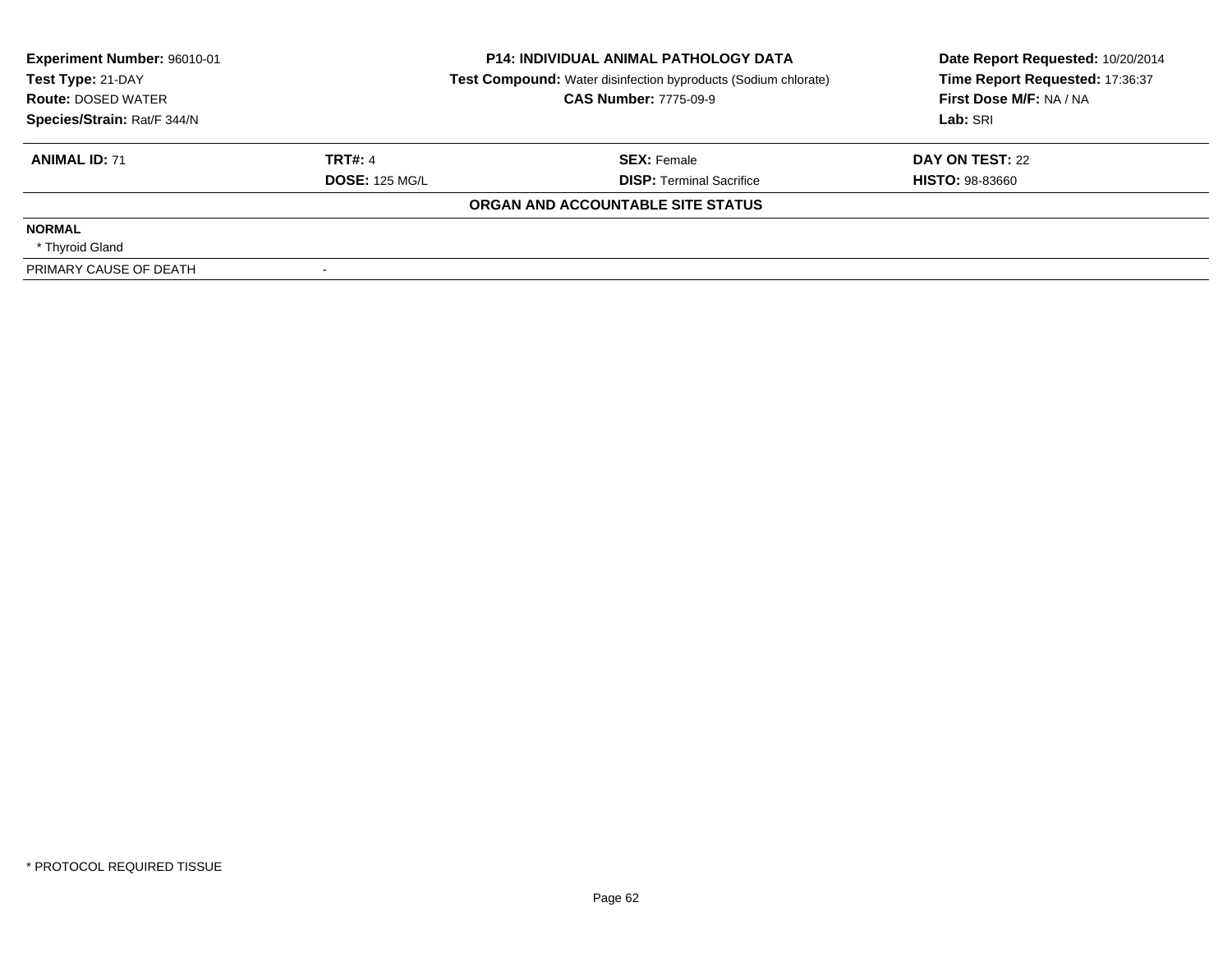| Experiment Number: 96010-01<br>Test Type: 21-DAY<br><b>Route: DOSED WATER</b> |                       | <b>P14: INDIVIDUAL ANIMAL PATHOLOGY DATA</b><br>Test Compound: Water disinfection byproducts (Sodium chlorate)<br><b>CAS Number: 7775-09-9</b> | Date Report Requested: 10/20/2014<br>Time Report Requested: 17:36:37<br>First Dose M/F: NA / NA |
|-------------------------------------------------------------------------------|-----------------------|------------------------------------------------------------------------------------------------------------------------------------------------|-------------------------------------------------------------------------------------------------|
| Species/Strain: Rat/F 344/N                                                   |                       |                                                                                                                                                | Lab: SRI                                                                                        |
| <b>ANIMAL ID: 72</b>                                                          | <b>TRT#: 4</b>        | <b>SEX: Female</b>                                                                                                                             | DAY ON TEST: 22                                                                                 |
|                                                                               | <b>DOSE: 125 MG/L</b> | <b>DISP:</b> Terminal Sacrifice                                                                                                                | <b>HISTO: 98-83661</b>                                                                          |
|                                                                               |                       | ORGAN AND ACCOUNTABLE SITE STATUS                                                                                                              |                                                                                                 |
| <b>NORMAL</b>                                                                 |                       |                                                                                                                                                |                                                                                                 |
| <b>Adrenal Cortex</b>                                                         | Lymph Node            | * Thyroid Gland                                                                                                                                |                                                                                                 |
| <b>OBSERVATIONS</b>                                                           |                       |                                                                                                                                                |                                                                                                 |
| Lung                                                                          |                       | Hemorrhage                                                                                                                                     | Focal, Minimal                                                                                  |
| [Hemorrhage TGLS = $2-2$ ]                                                    |                       |                                                                                                                                                |                                                                                                 |
| PRIMARY CAUSE OF DEATH                                                        |                       |                                                                                                                                                |                                                                                                 |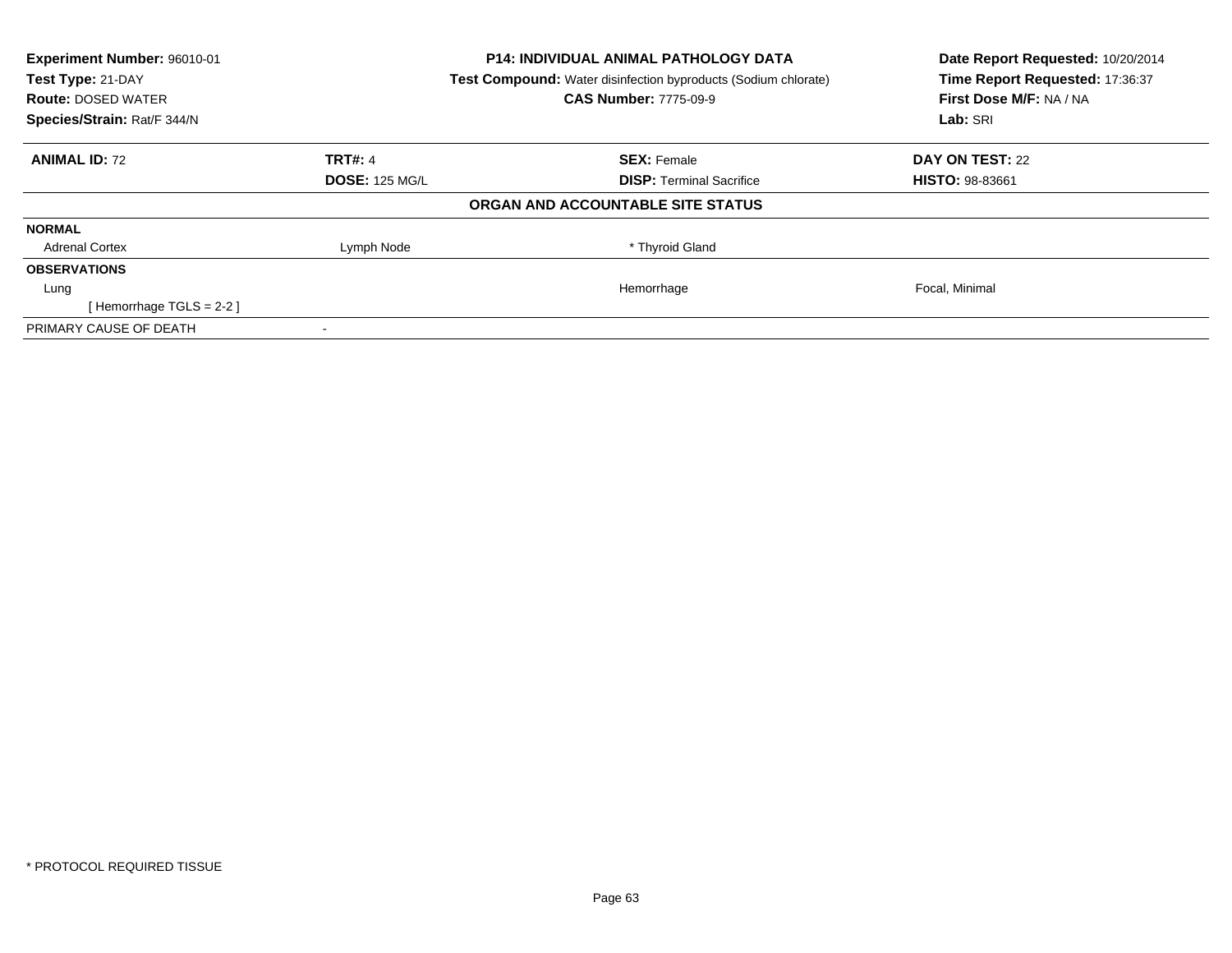| Experiment Number: 96010-01            | P14: INDIVIDUAL ANIMAL PATHOLOGY DATA                                 | Date Report Requested: 10/20/2014 |
|----------------------------------------|-----------------------------------------------------------------------|-----------------------------------|
| Test Type: 21-DAY                      | <b>Test Compound:</b> Water disinfection byproducts (Sodium chlorate) | Time Report Requested: 17:36:37   |
| <b>Route: DOSED WATER</b>              | <b>CAS Number: 7775-09-9</b>                                          | First Dose M/F: NA / NA           |
| Species/Strain: Rat/F 344/N            |                                                                       | Lab: SRI                          |
| <b>ANIMAL ID: 73</b><br><b>TRT#: 4</b> | <b>SEX: Female</b>                                                    | DAY ON TEST: 22                   |
| <b>DOSE: 125 MG/L</b>                  | <b>DISP:</b> Terminal Sacrifice                                       | <b>HISTO: 98-83662</b>            |
|                                        | ORGAN AND ACCOUNTABLE SITE STATUS                                     |                                   |
| <b>NORMAL</b>                          |                                                                       |                                   |
| * Thyroid Gland                        |                                                                       |                                   |
| <b>OBSERVATIONS</b>                    |                                                                       |                                   |
| Deep Cervical<br>Lymph Node            | Hyperplasia                                                           | Lymphoid, Mild                    |
| [Hyperplasia TGLS = $2-21$ ]           |                                                                       |                                   |
| PRIMARY CAUSE OF DEATH                 |                                                                       |                                   |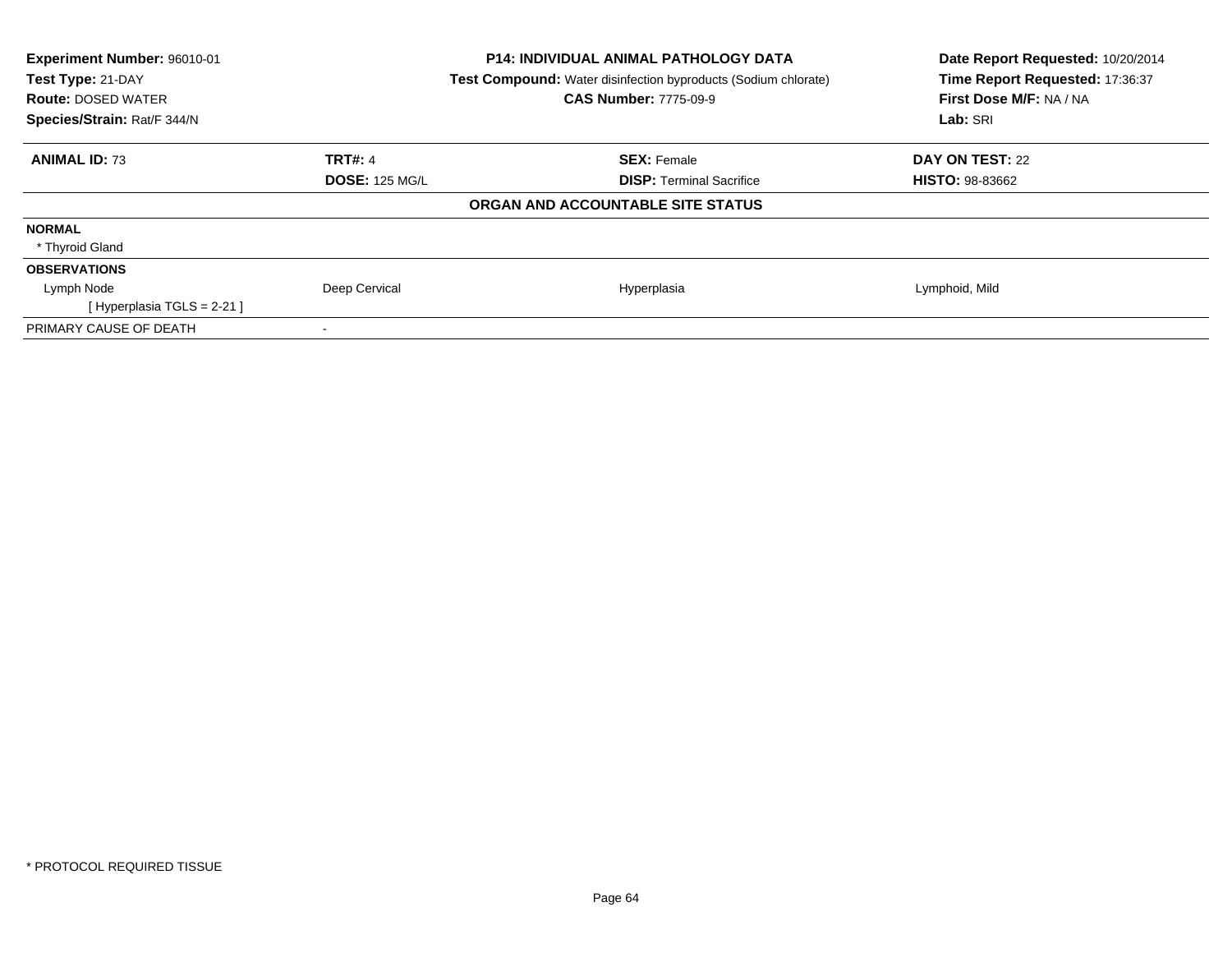| Experiment Number: 96010-01<br>Test Type: 21-DAY<br><b>Route: DOSED WATER</b><br>Species/Strain: Rat/F 344/N | <b>P14: INDIVIDUAL ANIMAL PATHOLOGY DATA</b><br><b>Test Compound:</b> Water disinfection byproducts (Sodium chlorate)<br><b>CAS Number: 7775-09-9</b> | Date Report Requested: 10/20/2014<br>Time Report Requested: 17:36:37<br>First Dose M/F: NA / NA<br>Lab: SRI |
|--------------------------------------------------------------------------------------------------------------|-------------------------------------------------------------------------------------------------------------------------------------------------------|-------------------------------------------------------------------------------------------------------------|
| <b>ANIMAL ID: 74</b><br><b>TRT#: 4</b>                                                                       | <b>SEX: Female</b>                                                                                                                                    | DAY ON TEST: 22                                                                                             |
| <b>DOSE: 125 MG/L</b>                                                                                        | <b>DISP:</b> Terminal Sacrifice                                                                                                                       | <b>HISTO: 98-83663</b>                                                                                      |
|                                                                                                              | ORGAN AND ACCOUNTABLE SITE STATUS                                                                                                                     |                                                                                                             |
| <b>NORMAL</b>                                                                                                |                                                                                                                                                       |                                                                                                             |
| * Thyroid Gland                                                                                              |                                                                                                                                                       |                                                                                                             |
| <b>OBSERVATIONS</b>                                                                                          |                                                                                                                                                       |                                                                                                             |
| Deep Cervical<br>Lymph Node                                                                                  | Hyperplasia                                                                                                                                           | Lymphoid, Minimal                                                                                           |
| [Hyperplasia TGLS = $1-21$ ]                                                                                 |                                                                                                                                                       |                                                                                                             |
| PRIMARY CAUSE OF DEATH                                                                                       |                                                                                                                                                       |                                                                                                             |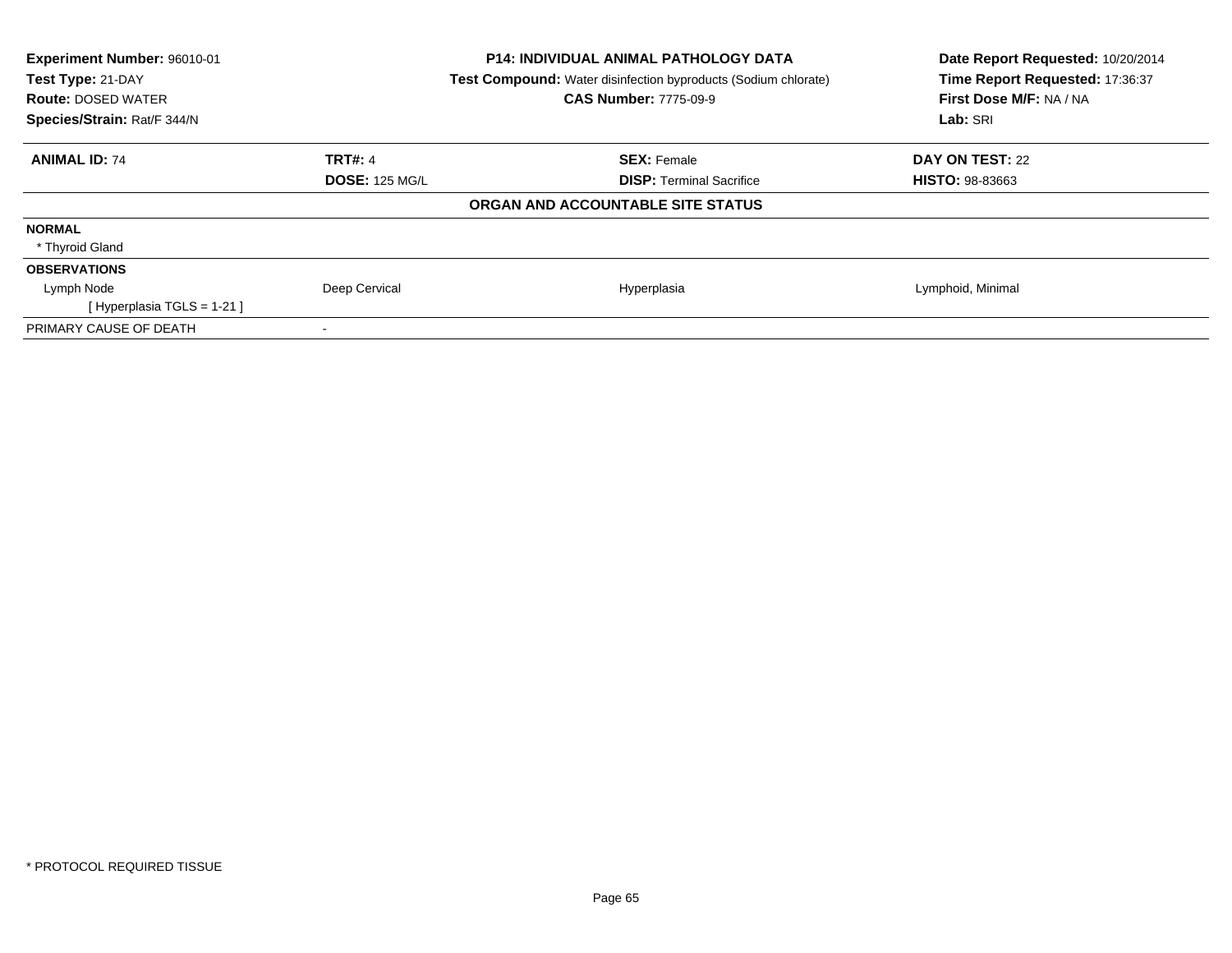| Experiment Number: 96010-01<br>Test Type: 21-DAY<br><b>Route: DOSED WATER</b><br>Species/Strain: Rat/F 344/N |                                         | <b>P14: INDIVIDUAL ANIMAL PATHOLOGY DATA</b><br><b>Test Compound:</b> Water disinfection byproducts (Sodium chlorate)<br><b>CAS Number: 7775-09-9</b> | Date Report Requested: 10/20/2014<br>Time Report Requested: 17:36:37<br>First Dose M/F: NA / NA<br>Lab: SRI |
|--------------------------------------------------------------------------------------------------------------|-----------------------------------------|-------------------------------------------------------------------------------------------------------------------------------------------------------|-------------------------------------------------------------------------------------------------------------|
| <b>ANIMAL ID: 75</b>                                                                                         | <b>TRT#: 4</b><br><b>DOSE: 125 MG/L</b> | <b>SEX: Female</b><br><b>DISP:</b> Terminal Sacrifice                                                                                                 | DAY ON TEST: 22<br><b>HISTO: 98-83664</b>                                                                   |
| <b>OBSERVATIONS</b>                                                                                          |                                         |                                                                                                                                                       |                                                                                                             |
| Lymph Node<br>[ Ectasia TGLS = $1-21$ ]                                                                      | Deep Cervical                           | Ectasia                                                                                                                                               | Minimal                                                                                                     |
| * Thyroid Gland                                                                                              |                                         | Ultimobranchial Cyst                                                                                                                                  | Minimal                                                                                                     |
| PRIMARY CAUSE OF DEATH                                                                                       |                                         |                                                                                                                                                       |                                                                                                             |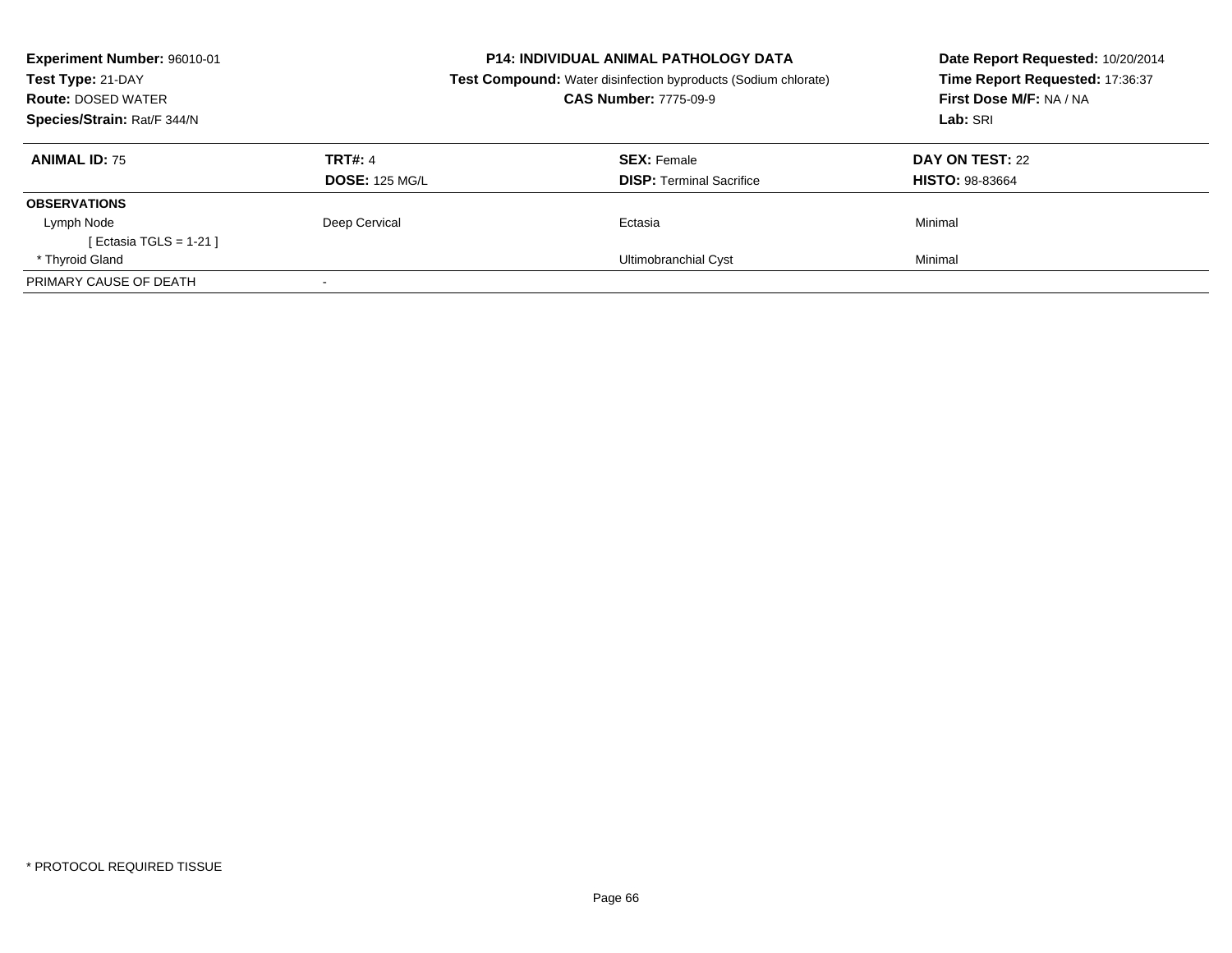| Experiment Number: 96010-01<br><b>P14: INDIVIDUAL ANIMAL PATHOLOGY DATA</b><br>Test Type: 21-DAY<br><b>Test Compound:</b> Water disinfection byproducts (Sodium chlorate) |                       | Date Report Requested: 10/20/2014<br>Time Report Requested: 17:36:37 |                         |
|---------------------------------------------------------------------------------------------------------------------------------------------------------------------------|-----------------------|----------------------------------------------------------------------|-------------------------|
| <b>Route: DOSED WATER</b>                                                                                                                                                 |                       | <b>CAS Number: 7775-09-9</b>                                         | First Dose M/F: NA / NA |
| Species/Strain: Rat/F 344/N                                                                                                                                               |                       |                                                                      | Lab: SRI                |
| <b>ANIMAL ID: 76</b>                                                                                                                                                      | <b>TRT#: 4</b>        | <b>SEX: Female</b>                                                   | DAY ON TEST: 22         |
|                                                                                                                                                                           | <b>DOSE: 125 MG/L</b> | <b>DISP:</b> Terminal Sacrifice                                      | <b>HISTO: 98-83665</b>  |
|                                                                                                                                                                           |                       | ORGAN AND ACCOUNTABLE SITE STATUS                                    |                         |
| <b>NORMAL</b>                                                                                                                                                             |                       |                                                                      |                         |
| * Thyroid Gland                                                                                                                                                           |                       |                                                                      |                         |
| PRIMARY CAUSE OF DEATH                                                                                                                                                    |                       |                                                                      |                         |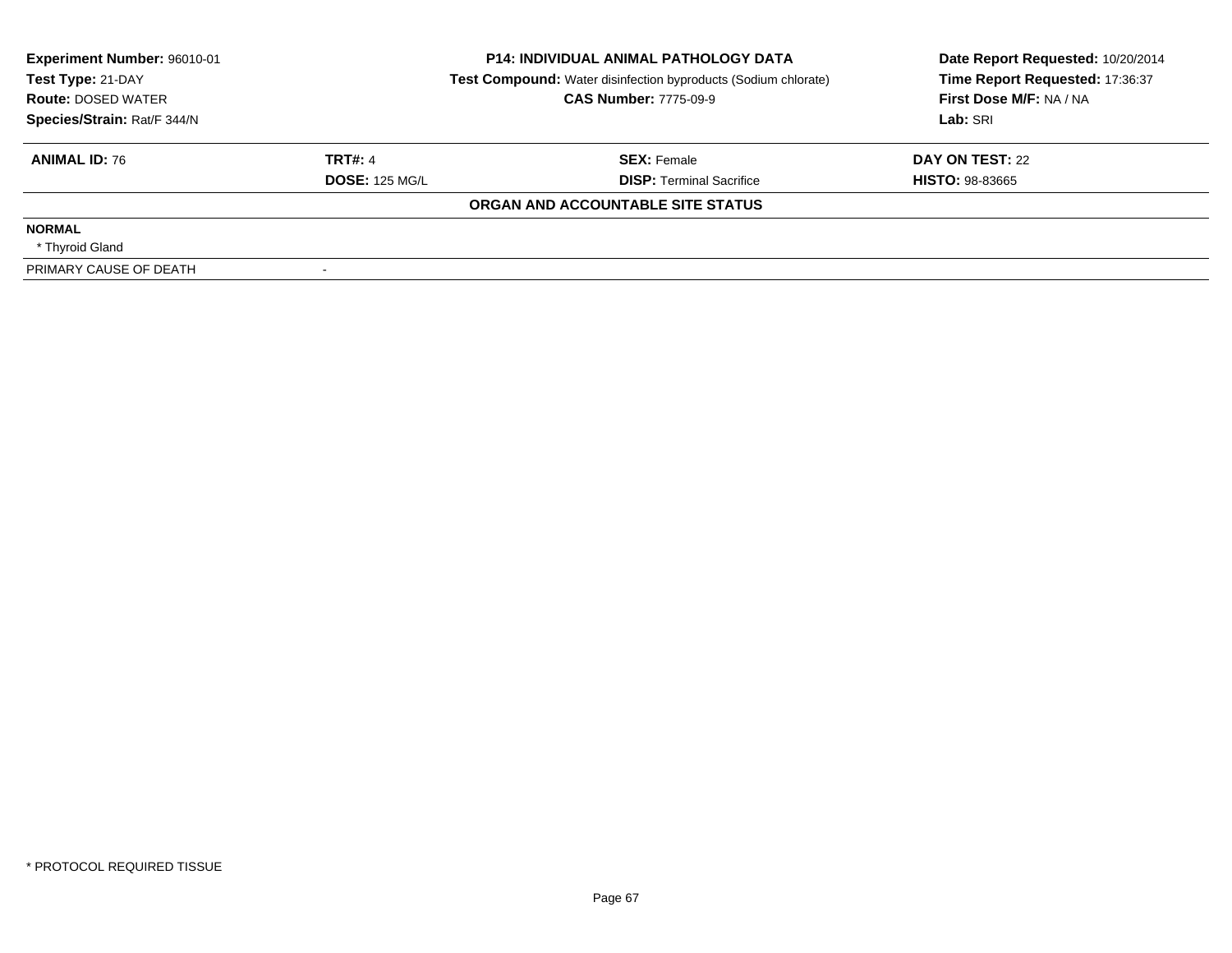| <b>Experiment Number: 96010-01</b><br>Test Type: 21-DAY<br><b>Route: DOSED WATER</b><br>Species/Strain: Rat/F 344/N |                       | <b>P14: INDIVIDUAL ANIMAL PATHOLOGY DATA</b><br><b>Test Compound:</b> Water disinfection byproducts (Sodium chlorate)<br><b>CAS Number: 7775-09-9</b> | Date Report Requested: 10/20/2014<br>Time Report Requested: 17:36:37<br>First Dose M/F: NA / NA<br>Lab: SRI |
|---------------------------------------------------------------------------------------------------------------------|-----------------------|-------------------------------------------------------------------------------------------------------------------------------------------------------|-------------------------------------------------------------------------------------------------------------|
| <b>ANIMAL ID: 77</b>                                                                                                | TRT#: 4               | <b>SEX: Female</b>                                                                                                                                    | DAY ON TEST: 22                                                                                             |
|                                                                                                                     | <b>DOSE: 125 MG/L</b> | <b>DISP:</b> Terminal Sacrifice                                                                                                                       | <b>HISTO: 98-83666</b>                                                                                      |
|                                                                                                                     |                       | ORGAN AND ACCOUNTABLE SITE STATUS                                                                                                                     |                                                                                                             |
| <b>NORMAL</b>                                                                                                       |                       |                                                                                                                                                       |                                                                                                             |
| * Thyroid Gland                                                                                                     |                       |                                                                                                                                                       |                                                                                                             |
| <b>OBSERVATIONS</b>                                                                                                 |                       |                                                                                                                                                       |                                                                                                             |
| Lung                                                                                                                |                       | Hemorrhage                                                                                                                                            | Focal, Minimal                                                                                              |
| [Hemorrhage TGLS = $1-2$ ]                                                                                          |                       |                                                                                                                                                       |                                                                                                             |
| PRIMARY CAUSE OF DEATH                                                                                              |                       |                                                                                                                                                       |                                                                                                             |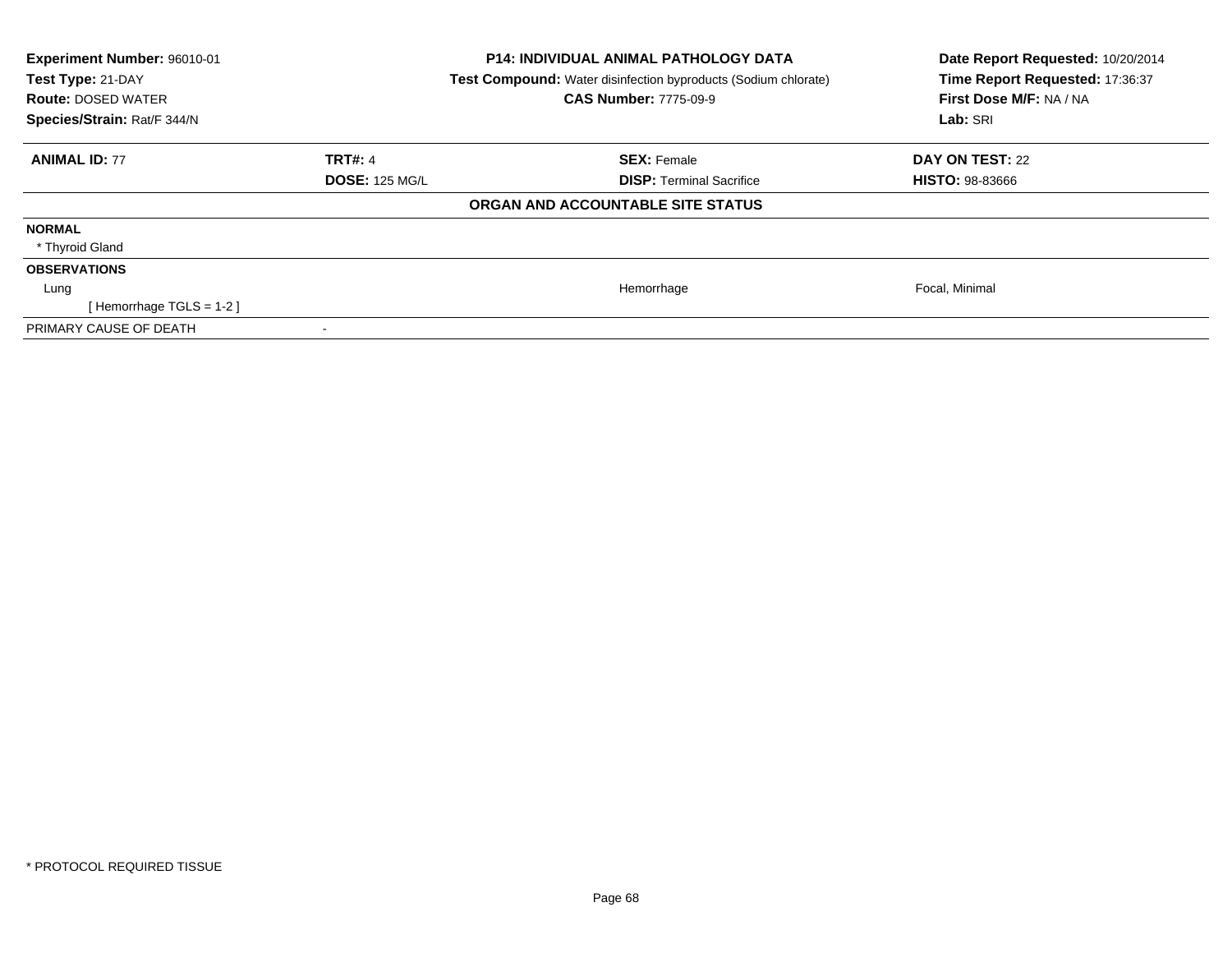| Experiment Number: 96010-01<br><b>P14: INDIVIDUAL ANIMAL PATHOLOGY DATA</b><br>Test Type: 21-DAY<br><b>Test Compound:</b> Water disinfection byproducts (Sodium chlorate) |                       | Date Report Requested: 10/20/2014<br>Time Report Requested: 17:36:37 |                         |
|---------------------------------------------------------------------------------------------------------------------------------------------------------------------------|-----------------------|----------------------------------------------------------------------|-------------------------|
| <b>Route: DOSED WATER</b>                                                                                                                                                 |                       | <b>CAS Number: 7775-09-9</b>                                         | First Dose M/F: NA / NA |
| Species/Strain: Rat/F 344/N                                                                                                                                               |                       |                                                                      | Lab: SRI                |
| <b>ANIMAL ID: 78</b>                                                                                                                                                      | <b>TRT#: 4</b>        | <b>SEX: Female</b>                                                   | DAY ON TEST: 22         |
|                                                                                                                                                                           | <b>DOSE: 125 MG/L</b> | <b>DISP:</b> Terminal Sacrifice                                      | <b>HISTO: 98-83667</b>  |
|                                                                                                                                                                           |                       | ORGAN AND ACCOUNTABLE SITE STATUS                                    |                         |
| <b>NORMAL</b>                                                                                                                                                             |                       |                                                                      |                         |
| * Thyroid Gland                                                                                                                                                           |                       |                                                                      |                         |
| PRIMARY CAUSE OF DEATH                                                                                                                                                    |                       |                                                                      |                         |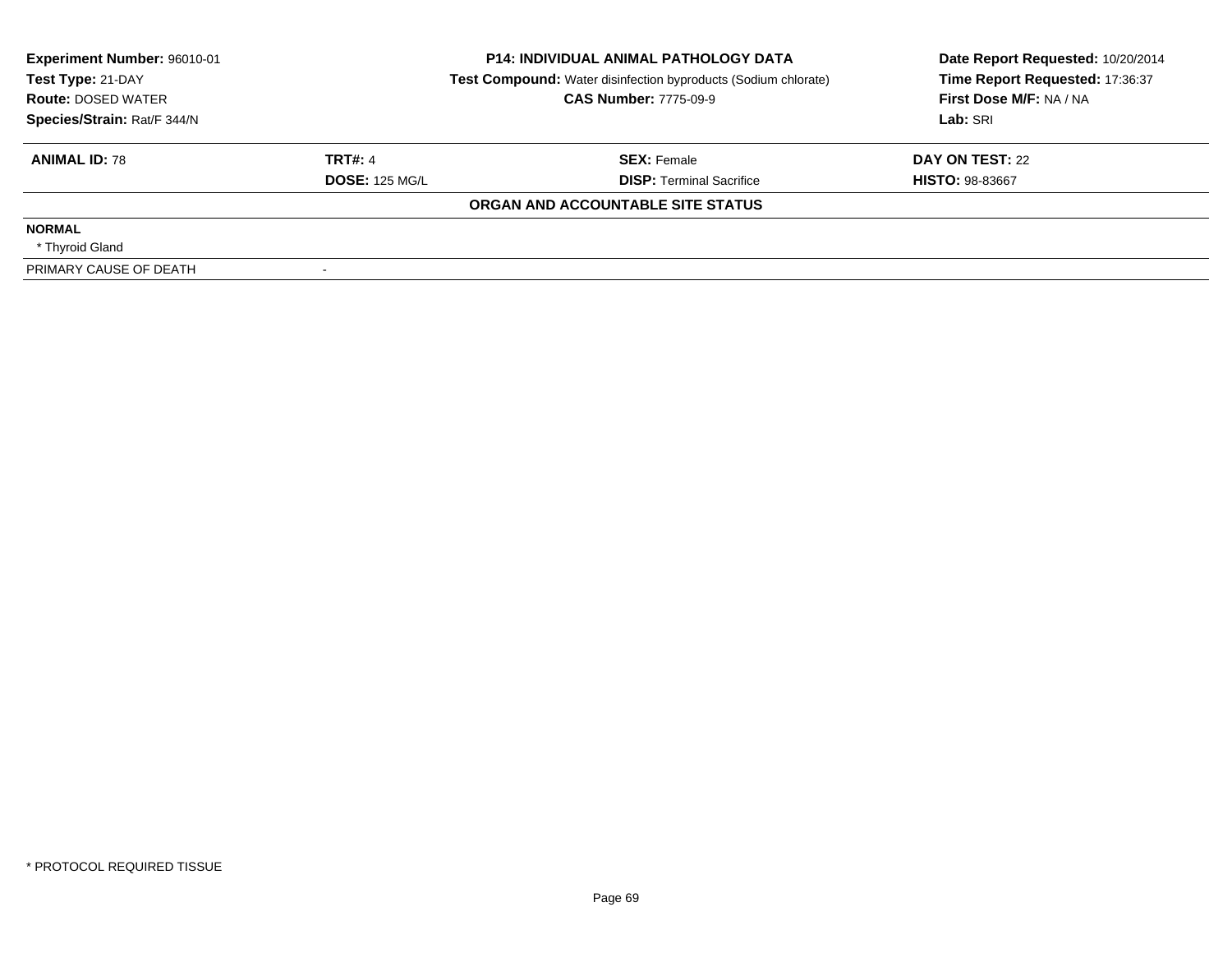| <b>Experiment Number: 96010-01</b><br>Test Type: 21-DAY<br><b>Route: DOSED WATER</b><br>Species/Strain: Rat/F 344/N |                       | <b>P14: INDIVIDUAL ANIMAL PATHOLOGY DATA</b><br>Test Compound: Water disinfection byproducts (Sodium chlorate)<br><b>CAS Number: 7775-09-9</b> | Date Report Requested: 10/20/2014<br>Time Report Requested: 17:36:37<br>First Dose M/F: NA / NA<br>Lab: SRI |
|---------------------------------------------------------------------------------------------------------------------|-----------------------|------------------------------------------------------------------------------------------------------------------------------------------------|-------------------------------------------------------------------------------------------------------------|
| <b>ANIMAL ID: 79</b>                                                                                                | <b>TRT#: 4</b>        | <b>SEX: Female</b>                                                                                                                             | DAY ON TEST: 22                                                                                             |
|                                                                                                                     | <b>DOSE: 125 MG/L</b> | <b>DISP:</b> Terminal Sacrifice                                                                                                                | <b>HISTO: 98-83668</b>                                                                                      |
|                                                                                                                     |                       | ORGAN AND ACCOUNTABLE SITE STATUS                                                                                                              |                                                                                                             |
| <b>NORMAL</b>                                                                                                       |                       |                                                                                                                                                |                                                                                                             |
| * Thyroid Gland                                                                                                     |                       |                                                                                                                                                |                                                                                                             |
| <b>OBSERVATIONS</b>                                                                                                 |                       |                                                                                                                                                |                                                                                                             |
| Lymph Node                                                                                                          | Deep Cervical         | Hyperplasia                                                                                                                                    | Lymphoid, Minimal                                                                                           |
| [Hyperplasia TGLS = $1-21$ ]                                                                                        |                       |                                                                                                                                                |                                                                                                             |
| PRIMARY CAUSE OF DEATH                                                                                              |                       |                                                                                                                                                |                                                                                                             |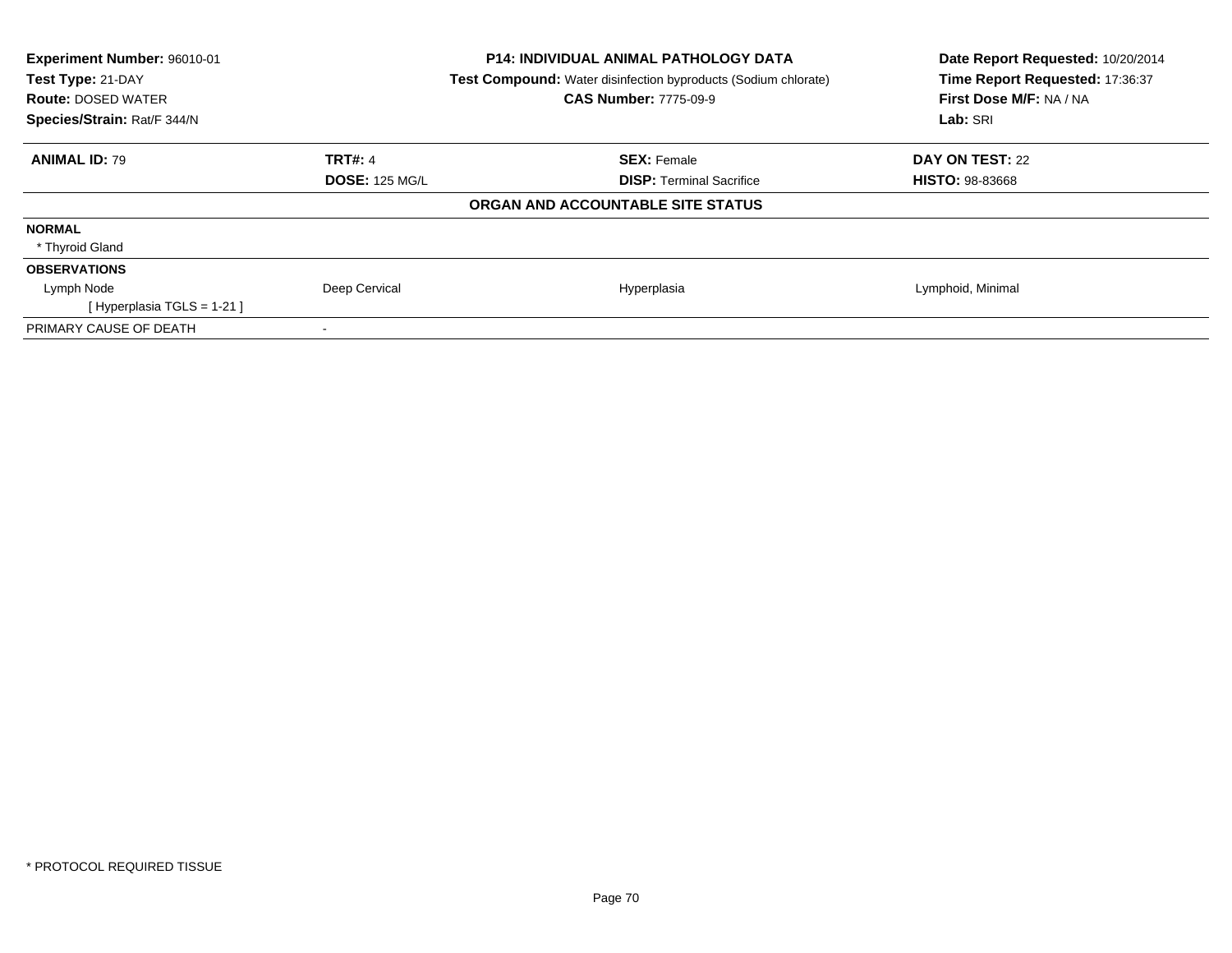| Experiment Number: 96010-01<br>Test Type: 21-DAY<br><b>Route: DOSED WATER</b><br>Species/Strain: Rat/F 344/N | <b>P14: INDIVIDUAL ANIMAL PATHOLOGY DATA</b><br>Test Compound: Water disinfection byproducts (Sodium chlorate)<br><b>CAS Number: 7775-09-9</b> | Date Report Requested: 10/20/2014<br>Time Report Requested: 17:36:37<br>First Dose M/F: NA / NA<br>Lab: SRI |
|--------------------------------------------------------------------------------------------------------------|------------------------------------------------------------------------------------------------------------------------------------------------|-------------------------------------------------------------------------------------------------------------|
| <b>ANIMAL ID: 80</b><br><b>TRT#: 4</b>                                                                       | <b>SEX: Female</b>                                                                                                                             | <b>DAY ON TEST: 22</b>                                                                                      |
| <b>DOSE: 125 MG/L</b>                                                                                        | <b>DISP: Terminal Sacrifice</b>                                                                                                                | <b>HISTO: 98-83669</b>                                                                                      |
|                                                                                                              | ORGAN AND ACCOUNTABLE SITE STATUS                                                                                                              |                                                                                                             |
| <b>NORMAL</b>                                                                                                |                                                                                                                                                |                                                                                                             |
| * Thyroid Gland                                                                                              |                                                                                                                                                |                                                                                                             |
| <b>OBSERVATIONS</b>                                                                                          |                                                                                                                                                |                                                                                                             |
| Lung                                                                                                         | Hemorrhage                                                                                                                                     | Focal, Minimal                                                                                              |
| [Hemorrhage TGLS = 3-2]                                                                                      |                                                                                                                                                |                                                                                                             |
| Pancreatic<br>Lymph Node                                                                                     | Hemorrhage                                                                                                                                     | Minimal                                                                                                     |
| [Hemorrhage TGLS = $1-7$ ]                                                                                   |                                                                                                                                                |                                                                                                             |
| PRIMARY CAUSE OF DEATH                                                                                       |                                                                                                                                                |                                                                                                             |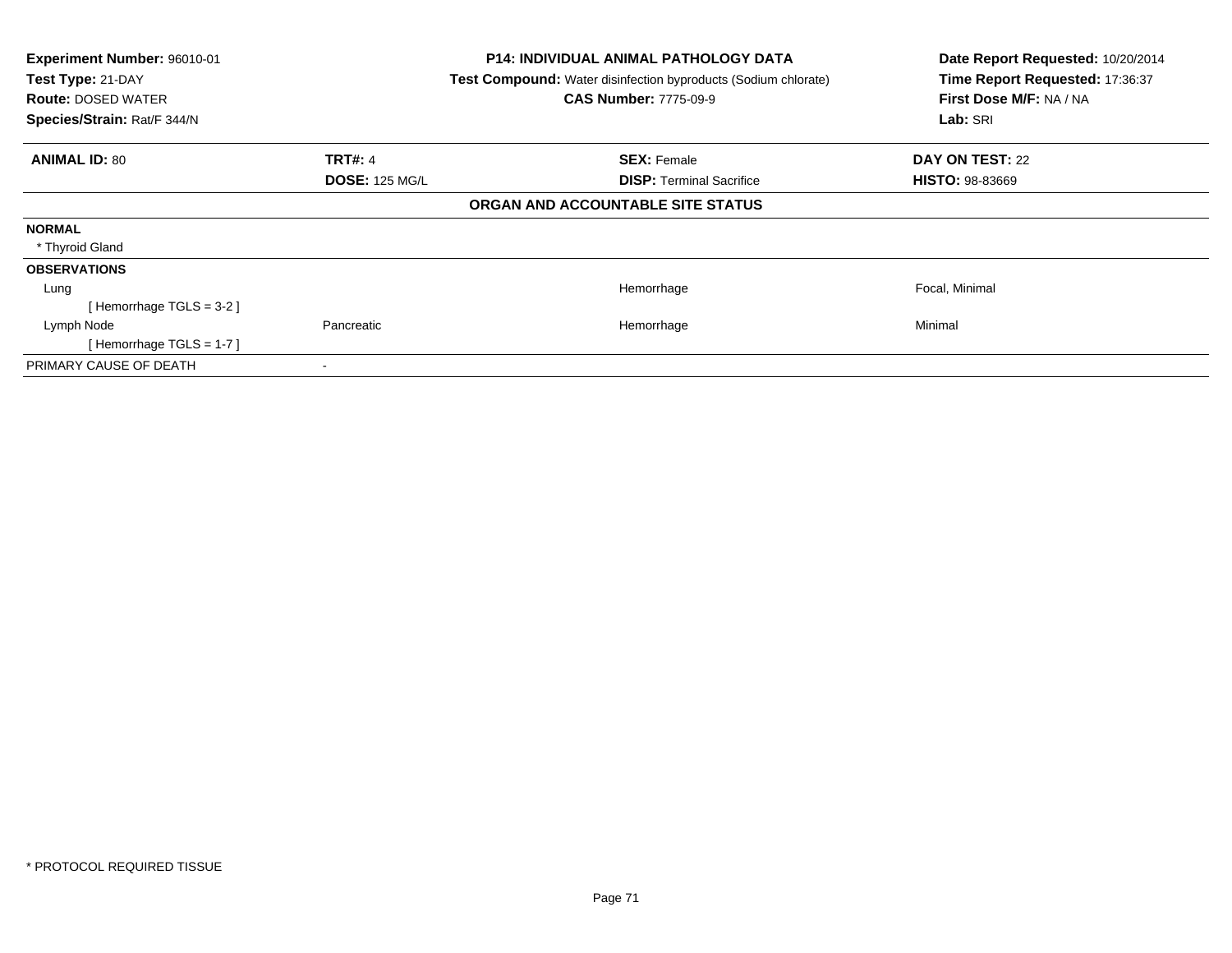| Experiment Number: 96010-01<br>Test Type: 21-DAY<br><b>Route: DOSED WATER</b><br>Species/Strain: Rat/F 344/N |                       | <b>P14: INDIVIDUAL ANIMAL PATHOLOGY DATA</b><br>Test Compound: Water disinfection byproducts (Sodium chlorate)<br><b>CAS Number: 7775-09-9</b> | Date Report Requested: 10/20/2014<br>Time Report Requested: 17:36:37<br>First Dose M/F: NA / NA<br>Lab: SRI |
|--------------------------------------------------------------------------------------------------------------|-----------------------|------------------------------------------------------------------------------------------------------------------------------------------------|-------------------------------------------------------------------------------------------------------------|
| <b>ANIMAL ID: 81</b>                                                                                         | <b>TRT#: 6</b>        | <b>SEX: Female</b>                                                                                                                             | <b>DAY ON TEST: 22</b>                                                                                      |
|                                                                                                              | <b>DOSE: 250 MG/L</b> | <b>DISP:</b> Terminal Sacrifice                                                                                                                | <b>HISTO: 98-83670</b>                                                                                      |
|                                                                                                              |                       | ORGAN AND ACCOUNTABLE SITE STATUS                                                                                                              |                                                                                                             |
| <b>NORMAL</b>                                                                                                |                       |                                                                                                                                                |                                                                                                             |
| Lymph Node                                                                                                   | * Thyroid Gland       |                                                                                                                                                |                                                                                                             |
| <b>OBSERVATIONS</b>                                                                                          |                       |                                                                                                                                                |                                                                                                             |
| Lung                                                                                                         |                       | Hemorrhage                                                                                                                                     | Focal, Minimal                                                                                              |
| [Hemorrhage TGLS = $2-2$ ]                                                                                   |                       |                                                                                                                                                |                                                                                                             |
| PRIMARY CAUSE OF DEATH                                                                                       |                       |                                                                                                                                                |                                                                                                             |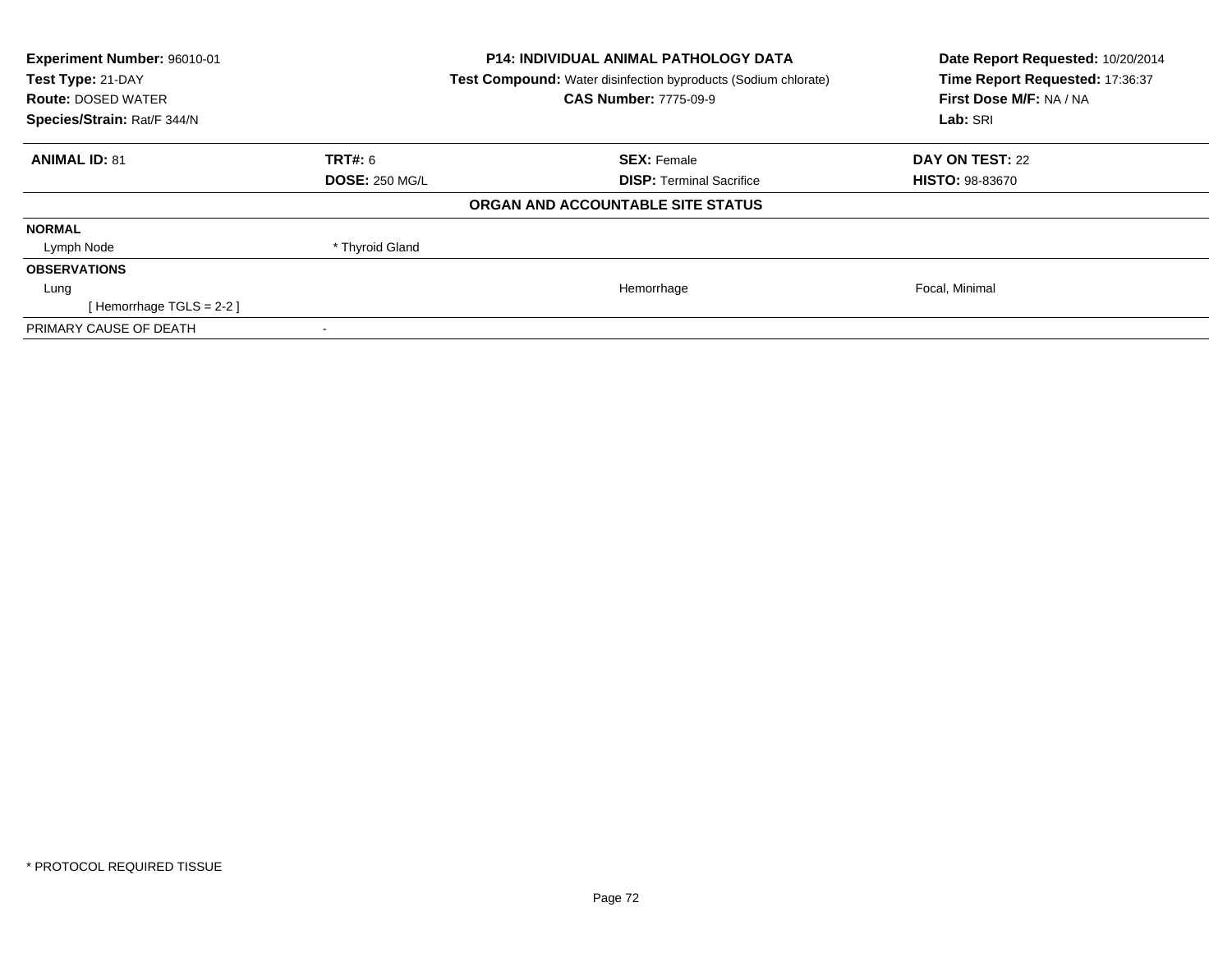| Experiment Number: 96010-01<br>Test Type: 21-DAY | <b>P14: INDIVIDUAL ANIMAL PATHOLOGY DATA</b><br><b>Test Compound:</b> Water disinfection byproducts (Sodium chlorate) |                                   | Date Report Requested: 10/20/2014<br>Time Report Requested: 17:36:37 |  |
|--------------------------------------------------|-----------------------------------------------------------------------------------------------------------------------|-----------------------------------|----------------------------------------------------------------------|--|
| <b>Route: DOSED WATER</b>                        |                                                                                                                       | <b>CAS Number: 7775-09-9</b>      | First Dose M/F: NA / NA                                              |  |
| Species/Strain: Rat/F 344/N                      |                                                                                                                       |                                   | Lab: SRI                                                             |  |
| <b>ANIMAL ID: 82</b>                             | TRT#: 6                                                                                                               | <b>SEX: Female</b>                | DAY ON TEST: 22                                                      |  |
|                                                  | <b>DOSE: 250 MG/L</b>                                                                                                 | <b>DISP:</b> Terminal Sacrifice   | <b>HISTO: 98-83671</b>                                               |  |
|                                                  |                                                                                                                       | ORGAN AND ACCOUNTABLE SITE STATUS |                                                                      |  |
| <b>NORMAL</b>                                    |                                                                                                                       |                                   |                                                                      |  |
| * Thyroid Gland                                  |                                                                                                                       |                                   |                                                                      |  |
| PRIMARY CAUSE OF DEATH                           |                                                                                                                       |                                   |                                                                      |  |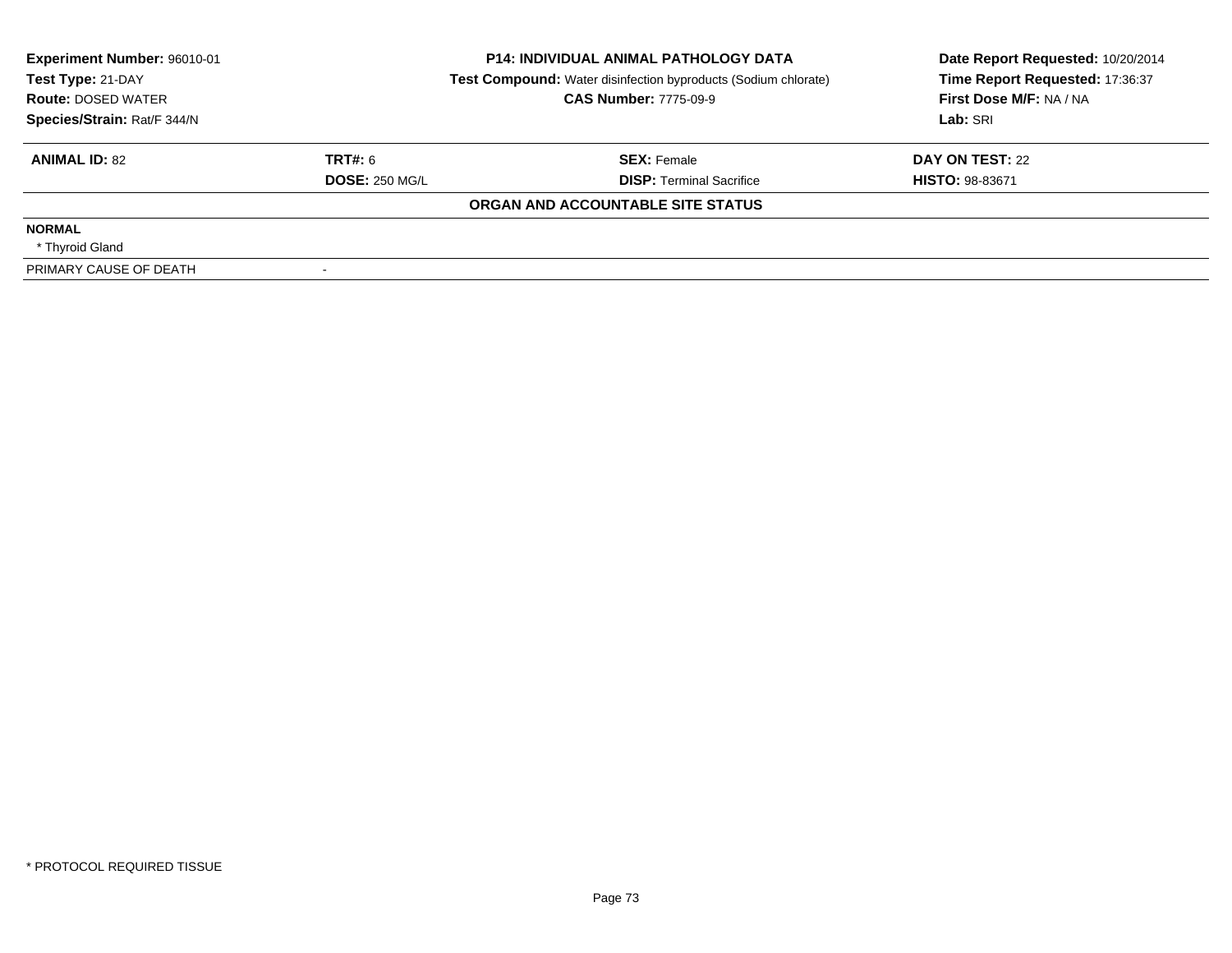| Experiment Number: 96010-01<br>Test Type: 21-DAY<br><b>Route: DOSED WATER</b><br>Species/Strain: Rat/F 344/N | <b>P14: INDIVIDUAL ANIMAL PATHOLOGY DATA</b><br><b>Test Compound:</b> Water disinfection byproducts (Sodium chlorate)<br><b>CAS Number: 7775-09-9</b> | Date Report Requested: 10/20/2014<br>Time Report Requested: 17:36:37<br>First Dose M/F: NA / NA<br>Lab: SRI |
|--------------------------------------------------------------------------------------------------------------|-------------------------------------------------------------------------------------------------------------------------------------------------------|-------------------------------------------------------------------------------------------------------------|
| <b>ANIMAL ID: 83</b><br><b>TRT#: 6</b>                                                                       | <b>SEX: Female</b>                                                                                                                                    | DAY ON TEST: 22                                                                                             |
| <b>DOSE: 250 MG/L</b>                                                                                        | <b>DISP:</b> Terminal Sacrifice                                                                                                                       | <b>HISTO: 98-83672</b>                                                                                      |
|                                                                                                              | ORGAN AND ACCOUNTABLE SITE STATUS                                                                                                                     |                                                                                                             |
| <b>NORMAL</b>                                                                                                |                                                                                                                                                       |                                                                                                             |
| * Thyroid Gland                                                                                              |                                                                                                                                                       |                                                                                                             |
| <b>OBSERVATIONS</b>                                                                                          |                                                                                                                                                       |                                                                                                             |
| Deep Cervical<br>Lymph Node                                                                                  | Hyperplasia                                                                                                                                           | Lymphoid, Minimal                                                                                           |
| [Hyperplasia TGLS = $1-21$ ]                                                                                 |                                                                                                                                                       |                                                                                                             |
| PRIMARY CAUSE OF DEATH                                                                                       |                                                                                                                                                       |                                                                                                             |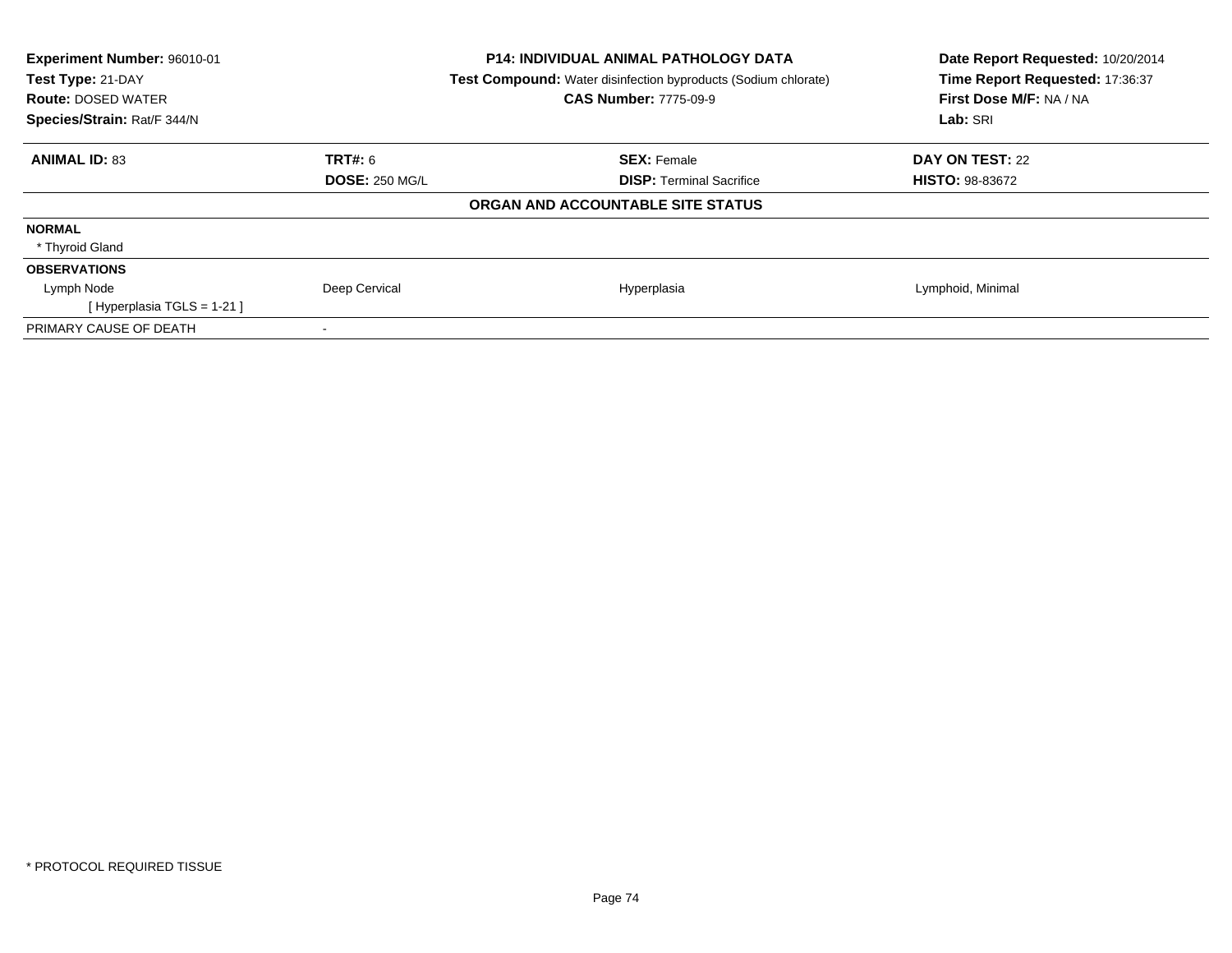| Experiment Number: 96010-01<br>Test Type: 21-DAY<br><b>Route: DOSED WATER</b><br>Species/Strain: Rat/F 344/N |                       | P14: INDIVIDUAL ANIMAL PATHOLOGY DATA<br><b>Test Compound:</b> Water disinfection byproducts (Sodium chlorate)<br><b>CAS Number: 7775-09-9</b> | Date Report Requested: 10/20/2014<br>Time Report Requested: 17:36:37<br>First Dose M/F: NA / NA<br>Lab: SRI |
|--------------------------------------------------------------------------------------------------------------|-----------------------|------------------------------------------------------------------------------------------------------------------------------------------------|-------------------------------------------------------------------------------------------------------------|
| <b>ANIMAL ID: 84</b>                                                                                         | <b>TRT#:</b> 6        | <b>SEX: Female</b>                                                                                                                             | DAY ON TEST: 22                                                                                             |
|                                                                                                              | <b>DOSE: 250 MG/L</b> | <b>DISP:</b> Terminal Sacrifice                                                                                                                | <b>HISTO: 98-83673</b>                                                                                      |
|                                                                                                              |                       | ORGAN AND ACCOUNTABLE SITE STATUS                                                                                                              |                                                                                                             |
| <b>NORMAL</b>                                                                                                |                       |                                                                                                                                                |                                                                                                             |
| * Thyroid Gland                                                                                              |                       |                                                                                                                                                |                                                                                                             |
| <b>OBSERVATIONS</b>                                                                                          |                       |                                                                                                                                                |                                                                                                             |
| Lymph Node                                                                                                   | Deep Cervical         | Ectasia                                                                                                                                        | Minimal                                                                                                     |
| [ Ectasia TGLS = 2-21 ]                                                                                      |                       |                                                                                                                                                |                                                                                                             |
| Uterus                                                                                                       |                       | Hydrometra                                                                                                                                     | Mild                                                                                                        |
| [Hydrometra TGLS = $1-7$ ]                                                                                   |                       |                                                                                                                                                |                                                                                                             |
| PRIMARY CAUSE OF DEATH                                                                                       |                       |                                                                                                                                                |                                                                                                             |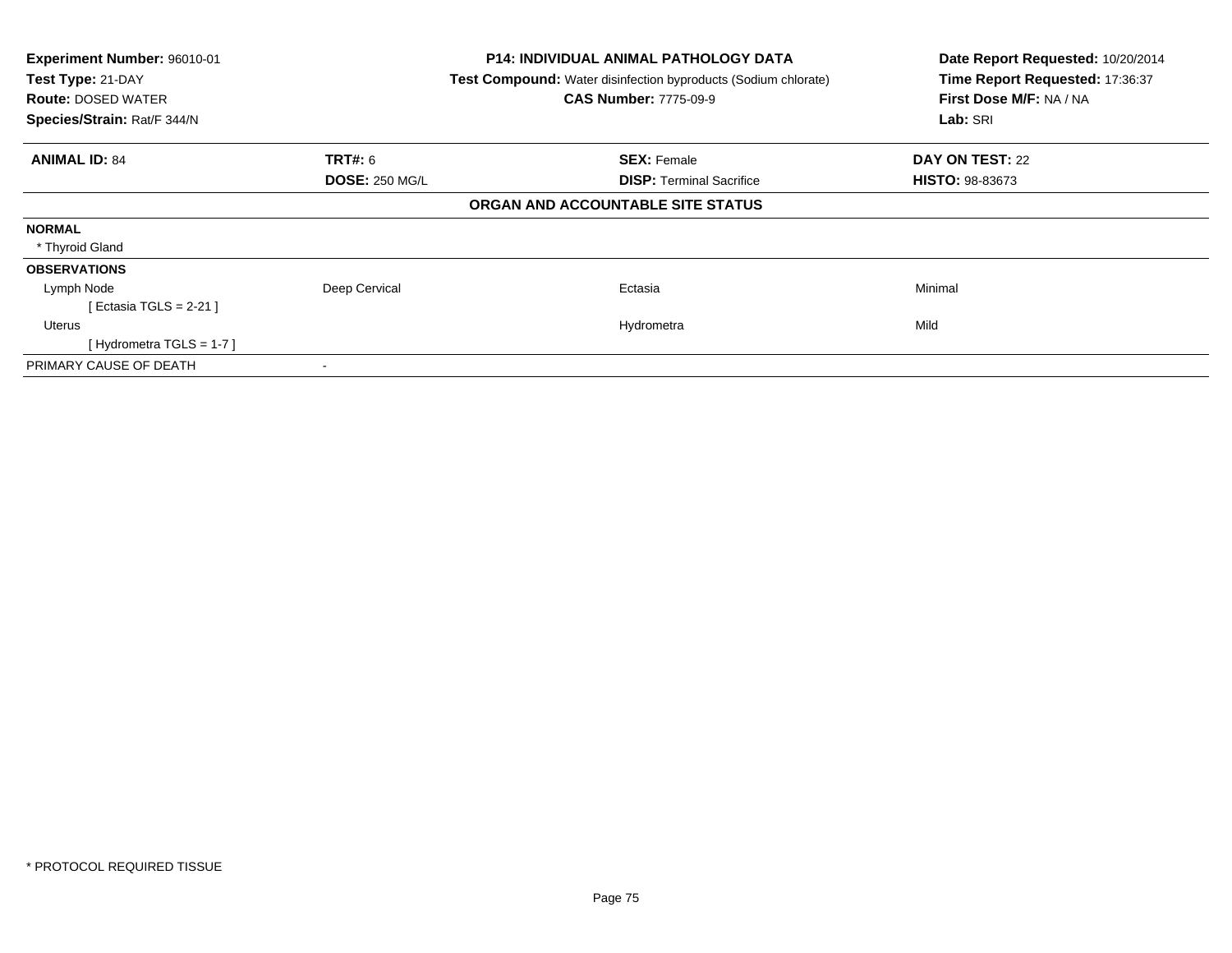| Experiment Number: 96010-01 |                       | <b>P14: INDIVIDUAL ANIMAL PATHOLOGY DATA</b>                          | Date Report Requested: 10/20/2014 |  |
|-----------------------------|-----------------------|-----------------------------------------------------------------------|-----------------------------------|--|
| Test Type: 21-DAY           |                       | <b>Test Compound:</b> Water disinfection byproducts (Sodium chlorate) | Time Report Requested: 17:36:37   |  |
| <b>Route: DOSED WATER</b>   |                       | <b>CAS Number: 7775-09-9</b>                                          | First Dose M/F: NA / NA           |  |
| Species/Strain: Rat/F 344/N |                       |                                                                       | Lab: SRI                          |  |
| <b>ANIMAL ID: 85</b>        | TRT#: 6               | <b>SEX: Female</b>                                                    | DAY ON TEST: 22                   |  |
|                             | <b>DOSE: 250 MG/L</b> | <b>DISP:</b> Terminal Sacrifice                                       | <b>HISTO: 98-83674</b>            |  |
|                             |                       | ORGAN AND ACCOUNTABLE SITE STATUS                                     |                                   |  |
| <b>NORMAL</b>               |                       |                                                                       |                                   |  |
| * Thyroid Gland             |                       |                                                                       |                                   |  |
| <b>OBSERVATIONS</b>         |                       |                                                                       |                                   |  |
| Lymph Node                  | Deep Cervical         | Ectasia                                                               | Minimal                           |  |
| [ Ectasia TGLS = 1-21 ]     |                       |                                                                       |                                   |  |
| PRIMARY CAUSE OF DEATH      |                       |                                                                       |                                   |  |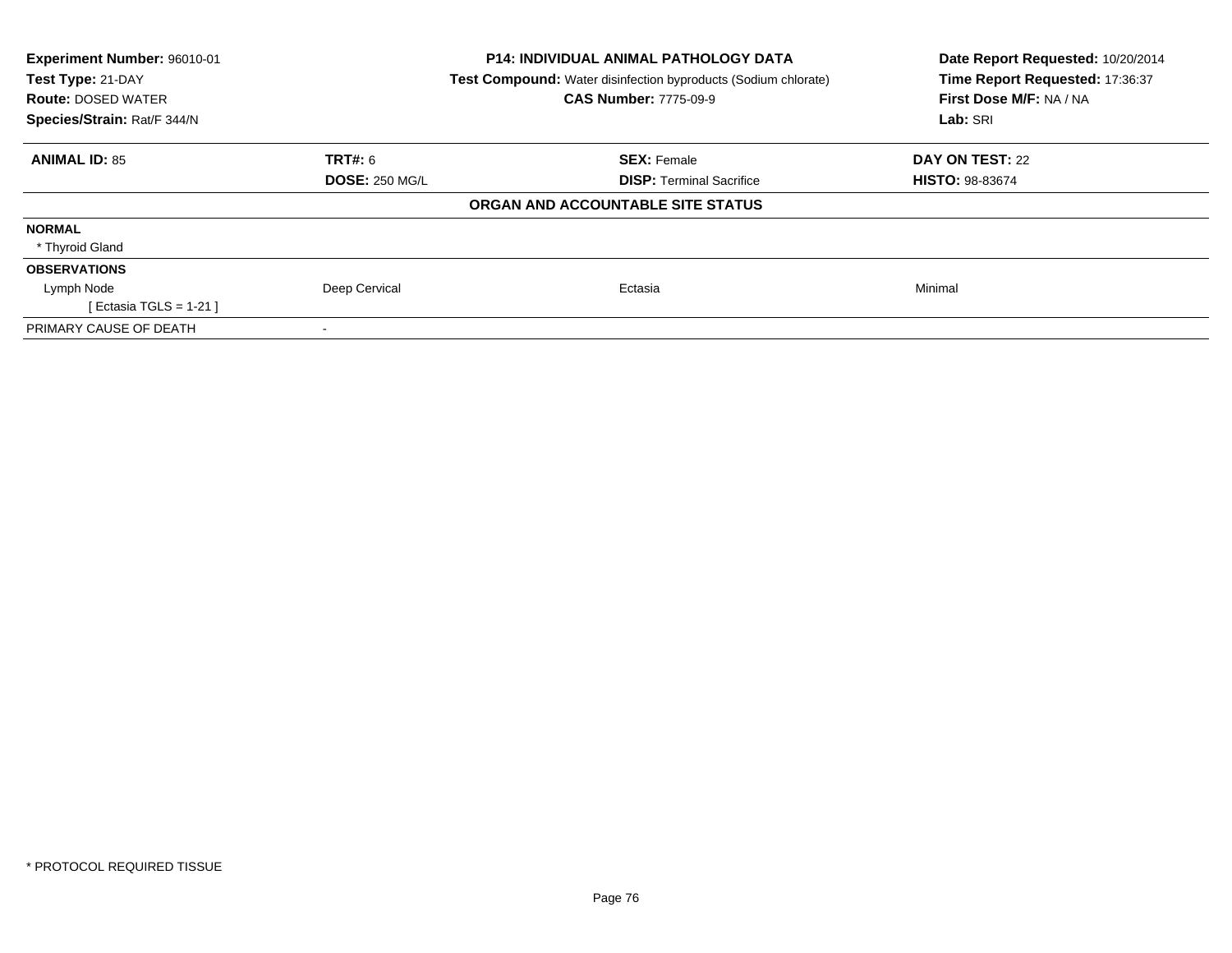| Experiment Number: 96010-01 |                       | <b>P14: INDIVIDUAL ANIMAL PATHOLOGY DATA</b>                          | Date Report Requested: 10/20/2014 |
|-----------------------------|-----------------------|-----------------------------------------------------------------------|-----------------------------------|
| Test Type: 21-DAY           |                       | <b>Test Compound:</b> Water disinfection byproducts (Sodium chlorate) | Time Report Requested: 17:36:37   |
| <b>Route: DOSED WATER</b>   |                       | <b>CAS Number: 7775-09-9</b>                                          | First Dose M/F: NA / NA           |
| Species/Strain: Rat/F 344/N |                       |                                                                       | Lab: SRI                          |
| <b>ANIMAL ID: 86</b>        | <b>TRT#: 6</b>        | <b>SEX: Female</b>                                                    | DAY ON TEST: 22                   |
|                             | <b>DOSE: 250 MG/L</b> | <b>DISP: Terminal Sacrifice</b>                                       | <b>HISTO: 98-83675</b>            |
|                             |                       | ORGAN AND ACCOUNTABLE SITE STATUS                                     |                                   |
| <b>NORMAL</b>               |                       |                                                                       |                                   |
| Lung                        |                       |                                                                       |                                   |
| <b>OBSERVATIONS</b>         |                       |                                                                       |                                   |
| * Thyroid Gland             | <b>Follicular Cel</b> | Hyperplasia                                                           | Diffuse, Minimal                  |
| PRIMARY CAUSE OF DEATH      |                       |                                                                       |                                   |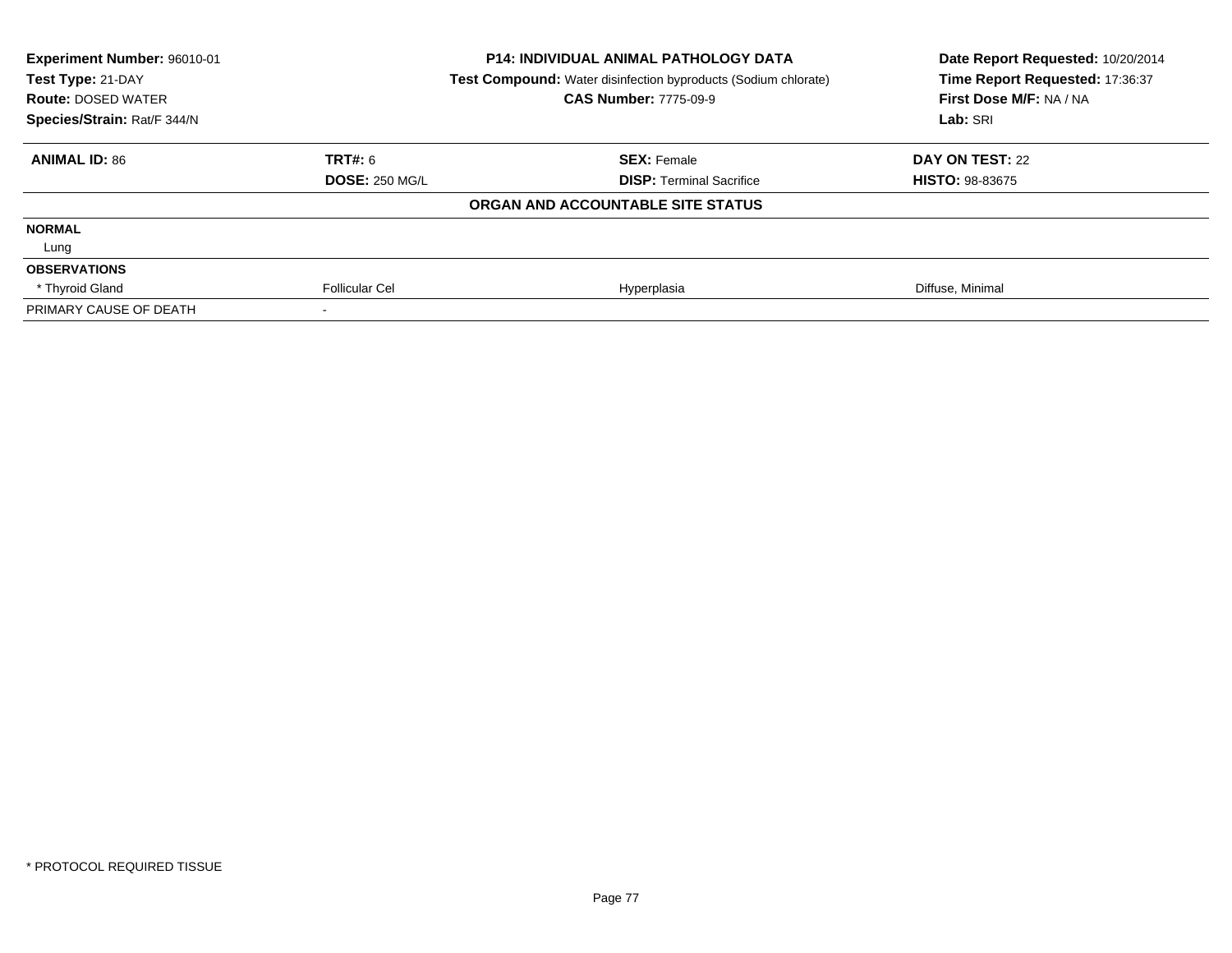| Experiment Number: 96010-01<br>Test Type: 21-DAY         | <b>P14: INDIVIDUAL ANIMAL PATHOLOGY DATA</b><br><b>Test Compound:</b> Water disinfection byproducts (Sodium chlorate)<br><b>CAS Number: 7775-09-9</b> |                                   | Date Report Requested: 10/20/2014<br>Time Report Requested: 17:36:37<br>First Dose M/F: NA / NA |
|----------------------------------------------------------|-------------------------------------------------------------------------------------------------------------------------------------------------------|-----------------------------------|-------------------------------------------------------------------------------------------------|
| <b>Route: DOSED WATER</b><br>Species/Strain: Rat/F 344/N |                                                                                                                                                       |                                   | Lab: SRI                                                                                        |
| <b>ANIMAL ID: 87</b>                                     | TRT#: 6                                                                                                                                               | <b>SEX: Female</b>                | DAY ON TEST: 22                                                                                 |
|                                                          | <b>DOSE: 250 MG/L</b>                                                                                                                                 | <b>DISP:</b> Terminal Sacrifice   | <b>HISTO: 98-83676</b>                                                                          |
|                                                          |                                                                                                                                                       | ORGAN AND ACCOUNTABLE SITE STATUS |                                                                                                 |
| <b>NORMAL</b>                                            |                                                                                                                                                       |                                   |                                                                                                 |
| * Thyroid Gland                                          |                                                                                                                                                       |                                   |                                                                                                 |
| PRIMARY CAUSE OF DEATH                                   |                                                                                                                                                       |                                   |                                                                                                 |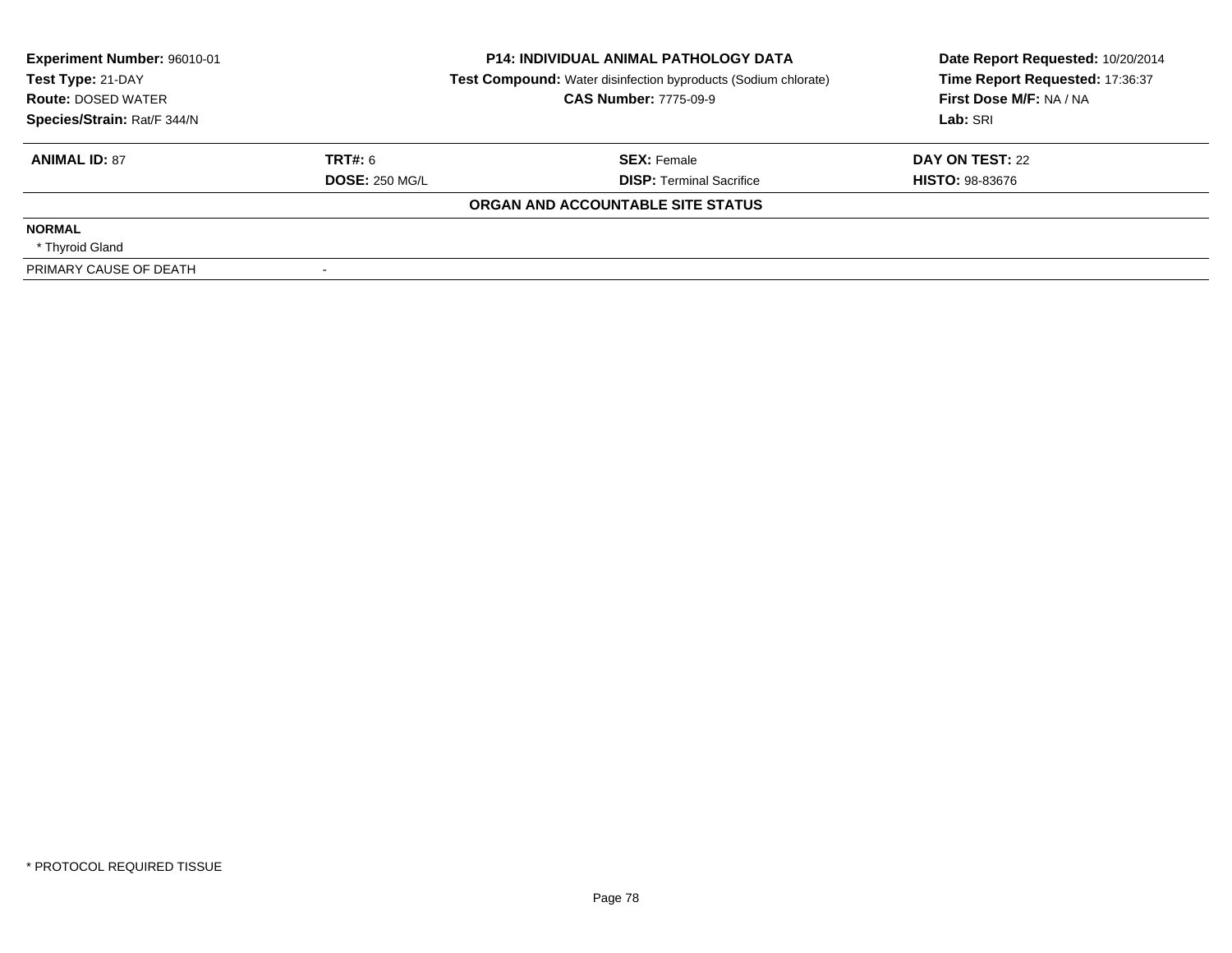| Experiment Number: 96010-01<br>Test Type: 21-DAY | <b>P14: INDIVIDUAL ANIMAL PATHOLOGY DATA</b><br><b>Test Compound:</b> Water disinfection byproducts (Sodium chlorate) |                                   | Date Report Requested: 10/20/2014<br>Time Report Requested: 17:36:37 |
|--------------------------------------------------|-----------------------------------------------------------------------------------------------------------------------|-----------------------------------|----------------------------------------------------------------------|
| <b>Route: DOSED WATER</b>                        |                                                                                                                       | <b>CAS Number: 7775-09-9</b>      | First Dose M/F: NA / NA                                              |
| Species/Strain: Rat/F 344/N                      |                                                                                                                       |                                   | Lab: SRI                                                             |
| <b>ANIMAL ID: 88</b>                             | TRT#: 6                                                                                                               | <b>SEX: Female</b>                | DAY ON TEST: 22                                                      |
|                                                  | <b>DOSE: 250 MG/L</b>                                                                                                 | <b>DISP:</b> Terminal Sacrifice   | <b>HISTO: 98-83677</b>                                               |
|                                                  |                                                                                                                       | ORGAN AND ACCOUNTABLE SITE STATUS |                                                                      |
| <b>NORMAL</b>                                    |                                                                                                                       |                                   |                                                                      |
| * Thyroid Gland                                  |                                                                                                                       |                                   |                                                                      |
| PRIMARY CAUSE OF DEATH                           |                                                                                                                       |                                   |                                                                      |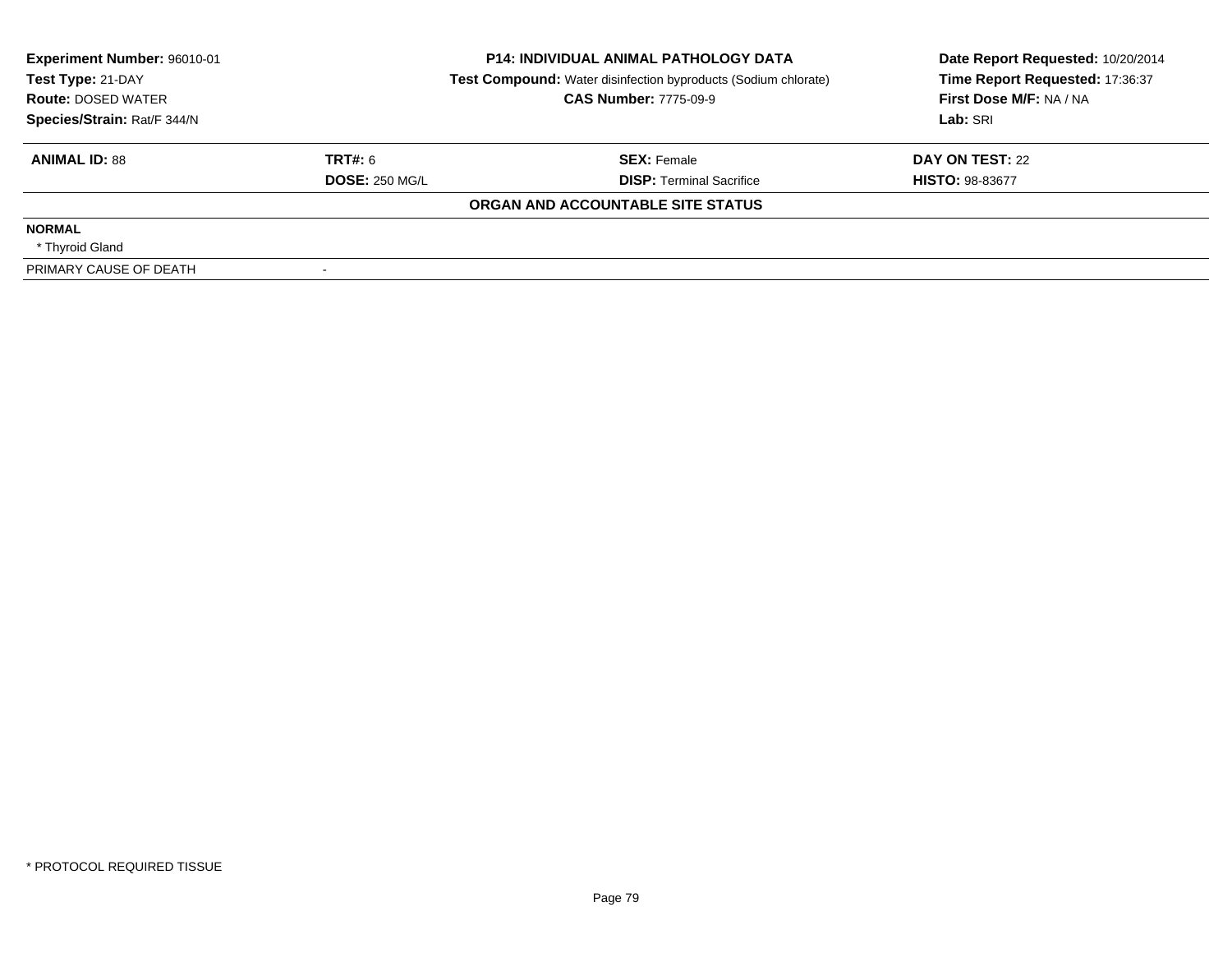| Experiment Number: 96010-01<br>Test Type: 21-DAY<br><b>Route: DOSED WATER</b><br>Species/Strain: Rat/F 344/N |                       | <b>P14: INDIVIDUAL ANIMAL PATHOLOGY DATA</b><br>Test Compound: Water disinfection byproducts (Sodium chlorate)<br><b>CAS Number: 7775-09-9</b> | Date Report Requested: 10/20/2014<br>Time Report Requested: 17:36:37<br>First Dose M/F: NA / NA<br>Lab: SRI |
|--------------------------------------------------------------------------------------------------------------|-----------------------|------------------------------------------------------------------------------------------------------------------------------------------------|-------------------------------------------------------------------------------------------------------------|
| <b>ANIMAL ID: 89</b>                                                                                         | TRT#: 6               | <b>SEX: Female</b>                                                                                                                             | <b>DAY ON TEST: 22</b>                                                                                      |
|                                                                                                              | <b>DOSE: 250 MG/L</b> | <b>DISP:</b> Terminal Sacrifice                                                                                                                | <b>HISTO: 98-83678</b>                                                                                      |
|                                                                                                              |                       | ORGAN AND ACCOUNTABLE SITE STATUS                                                                                                              |                                                                                                             |
| <b>NORMAL</b>                                                                                                |                       |                                                                                                                                                |                                                                                                             |
| Lymph Node                                                                                                   | * Thyroid Gland       |                                                                                                                                                |                                                                                                             |
| <b>OBSERVATIONS</b>                                                                                          |                       |                                                                                                                                                |                                                                                                             |
| Lung                                                                                                         |                       | Hemorrhage                                                                                                                                     | Focal, Minimal                                                                                              |
| [Hemorrhage TGLS = $2-2$ ]                                                                                   |                       |                                                                                                                                                |                                                                                                             |
| PRIMARY CAUSE OF DEATH                                                                                       |                       |                                                                                                                                                |                                                                                                             |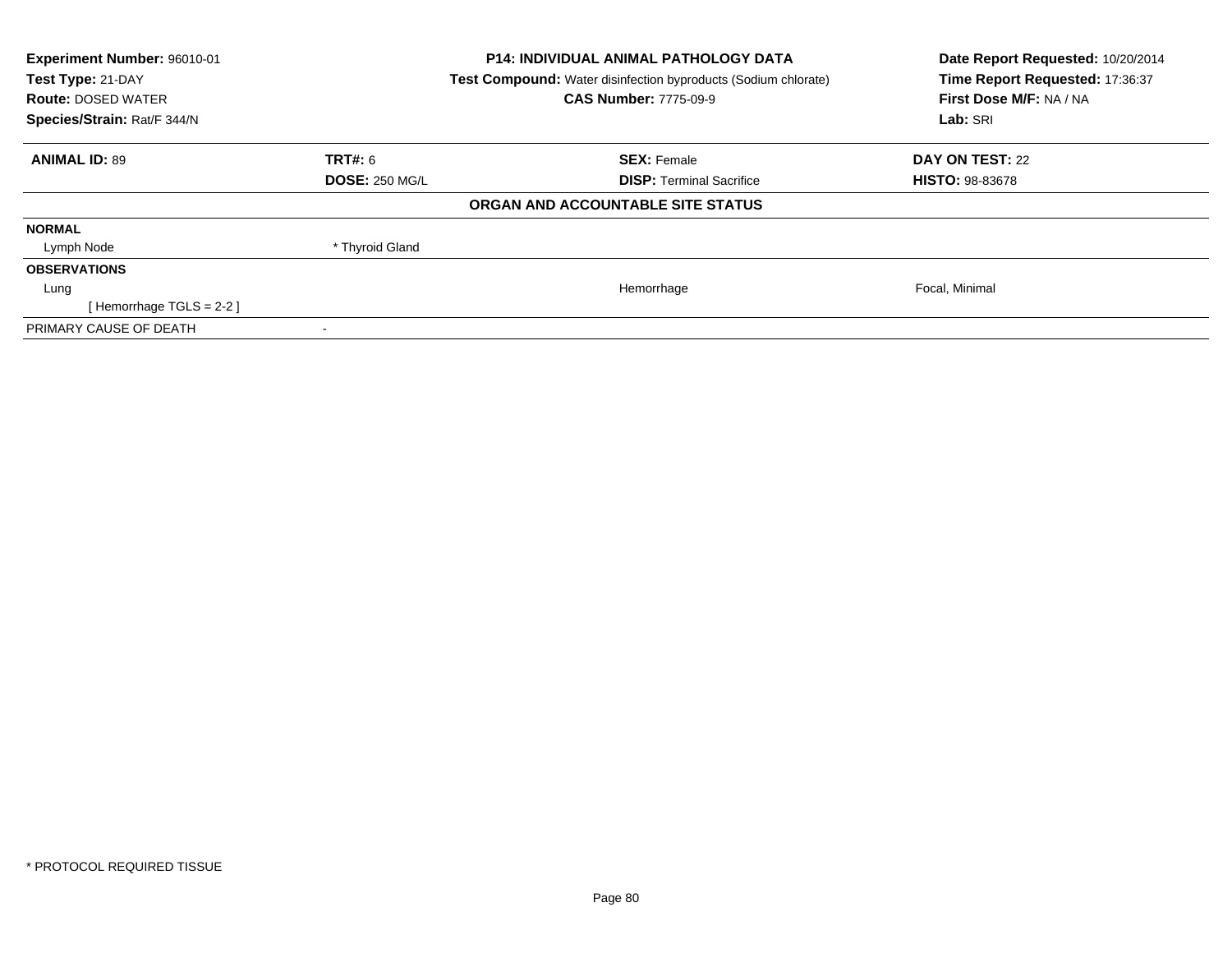| Experiment Number: 96010-01<br>Test Type: 21-DAY<br><b>Route: DOSED WATER</b> |                       | <b>P14: INDIVIDUAL ANIMAL PATHOLOGY DATA</b><br><b>Test Compound:</b> Water disinfection byproducts (Sodium chlorate)<br><b>CAS Number: 7775-09-9</b> | Date Report Requested: 10/20/2014<br>Time Report Requested: 17:36:37<br>First Dose M/F: NA / NA |
|-------------------------------------------------------------------------------|-----------------------|-------------------------------------------------------------------------------------------------------------------------------------------------------|-------------------------------------------------------------------------------------------------|
| Species/Strain: Rat/F 344/N                                                   |                       |                                                                                                                                                       | Lab: SRI                                                                                        |
| <b>ANIMAL ID: 90</b>                                                          | <b>TRT#:</b> 6        | <b>SEX: Female</b>                                                                                                                                    | <b>DAY ON TEST: 22</b>                                                                          |
|                                                                               | <b>DOSE: 250 MG/L</b> | <b>DISP:</b> Terminal Sacrifice                                                                                                                       | <b>HISTO: 98-83679</b>                                                                          |
|                                                                               |                       | ORGAN AND ACCOUNTABLE SITE STATUS                                                                                                                     |                                                                                                 |
| <b>NORMAL</b>                                                                 |                       |                                                                                                                                                       |                                                                                                 |
| * Thyroid Gland                                                               |                       |                                                                                                                                                       |                                                                                                 |
| <b>OBSERVATIONS</b>                                                           |                       |                                                                                                                                                       |                                                                                                 |
| Lymph Node                                                                    | Deep Cervical         | Ectasia                                                                                                                                               | Mild                                                                                            |
|                                                                               | Pancreatic            | Pigmentation                                                                                                                                          | Hemosiderin, Mild                                                                               |
| [ Ectasia TGLS = 2-21 ]                                                       |                       |                                                                                                                                                       |                                                                                                 |
| [ Pigmentation TGLS = $1-7$ ]                                                 |                       |                                                                                                                                                       |                                                                                                 |
| PRIMARY CAUSE OF DEATH                                                        |                       |                                                                                                                                                       |                                                                                                 |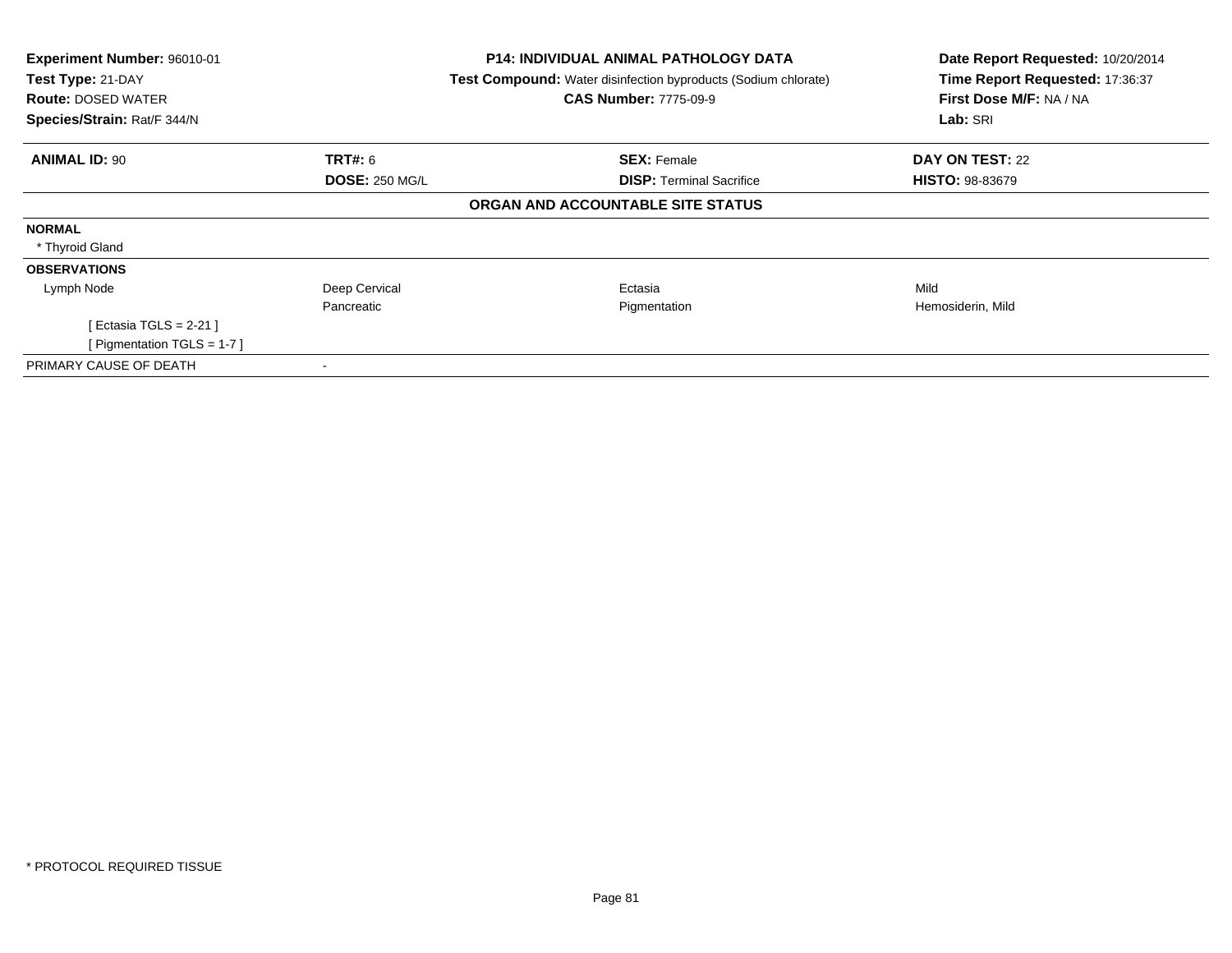| Experiment Number: 96010-01<br>Test Type: 21-DAY<br><b>Route: DOSED WATER</b><br>Species/Strain: Rat/F 344/N |                       | <b>P14: INDIVIDUAL ANIMAL PATHOLOGY DATA</b><br><b>Test Compound:</b> Water disinfection byproducts (Sodium chlorate)<br><b>CAS Number: 7775-09-9</b> | Date Report Requested: 10/20/2014<br>Time Report Requested: 17:36:37<br>First Dose M/F: NA / NA<br>Lab: SRI |  |
|--------------------------------------------------------------------------------------------------------------|-----------------------|-------------------------------------------------------------------------------------------------------------------------------------------------------|-------------------------------------------------------------------------------------------------------------|--|
| <b>ANIMAL ID: 91</b>                                                                                         | <b>TRT#: 8</b>        | <b>SEX:</b> Female                                                                                                                                    | DAY ON TEST: 22                                                                                             |  |
|                                                                                                              | <b>DOSE: 500 MG/L</b> | <b>DISP: Terminal Sacrifice</b>                                                                                                                       | <b>HISTO: 98-83680</b>                                                                                      |  |
| <b>OBSERVATIONS</b>                                                                                          |                       |                                                                                                                                                       |                                                                                                             |  |
| * Thyroid Gland                                                                                              | Follicular Cel        | Hyperplasia                                                                                                                                           | Diffuse, Minimal                                                                                            |  |
| PRIMARY CAUSE OF DEATH                                                                                       |                       |                                                                                                                                                       |                                                                                                             |  |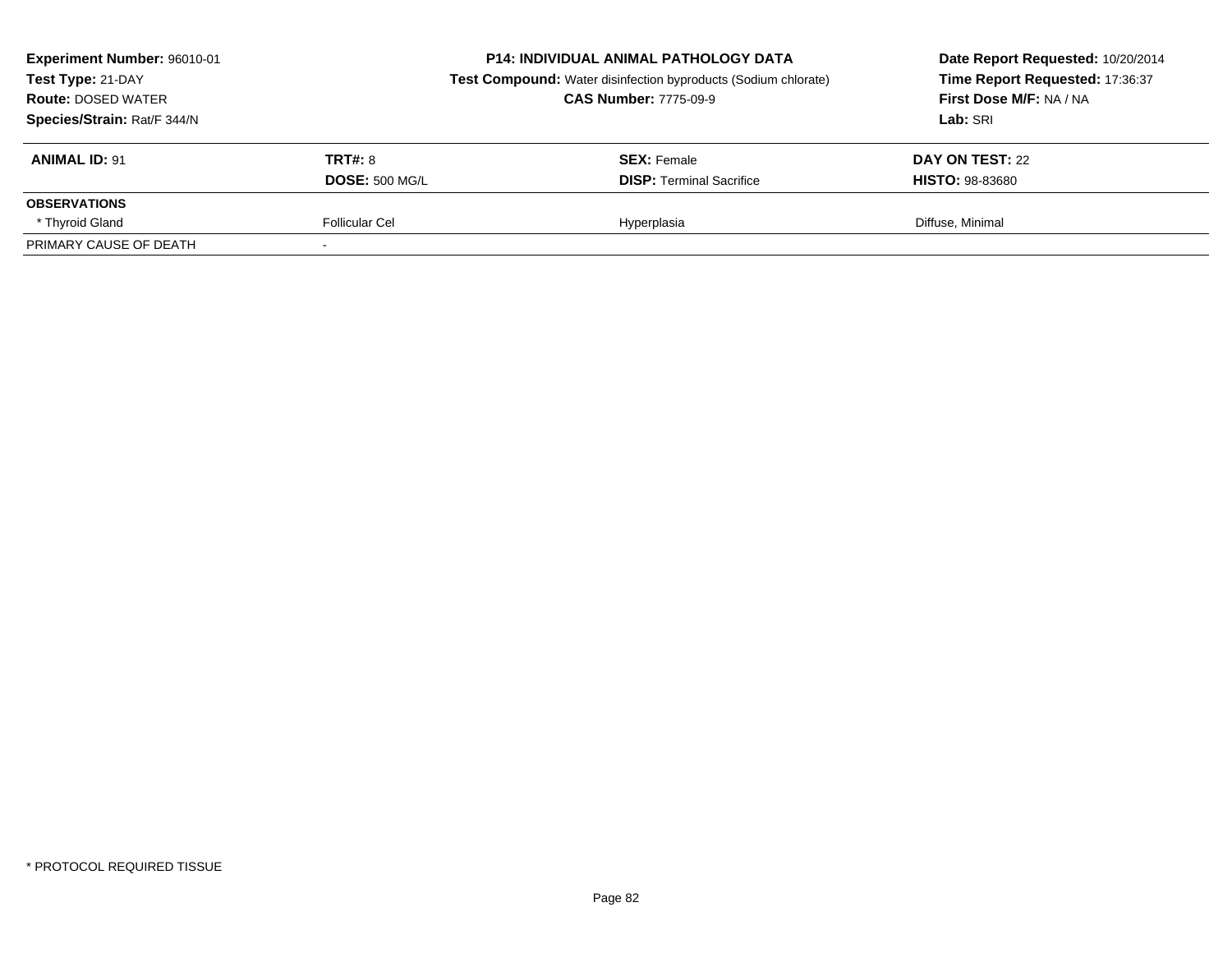| Experiment Number: 96010-01<br>Test Type: 21-DAY<br><b>Route: DOSED WATER</b><br>Species/Strain: Rat/F 344/N |                       | <b>P14: INDIVIDUAL ANIMAL PATHOLOGY DATA</b><br>Test Compound: Water disinfection byproducts (Sodium chlorate)<br><b>CAS Number: 7775-09-9</b> | Date Report Requested: 10/20/2014<br>Time Report Requested: 17:36:37<br>First Dose M/F: NA / NA<br>Lab: SRI |
|--------------------------------------------------------------------------------------------------------------|-----------------------|------------------------------------------------------------------------------------------------------------------------------------------------|-------------------------------------------------------------------------------------------------------------|
| <b>ANIMAL ID: 92</b>                                                                                         | <b>TRT#: 8</b>        | <b>SEX: Female</b>                                                                                                                             | DAY ON TEST: 22                                                                                             |
|                                                                                                              | <b>DOSE: 500 MG/L</b> | <b>DISP: Terminal Sacrifice</b>                                                                                                                | <b>HISTO: 98-83681</b>                                                                                      |
|                                                                                                              |                       | ORGAN AND ACCOUNTABLE SITE STATUS                                                                                                              |                                                                                                             |
| <b>NORMAL</b>                                                                                                |                       |                                                                                                                                                |                                                                                                             |
| * Thyroid Gland                                                                                              |                       |                                                                                                                                                |                                                                                                             |
| <b>MISSING</b>                                                                                               |                       |                                                                                                                                                |                                                                                                             |
| Lymph Node                                                                                                   |                       |                                                                                                                                                |                                                                                                             |
| PRIMARY CAUSE OF DEATH                                                                                       |                       |                                                                                                                                                |                                                                                                             |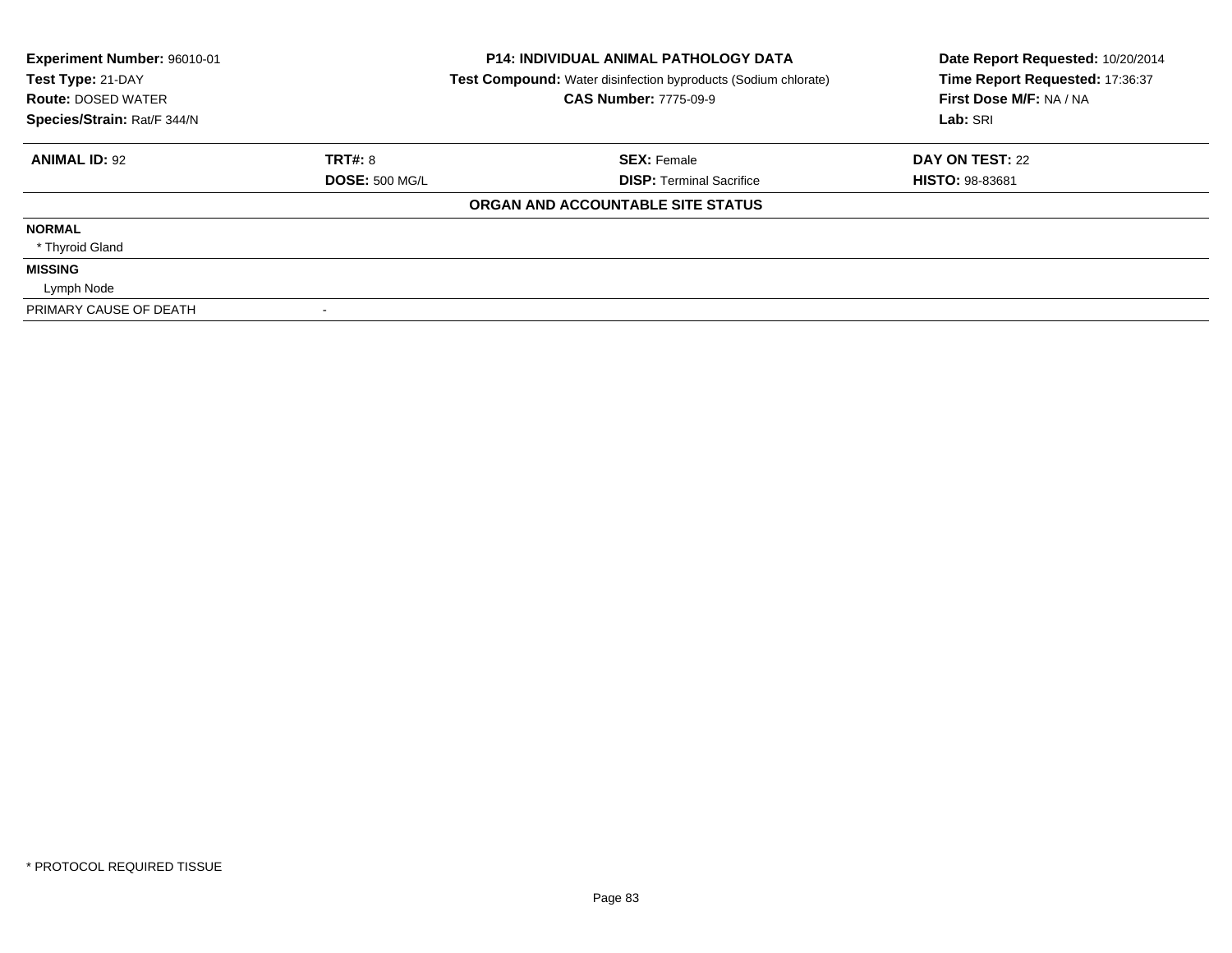| Experiment Number: 96010-01 |                       | <b>P14: INDIVIDUAL ANIMAL PATHOLOGY DATA</b>                   | Date Report Requested: 10/20/2014 |
|-----------------------------|-----------------------|----------------------------------------------------------------|-----------------------------------|
| Test Type: 21-DAY           |                       | Test Compound: Water disinfection byproducts (Sodium chlorate) | Time Report Requested: 17:36:37   |
| <b>Route: DOSED WATER</b>   |                       | <b>CAS Number: 7775-09-9</b>                                   | First Dose M/F: NA / NA           |
| Species/Strain: Rat/F 344/N |                       |                                                                | Lab: SRI                          |
| <b>ANIMAL ID: 93</b>        | TRT#: 8               | <b>SEX: Female</b>                                             | DAY ON TEST: 22                   |
|                             | <b>DOSE: 500 MG/L</b> | <b>DISP: Terminal Sacrifice</b>                                | <b>HISTO: 98-83682</b>            |
|                             |                       | ORGAN AND ACCOUNTABLE SITE STATUS                              |                                   |
| <b>NORMAL</b>               |                       |                                                                |                                   |
| Lymph Node                  |                       |                                                                |                                   |
| <b>OBSERVATIONS</b>         |                       |                                                                |                                   |
| * Thyroid Gland             | <b>Follicular Cel</b> | Hyperplasia                                                    | Diffuse, Minimal                  |
| PRIMARY CAUSE OF DEATH      |                       |                                                                |                                   |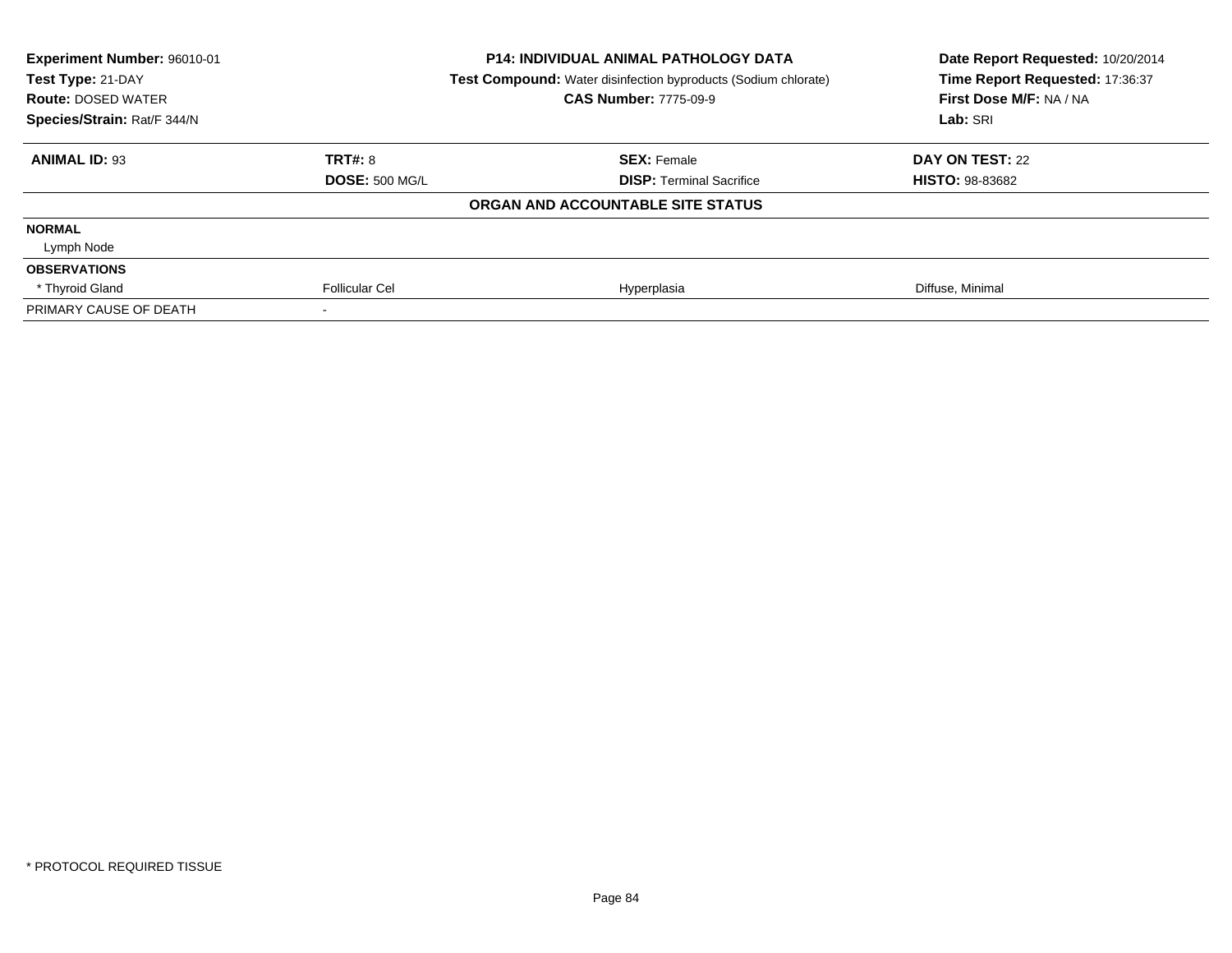| Experiment Number: 96010-01<br><b>P14: INDIVIDUAL ANIMAL PATHOLOGY DATA</b><br>Test Type: 21-DAY<br><b>Test Compound:</b> Water disinfection byproducts (Sodium chlorate)<br><b>CAS Number: 7775-09-9</b><br><b>Route: DOSED WATER</b><br>Species/Strain: Rat/F 344/N |                       | Date Report Requested: 10/20/2014<br>Time Report Requested: 17:36:37<br>First Dose M/F: NA / NA<br>Lab: SRI |                        |
|-----------------------------------------------------------------------------------------------------------------------------------------------------------------------------------------------------------------------------------------------------------------------|-----------------------|-------------------------------------------------------------------------------------------------------------|------------------------|
| <b>ANIMAL ID: 94</b>                                                                                                                                                                                                                                                  | TRT#: 8               | <b>SEX: Female</b>                                                                                          | DAY ON TEST: 22        |
|                                                                                                                                                                                                                                                                       | <b>DOSE: 500 MG/L</b> | <b>DISP:</b> Terminal Sacrifice                                                                             | <b>HISTO: 98-83683</b> |
| <b>OBSERVATIONS</b>                                                                                                                                                                                                                                                   |                       |                                                                                                             |                        |
| * Thyroid Gland                                                                                                                                                                                                                                                       | <b>Follicular Cel</b> | Hyperplasia                                                                                                 | Diffuse, Minimal       |
| PRIMARY CAUSE OF DEATH                                                                                                                                                                                                                                                |                       |                                                                                                             |                        |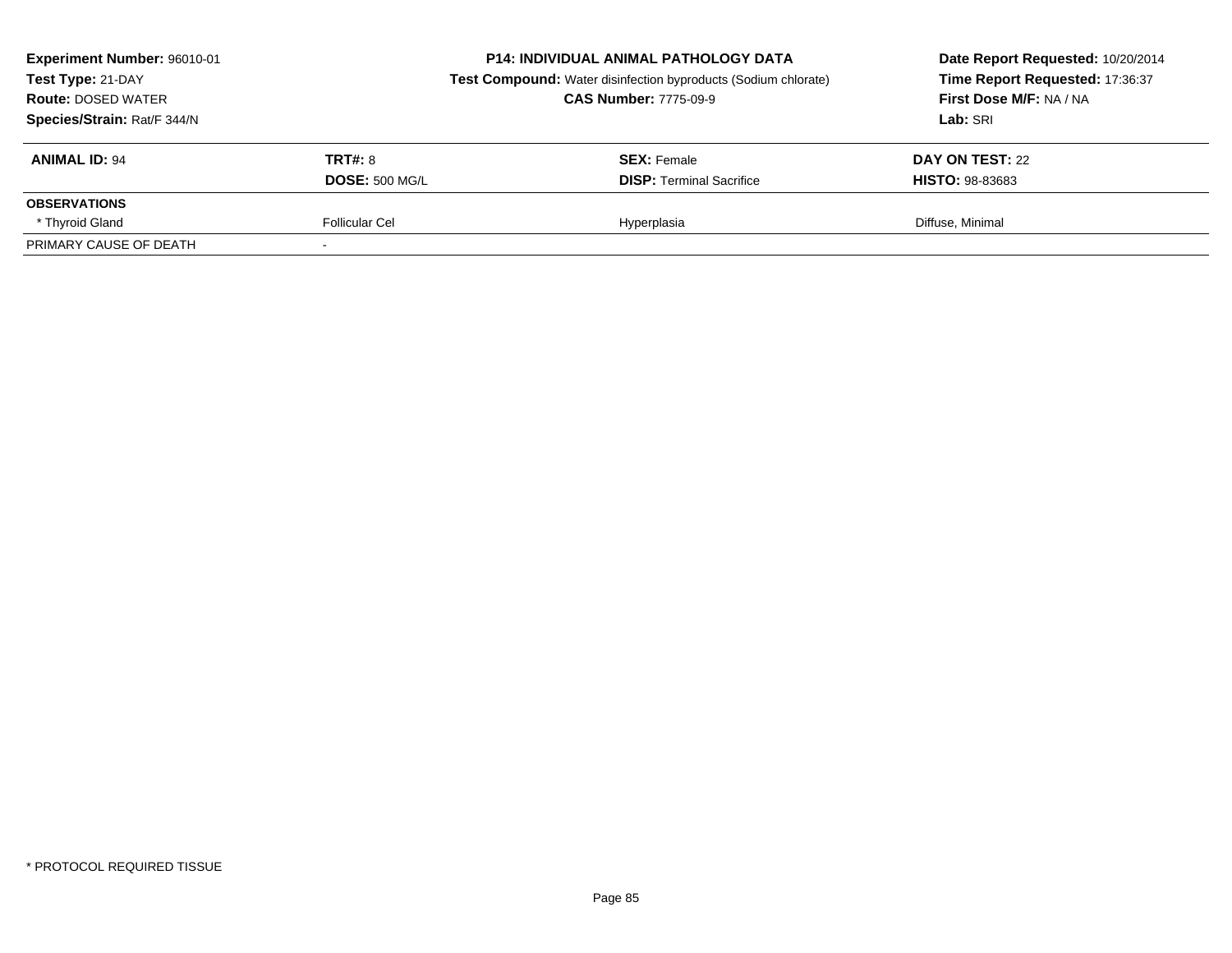| Experiment Number: 96010-01<br>Test Type: 21-DAY<br><b>CAS Number: 7775-09-9</b><br><b>Route: DOSED WATER</b><br>Species/Strain: Rat/F 344/N |                       | <b>P14: INDIVIDUAL ANIMAL PATHOLOGY DATA</b><br><b>Test Compound:</b> Water disinfection byproducts (Sodium chlorate) | Date Report Requested: 10/20/2014<br>Time Report Requested: 17:36:37<br>First Dose M/F: NA / NA<br>Lab: SRI |
|----------------------------------------------------------------------------------------------------------------------------------------------|-----------------------|-----------------------------------------------------------------------------------------------------------------------|-------------------------------------------------------------------------------------------------------------|
| <b>ANIMAL ID: 95</b>                                                                                                                         | TRT#: 8               | <b>SEX: Female</b>                                                                                                    | DAY ON TEST: 22                                                                                             |
|                                                                                                                                              | <b>DOSE: 500 MG/L</b> | <b>DISP:</b> Terminal Sacrifice                                                                                       | <b>HISTO: 98-83684</b>                                                                                      |
| <b>OBSERVATIONS</b>                                                                                                                          |                       |                                                                                                                       |                                                                                                             |
| * Thyroid Gland                                                                                                                              | <b>Follicular Cel</b> | Hyperplasia                                                                                                           | Diffuse, Minimal                                                                                            |
| PRIMARY CAUSE OF DEATH                                                                                                                       |                       |                                                                                                                       |                                                                                                             |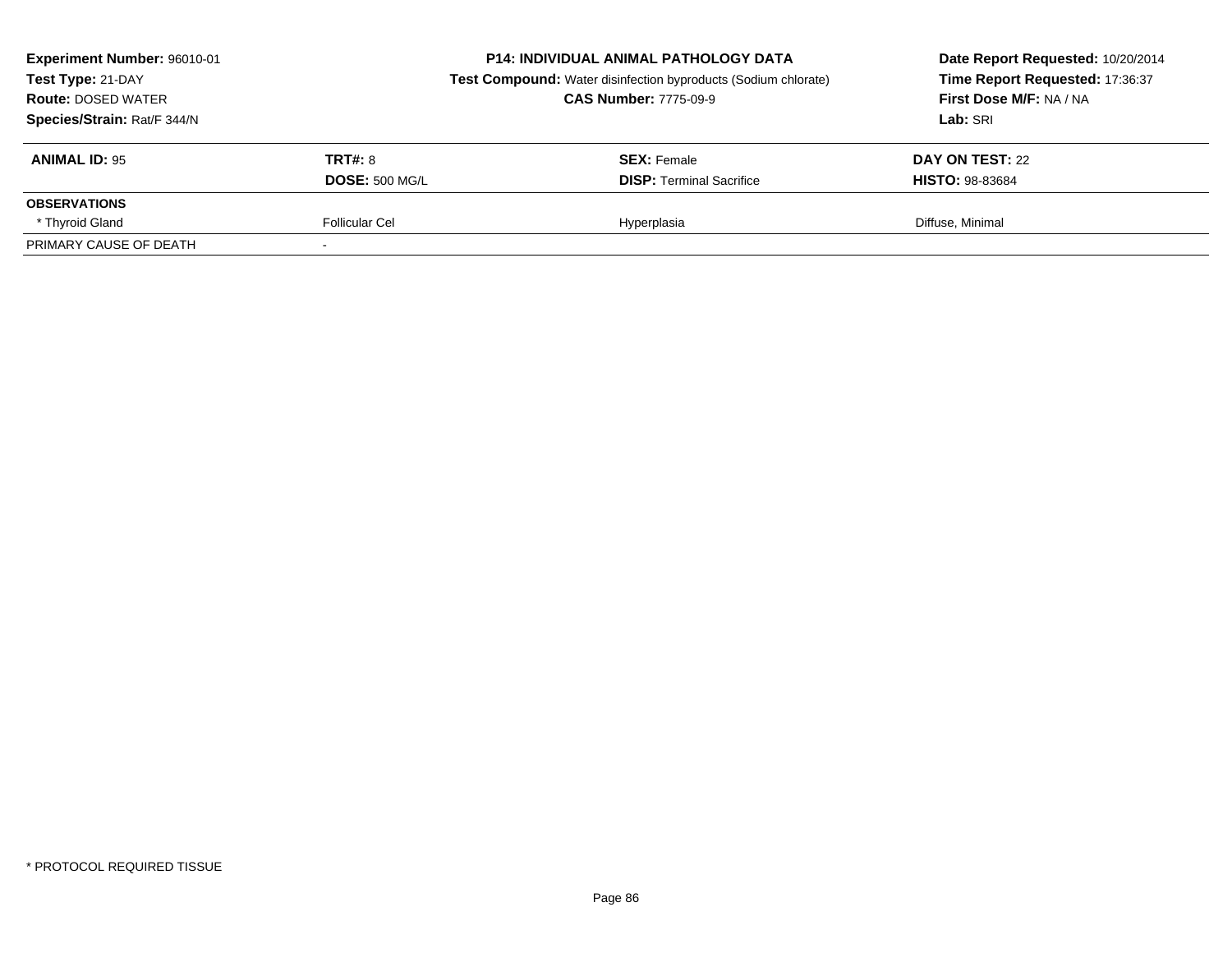| Experiment Number: 96010-01<br><b>P14: INDIVIDUAL ANIMAL PATHOLOGY DATA</b><br>Test Type: 21-DAY<br><b>Test Compound:</b> Water disinfection byproducts (Sodium chlorate)<br><b>CAS Number: 7775-09-9</b><br><b>Route: DOSED WATER</b><br>Species/Strain: Rat/F 344/N |                       |                                 | Date Report Requested: 10/20/2014<br>Time Report Requested: 17:36:37<br>First Dose M/F: NA / NA<br>Lab: SRI |  |
|-----------------------------------------------------------------------------------------------------------------------------------------------------------------------------------------------------------------------------------------------------------------------|-----------------------|---------------------------------|-------------------------------------------------------------------------------------------------------------|--|
| <b>ANIMAL ID: 96</b>                                                                                                                                                                                                                                                  | TRT#: 8               | <b>SEX: Female</b>              | DAY ON TEST: 22                                                                                             |  |
|                                                                                                                                                                                                                                                                       | <b>DOSE: 500 MG/L</b> | <b>DISP:</b> Terminal Sacrifice | <b>HISTO: 98-83685</b>                                                                                      |  |
| <b>OBSERVATIONS</b>                                                                                                                                                                                                                                                   |                       |                                 |                                                                                                             |  |
| * Thyroid Gland                                                                                                                                                                                                                                                       | <b>Follicular Cel</b> | Hyperplasia                     | Diffuse, Minimal                                                                                            |  |
| PRIMARY CAUSE OF DEATH                                                                                                                                                                                                                                                |                       |                                 |                                                                                                             |  |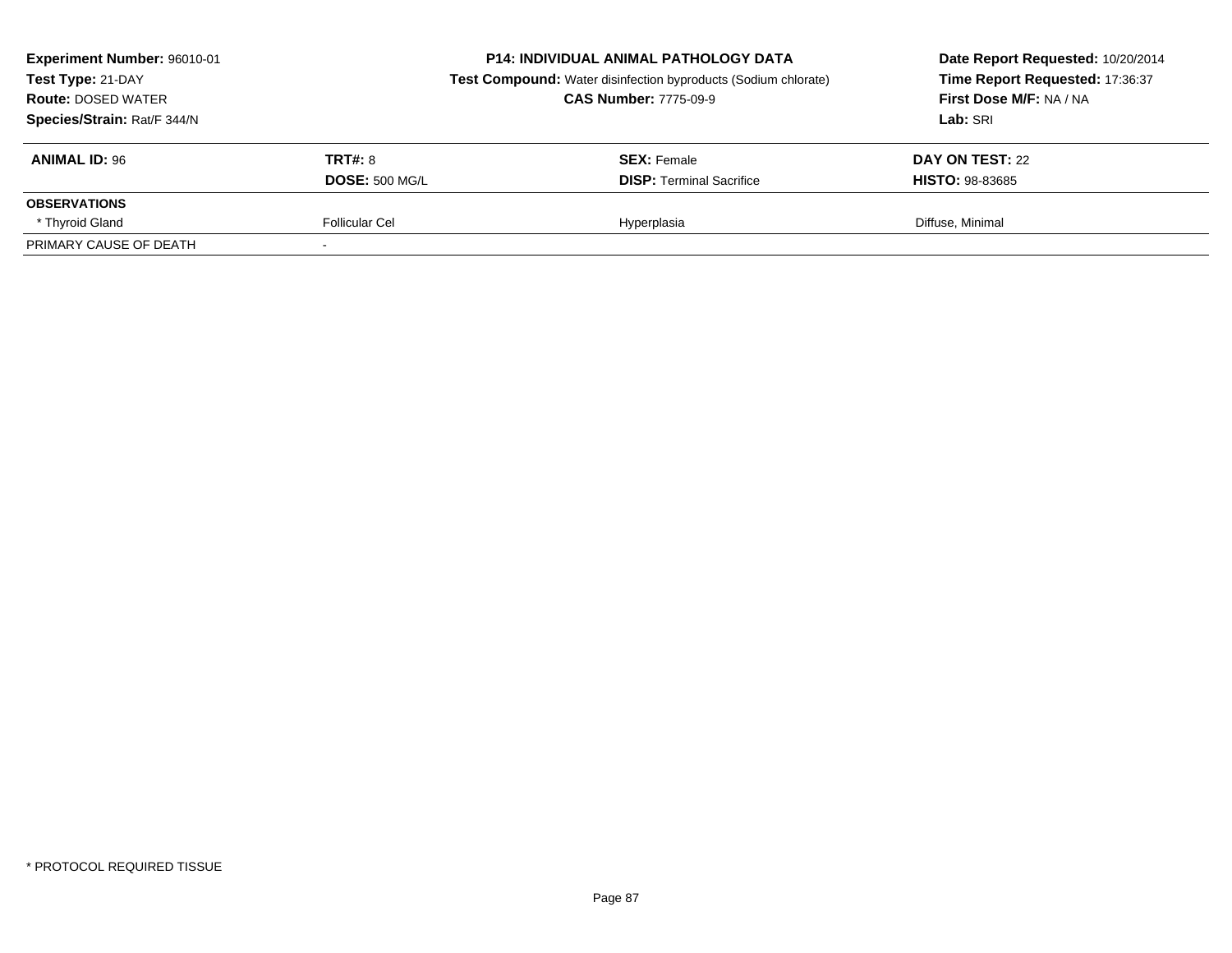| Experiment Number: 96010-01<br><b>P14: INDIVIDUAL ANIMAL PATHOLOGY DATA</b><br>Test Type: 21-DAY<br><b>CAS Number: 7775-09-9</b><br><b>Route: DOSED WATER</b><br>Species/Strain: Rat/F 344/N |                       | <b>Test Compound:</b> Water disinfection byproducts (Sodium chlorate) | Date Report Requested: 10/20/2014<br>Time Report Requested: 17:36:37<br>First Dose M/F: NA / NA<br>Lab: SRI |
|----------------------------------------------------------------------------------------------------------------------------------------------------------------------------------------------|-----------------------|-----------------------------------------------------------------------|-------------------------------------------------------------------------------------------------------------|
| <b>ANIMAL ID: 97</b>                                                                                                                                                                         | <b>TRT#: 8</b>        | <b>SEX:</b> Female                                                    | DAY ON TEST: 22                                                                                             |
|                                                                                                                                                                                              | <b>DOSE: 500 MG/L</b> | <b>DISP:</b> Terminal Sacrifice                                       | <b>HISTO: 98-83686</b>                                                                                      |
| <b>OBSERVATIONS</b>                                                                                                                                                                          |                       |                                                                       |                                                                                                             |
| * Thyroid Gland                                                                                                                                                                              | Follicular Cel        | Hyperplasia                                                           | Diffuse, Minimal                                                                                            |
| PRIMARY CAUSE OF DEATH                                                                                                                                                                       |                       |                                                                       |                                                                                                             |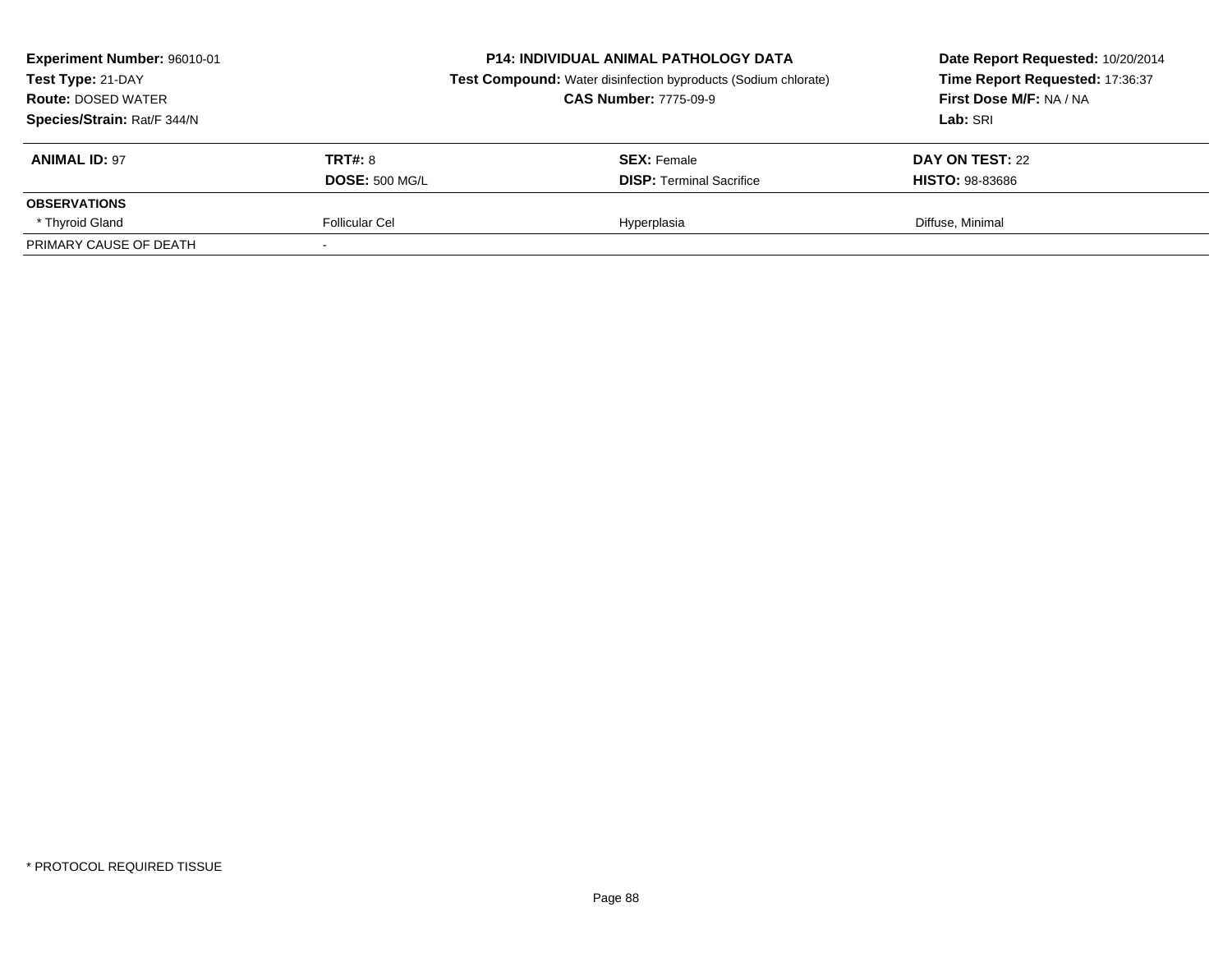| Experiment Number: 96010-01<br>Test Type: 21-DAY | <b>P14: INDIVIDUAL ANIMAL PATHOLOGY DATA</b><br><b>Test Compound:</b> Water disinfection byproducts (Sodium chlorate) |                                   | Date Report Requested: 10/20/2014<br>Time Report Requested: 17:36:37 |  |
|--------------------------------------------------|-----------------------------------------------------------------------------------------------------------------------|-----------------------------------|----------------------------------------------------------------------|--|
| <b>Route: DOSED WATER</b>                        |                                                                                                                       | <b>CAS Number: 7775-09-9</b>      | First Dose M/F: NA / NA                                              |  |
| Species/Strain: Rat/F 344/N                      |                                                                                                                       |                                   | Lab: SRI                                                             |  |
| <b>ANIMAL ID: 98</b>                             | TRT#: 8                                                                                                               | <b>SEX: Female</b>                | DAY ON TEST: 22                                                      |  |
|                                                  | <b>DOSE: 500 MG/L</b>                                                                                                 | <b>DISP:</b> Terminal Sacrifice   | <b>HISTO: 98-83687</b>                                               |  |
|                                                  |                                                                                                                       | ORGAN AND ACCOUNTABLE SITE STATUS |                                                                      |  |
| <b>NORMAL</b>                                    |                                                                                                                       |                                   |                                                                      |  |
| * Thyroid Gland                                  |                                                                                                                       |                                   |                                                                      |  |
| PRIMARY CAUSE OF DEATH                           |                                                                                                                       |                                   |                                                                      |  |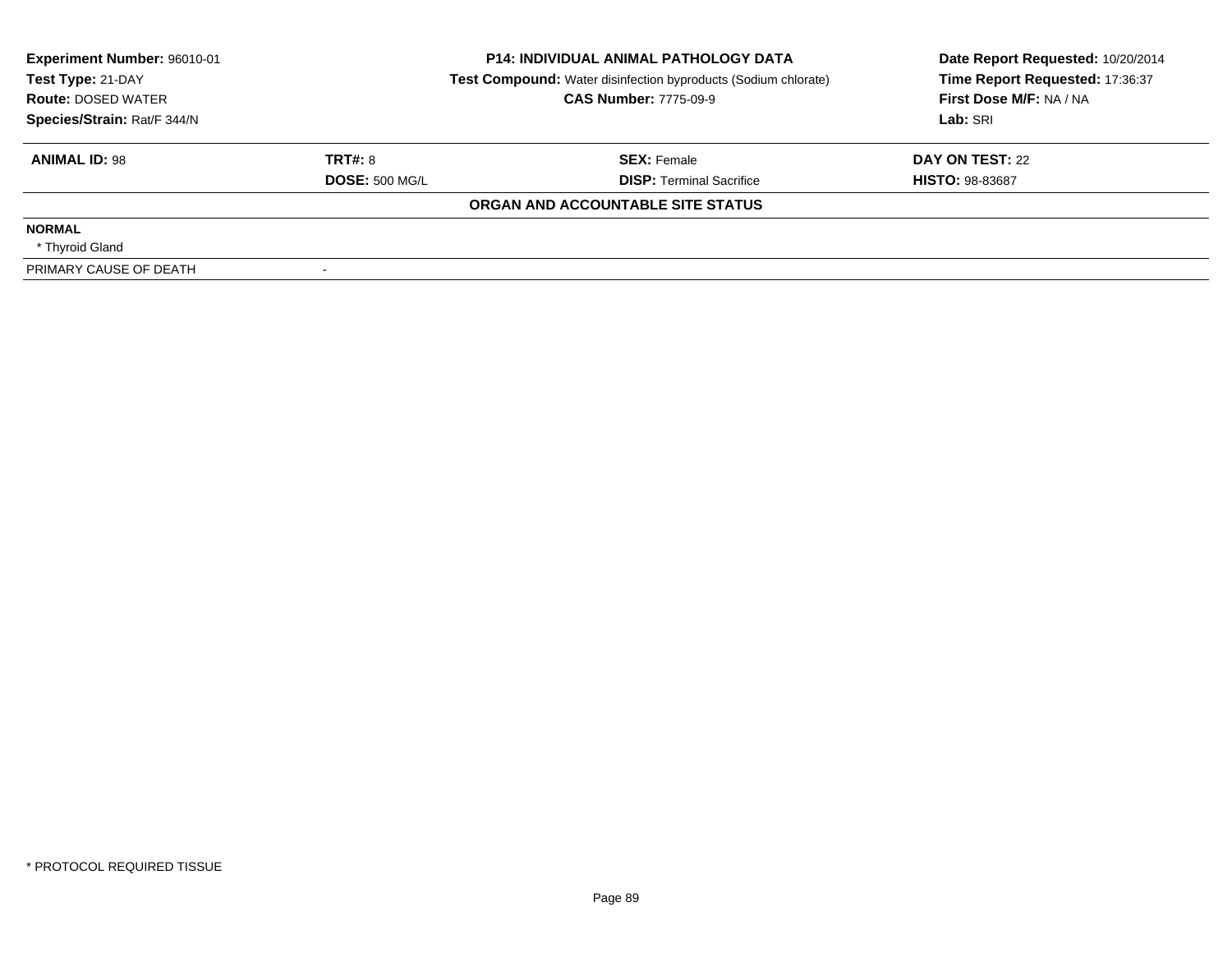| Experiment Number: 96010-01<br>Test Type: 21-DAY<br><b>CAS Number: 7775-09-9</b><br><b>Route: DOSED WATER</b><br>Species/Strain: Rat/F 344/N |                       | <b>P14: INDIVIDUAL ANIMAL PATHOLOGY DATA</b><br><b>Test Compound:</b> Water disinfection byproducts (Sodium chlorate) | Date Report Requested: 10/20/2014<br>Time Report Requested: 17:36:37<br>First Dose M/F: NA / NA<br>Lab: SRI |
|----------------------------------------------------------------------------------------------------------------------------------------------|-----------------------|-----------------------------------------------------------------------------------------------------------------------|-------------------------------------------------------------------------------------------------------------|
| <b>ANIMAL ID: 99</b>                                                                                                                         | <b>TRT#: 8</b>        | <b>SEX:</b> Female                                                                                                    | DAY ON TEST: 22                                                                                             |
|                                                                                                                                              | <b>DOSE: 500 MG/L</b> | <b>DISP:</b> Terminal Sacrifice                                                                                       | <b>HISTO: 98-83688</b>                                                                                      |
| <b>OBSERVATIONS</b>                                                                                                                          |                       |                                                                                                                       |                                                                                                             |
| * Thyroid Gland                                                                                                                              | Follicular Cel        | Hyperplasia                                                                                                           | Diffuse, Minimal                                                                                            |
| PRIMARY CAUSE OF DEATH                                                                                                                       |                       |                                                                                                                       |                                                                                                             |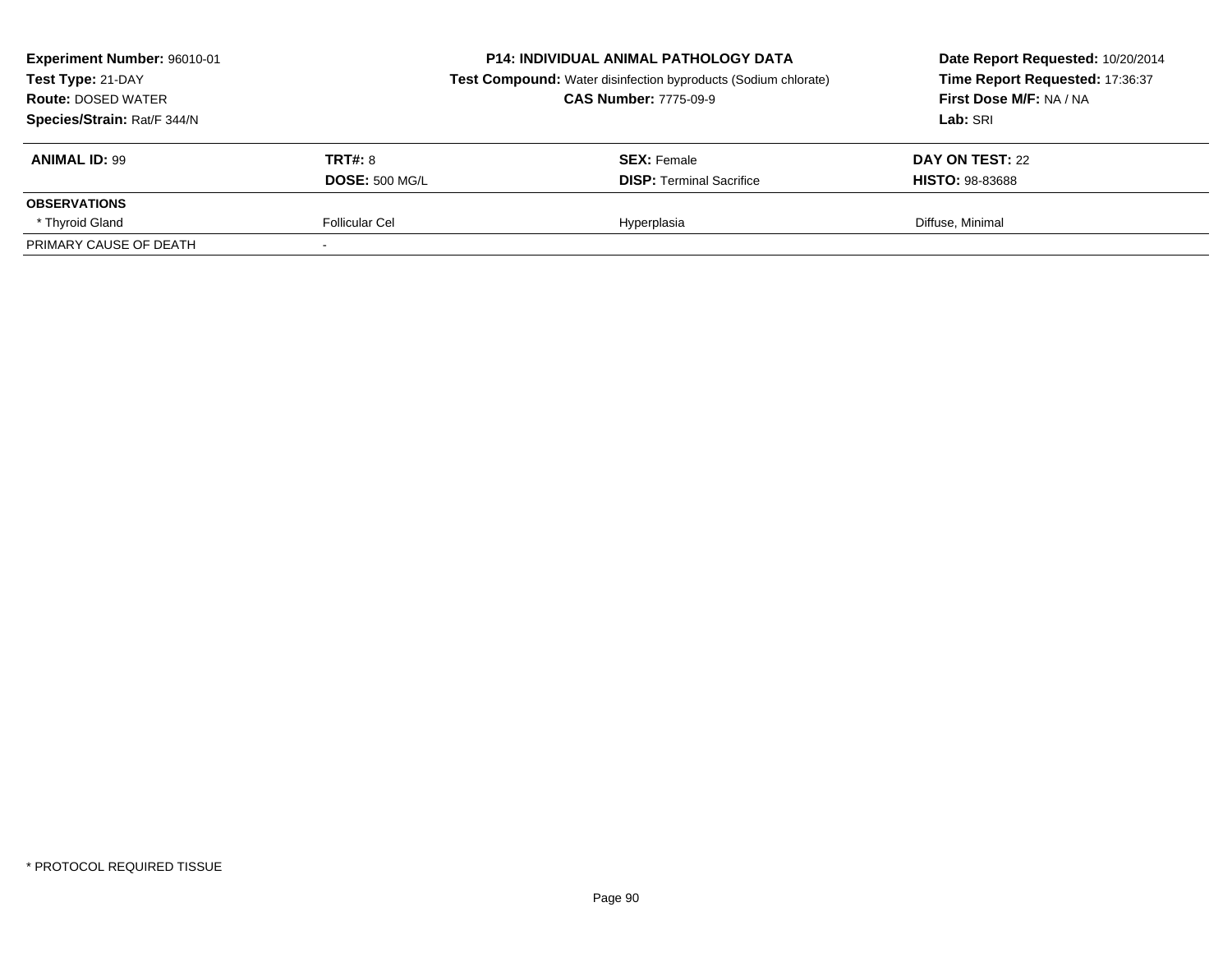| Experiment Number: 96010-01<br>Test Type: 21-DAY<br><b>Route: DOSED WATER</b><br>Species/Strain: Rat/F 344/N |                       | <b>P14: INDIVIDUAL ANIMAL PATHOLOGY DATA</b><br><b>Test Compound:</b> Water disinfection byproducts (Sodium chlorate)<br><b>CAS Number: 7775-09-9</b> | Date Report Requested: 10/20/2014<br>Time Report Requested: 17:36:37<br>First Dose M/F: NA / NA<br>Lab: SRI |
|--------------------------------------------------------------------------------------------------------------|-----------------------|-------------------------------------------------------------------------------------------------------------------------------------------------------|-------------------------------------------------------------------------------------------------------------|
| <b>ANIMAL ID: 100</b>                                                                                        | <b>TRT#: 8</b>        | <b>SEX:</b> Female                                                                                                                                    | DAY ON TEST: 22                                                                                             |
|                                                                                                              | <b>DOSE: 500 MG/L</b> | <b>DISP: Terminal Sacrifice</b>                                                                                                                       | <b>HISTO: 98-83689</b>                                                                                      |
| <b>OBSERVATIONS</b>                                                                                          |                       |                                                                                                                                                       |                                                                                                             |
| * Thyroid Gland                                                                                              | Follicular Cel        | Hyperplasia                                                                                                                                           | Diffuse, Minimal                                                                                            |
| PRIMARY CAUSE OF DEATH                                                                                       |                       |                                                                                                                                                       |                                                                                                             |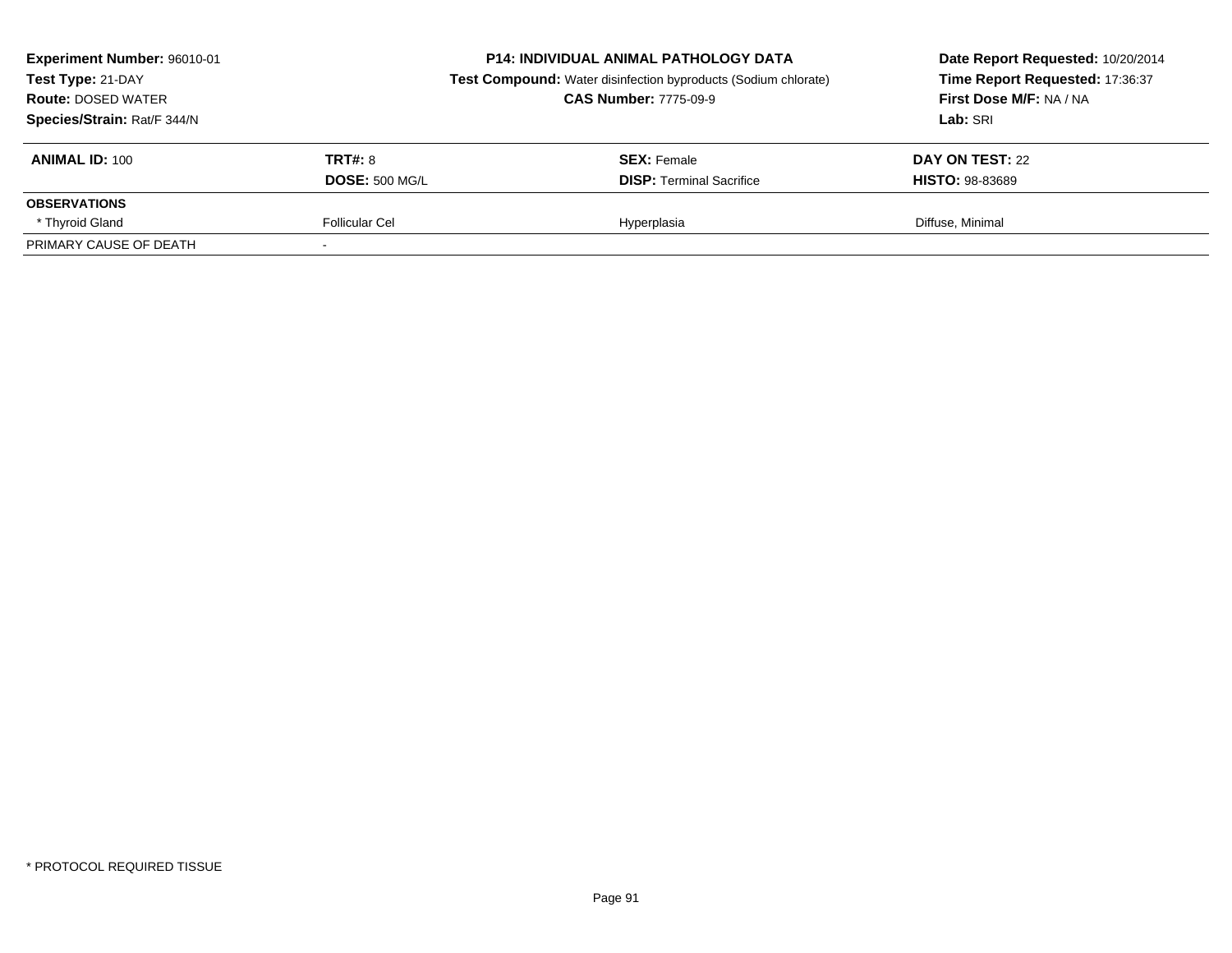| Experiment Number: 96010-01 | <b>P14: INDIVIDUAL ANIMAL PATHOLOGY DATA</b> |                                                                       | Date Report Requested: 10/20/2014 |  |
|-----------------------------|----------------------------------------------|-----------------------------------------------------------------------|-----------------------------------|--|
| Test Type: 21-DAY           |                                              | <b>Test Compound:</b> Water disinfection byproducts (Sodium chlorate) | Time Report Requested: 17:36:37   |  |
| <b>Route: DOSED WATER</b>   |                                              | <b>CAS Number: 7775-09-9</b>                                          | First Dose M/F: NA / NA           |  |
| Species/Strain: Rat/F 344/N |                                              |                                                                       | Lab: SRI                          |  |
| <b>ANIMAL ID: 101</b>       | TRT#: 10                                     | <b>SEX: Female</b>                                                    | DAY ON TEST: 22                   |  |
|                             | <b>DOSE: 1000MG/L</b>                        | <b>DISP: Terminal Sacrifice</b>                                       | <b>HISTO: 98-83690</b>            |  |
|                             |                                              | ORGAN AND ACCOUNTABLE SITE STATUS                                     |                                   |  |
| <b>NORMAL</b>               |                                              |                                                                       |                                   |  |
| Lymph Node                  | * Thyroid Gland                              |                                                                       |                                   |  |
| PRIMARY CAUSE OF DEATH      |                                              |                                                                       |                                   |  |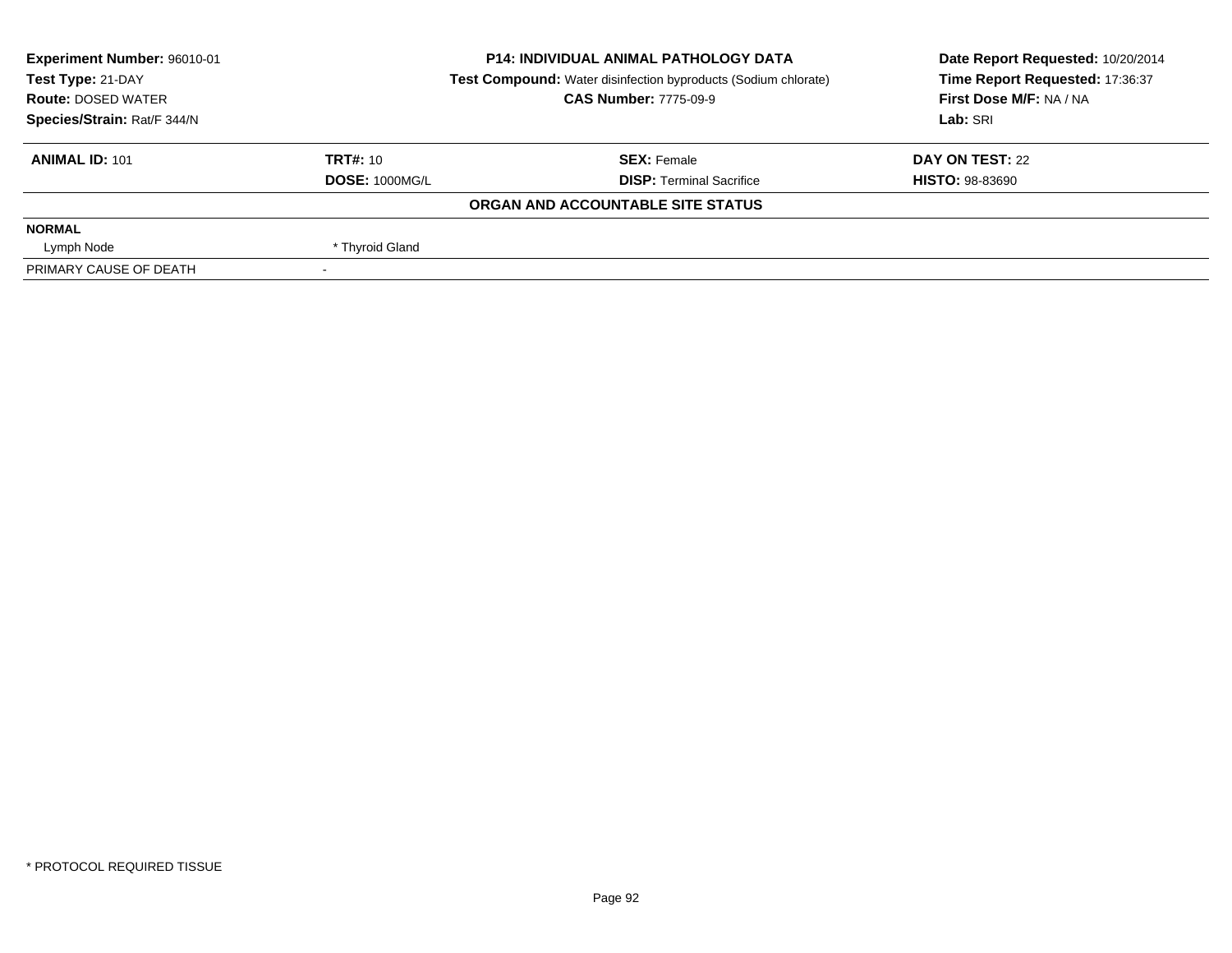| Experiment Number: 96010-01<br><b>P14: INDIVIDUAL ANIMAL PATHOLOGY DATA</b><br><b>Test Compound:</b> Water disinfection byproducts (Sodium chlorate)<br>Test Type: 21-DAY<br><b>CAS Number: 7775-09-9</b><br><b>Route: DOSED WATER</b><br>Species/Strain: Rat/F 344/N |                       | Date Report Requested: 10/20/2014<br>Time Report Requested: 17:36:37<br>First Dose M/F: NA / NA<br>Lab: SRI |                        |
|-----------------------------------------------------------------------------------------------------------------------------------------------------------------------------------------------------------------------------------------------------------------------|-----------------------|-------------------------------------------------------------------------------------------------------------|------------------------|
| <b>ANIMAL ID: 102</b>                                                                                                                                                                                                                                                 | TRT#: 10              | <b>SEX:</b> Female                                                                                          | DAY ON TEST: 22        |
|                                                                                                                                                                                                                                                                       | <b>DOSE: 1000MG/L</b> | <b>DISP:</b> Terminal Sacrifice                                                                             | <b>HISTO: 98-83691</b> |
| <b>OBSERVATIONS</b>                                                                                                                                                                                                                                                   |                       |                                                                                                             |                        |
| * Thyroid Gland                                                                                                                                                                                                                                                       | Follicular Cel        | Hyperplasia                                                                                                 | Diffuse, Minimal       |
| PRIMARY CAUSE OF DEATH                                                                                                                                                                                                                                                |                       |                                                                                                             |                        |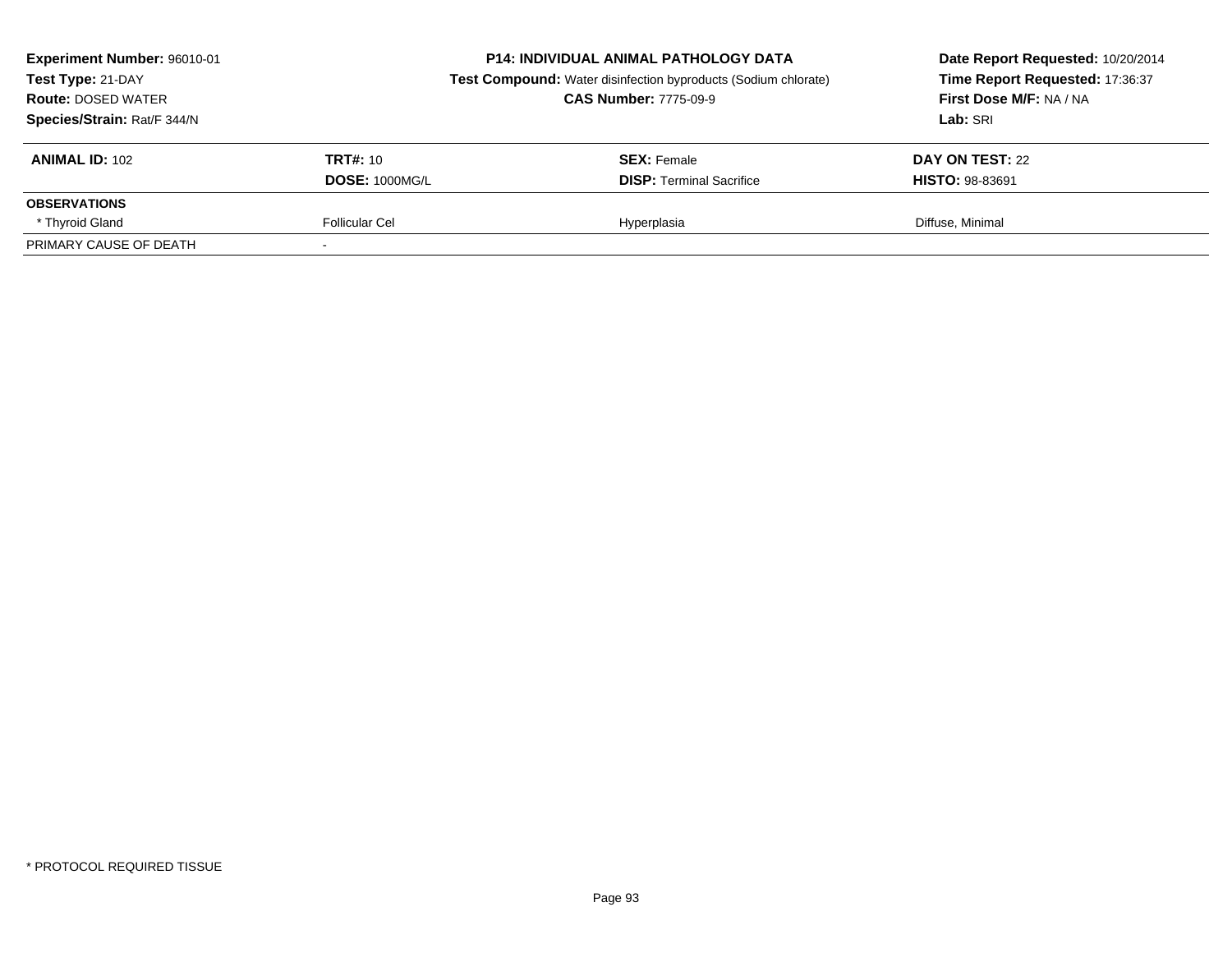| Experiment Number: 96010-01<br>Test Type: 21-DAY | <b>P14: INDIVIDUAL ANIMAL PATHOLOGY DATA</b><br><b>Test Compound:</b> Water disinfection byproducts (Sodium chlorate) |                                   | Date Report Requested: 10/20/2014<br>Time Report Requested: 17:36:37 |  |
|--------------------------------------------------|-----------------------------------------------------------------------------------------------------------------------|-----------------------------------|----------------------------------------------------------------------|--|
| <b>Route: DOSED WATER</b>                        |                                                                                                                       | <b>CAS Number: 7775-09-9</b>      | First Dose M/F: NA / NA                                              |  |
| Species/Strain: Rat/F 344/N                      |                                                                                                                       |                                   | Lab: SRI                                                             |  |
| <b>ANIMAL ID: 103</b>                            | TRT#: 10                                                                                                              | <b>SEX: Female</b>                | DAY ON TEST: 22                                                      |  |
|                                                  | <b>DOSE: 1000MG/L</b>                                                                                                 | <b>DISP:</b> Terminal Sacrifice   | <b>HISTO: 98-83692</b>                                               |  |
|                                                  |                                                                                                                       | ORGAN AND ACCOUNTABLE SITE STATUS |                                                                      |  |
| <b>NORMAL</b>                                    |                                                                                                                       |                                   |                                                                      |  |
| * Thyroid Gland                                  |                                                                                                                       |                                   |                                                                      |  |
| PRIMARY CAUSE OF DEATH                           |                                                                                                                       |                                   |                                                                      |  |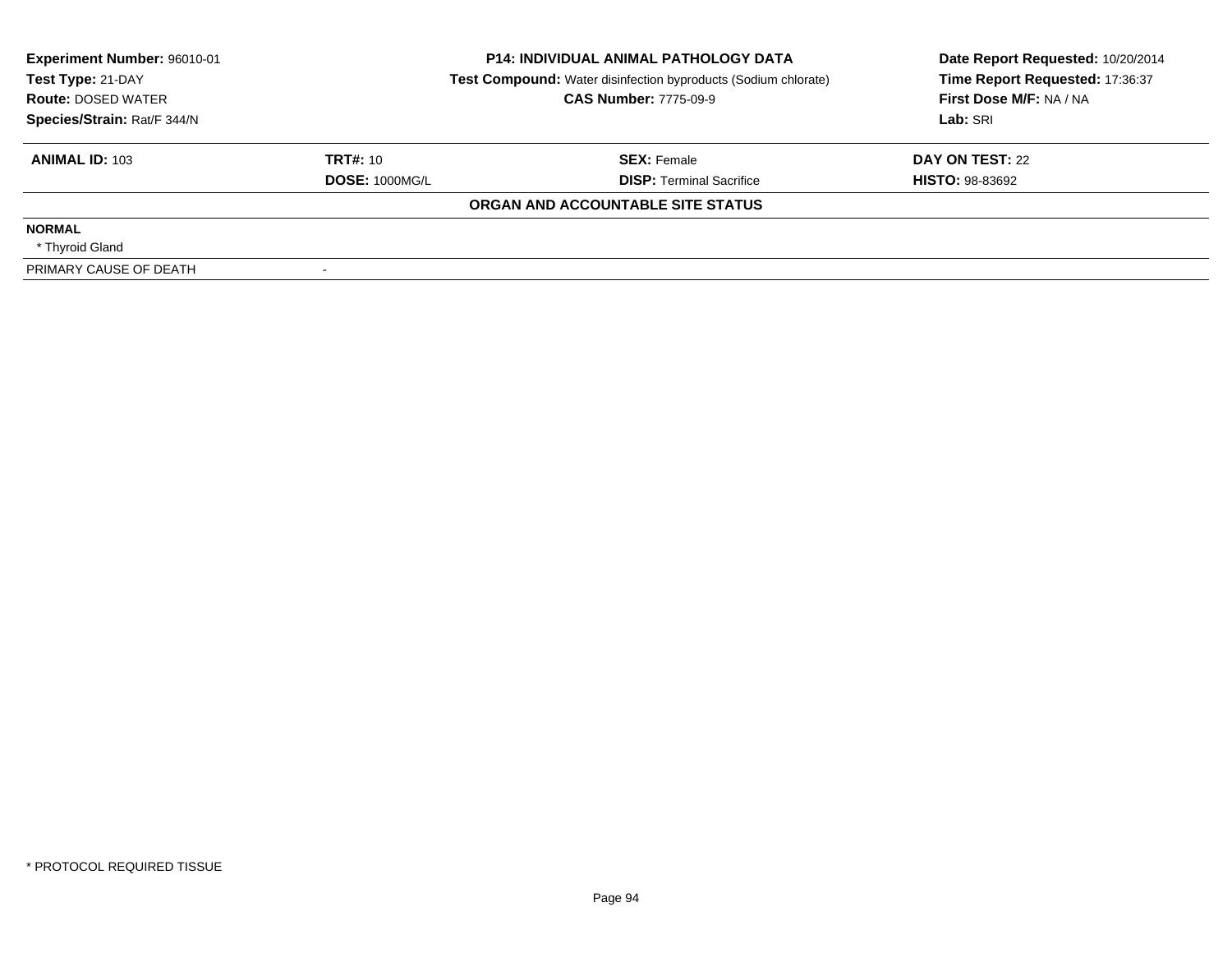| Experiment Number: 96010-01<br>Test Type: 21-DAY<br><b>Route: DOSED WATER</b><br>Species/Strain: Rat/F 344/N |                       | <b>P14: INDIVIDUAL ANIMAL PATHOLOGY DATA</b><br><b>Test Compound:</b> Water disinfection byproducts (Sodium chlorate)<br><b>CAS Number: 7775-09-9</b> | Date Report Requested: 10/20/2014<br>Time Report Requested: 17:36:37<br>First Dose M/F: NA / NA<br>Lab: SRI |
|--------------------------------------------------------------------------------------------------------------|-----------------------|-------------------------------------------------------------------------------------------------------------------------------------------------------|-------------------------------------------------------------------------------------------------------------|
| <b>ANIMAL ID: 104</b>                                                                                        | <b>TRT#: 10</b>       | <b>SEX: Female</b>                                                                                                                                    | DAY ON TEST: 22                                                                                             |
|                                                                                                              | <b>DOSE: 1000MG/L</b> | <b>DISP:</b> Terminal Sacrifice                                                                                                                       | <b>HISTO: 98-83693</b>                                                                                      |
| <b>OBSERVATIONS</b>                                                                                          |                       |                                                                                                                                                       |                                                                                                             |
| Lymph Node                                                                                                   | Pancreatic            | Hemorrhage                                                                                                                                            | Minimal                                                                                                     |
|                                                                                                              | Deep Cervical         | Hyperplasia                                                                                                                                           | Lymphoid, Minimal                                                                                           |
| [Hemorrhage TGLS = $1-7$ ]                                                                                   |                       |                                                                                                                                                       |                                                                                                             |
| [Hyperplasia TGLS = $2-21$ ]                                                                                 |                       |                                                                                                                                                       |                                                                                                             |
| * Thyroid Gland                                                                                              | <b>Follicular Cel</b> | Hyperplasia                                                                                                                                           | Diffuse, Minimal                                                                                            |
| PRIMARY CAUSE OF DEATH                                                                                       |                       |                                                                                                                                                       |                                                                                                             |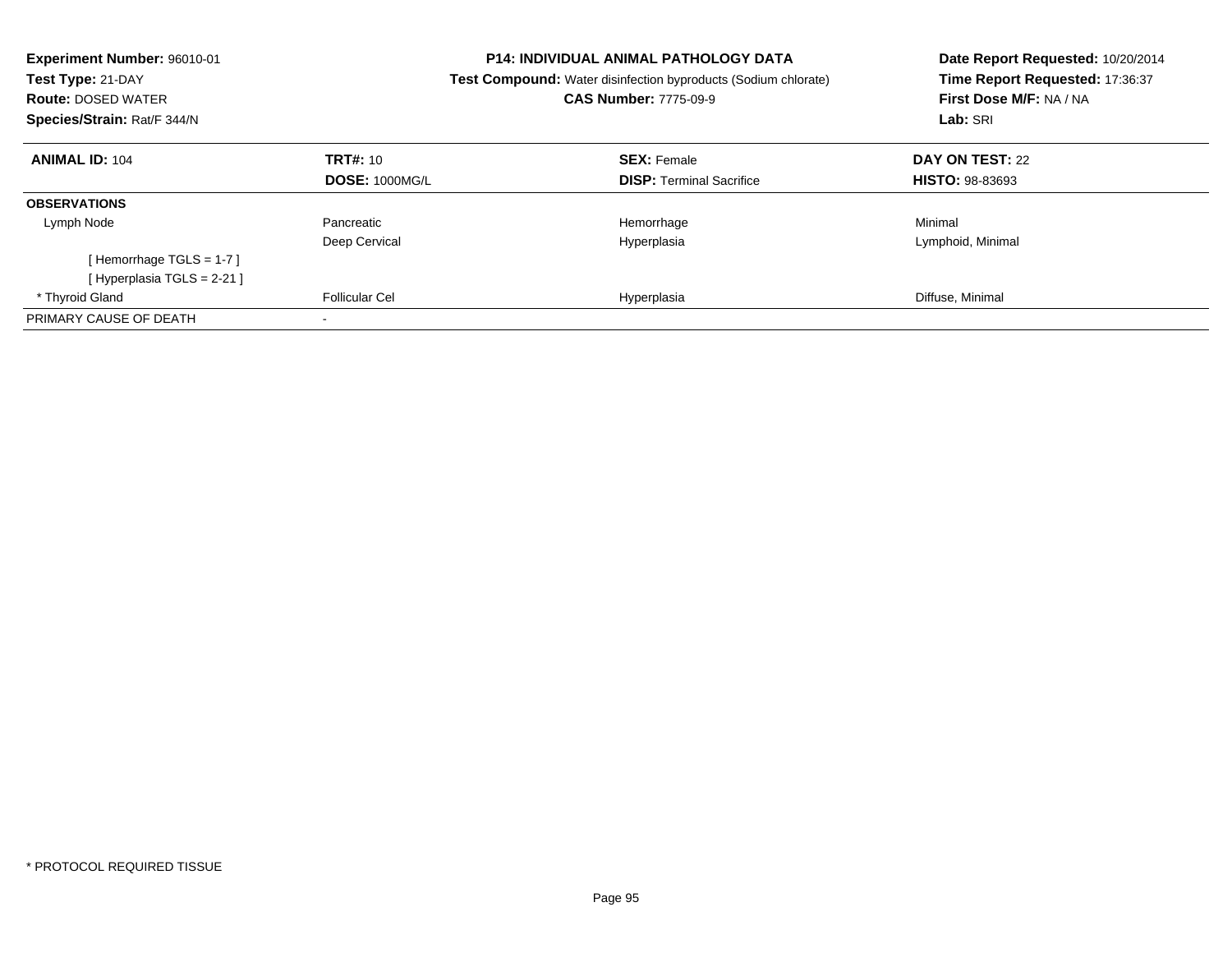| Experiment Number: 96010-01<br>Test Type: 21-DAY<br><b>Route: DOSED WATER</b> | <b>P14: INDIVIDUAL ANIMAL PATHOLOGY DATA</b><br><b>Test Compound:</b> Water disinfection byproducts (Sodium chlorate)<br><b>CAS Number: 7775-09-9</b> |                                   | Date Report Requested: 10/20/2014<br>Time Report Requested: 17:36:37<br>First Dose M/F: NA / NA |  |
|-------------------------------------------------------------------------------|-------------------------------------------------------------------------------------------------------------------------------------------------------|-----------------------------------|-------------------------------------------------------------------------------------------------|--|
| Species/Strain: Rat/F 344/N                                                   |                                                                                                                                                       |                                   | Lab: SRI                                                                                        |  |
| <b>ANIMAL ID: 105</b>                                                         | TRT#: 10                                                                                                                                              | <b>SEX: Female</b>                | DAY ON TEST: 22                                                                                 |  |
|                                                                               | <b>DOSE: 1000MG/L</b>                                                                                                                                 | <b>DISP:</b> Terminal Sacrifice   | <b>HISTO: 98-83694</b>                                                                          |  |
|                                                                               |                                                                                                                                                       | ORGAN AND ACCOUNTABLE SITE STATUS |                                                                                                 |  |
| <b>NORMAL</b>                                                                 |                                                                                                                                                       |                                   |                                                                                                 |  |
| * Thyroid Gland                                                               |                                                                                                                                                       |                                   |                                                                                                 |  |
| PRIMARY CAUSE OF DEATH                                                        |                                                                                                                                                       |                                   |                                                                                                 |  |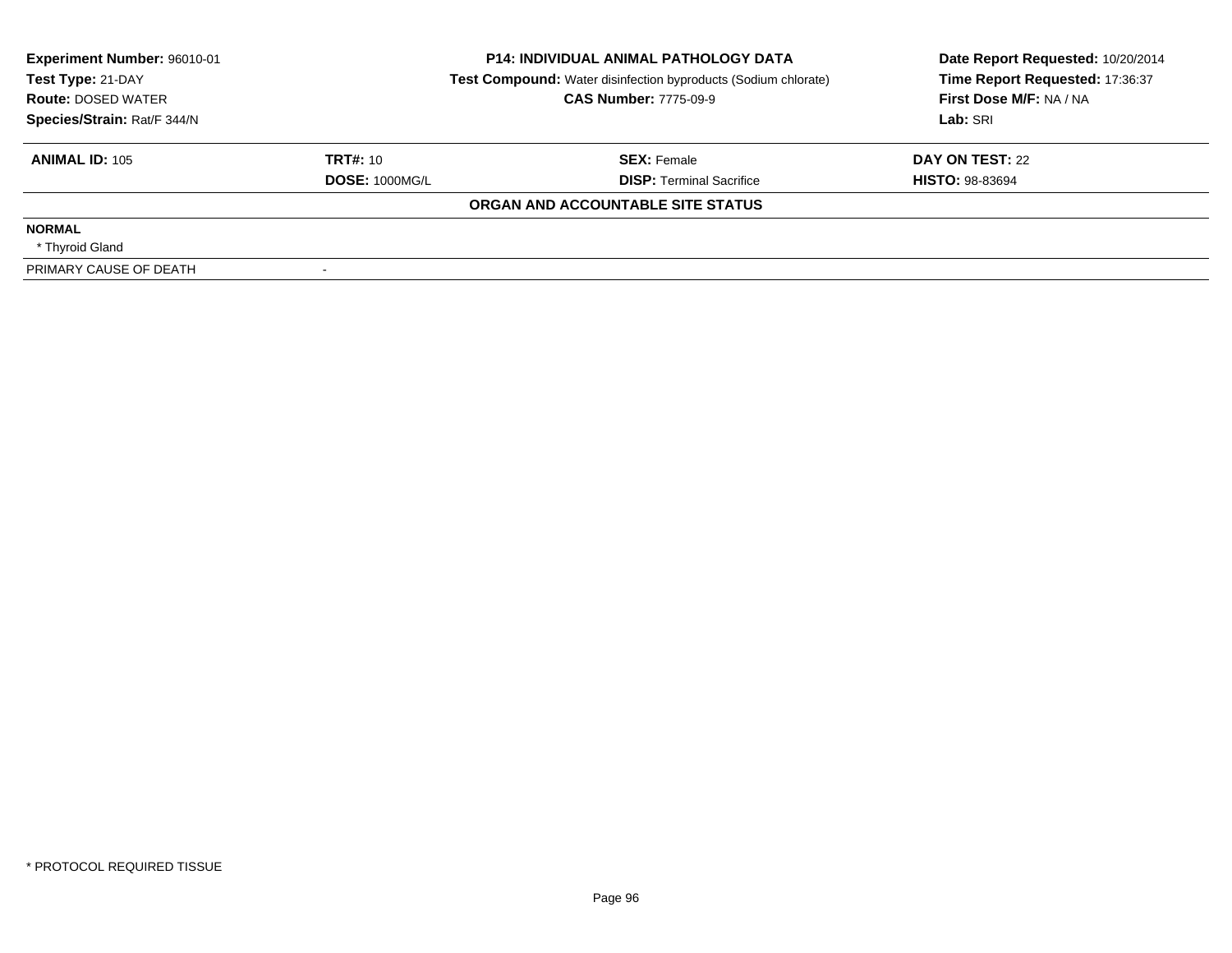| Experiment Number: 96010-01<br>Test Type: 21-DAY<br><b>Route: DOSED WATER</b> | <b>P14: INDIVIDUAL ANIMAL PATHOLOGY DATA</b><br><b>Test Compound:</b> Water disinfection byproducts (Sodium chlorate)<br><b>CAS Number: 7775-09-9</b> |                                   | Date Report Requested: 10/20/2014<br>Time Report Requested: 17:36:37<br>First Dose M/F: NA / NA |  |
|-------------------------------------------------------------------------------|-------------------------------------------------------------------------------------------------------------------------------------------------------|-----------------------------------|-------------------------------------------------------------------------------------------------|--|
| Species/Strain: Rat/F 344/N                                                   |                                                                                                                                                       |                                   | Lab: SRI                                                                                        |  |
|                                                                               |                                                                                                                                                       |                                   |                                                                                                 |  |
| <b>ANIMAL ID: 106</b>                                                         | TRT#: 10                                                                                                                                              | <b>SEX: Female</b>                | DAY ON TEST: 22                                                                                 |  |
|                                                                               | <b>DOSE: 1000MG/L</b>                                                                                                                                 | <b>DISP:</b> Terminal Sacrifice   | <b>HISTO: 98-83695</b>                                                                          |  |
|                                                                               |                                                                                                                                                       | ORGAN AND ACCOUNTABLE SITE STATUS |                                                                                                 |  |
| <b>NORMAL</b>                                                                 |                                                                                                                                                       |                                   |                                                                                                 |  |
| * Thyroid Gland                                                               |                                                                                                                                                       |                                   |                                                                                                 |  |
| PRIMARY CAUSE OF DEATH                                                        |                                                                                                                                                       |                                   |                                                                                                 |  |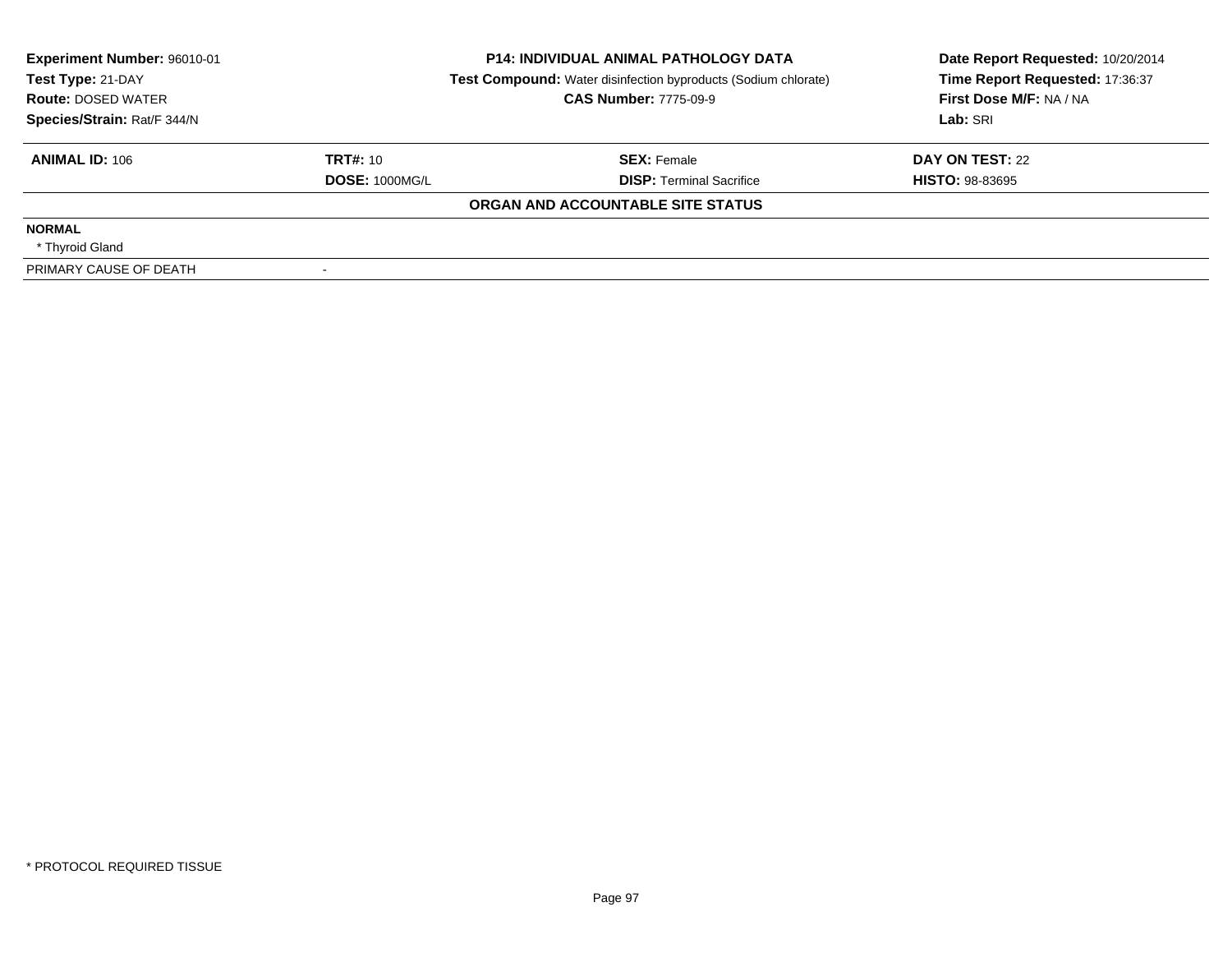| Experiment Number: 96010-01<br>Test Type: 21-DAY<br><b>Route: DOSED WATER</b><br>Species/Strain: Rat/F 344/N |                       | <b>P14: INDIVIDUAL ANIMAL PATHOLOGY DATA</b><br><b>Test Compound:</b> Water disinfection byproducts (Sodium chlorate)<br><b>CAS Number: 7775-09-9</b> | Date Report Requested: 10/20/2014<br>Time Report Requested: 17:36:37<br>First Dose M/F: NA / NA<br>Lab: SRI |
|--------------------------------------------------------------------------------------------------------------|-----------------------|-------------------------------------------------------------------------------------------------------------------------------------------------------|-------------------------------------------------------------------------------------------------------------|
| <b>ANIMAL ID: 107</b>                                                                                        | TRT#: 10              | <b>SEX: Female</b>                                                                                                                                    | DAY ON TEST: 22                                                                                             |
|                                                                                                              | <b>DOSE: 1000MG/L</b> | <b>DISP:</b> Terminal Sacrifice                                                                                                                       | <b>HISTO: 98-83696</b>                                                                                      |
| <b>OBSERVATIONS</b>                                                                                          |                       |                                                                                                                                                       |                                                                                                             |
| * Thyroid Gland                                                                                              | Follicular Cel        | Hyperplasia                                                                                                                                           | Diffuse, Minimal                                                                                            |
| Uterus                                                                                                       |                       | Hydrometra                                                                                                                                            | Mild                                                                                                        |
| [Hydrometra TGLS = $1-7$ ]                                                                                   |                       |                                                                                                                                                       |                                                                                                             |
| PRIMARY CAUSE OF DEATH                                                                                       |                       |                                                                                                                                                       |                                                                                                             |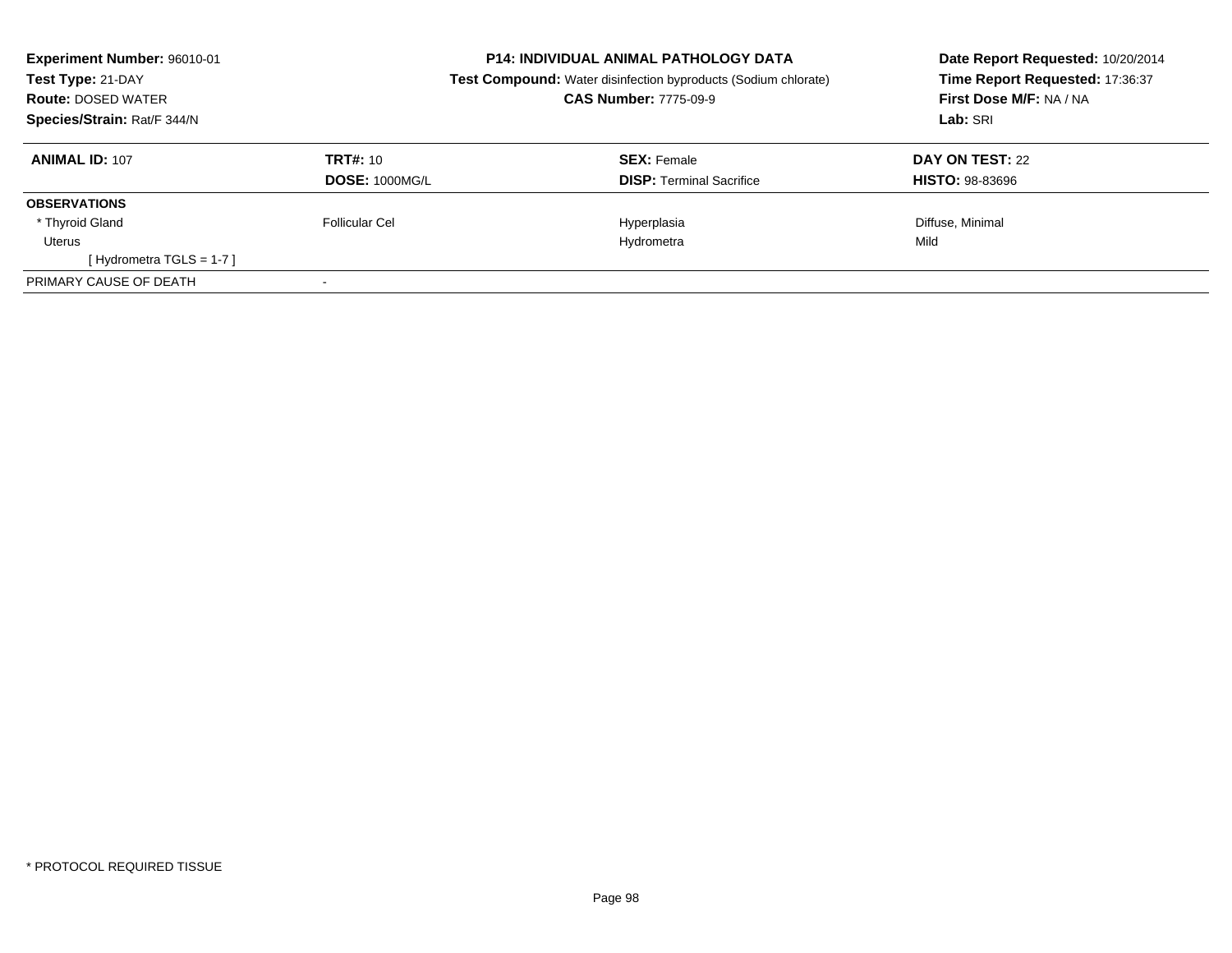| Experiment Number: 96010-01<br>Test Type: 21-DAY<br><b>Route: DOSED WATER</b><br>Species/Strain: Rat/F 344/N |                       | <b>P14: INDIVIDUAL ANIMAL PATHOLOGY DATA</b><br><b>Test Compound:</b> Water disinfection byproducts (Sodium chlorate)<br><b>CAS Number: 7775-09-9</b> | Date Report Requested: 10/20/2014<br>Time Report Requested: 17:36:37<br>First Dose M/F: NA / NA<br>Lab: SRI |  |
|--------------------------------------------------------------------------------------------------------------|-----------------------|-------------------------------------------------------------------------------------------------------------------------------------------------------|-------------------------------------------------------------------------------------------------------------|--|
| <b>ANIMAL ID: 108</b>                                                                                        | TRT#: 10              | <b>SEX:</b> Female                                                                                                                                    | DAY ON TEST: 22                                                                                             |  |
|                                                                                                              | <b>DOSE: 1000MG/L</b> | <b>DISP:</b> Terminal Sacrifice                                                                                                                       | <b>HISTO: 98-83697</b>                                                                                      |  |
| <b>OBSERVATIONS</b>                                                                                          |                       |                                                                                                                                                       |                                                                                                             |  |
| * Thyroid Gland                                                                                              | Follicular Cel        | Hyperplasia                                                                                                                                           | Diffuse, Minimal                                                                                            |  |
| PRIMARY CAUSE OF DEATH                                                                                       |                       |                                                                                                                                                       |                                                                                                             |  |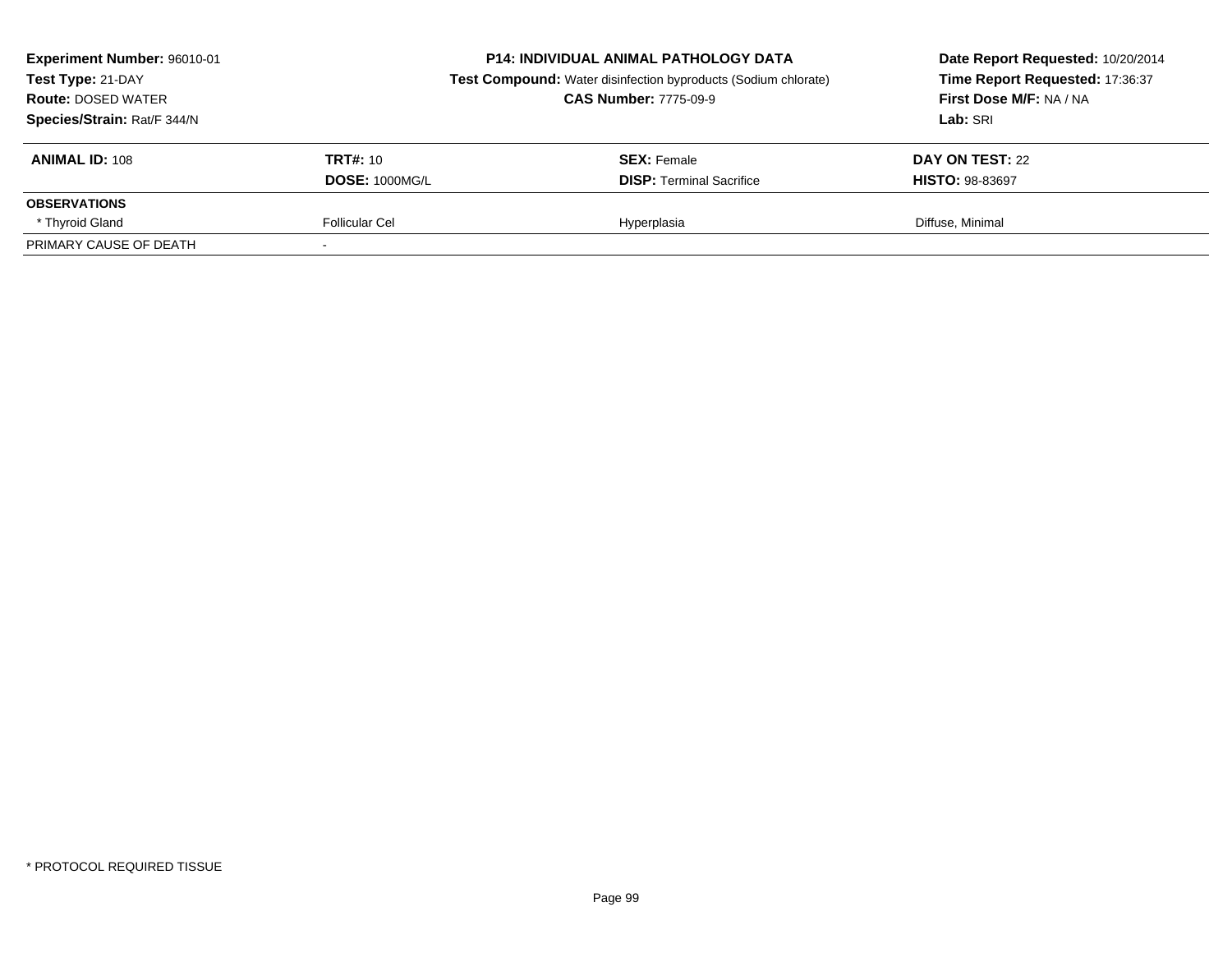| Experiment Number: 96010-01<br>Test Type: 21-DAY<br><b>Route: DOSED WATER</b><br>Species/Strain: Rat/F 344/N |                       | <b>P14: INDIVIDUAL ANIMAL PATHOLOGY DATA</b><br><b>Test Compound:</b> Water disinfection byproducts (Sodium chlorate)<br><b>CAS Number: 7775-09-9</b> | Date Report Requested: 10/20/2014<br>Time Report Requested: 17:36:37<br>First Dose M/F: NA / NA<br>Lab: SRI |  |
|--------------------------------------------------------------------------------------------------------------|-----------------------|-------------------------------------------------------------------------------------------------------------------------------------------------------|-------------------------------------------------------------------------------------------------------------|--|
| <b>ANIMAL ID: 109</b>                                                                                        | <b>TRT#:</b> 10       | <b>SEX:</b> Female                                                                                                                                    | DAY ON TEST: 22                                                                                             |  |
|                                                                                                              | <b>DOSE: 1000MG/L</b> | <b>DISP: Terminal Sacrifice</b>                                                                                                                       | <b>HISTO: 98-83698</b>                                                                                      |  |
| <b>OBSERVATIONS</b>                                                                                          |                       |                                                                                                                                                       |                                                                                                             |  |
| * Thyroid Gland                                                                                              |                       | Ultimobranchial Cyst                                                                                                                                  | Minimal                                                                                                     |  |
| PRIMARY CAUSE OF DEATH                                                                                       |                       |                                                                                                                                                       |                                                                                                             |  |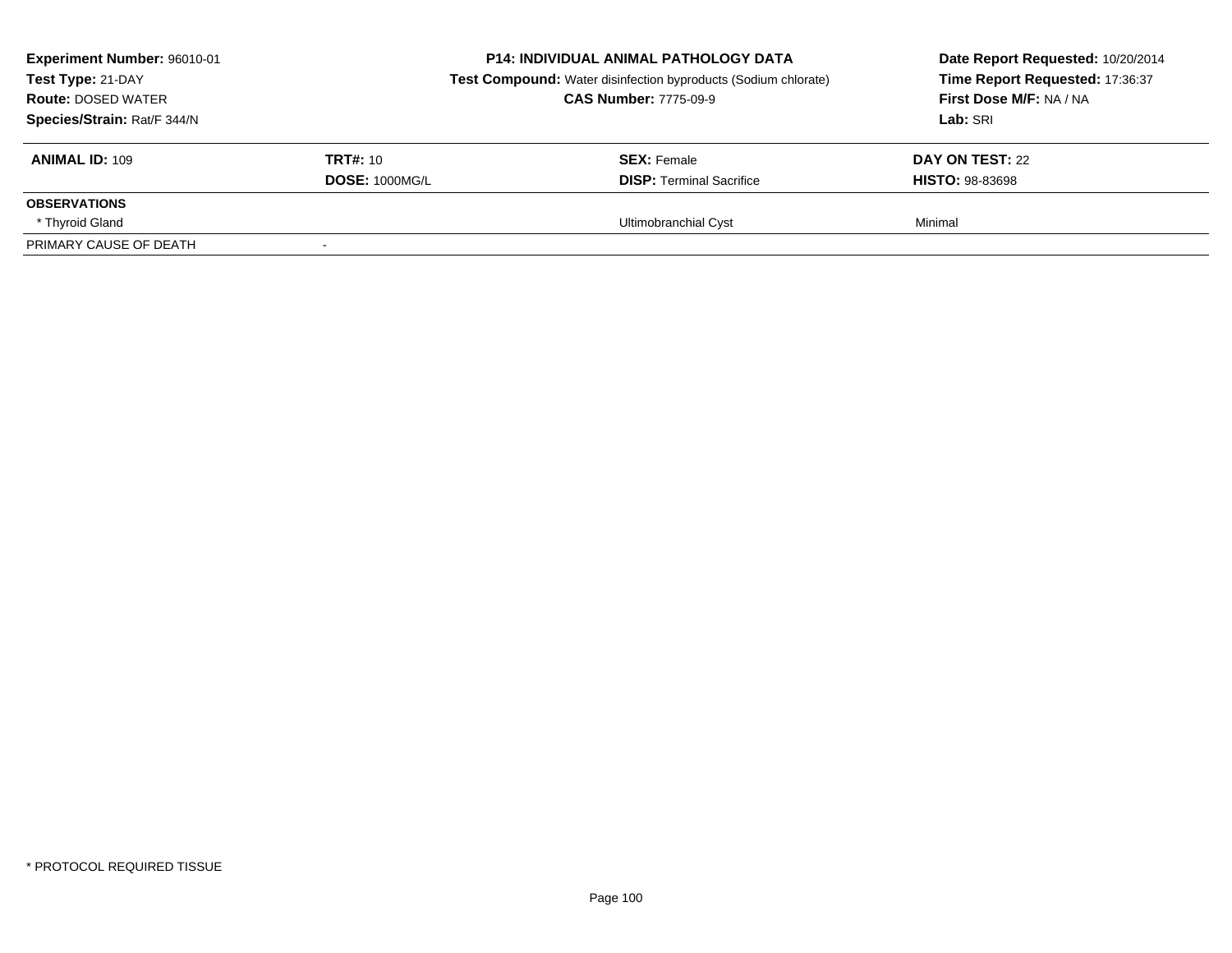| <b>Experiment Number: 96010-01</b><br>Test Type: 21-DAY<br><b>Route: DOSED WATER</b><br>Species/Strain: Rat/F 344/N |                                   | <b>P14: INDIVIDUAL ANIMAL PATHOLOGY DATA</b><br><b>Test Compound:</b> Water disinfection byproducts (Sodium chlorate)<br><b>CAS Number: 7775-09-9</b> | Date Report Requested: 10/20/2014<br>Time Report Requested: 17:36:37<br>First Dose M/F: NA / NA<br>Lab: SRI |
|---------------------------------------------------------------------------------------------------------------------|-----------------------------------|-------------------------------------------------------------------------------------------------------------------------------------------------------|-------------------------------------------------------------------------------------------------------------|
| <b>ANIMAL ID: 110</b>                                                                                               | TRT#: 10<br><b>DOSE: 1000MG/L</b> | <b>SEX: Female</b><br><b>DISP:</b> Terminal Sacrifice                                                                                                 | DAY ON TEST: 22<br><b>HISTO: 98-83699</b>                                                                   |
| <b>OBSERVATIONS</b>                                                                                                 |                                   |                                                                                                                                                       |                                                                                                             |
| Lymph Node<br>[Hemorrhage TGLS = $1-7$ ]                                                                            | Pancreatic                        | Hemorrhage                                                                                                                                            | Minimal                                                                                                     |
| * Thyroid Gland                                                                                                     | Follicular Cel                    | Hyperplasia                                                                                                                                           | Diffuse, Minimal                                                                                            |
| PRIMARY CAUSE OF DEATH                                                                                              |                                   |                                                                                                                                                       |                                                                                                             |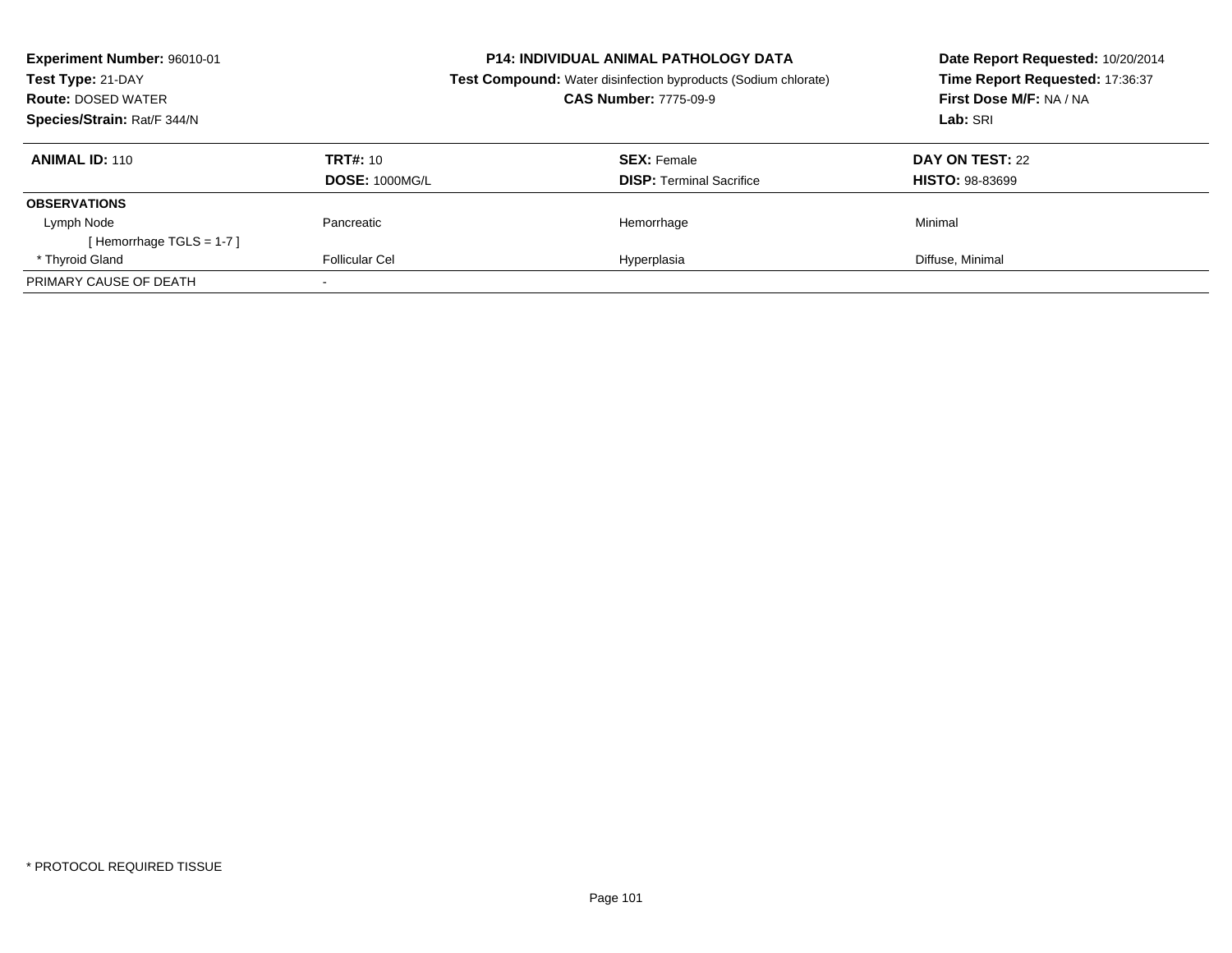| <b>Experiment Number: 96010-01</b> | <b>P14: INDIVIDUAL ANIMAL PATHOLOGY DATA</b><br><b>Test Compound:</b> Water disinfection byproducts (Sodium chlorate) |                                   | Date Report Requested: 10/20/2014 |  |
|------------------------------------|-----------------------------------------------------------------------------------------------------------------------|-----------------------------------|-----------------------------------|--|
| Test Type: 21-DAY                  |                                                                                                                       |                                   | Time Report Requested: 17:36:37   |  |
| <b>Route: DOSED WATER</b>          |                                                                                                                       | <b>CAS Number: 7775-09-9</b>      | First Dose M/F: NA / NA           |  |
| Species/Strain: Rat/F 344/N        |                                                                                                                       |                                   | Lab: SRI                          |  |
| <b>ANIMAL ID: 111</b>              | <b>TRT#: 12</b>                                                                                                       | <b>SEX: Female</b>                | DAY ON TEST: 22                   |  |
|                                    | <b>DOSE: 2000MG/L</b>                                                                                                 | <b>DISP: Terminal Sacrifice</b>   | HISTO: 98-83700                   |  |
|                                    |                                                                                                                       | ORGAN AND ACCOUNTABLE SITE STATUS |                                   |  |
| <b>NORMAL</b>                      |                                                                                                                       |                                   |                                   |  |
| * Adrenal Cortex                   | * Adrenal Medulla                                                                                                     | * Blood Vessel                    | * Bone                            |  |
| * Bone Marrow                      | * Brain                                                                                                               | * Clitoral Gland                  | * Esophagus                       |  |
| * Heart                            | * Intestine Large, Cecum                                                                                              | * Intestine Large, Colon          | * Intestine Large, Rectum         |  |
| * Intestine Small, Duodenum        | * Intestine Small, Ileum                                                                                              | * Intestine Small, Jejunum        | * Kidney                          |  |
| * Liver                            | * Lung                                                                                                                | * Lymph Node, Mesenteric          | * Mammary Gland                   |  |
| * Nose                             | * Ovary                                                                                                               | * Pancreas                        | * Parathyroid Gland               |  |
| * Pituitary Gland                  | * Salivary Glands                                                                                                     | * Skin                            | * Spleen                          |  |
| * Stomach, Forestomach             | * Stomach, Glandular                                                                                                  | * Thymus                          | * Trachea                         |  |
| * Urinary Bladder                  |                                                                                                                       |                                   |                                   |  |
| <b>MISSING</b>                     |                                                                                                                       |                                   |                                   |  |
| * Lymph Node, Mandibular           |                                                                                                                       |                                   |                                   |  |
| <b>OBSERVATIONS</b>                |                                                                                                                       |                                   |                                   |  |
| Lymph Node                         | Deep Cervical                                                                                                         | Hyperplasia                       | Lymphoid, Minimal                 |  |
| [Hyperplasia TGLS = $2-21$ ]       |                                                                                                                       |                                   |                                   |  |
| * Thyroid Gland                    | <b>Follicular Cel</b>                                                                                                 | Hyperplasia                       | Diffuse, Mild                     |  |
| * Uterus                           |                                                                                                                       | Hydrometra                        | Minimal                           |  |
| [Hydrometra TGLS = 1-7]            |                                                                                                                       |                                   |                                   |  |
| PRIMARY CAUSE OF DEATH             |                                                                                                                       |                                   |                                   |  |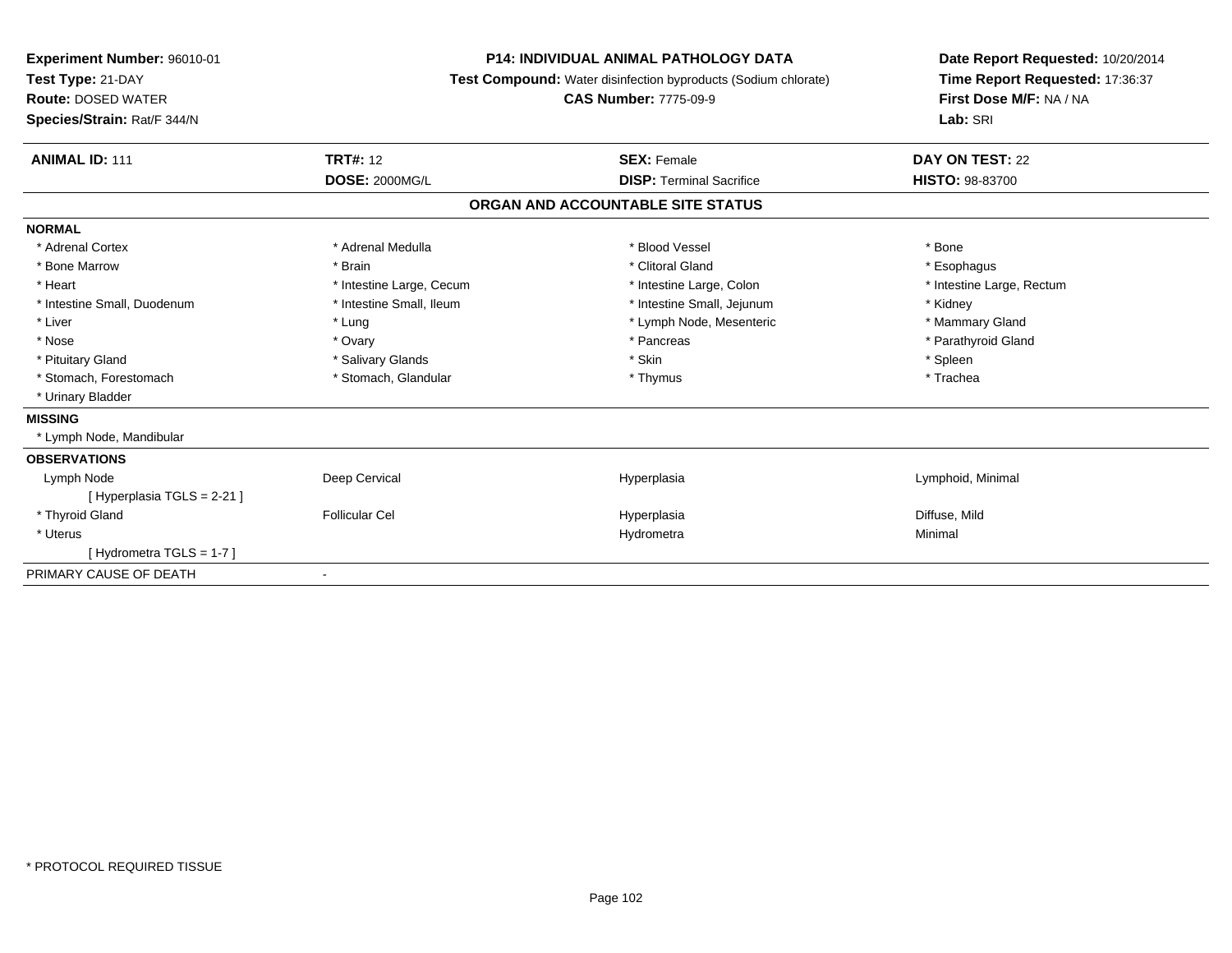| <b>Experiment Number: 96010-01</b><br>Test Type: 21-DAY<br><b>Route: DOSED WATER</b><br>Species/Strain: Rat/F 344/N | <b>P14: INDIVIDUAL ANIMAL PATHOLOGY DATA</b><br><b>Test Compound:</b> Water disinfection byproducts (Sodium chlorate)<br><b>CAS Number: 7775-09-9</b> |                                   | Date Report Requested: 10/20/2014<br>Time Report Requested: 17:36:37<br>First Dose M/F: NA / NA<br>Lab: SRI |
|---------------------------------------------------------------------------------------------------------------------|-------------------------------------------------------------------------------------------------------------------------------------------------------|-----------------------------------|-------------------------------------------------------------------------------------------------------------|
| <b>ANIMAL ID: 112</b>                                                                                               | <b>TRT#: 12</b>                                                                                                                                       | <b>SEX: Female</b>                | DAY ON TEST: 22                                                                                             |
|                                                                                                                     | <b>DOSE: 2000MG/L</b>                                                                                                                                 | <b>DISP: Terminal Sacrifice</b>   | HISTO: 98-83701                                                                                             |
|                                                                                                                     |                                                                                                                                                       | ORGAN AND ACCOUNTABLE SITE STATUS |                                                                                                             |
| <b>NORMAL</b>                                                                                                       |                                                                                                                                                       |                                   |                                                                                                             |
| * Adrenal Cortex                                                                                                    | * Adrenal Medulla                                                                                                                                     | * Blood Vessel                    | * Bone                                                                                                      |
| * Bone Marrow                                                                                                       | * Brain                                                                                                                                               | * Clitoral Gland                  | * Esophagus                                                                                                 |
| * Heart                                                                                                             | * Intestine Large, Cecum                                                                                                                              | * Intestine Large, Colon          | * Intestine Large, Rectum                                                                                   |
| * Intestine Small, Duodenum                                                                                         | * Intestine Small, Ileum                                                                                                                              | * Intestine Small, Jejunum        | * Kidney                                                                                                    |
| * Liver                                                                                                             | * Lung                                                                                                                                                | * Lymph Node, Mesenteric          | * Mammary Gland                                                                                             |
| * Nose                                                                                                              | * Ovary                                                                                                                                               | * Pancreas                        | * Parathyroid Gland                                                                                         |
| * Pituitary Gland                                                                                                   | * Salivary Glands                                                                                                                                     | * Skin                            | * Spleen                                                                                                    |
| * Stomach, Forestomach                                                                                              | * Stomach, Glandular                                                                                                                                  | * Thymus                          | * Trachea                                                                                                   |
| * Urinary Bladder                                                                                                   | * Uterus                                                                                                                                              |                                   |                                                                                                             |
| <b>MISSING</b>                                                                                                      |                                                                                                                                                       |                                   |                                                                                                             |
| * Lymph Node, Mandibular                                                                                            |                                                                                                                                                       |                                   |                                                                                                             |
| <b>OBSERVATIONS</b>                                                                                                 |                                                                                                                                                       |                                   |                                                                                                             |
| Lymph Node                                                                                                          | Deep Cervical                                                                                                                                         | Hyperplasia                       | Lymphoid, Minimal                                                                                           |
| [Hyperplasia TGLS = 1-21]                                                                                           |                                                                                                                                                       |                                   |                                                                                                             |
| * Thyroid Gland                                                                                                     | <b>Follicular Cel</b>                                                                                                                                 | Hyperplasia                       | Diffuse, Mild                                                                                               |
|                                                                                                                     |                                                                                                                                                       | Ultimobranchial Cyst              | Minimal                                                                                                     |
| PRIMARY CAUSE OF DEATH                                                                                              |                                                                                                                                                       |                                   |                                                                                                             |

-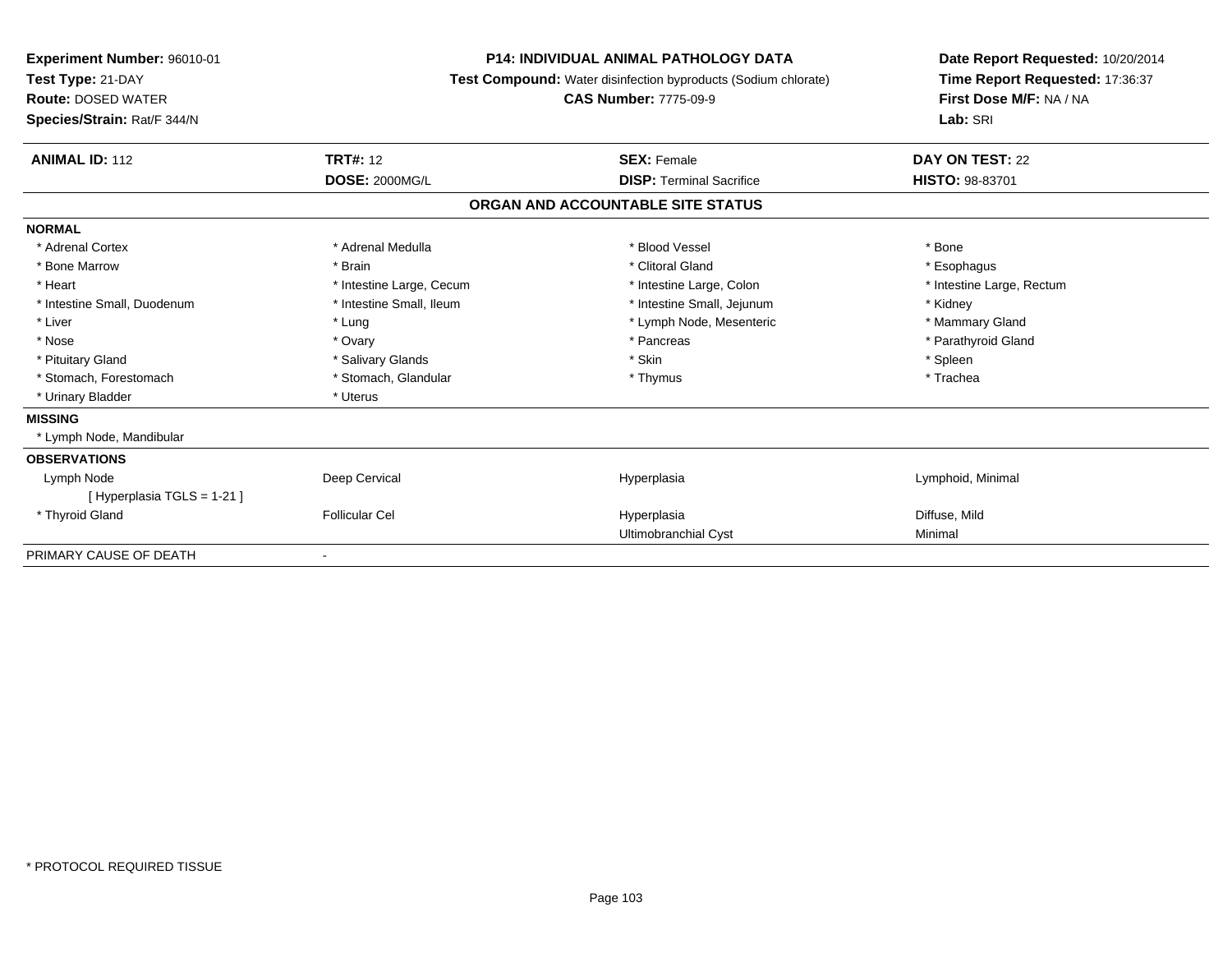| Experiment Number: 96010-01<br>Test Type: 21-DAY | <b>P14: INDIVIDUAL ANIMAL PATHOLOGY DATA</b><br>Test Compound: Water disinfection byproducts (Sodium chlorate)<br><b>CAS Number: 7775-09-9</b> |                                   | Date Report Requested: 10/20/2014<br>Time Report Requested: 17:36:37 |
|--------------------------------------------------|------------------------------------------------------------------------------------------------------------------------------------------------|-----------------------------------|----------------------------------------------------------------------|
| <b>Route: DOSED WATER</b>                        |                                                                                                                                                |                                   | First Dose M/F: NA / NA                                              |
| Species/Strain: Rat/F 344/N                      |                                                                                                                                                |                                   | Lab: SRI                                                             |
|                                                  |                                                                                                                                                |                                   |                                                                      |
| <b>ANIMAL ID: 113</b>                            | <b>TRT#: 12</b>                                                                                                                                | <b>SEX: Female</b>                | DAY ON TEST: 22                                                      |
|                                                  | <b>DOSE: 2000MG/L</b>                                                                                                                          | <b>DISP: Terminal Sacrifice</b>   | <b>HISTO: 98-83702</b>                                               |
|                                                  |                                                                                                                                                | ORGAN AND ACCOUNTABLE SITE STATUS |                                                                      |
| <b>NORMAL</b>                                    |                                                                                                                                                |                                   |                                                                      |
| * Adrenal Cortex                                 | * Adrenal Medulla                                                                                                                              | * Blood Vessel                    | * Bone                                                               |
| * Bone Marrow                                    | * Brain                                                                                                                                        | * Clitoral Gland                  | * Esophagus                                                          |
| * Heart                                          | * Intestine Large, Cecum                                                                                                                       | * Intestine Large, Colon          | * Intestine Large, Rectum                                            |
| * Intestine Small, Duodenum                      | * Intestine Small, Ileum                                                                                                                       | * Intestine Small, Jejunum        | * Kidney                                                             |
| * Liver                                          | * Lung                                                                                                                                         | * Lymph Node, Mesenteric          | * Mammary Gland                                                      |
| * Nose                                           | * Ovary                                                                                                                                        | * Pancreas                        | * Parathyroid Gland                                                  |
| * Pituitary Gland                                | * Skin                                                                                                                                         | * Spleen                          | * Stomach, Forestomach                                               |
| * Stomach, Glandular                             | * Thymus                                                                                                                                       | * Trachea                         | * Urinary Bladder                                                    |
| <b>MISSING</b>                                   |                                                                                                                                                |                                   |                                                                      |
| * Lymph Node, Mandibular                         |                                                                                                                                                |                                   |                                                                      |
| <b>OBSERVATIONS</b>                              |                                                                                                                                                |                                   |                                                                      |
| Lymph Node                                       | Deep Cervical                                                                                                                                  | Hyperplasia                       | Lymphoid, Mild                                                       |
| [Hyperplasia TGLS = 2-21]                        |                                                                                                                                                |                                   |                                                                      |
| * Salivary Glands                                | Parotid GI                                                                                                                                     | <b>Basophilic Focus</b>           | Minimal                                                              |
| * Thyroid Gland                                  | <b>Follicular Cel</b>                                                                                                                          | Hyperplasia                       | Diffuse, Mild                                                        |
| * Uterus                                         |                                                                                                                                                | Hydrometra                        | Minimal                                                              |
| [Hydrometra TGLS = 1-7]                          |                                                                                                                                                |                                   |                                                                      |
| PRIMARY CAUSE OF DEATH                           | $\overline{\phantom{a}}$                                                                                                                       |                                   |                                                                      |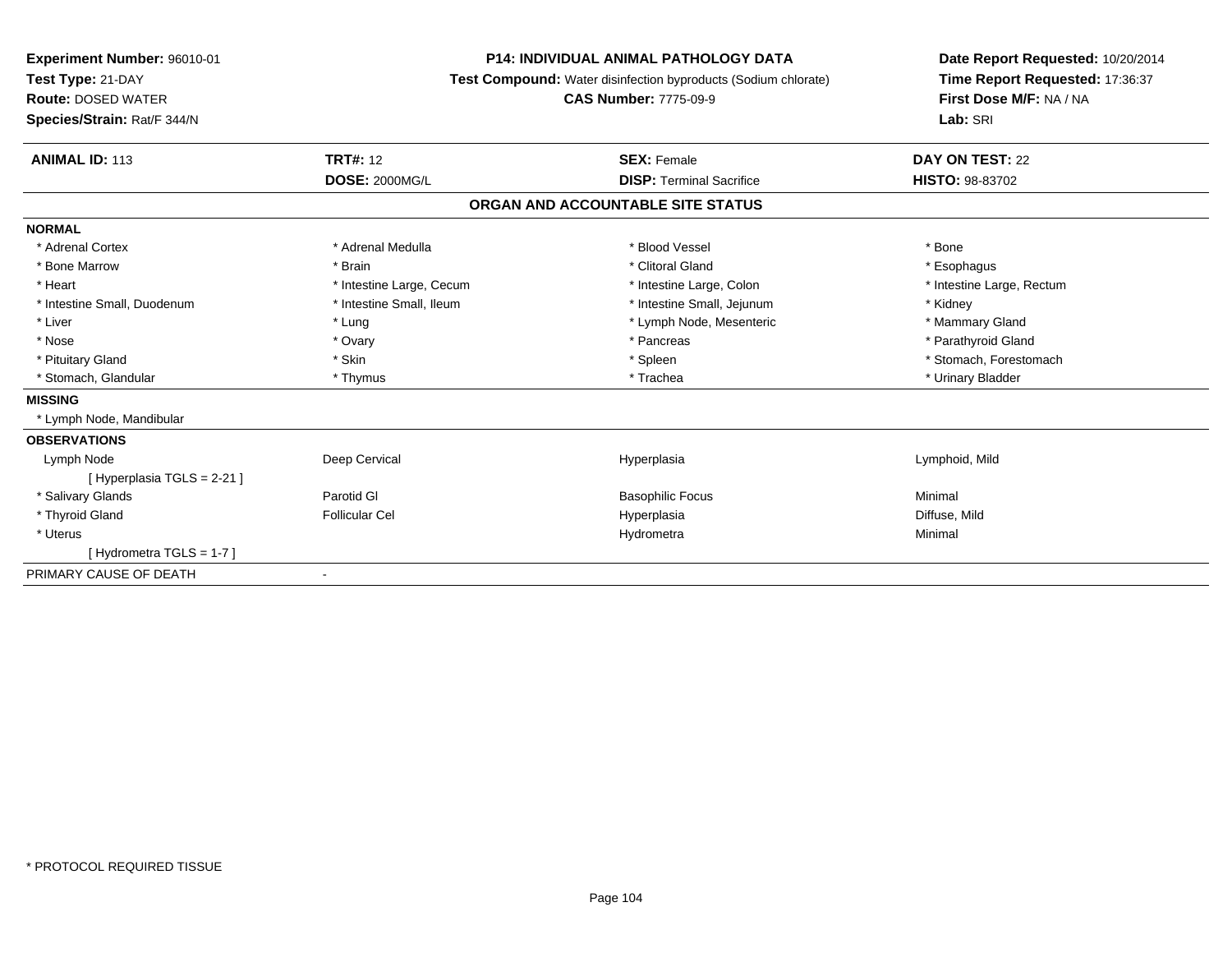| Experiment Number: 96010-01<br>Test Type: 21-DAY<br><b>Route: DOSED WATER</b><br>Species/Strain: Rat/F 344/N | P14: INDIVIDUAL ANIMAL PATHOLOGY DATA<br>Test Compound: Water disinfection byproducts (Sodium chlorate)<br><b>CAS Number: 7775-09-9</b> |                                   | Date Report Requested: 10/20/2014<br>Time Report Requested: 17:36:37<br>First Dose M/F: NA / NA<br>Lab: SRI |
|--------------------------------------------------------------------------------------------------------------|-----------------------------------------------------------------------------------------------------------------------------------------|-----------------------------------|-------------------------------------------------------------------------------------------------------------|
| <b>ANIMAL ID: 114</b>                                                                                        | <b>TRT#: 12</b>                                                                                                                         | <b>SEX: Female</b>                | DAY ON TEST: 22                                                                                             |
|                                                                                                              | <b>DOSE: 2000MG/L</b>                                                                                                                   | <b>DISP: Terminal Sacrifice</b>   | <b>HISTO: 98-83703</b>                                                                                      |
|                                                                                                              |                                                                                                                                         | ORGAN AND ACCOUNTABLE SITE STATUS |                                                                                                             |
| <b>NORMAL</b>                                                                                                |                                                                                                                                         |                                   |                                                                                                             |
| * Adrenal Cortex                                                                                             | * Adrenal Medulla                                                                                                                       | * Blood Vessel                    | * Bone                                                                                                      |
| * Bone Marrow                                                                                                | * Brain                                                                                                                                 | * Clitoral Gland                  | * Esophagus                                                                                                 |
| * Heart                                                                                                      | * Intestine Large, Cecum                                                                                                                | * Intestine Large, Colon          | * Intestine Large, Rectum                                                                                   |
| * Intestine Small, Duodenum                                                                                  | * Intestine Small, Ileum                                                                                                                | * Intestine Small, Jejunum        | * Kidney                                                                                                    |
| * Liver                                                                                                      | * Lung                                                                                                                                  | * Lymph Node, Mesenteric          | * Mammary Gland                                                                                             |
| * Nose                                                                                                       | * Ovary                                                                                                                                 | * Pancreas                        | * Parathyroid Gland                                                                                         |
| * Pituitary Gland                                                                                            | * Salivary Glands                                                                                                                       | * Skin                            | * Spleen                                                                                                    |
| * Stomach, Forestomach                                                                                       | * Stomach, Glandular                                                                                                                    | * Thymus                          | * Trachea                                                                                                   |
| * Urinary Bladder                                                                                            | * Uterus                                                                                                                                |                                   |                                                                                                             |
| <b>MISSING</b>                                                                                               |                                                                                                                                         |                                   |                                                                                                             |
| * Lymph Node, Mandibular                                                                                     |                                                                                                                                         |                                   |                                                                                                             |
| <b>OBSERVATIONS</b>                                                                                          |                                                                                                                                         |                                   |                                                                                                             |
| * Thyroid Gland                                                                                              | <b>Follicular Cel</b>                                                                                                                   | Hyperplasia                       | Diffuse, Mild                                                                                               |
| PRIMARY CAUSE OF DEATH                                                                                       |                                                                                                                                         |                                   |                                                                                                             |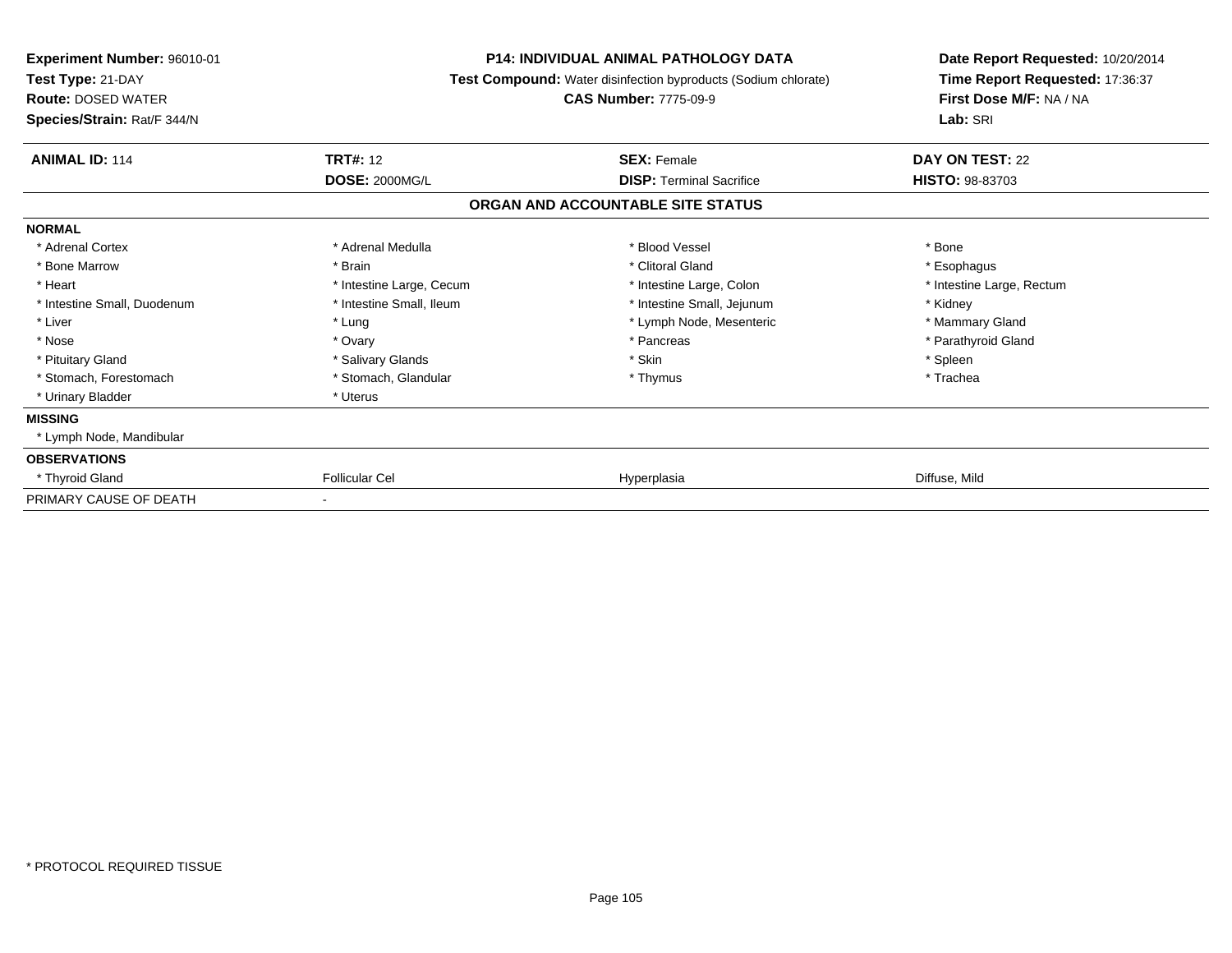| Experiment Number: 96010-01<br>Test Type: 21-DAY<br><b>Route: DOSED WATER</b><br>Species/Strain: Rat/F 344/N | <b>P14: INDIVIDUAL ANIMAL PATHOLOGY DATA</b><br>Test Compound: Water disinfection byproducts (Sodium chlorate)<br><b>CAS Number: 7775-09-9</b> |                                   | Date Report Requested: 10/20/2014<br>Time Report Requested: 17:36:37<br>First Dose M/F: NA / NA<br>Lab: SRI |
|--------------------------------------------------------------------------------------------------------------|------------------------------------------------------------------------------------------------------------------------------------------------|-----------------------------------|-------------------------------------------------------------------------------------------------------------|
| <b>ANIMAL ID: 115</b>                                                                                        | <b>TRT#: 12</b>                                                                                                                                | <b>SEX: Female</b>                | DAY ON TEST: 22                                                                                             |
|                                                                                                              | <b>DOSE: 2000MG/L</b>                                                                                                                          | <b>DISP:</b> Terminal Sacrifice   | <b>HISTO: 98-83704</b>                                                                                      |
|                                                                                                              |                                                                                                                                                | ORGAN AND ACCOUNTABLE SITE STATUS |                                                                                                             |
| <b>NORMAL</b>                                                                                                |                                                                                                                                                |                                   |                                                                                                             |
| * Adrenal Cortex                                                                                             | * Adrenal Medulla                                                                                                                              | * Blood Vessel                    | * Bone                                                                                                      |
| * Bone Marrow                                                                                                | * Brain                                                                                                                                        | * Clitoral Gland                  | * Esophagus                                                                                                 |
| * Heart                                                                                                      | * Intestine Large, Cecum                                                                                                                       | * Intestine Large, Colon          | * Intestine Large, Rectum                                                                                   |
| * Intestine Small, Duodenum                                                                                  | * Intestine Small, Ileum                                                                                                                       | * Intestine Small, Jejunum        | * Kidney                                                                                                    |
| * Liver                                                                                                      | * Lung                                                                                                                                         | * Lymph Node, Mesenteric          | * Mammary Gland                                                                                             |
| * Nose                                                                                                       | * Ovary                                                                                                                                        | * Pancreas                        | * Parathyroid Gland                                                                                         |
| * Salivary Glands                                                                                            | * Skin                                                                                                                                         | * Spleen                          | * Stomach, Forestomach                                                                                      |
| * Stomach, Glandular                                                                                         | * Thymus                                                                                                                                       | * Trachea                         | * Urinary Bladder                                                                                           |
| * Uterus                                                                                                     |                                                                                                                                                |                                   |                                                                                                             |
| <b>MISSING</b>                                                                                               |                                                                                                                                                |                                   |                                                                                                             |
| * Lymph Node, Mandibular                                                                                     | * Pituitary Gland                                                                                                                              |                                   |                                                                                                             |
| <b>OBSERVATIONS</b>                                                                                          |                                                                                                                                                |                                   |                                                                                                             |
| * Thyroid Gland                                                                                              | <b>Follicular Cel</b>                                                                                                                          | Hyperplasia                       | Diffuse, Mild                                                                                               |
|                                                                                                              |                                                                                                                                                | Ultimobranchial Cyst              | Minimal                                                                                                     |
| PRIMARY CAUSE OF DEATH                                                                                       |                                                                                                                                                |                                   |                                                                                                             |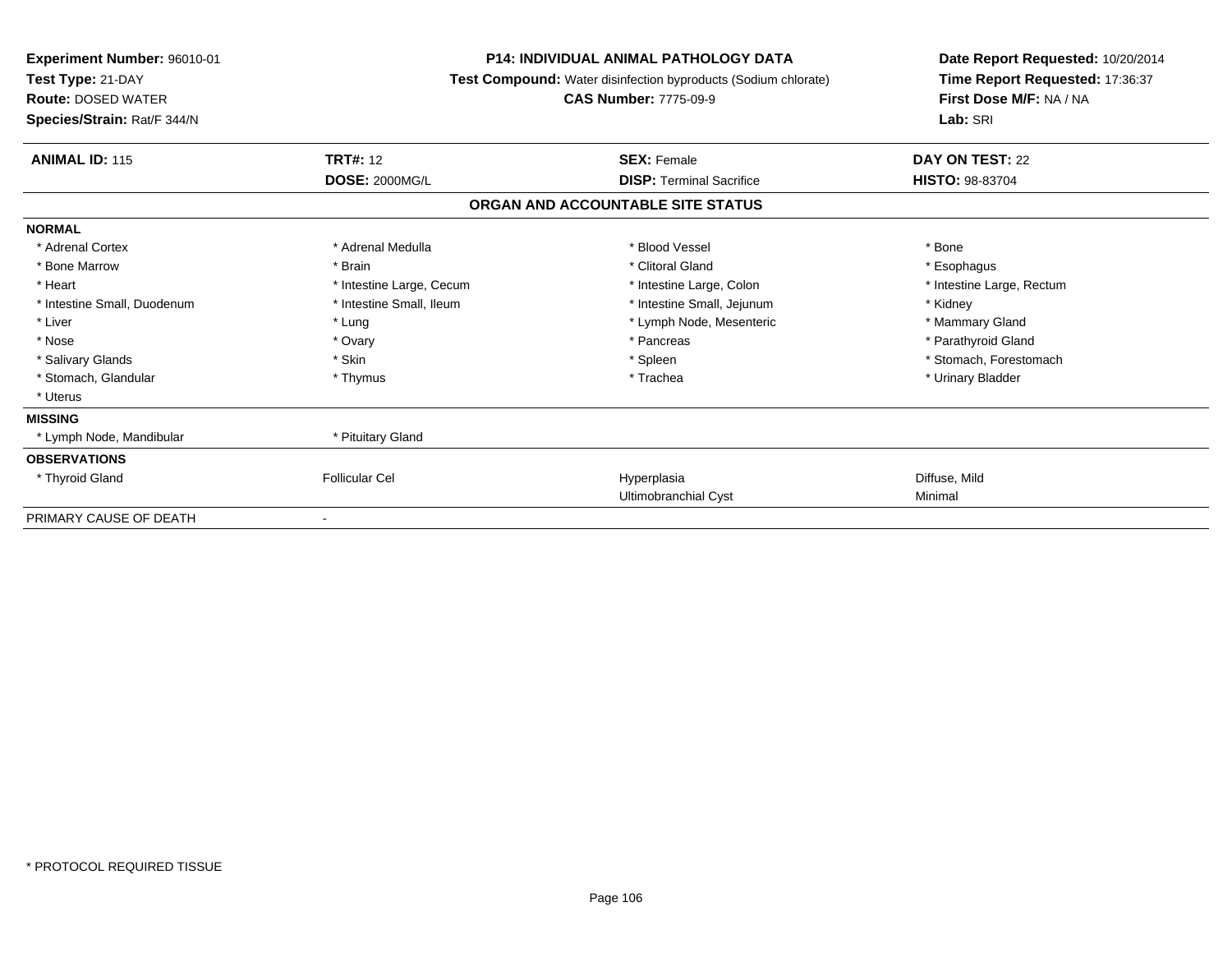| Experiment Number: 96010-01<br>Test Type: 21-DAY<br><b>Route: DOSED WATER</b><br>Species/Strain: Rat/F 344/N | <b>P14: INDIVIDUAL ANIMAL PATHOLOGY DATA</b><br>Test Compound: Water disinfection byproducts (Sodium chlorate)<br><b>CAS Number: 7775-09-9</b> |                                   | Date Report Requested: 10/20/2014<br>Time Report Requested: 17:36:37<br>First Dose M/F: NA / NA<br>Lab: SRI |  |
|--------------------------------------------------------------------------------------------------------------|------------------------------------------------------------------------------------------------------------------------------------------------|-----------------------------------|-------------------------------------------------------------------------------------------------------------|--|
| <b>ANIMAL ID: 116</b>                                                                                        | <b>TRT#: 12</b>                                                                                                                                | <b>SEX: Female</b>                | DAY ON TEST: 22                                                                                             |  |
|                                                                                                              | <b>DOSE: 2000MG/L</b>                                                                                                                          | <b>DISP: Terminal Sacrifice</b>   | <b>HISTO: 98-83705</b>                                                                                      |  |
|                                                                                                              |                                                                                                                                                | ORGAN AND ACCOUNTABLE SITE STATUS |                                                                                                             |  |
| <b>NORMAL</b>                                                                                                |                                                                                                                                                |                                   |                                                                                                             |  |
| * Adrenal Cortex                                                                                             | * Adrenal Medulla                                                                                                                              | * Blood Vessel                    | * Bone                                                                                                      |  |
| * Bone Marrow                                                                                                | * Brain                                                                                                                                        | * Clitoral Gland                  | * Esophagus                                                                                                 |  |
| * Heart                                                                                                      | * Intestine Large, Cecum                                                                                                                       | * Intestine Large, Colon          | * Intestine Large, Rectum                                                                                   |  |
| * Intestine Small, Duodenum                                                                                  | * Intestine Small, Ileum                                                                                                                       | * Intestine Small, Jejunum        | * Kidney                                                                                                    |  |
| * Liver                                                                                                      | * Lung                                                                                                                                         | * Lymph Node, Mesenteric          | * Mammary Gland                                                                                             |  |
| * Nose                                                                                                       | * Ovary                                                                                                                                        | * Pancreas                        | * Parathyroid Gland                                                                                         |  |
| * Pituitary Gland                                                                                            | * Skin                                                                                                                                         | * Spleen                          | * Stomach, Forestomach                                                                                      |  |
| * Stomach, Glandular                                                                                         | * Thymus                                                                                                                                       | * Trachea                         | * Urinary Bladder                                                                                           |  |
| * Uterus                                                                                                     |                                                                                                                                                |                                   |                                                                                                             |  |
| <b>MISSING</b>                                                                                               |                                                                                                                                                |                                   |                                                                                                             |  |
| * Lymph Node, Mandibular                                                                                     |                                                                                                                                                |                                   |                                                                                                             |  |
| <b>OBSERVATIONS</b>                                                                                          |                                                                                                                                                |                                   |                                                                                                             |  |
| * Salivary Glands                                                                                            | Parotid GI                                                                                                                                     | <b>Basophilic Focus</b>           | Minimal                                                                                                     |  |
| * Thyroid Gland                                                                                              | <b>Follicular Cel</b>                                                                                                                          | Hyperplasia                       | Diffuse, Minimal                                                                                            |  |
| PRIMARY CAUSE OF DEATH                                                                                       |                                                                                                                                                |                                   |                                                                                                             |  |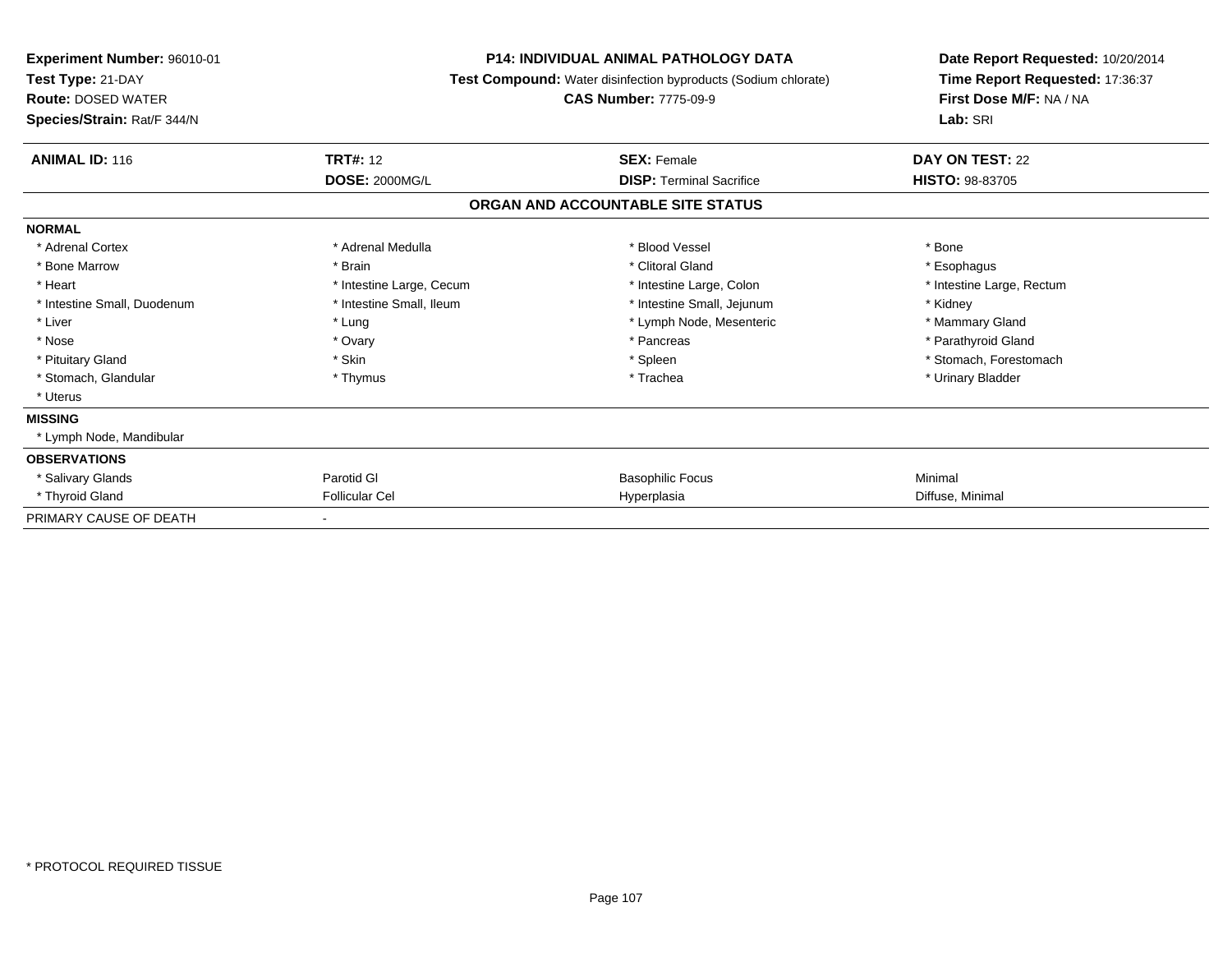| Experiment Number: 96010-01 | <b>P14: INDIVIDUAL ANIMAL PATHOLOGY DATA</b><br>Test Compound: Water disinfection byproducts (Sodium chlorate)<br><b>CAS Number: 7775-09-9</b> |                                   | Date Report Requested: 10/20/2014 |
|-----------------------------|------------------------------------------------------------------------------------------------------------------------------------------------|-----------------------------------|-----------------------------------|
| Test Type: 21-DAY           |                                                                                                                                                |                                   | Time Report Requested: 17:36:37   |
| <b>Route: DOSED WATER</b>   |                                                                                                                                                |                                   | First Dose M/F: NA / NA           |
| Species/Strain: Rat/F 344/N |                                                                                                                                                |                                   | Lab: SRI                          |
| <b>ANIMAL ID: 117</b>       | <b>TRT#: 12</b>                                                                                                                                | <b>SEX: Female</b>                | DAY ON TEST: 22                   |
|                             | <b>DOSE: 2000MG/L</b>                                                                                                                          | <b>DISP: Terminal Sacrifice</b>   | <b>HISTO: 98-83706</b>            |
|                             |                                                                                                                                                | ORGAN AND ACCOUNTABLE SITE STATUS |                                   |
| <b>NORMAL</b>               |                                                                                                                                                |                                   |                                   |
| * Adrenal Cortex            | * Adrenal Medulla                                                                                                                              | * Blood Vessel                    | * Bone                            |
| * Bone Marrow               | * Brain                                                                                                                                        | * Clitoral Gland                  | * Esophagus                       |
| * Heart                     | * Intestine Large, Cecum                                                                                                                       | * Intestine Large, Colon          | * Intestine Large, Rectum         |
| * Intestine Small, Duodenum | * Intestine Small, Ileum                                                                                                                       | * Intestine Small, Jejunum        | * Kidney                          |
| * Liver                     | * Lung                                                                                                                                         | * Lymph Node, Mesenteric          | * Mammary Gland                   |
| * Nose                      | * Ovary                                                                                                                                        | * Pancreas                        | * Parathyroid Gland               |
| * Pituitary Gland           | * Salivary Glands                                                                                                                              | * Skin                            | * Spleen                          |
| * Stomach, Forestomach      | * Stomach, Glandular                                                                                                                           | * Thymus                          | * Trachea                         |
| * Urinary Bladder           |                                                                                                                                                |                                   |                                   |
| <b>MISSING</b>              |                                                                                                                                                |                                   |                                   |
| * Lymph Node, Mandibular    |                                                                                                                                                |                                   |                                   |
| <b>OBSERVATIONS</b>         |                                                                                                                                                |                                   |                                   |
| Lymph Node                  | Pancreatic                                                                                                                                     | Hemorrhage                        | Minimal                           |
|                             | Pancreatic                                                                                                                                     | Hyperplasia                       | Lymphoid, Minimal                 |
| [Hemorrhage TGLS = 1-7]     |                                                                                                                                                |                                   |                                   |
| [Hyperplasia TGLS = 1-7]    |                                                                                                                                                |                                   |                                   |
| * Thyroid Gland             | <b>Follicular Cel</b>                                                                                                                          | Hyperplasia                       | Diffuse, Mild                     |
| * Uterus                    |                                                                                                                                                | Hydrometra                        | Mild                              |
| [Hydrometra TGLS = 3-7]     |                                                                                                                                                |                                   |                                   |
| PRIMARY CAUSE OF DEATH      | $\blacksquare$                                                                                                                                 |                                   |                                   |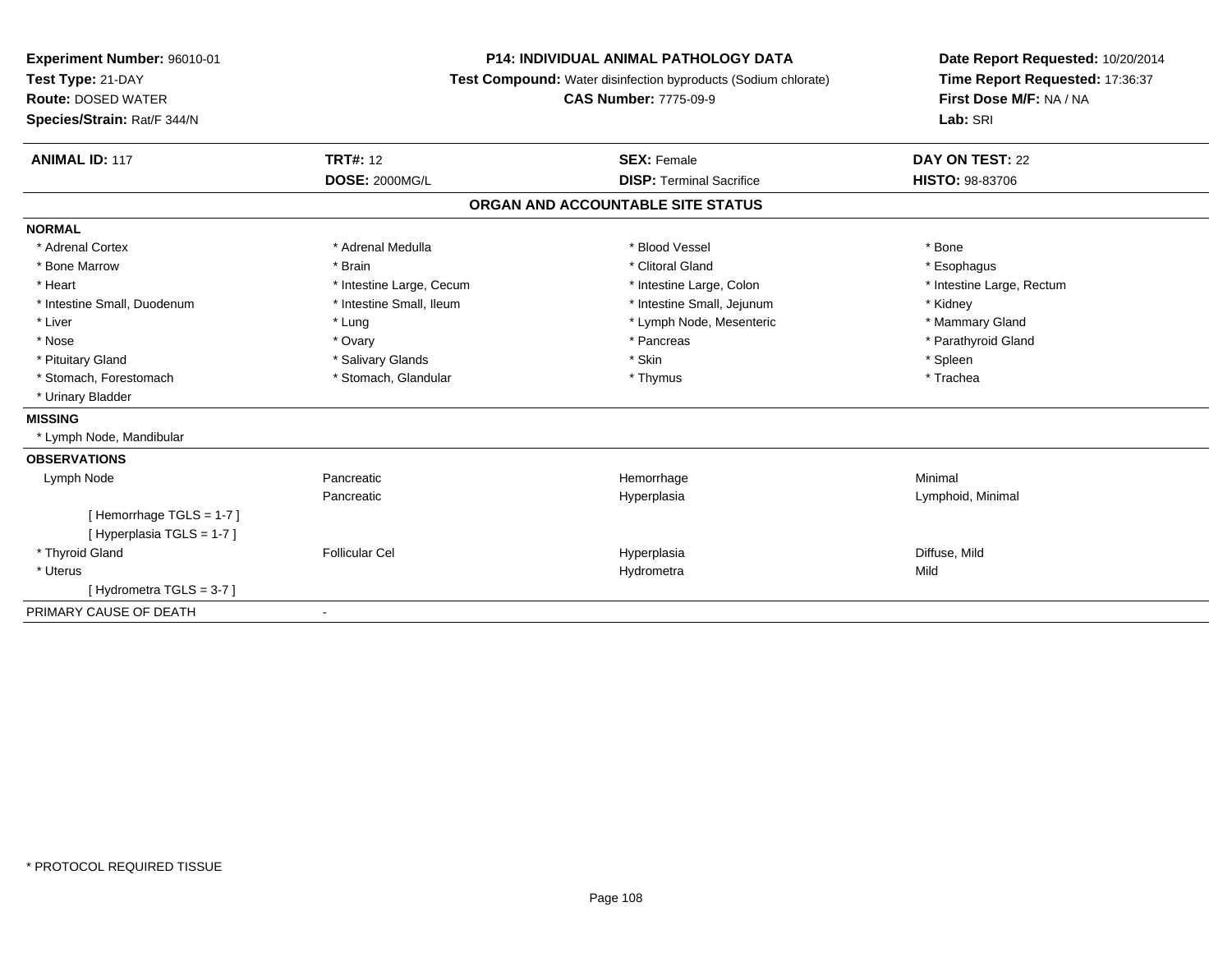| Experiment Number: 96010-01<br>Test Type: 21-DAY<br><b>Route: DOSED WATER</b><br>Species/Strain: Rat/F 344/N | <b>P14: INDIVIDUAL ANIMAL PATHOLOGY DATA</b><br>Test Compound: Water disinfection byproducts (Sodium chlorate)<br><b>CAS Number: 7775-09-9</b> |                                   | Date Report Requested: 10/20/2014<br>Time Report Requested: 17:36:37<br>First Dose M/F: NA / NA<br>Lab: SRI |
|--------------------------------------------------------------------------------------------------------------|------------------------------------------------------------------------------------------------------------------------------------------------|-----------------------------------|-------------------------------------------------------------------------------------------------------------|
| <b>ANIMAL ID: 118</b>                                                                                        | <b>TRT#: 12</b>                                                                                                                                | <b>SEX: Female</b>                | DAY ON TEST: 22                                                                                             |
|                                                                                                              | <b>DOSE: 2000MG/L</b>                                                                                                                          | <b>DISP: Terminal Sacrifice</b>   | <b>HISTO: 98-83707</b>                                                                                      |
|                                                                                                              |                                                                                                                                                | ORGAN AND ACCOUNTABLE SITE STATUS |                                                                                                             |
| <b>NORMAL</b>                                                                                                |                                                                                                                                                |                                   |                                                                                                             |
| * Adrenal Cortex                                                                                             | * Adrenal Medulla                                                                                                                              | * Blood Vessel                    | * Bone                                                                                                      |
| * Bone Marrow                                                                                                | * Brain                                                                                                                                        | * Clitoral Gland                  | * Esophagus                                                                                                 |
| * Heart                                                                                                      | * Intestine Large, Cecum                                                                                                                       | * Intestine Large, Colon          | * Intestine Large, Rectum                                                                                   |
| * Intestine Small, Duodenum                                                                                  | * Intestine Small, Ileum                                                                                                                       | * Intestine Small, Jejunum        | * Kidney                                                                                                    |
| * Liver                                                                                                      | * Lung                                                                                                                                         | * Lymph Node, Mesenteric          | * Mammary Gland                                                                                             |
| * Nose                                                                                                       | * Ovary                                                                                                                                        | * Pancreas                        | * Pituitary Gland                                                                                           |
| * Salivary Glands                                                                                            | * Skin                                                                                                                                         | * Spleen                          | * Stomach, Forestomach                                                                                      |
| * Stomach, Glandular                                                                                         | * Thymus                                                                                                                                       | * Trachea                         | * Urinary Bladder                                                                                           |
| <b>MISSING</b>                                                                                               |                                                                                                                                                |                                   |                                                                                                             |
| * Lymph Node, Mandibular                                                                                     | * Parathyroid Gland                                                                                                                            |                                   |                                                                                                             |
| <b>OBSERVATIONS</b>                                                                                          |                                                                                                                                                |                                   |                                                                                                             |
| Lymph Node                                                                                                   | Deep Cervical                                                                                                                                  | Ectasia                           | Mild                                                                                                        |
|                                                                                                              | Deep Cervical                                                                                                                                  | Hemorrhage                        | Minimal                                                                                                     |
| [ Ectasia TGLS = $2-21$ ]                                                                                    |                                                                                                                                                |                                   |                                                                                                             |
| [Hemorrhage TGLS = 2-21]                                                                                     |                                                                                                                                                |                                   |                                                                                                             |
| * Thyroid Gland                                                                                              | <b>Follicular Cel</b>                                                                                                                          | Hyperplasia                       | Diffuse, Mild                                                                                               |
| * Uterus                                                                                                     |                                                                                                                                                | Hydrometra                        | Mild                                                                                                        |
| [Hydrometra TGLS = 1-7]                                                                                      |                                                                                                                                                |                                   |                                                                                                             |
| PRIMARY CAUSE OF DEATH                                                                                       | $\blacksquare$                                                                                                                                 |                                   |                                                                                                             |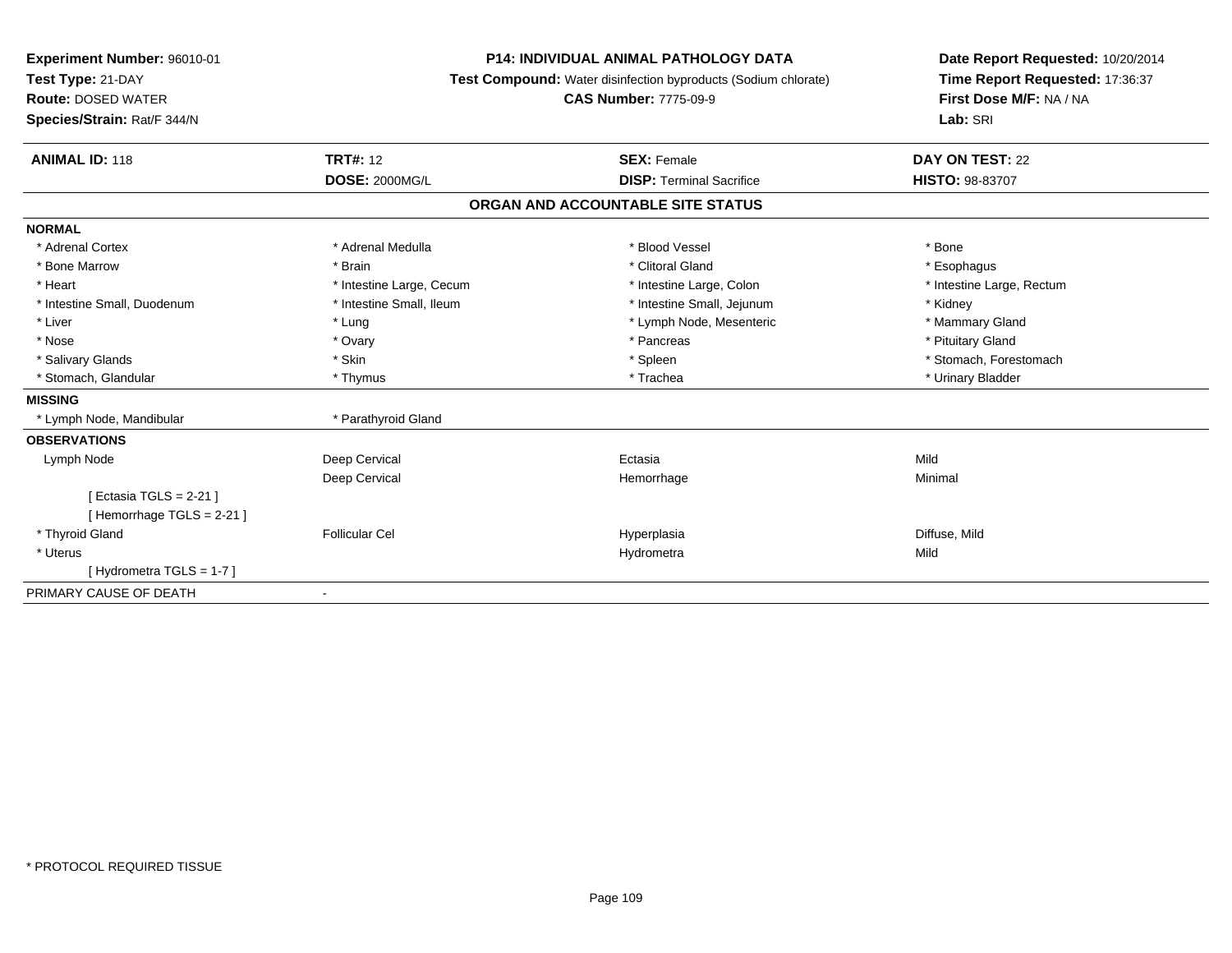| <b>Experiment Number: 96010-01</b><br>Test Type: 21-DAY<br><b>Route: DOSED WATER</b><br>Species/Strain: Rat/F 344/N | <b>P14: INDIVIDUAL ANIMAL PATHOLOGY DATA</b><br>Test Compound: Water disinfection byproducts (Sodium chlorate)<br><b>CAS Number: 7775-09-9</b> |                                   | Date Report Requested: 10/20/2014<br>Time Report Requested: 17:36:37<br>First Dose M/F: NA / NA<br>Lab: SRI |
|---------------------------------------------------------------------------------------------------------------------|------------------------------------------------------------------------------------------------------------------------------------------------|-----------------------------------|-------------------------------------------------------------------------------------------------------------|
| <b>ANIMAL ID: 119</b>                                                                                               | <b>TRT#: 12</b>                                                                                                                                | <b>SEX: Female</b>                | DAY ON TEST: 22                                                                                             |
|                                                                                                                     | <b>DOSE: 2000MG/L</b>                                                                                                                          | <b>DISP: Terminal Sacrifice</b>   | <b>HISTO: 98-83708</b>                                                                                      |
|                                                                                                                     |                                                                                                                                                | ORGAN AND ACCOUNTABLE SITE STATUS |                                                                                                             |
| <b>NORMAL</b>                                                                                                       |                                                                                                                                                |                                   |                                                                                                             |
| * Adrenal Cortex                                                                                                    | * Adrenal Medulla                                                                                                                              | * Blood Vessel                    | * Bone                                                                                                      |
| * Bone Marrow                                                                                                       | * Brain                                                                                                                                        | * Clitoral Gland                  | * Esophagus                                                                                                 |
| * Heart                                                                                                             | * Intestine Large, Cecum                                                                                                                       | * Intestine Large, Colon          | * Intestine Large, Rectum                                                                                   |
| * Intestine Small, Duodenum                                                                                         | * Intestine Small. Ileum                                                                                                                       | * Intestine Small, Jejunum        | * Kidney                                                                                                    |
| * Lung                                                                                                              | Lymph Node                                                                                                                                     | * Lymph Node, Mesenteric          | * Mammary Gland                                                                                             |
| * Nose                                                                                                              | * Ovary                                                                                                                                        | * Pancreas                        | * Pituitary Gland                                                                                           |
| * Salivary Glands                                                                                                   | * Skin                                                                                                                                         | * Spleen                          | * Stomach, Forestomach                                                                                      |
| * Stomach, Glandular                                                                                                | * Thymus                                                                                                                                       | * Trachea                         | * Urinary Bladder                                                                                           |
| * Uterus                                                                                                            |                                                                                                                                                |                                   |                                                                                                             |
| <b>MISSING</b>                                                                                                      |                                                                                                                                                |                                   |                                                                                                             |
| * Lymph Node, Mandibular                                                                                            | * Parathyroid Gland                                                                                                                            |                                   |                                                                                                             |
| <b>OBSERVATIONS</b>                                                                                                 |                                                                                                                                                |                                   |                                                                                                             |
| * Liver                                                                                                             |                                                                                                                                                | Hepatodiaphragmatic Nodule        | Minimal                                                                                                     |
| [ Hepatodiaphragmatic Nodule TGLS = 1-21 ]                                                                          |                                                                                                                                                |                                   |                                                                                                             |
| * Thyroid Gland                                                                                                     | <b>Follicular Cel</b>                                                                                                                          | Hyperplasia                       | Diffuse, Minimal                                                                                            |
| PRIMARY CAUSE OF DEATH                                                                                              |                                                                                                                                                |                                   |                                                                                                             |